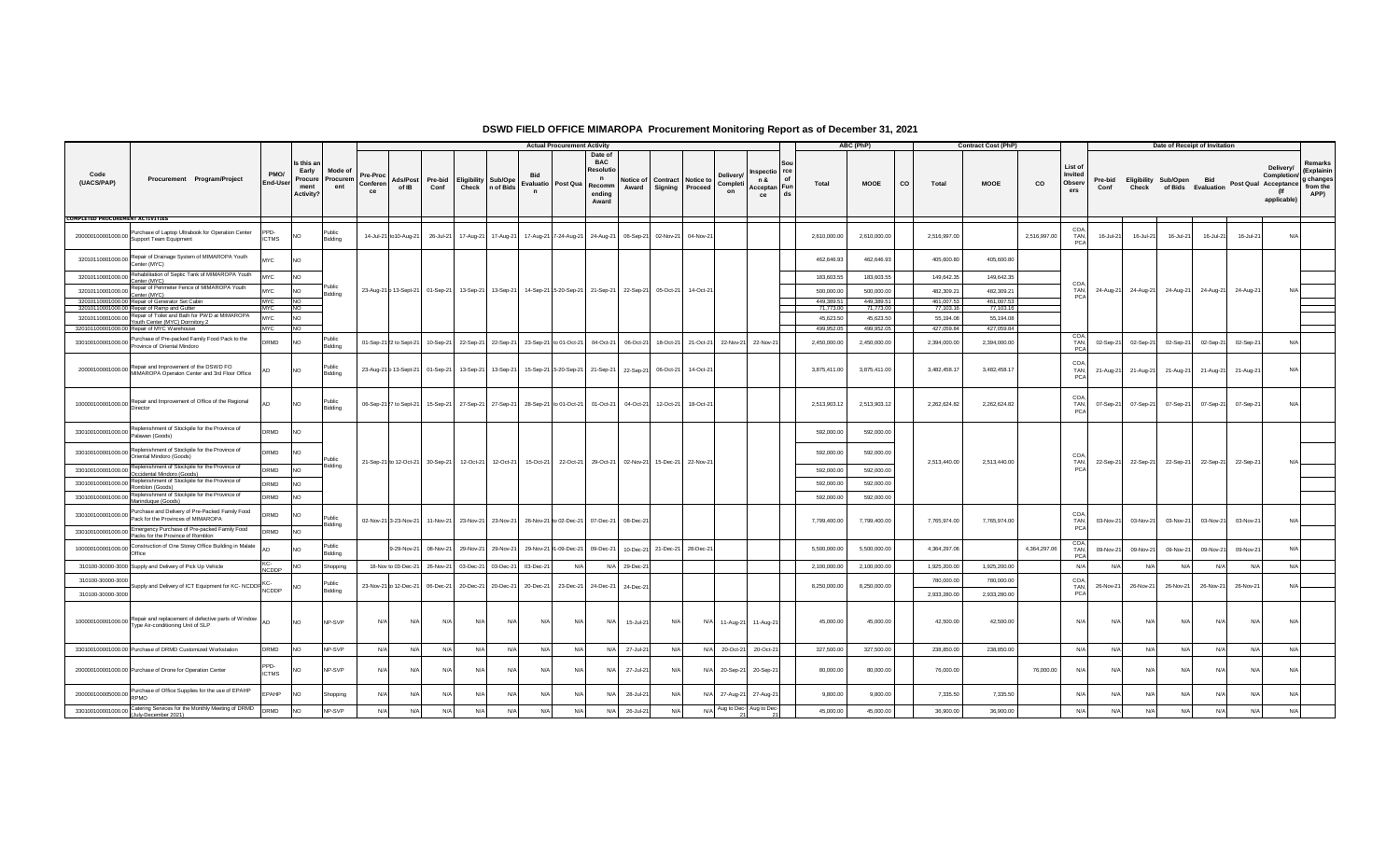|                    |                                                                                                                                                            |                                                 |                                                           |                           |                            |                   |                 |                                                 |          |                                   | <b>Actual Procurement Activity</b> |                                                                              |                    |                                              |            |                              |                                          |          |            | ABC (PhP)   |           |            | <b>Contract Cost (PhP)</b> |    |                                     |                 |       | Date of Receipt of Invitation              |            |     |                                                                 |                                                        |
|--------------------|------------------------------------------------------------------------------------------------------------------------------------------------------------|-------------------------------------------------|-----------------------------------------------------------|---------------------------|----------------------------|-------------------|-----------------|-------------------------------------------------|----------|-----------------------------------|------------------------------------|------------------------------------------------------------------------------|--------------------|----------------------------------------------|------------|------------------------------|------------------------------------------|----------|------------|-------------|-----------|------------|----------------------------|----|-------------------------------------|-----------------|-------|--------------------------------------------|------------|-----|-----------------------------------------------------------------|--------------------------------------------------------|
| Code<br>(UACS/PAP) | Procurement Program/Project                                                                                                                                | PMO/<br>End-User                                | Is this a<br>Early<br>Procure<br>ment<br><b>Activity?</b> | Mode o<br>Procurem<br>ent | Pre-Proc<br>Conferen<br>ce | Ads/Post<br>of IB | Pre-bid<br>Conf | <b>Eligibility Sub/Ope</b><br>Check   n of Bids |          | Evaluatio Post Qua<br>$\mathbf n$ |                                    | Date of<br><b>BAC</b><br>Resolu<br>$\mathsf{n}$<br>Recomm<br>endina<br>Award | Notice of<br>Award | <b>Contract Notice to</b><br>Signing Proceed |            | Delivery<br>Completi<br>on   | spectio rce<br>n &<br>Acceptan Fun<br>ce | of<br>ds | Total      | <b>MOOE</b> | <b>CO</b> | Total      | <b>MOOE</b>                | co | List of<br>Invited<br>Observ<br>ers | Pre-bid<br>Conf | Check | Eligibility Sub/Open<br>of Bids Evaluation | <b>Bid</b> |     | Delivery/<br>Completion/<br>Post Qual Acceptance<br>applicable) | Remarks<br>(Explainir<br>g changes<br>from the<br>APP) |
|                    | 310100100001000.00 Office Supplies for Pantawid Operations                                                                                                 | PANTAWI<br><b>PALAWAN</b>                       | <b>NO</b>                                                 | Shopping                  | N/L                        | N/A               | N/A             | N/A                                             | N/A      | N/A                               | N/L                                | N/A                                                                          | 28-Jul-21          | N/A                                          | $N/\Delta$ | 20-Aug-21                    | 20-Aug-21                                |          | 149,479.00 | 149,479.00  |           | 110,233.00 | 110,233.00                 |    | N                                   | N/f             | N/l   | N/A                                        | N/A        |     | N/A                                                             |                                                        |
|                    | 310100100001000.00 Service Provider for the Repair of Printer                                                                                              | PANTAWI<br>D-RPMO                               | N <sub>O</sub>                                            | NP-SVP                    | N/A                        | N/A               | N/              | N/A                                             | N/A      | N/f                               | N/f                                | N/A                                                                          | 27-Jul-21          | N/A                                          | N/         | 04-Aug-21                    | 04-Aug-21                                |          | 3,500.00   | 3,500.00    |           | 3,500.00   | 3,500.00                   |    | N                                   | N/4             | N/    | $N/\Delta$                                 | N/A        | Nl  | N/A                                                             |                                                        |
|                    | 200000100001000.00 Supply and Delivery of ICT Equipment                                                                                                    | PPD-<br><b>ICTMS</b>                            | <b>NO</b>                                                 | NP-SVP                    | N/A                        | N/A               | $N/\Delta$      | N/A                                             | N/A      | N/A                               | N/f                                | N/A                                                                          | 03-Sep-21          | N/A                                          | N/A        | 24-Sep-21                    | 24-Sep-21                                |          | 64,800.00  | 64,800.00   |           | 19,500.00  | 19,500.00                  |    | $N/\ell$                            | N/L             | N/l   | $N/\Delta$                                 | N/A        | N/A | N/A                                                             |                                                        |
| 310100100001000.00 | Catering Services for Regional Project Management<br>Team Virtual Meeting - RPMO (CANCELLED THE<br>PO TO FORTUNE GATE CORPORATION FOR<br>2ND RPMT MEETING) | <b>ANTAWI</b><br>-RPMO                          | <b>NO</b>                                                 | NP-SVP                    | N/A                        | N/A               | N/A             | N/A                                             | N/A      | N/f                               | N/f                                | N/A                                                                          | 27-Jul-21          | N/A                                          |            | N/A 4-5-Aug-21               | 4-5-Aug-21                               |          | 95,200.00  | 95,200.00   |           | 92,480.00  | 92,480.00                  |    | N/                                  | N               | N/    | N/A                                        | N/A        | N/A | N/A                                                             |                                                        |
|                    | 310100100001000.00 Catering Services for Regional Project Management<br>Team Virtual Meeting - RPMO                                                        | PANTAWI<br>D-RPMO                               | <b>NO</b>                                                 | NP-SVP                    | N/A                        | N/A               | $N/\ell$        | N/A                                             | $N$ /    | N/l                               | N/L                                | N/A                                                                          | 19-Oct-21          | N/A                                          | N/         | 20-21-Oct-                   | 20-21-Oct-<br>21                         |          | 47,600.00  | 47,600.00   |           | 47,600.00  | 47,600.00                  |    | $N/\ell$                            | N/              | $N$ / | N/A                                        | $N/\Delta$ | NI/ | N/A                                                             |                                                        |
|                    | 310100100001000.00 Catering Services for Regional Project Management<br>Team Virtual Meeting - Marinduque                                                  | PANTAWI<br>MARINDU                              | <b>NO</b>                                                 | NP-SVP                    | N/A                        | N/A               | $N/\Delta$      | N/A                                             | N/A      | N/l                               | N/f                                | N/A                                                                          | 27-Jul-21          | N/A                                          | $N$ /      | $4-5-$ Aug $8$<br>20-21-Oct- | $4 - 5 - A$ un $8$<br>20-21-Oct-         |          | 2,800.00   | 2,800.00    |           | 2,800.00   | 2,800.00                   |    | N                                   | N/L             | N/l   | $N/\Delta$                                 | N/A        | N/A | N/A                                                             |                                                        |
| 310100100001000.00 | Catering Services for Regional Project Management<br>Team Virtual Meeting - Occidental Mindoro                                                             | <b>PANTAW</b><br>D-OCC.<br><b><i>INDORC</i></b> | <b>NO</b>                                                 | NP-SVP                    | N/A                        | N/A               | $N/\ell$        | N/A                                             | N/A      | N/l                               | N/A                                | N/A                                                                          | 27-Jul-21          | N/A                                          | N/         | 4-5-Aug &<br>20-21-Oct-      | 4-5-Aug 8<br>20-21-Oct-                  |          | 2,800.00   | 2,800.00    |           | 2,800.00   | 2,800.00                   |    | N                                   | N               | N/    | $N/\Delta$                                 | N/A        | Nl  | N/A                                                             |                                                        |
| 310100100001000.00 | Catering Services for Regional Project Management<br>Team Virtual Meeting - Oriental Mindoro                                                               | <b>ANTAWI</b><br>D-OR.<br><b>MINDORO</b>        | <b>NO</b>                                                 | NP-SVP                    | N/A                        | N/A               | N/A             | N/A                                             | N/A      | N/A                               | $N/\ell$                           | N/A                                                                          | 27-Jul-21          | N/A                                          | N/         | 4-5-Aug &<br>20-21-Oct-      | 4-5-Aug 8<br>20-21-Oct-                  |          | 2,800.00   | 2,800.00    |           | 2,800.00   | 2,800.00                   |    | $N$ /                               | N/L             | N/l   | N/A                                        | N/A        | NI/ | N/A                                                             |                                                        |
|                    | 310100100001000.00 Catering Services for Regional Project Management<br>Team Virtual Meeting - Palawan                                                     | PANTAWI<br>PALAWAN                              | <b>NO</b>                                                 | NP-SVP                    | N/A                        | N/A               | N/L             | N/A                                             | N/A      | N/A                               | N/f                                | N/A                                                                          | 29-Jul-21          | N/A                                          | N/         | 4-5-Aug &<br>20-21-Oct-      | 4-5-Aug &<br>20-21-Oct-                  |          | 2,800.00   | 2,800.00    |           | 2,760.00   | 2,760.00                   |    | N                                   | N/L             | N/l   | $N/\Delta$                                 | $N/\Delta$ | Nl  | N/A                                                             |                                                        |
|                    | 310100100001000.00 Catering Services for Provincial Operations Office<br>(POO) Meeting - Marinduque                                                        | PANTAWI<br>MARINDU<br>OUF                       | <b>NO</b>                                                 | NP-SVP                    | N/A                        | N/A               | N/A             | N/A                                             | $N/\ell$ | N/f                               | N/f                                | N/A                                                                          | 27-Jul-21          | N/A                                          | N/         | 26-Jul & 4<br>Oct-2          | 26-Jul & 4<br>$Oct-21$                   |          | 8,400.00   | 8,400.00    |           | 8,220.00   | 8,220.00                   |    | N/                                  | N               | N/    | N/f                                        | N/A        | N/4 | N/A                                                             |                                                        |
| 310100100001000.00 | Catering Services for Provincial Operations Office<br>(POO) Meeting - Oriental Mindoro                                                                     | PANTAWI<br>D-OR.<br><b>MINDORO</b>              | <b>NO</b>                                                 | NP-SVP                    | N/A                        | N/A               | N/L             | N/A                                             | $N/\ell$ | N/l                               | N/A                                | N/A                                                                          | 27-Jul-21          | N/A                                          |            | Nov-21                       | 27-Sep & 29 27-Sep & 29<br>Nov-21        |          | 16,100.00  | 16,100.00   |           | 16,008.00  | 16,008.00                  |    | N/                                  | N               | N     | N/I                                        |            |     | N/A                                                             |                                                        |
| 310100100001000.00 | Catering Services for Provincial Operations Office<br>(POO) Meeting - Palawan                                                                              | <b>PANTAWI</b><br><b>PALAWAN</b>                | <b>NO</b>                                                 | NP-SVP                    | N/f                        | N/A               | N/L             | N/A                                             | N/A      | N/f                               | N/f                                | N/A                                                                          | 05-Aug-21          | N/A                                          | N/         | 17-Jul & 07<br>Dec-21        | -Jul & 07-<br>Dec-21                     |          | 21,000.00  | 21,000.00   |           | 20,700.00  | 20,700.00                  |    | N                                   | N               | N/    | $N/\Delta$                                 | N/A        |     | N/A                                                             |                                                        |
|                    | 310100100001000.00 Catering Services for Provincial Operations Office<br>(POO) Meeting - Romblon                                                           | PANTAWI<br><b>ROMBLON</b>                       | N <sub>O</sub>                                            | NP-SVP                    | N/A                        | N/A               | N/f             | N/A                                             | N/A      | N/f                               | N                                  | N/A                                                                          | 05-Aug-21          | N/A                                          | N/         | 2-Aug & 4<br>Oct-2           | 2-Aug & 4<br>Oct-21                      |          | 9,800.00   | 9,800.00    |           | 9,800.00   | 9,800.00                   |    | N                                   | N               | N/    | N/A                                        | N/A        | N/  | N/A                                                             |                                                        |
| 310100100001000.00 | Catering Services for Provincial Operations Office<br>(POO) Meeting - Occidental Mindoro                                                                   | ANTAWI<br>D-OCC.<br>MINDORO                     | <b>NO</b>                                                 | NP-SVP                    | N/A                        | N/A               | $N/\ell$        | N/A                                             | N/A      | N/A                               | N/f                                | N/A                                                                          | 03-Aug-21          | N/A                                          | N/l        | 27-Sep & 29<br>Nov-2         | -Sep & 29<br>Nov-21                      |          | 11,900.00  | 11,900.00   |           | 11,900.00  | 11,900.00                  |    | N                                   | N/L             | N/l   | N/A                                        | N/A        | Nl  | N/A                                                             |                                                        |
|                    | 330100100001000.00 Purchase and Delivery of Stockpile in Romblon                                                                                           | DRMD                                            | <b>NO</b>                                                 | NP-SVP                    | N/A                        | N/A               | N/A             | N/A                                             | N/A      | N/A                               | N/A                                | N/A                                                                          | 28-Jul-21          | N/A                                          | N/A        | 26-Aug-21                    | 26-Aug-21                                |          | 530,625.00 | 530,625.00  |           | 516,150.00 | 516,150.00                 |    | N/A                                 | N/A             | N/A   | N/A                                        | N/A        | N/l | N/A                                                             |                                                        |
|                    | 330100100001000.00 Purchase and Delivery of Stockpile (Rice) in Romblon DRMD                                                                               |                                                 | <b>NO</b>                                                 | NP-Agency<br>to Agency    | N/A                        | N/A               | $N/\ell$        | N/A                                             | N/A      | N/A                               | N/f                                | N/A                                                                          | N/A                | N/A                                          | N/         | 15-Jul-21                    | 15-Jul-21                                |          | 225,000.00 | 225,000.00  |           | 225,000.00 | 225,000.00                 |    | N                                   | N               | N/    | N/A                                        | N/A        |     | N/A                                                             |                                                        |
| 330100100001000.00 | Purchase and Delivery of Stockpile (Rice) in<br>Marinduque                                                                                                 | DRMD                                            | N <sub>O</sub>                                            | NP-Agency<br>to Agency    | N/A                        | N/A               | N/A             | N/A                                             | N/A      | N/A                               | N/L                                | N/A                                                                          | N/A                | N/A                                          | N/         | 15-Jul-21                    | 15-Jul-21                                |          | 130,000.00 | 130,000.00  |           | 130,000.00 | 130,000.00                 |    | N                                   | N/L             | N/l   | N/A                                        | $N/\Delta$ |     | N/A                                                             |                                                        |
| 350100100001000.00 | Catering Services for the conduct of TARA Team<br>Meeting                                                                                                  | ORD-<br>ARA                                     | N <sub>O</sub>                                            | NP-SVP                    | N/A                        | N/A               | N/A             | N/A                                             | N/A      | N/A                               | N/A                                | N/A                                                                          | 16-Jul-21          | N/A                                          | N/l        | 04-Aug-21                    | 04-Aug-21                                |          | 12,500.00  | 12,500.00   |           | 12,250.00  | 12,250.00                  |    | N/A                                 | N/L             | N/A   | N/A                                        | N/A        | N/L | N/A                                                             |                                                        |
| 320102100001       | Purchase and Delivery of NFA Rice for 10th Cycle<br>SFP in Magsaysay, Palawan - BATCH 1                                                                    | SD-SFP NO                                       |                                                           | NP-Agency<br>to Agency    | N/L                        | N/A               | $N/\ell$        | N/A                                             | N/A      | N/l                               | N/                                 | N/L                                                                          | N/A                | N/A                                          | N.         |                              |                                          |          | 47,500.00  | 47,500.00   |           | 47,500.00  | 47,500.00                  |    | N                                   | N               | N     | N/L                                        | $N/\Delta$ | Nl  | N/A                                                             |                                                        |
| 3201021000010      | Purchase and Delivery of NFA Rice for 10th Cycle<br>SFP in Magsaysay, Palawan - BATCH 2                                                                    | SD-SFP                                          | <b>NO</b>                                                 | NP-Agency<br>to Agency    | N/L                        | N/A               | N               | N/A                                             | N/A      | N/l                               | N                                  | N/A                                                                          | N/A                | N/A                                          | N.         |                              |                                          |          | 46,250.00  | 46,250.00   |           | 46,250.00  | 46,250.00                  |    | N                                   | N               | N/    | N/A                                        | N/A        |     | N/A                                                             |                                                        |
| 32010210000100     | Purchase and Delivery of NFA Rice for 10th Cycle<br>SFP in Narra, Palawan - BATCH 1                                                                        | SD-SFP                                          | <b>NO</b>                                                 | NP-Agency<br>to Agency    | N/A                        | N/A               | N/A             | N/A                                             | N/A      | N/A                               | N/f                                | N/A                                                                          | N/A                | N/A                                          | N/         |                              |                                          |          | 301,250.00 | 301,250.00  |           | 301,250.00 | 301,250.00                 |    | $N$ /                               | N/L             | N/A   | N/A                                        | $N/\Delta$ | NI/ | N/A                                                             |                                                        |
| 32010210000100     | Purchase and Delivery of NFA Rice for 10th Cycle<br>SFP in Narra, Palawan - BATCH 2                                                                        | SD-SFP                                          | <b>NO</b>                                                 | NP-Agency<br>o Agency     | N/                         | N/l               |                 | N/                                              | N        | N/                                | N                                  | N/L                                                                          | N/A                | N                                            | N.         |                              |                                          |          | 300,000.00 | 300,000.00  |           | 300,000.00 | 300,000.00                 |    | N                                   | N/              | N     |                                            |            |     | N/A                                                             |                                                        |
| 320102100001000    | Purchase and Delivery of NFA Rice for 10th Cycle<br>SFP in Mansalay, Oriental Mindoro - BATCH 1                                                            | <b>SD-SFP</b>                                   | <b>NO</b>                                                 | NP-Agency<br>Agency       | N/A                        | N/A               | $N/\Delta$      | N/A                                             | N/A      | N/A                               | N/L                                | N/A                                                                          | N/A                | N/A                                          | N/l        |                              |                                          |          | 135,000.00 | 135,000.00  |           | 135,000.00 | 135,000.00                 |    | N/A                                 | N               | N/    | N/A                                        | N/A        | N/A | N/A                                                             |                                                        |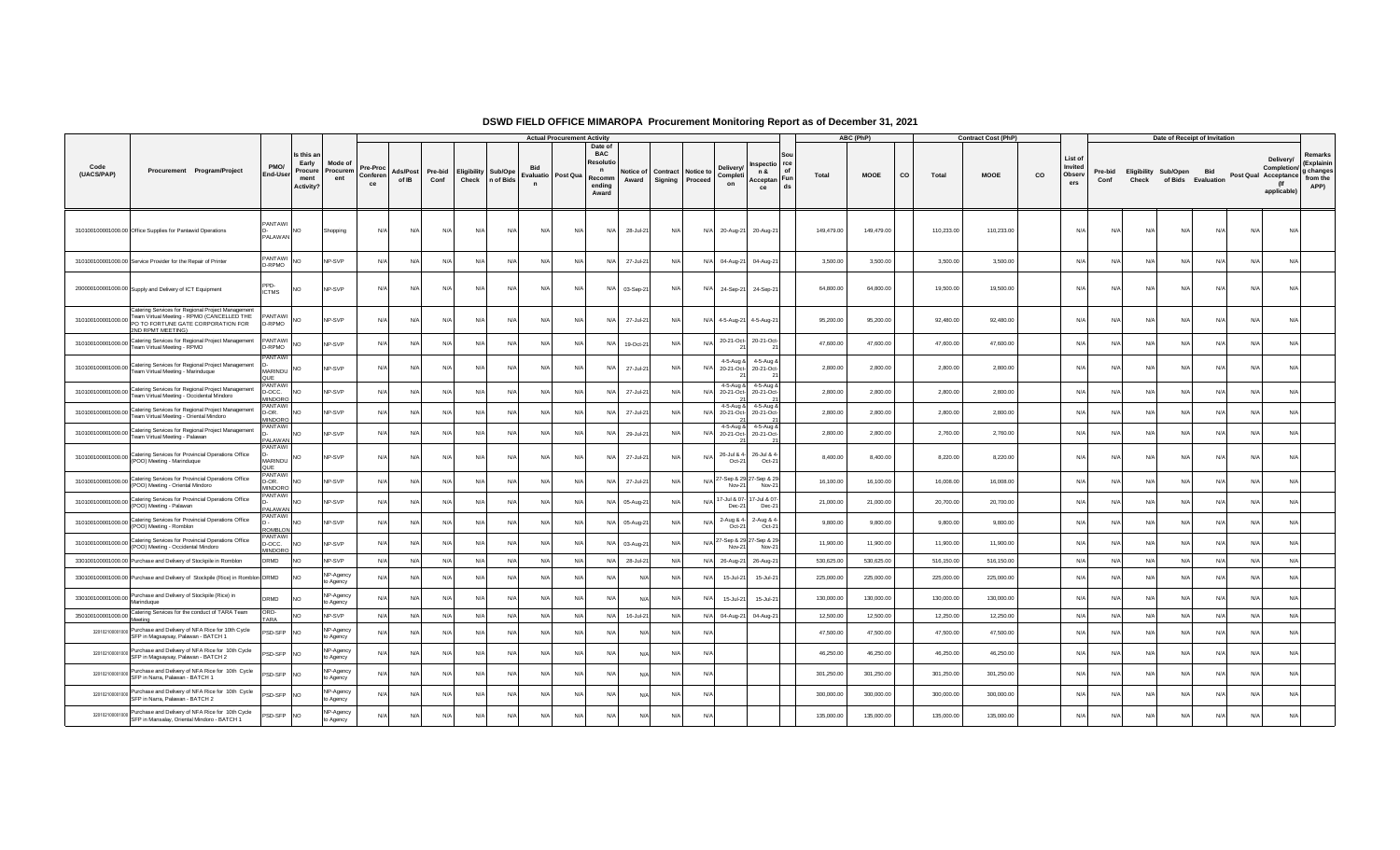|                    |                                                                                                                                                                                                                                          |                                          |                                                    |                            |                                   |                   |                 |                                     |           |                                                             | <b>Actual Procurement Activity</b>                                 |     |                    |         |                                                                           |                                                       |            | ABC (PhP)   |    |            | <b>Contract Cost (PhP)</b> |             |                                     |                 |       | Date of Receipt of Invitation                     |            |            |                                                                 |                                                        |
|--------------------|------------------------------------------------------------------------------------------------------------------------------------------------------------------------------------------------------------------------------------------|------------------------------------------|----------------------------------------------------|----------------------------|-----------------------------------|-------------------|-----------------|-------------------------------------|-----------|-------------------------------------------------------------|--------------------------------------------------------------------|-----|--------------------|---------|---------------------------------------------------------------------------|-------------------------------------------------------|------------|-------------|----|------------|----------------------------|-------------|-------------------------------------|-----------------|-------|---------------------------------------------------|------------|------------|-----------------------------------------------------------------|--------------------------------------------------------|
| Code<br>(UACS/PAP) | Procurement Program/Project                                                                                                                                                                                                              | PMO/<br>End-Use                          | Is this a<br>Early<br>Procure<br>ment<br>Activity? | Mode of<br>Procurem<br>ent | <b>Pre-Proc</b><br>Conferen<br>ce | Ads/Post<br>of IB | Pre-bid<br>Conf | <b>Eligibility Sub/Ope</b><br>Check | n of Bids | <b>Bid</b><br>Evaluatio   Post Qua   Recomm<br>$\mathsf{n}$ | Date o<br><b>BAC</b><br>Resoluti<br>$\mathbf n$<br>ending<br>Award |     | Notice of<br>Award | Signing | <b>Delivery</b><br><b>Contract Notice to</b><br>Completi<br>Proceed<br>on | nspectio rce<br>n &<br>of<br>Acceptan Fun<br>ds<br>ce | Total      | <b>MOOE</b> | CO | Total      | <b>MOOE</b>                | $_{\rm co}$ | List of<br>Invited<br>Observ<br>ers | Pre-bid<br>Conf | Check | <b>Eligibility Sub/Open</b><br>of Bids Evaluation | <b>Bid</b> |            | Delivery/<br>Completion/<br>Post Qual Acceptance<br>applicable) | Remarks<br>(Explainin<br>g changes<br>from the<br>APP) |
|                    | 320102100001000 Purchase and Delivery of NFA Rice for 10th Cycle<br>SFP in Mansalay, Oriental Mindoro - BATCH 2                                                                                                                          | <b>SD-SFP</b>                            | <b>NO</b>                                          | NP-Agency<br>o Agency      | N                                 | N/A               | N/A             | N/l                                 | N         | N/A                                                         | N/A                                                                | N/A |                    |         | N/A                                                                       |                                                       | 135,000.00 | 135,000.00  |    | 135,000.00 | 135,000.00                 |             | N/l                                 | N/l             | N/    | N/A                                               | N/A        |            | N/A<br>N/A                                                      |                                                        |
|                    | 320102100001000 Purchase and Delivery of NFA Rice for 10th Cycle<br>SFP in Dumaran, Palawan - BATCH 1                                                                                                                                    | <b>SD-SFP</b>                            | <b>INO</b>                                         | NP-Agency<br>o Agency      | N/L                               | N/l               | N/A             | N/                                  | N         | $N/\Delta$                                                  | $N/\Delta$                                                         | N/A | N/L                |         | $N/\Delta$                                                                |                                                       | 72,500.00  | 72,500.00   |    | 72,500.00  | 72,500.00                  |             | N                                   | N/              | N/    | $N/\Delta$                                        |            | $N/\Delta$ | N/A                                                             |                                                        |
|                    | 320102100001000 Purchase and Delivery of NFA Rice for 10th Cycle<br>SFP in Dumaran Palawan - BATCH 2                                                                                                                                     | PSD-SFP NO                               |                                                    | NP-Agency<br>o Agency      | N                                 | N/A               | N/A             | N/4                                 | N/        | N/A                                                         | N/A                                                                | N/A | N/A                |         | N/A                                                                       |                                                       | 71,250.00  | 71,250.00   |    | 71,250.00  | 71,250.00                  |             | N/l                                 | N/              | N     | N/A                                               | N/         | N/A        | N/A                                                             |                                                        |
|                    | 310100100001000.00 Catering Services for the conduct of Program<br>Implementation Review - Oriental Mindoro                                                                                                                              | PANTAW<br>D-OR.<br>MINDORC               | <b>NC</b>                                          | <b>NP-SVP</b>              | $N/\ell$                          | N/A               | N/A             | $N/\Delta$                          | N/4       | N/A                                                         | N/A                                                                | N/A | 27-Jul-21          | N/l     | N/A 7, 9-10-Dec 7, 9-10-Dec                                               |                                                       | 22,050.00  | 22,050.00   |    | 21,987.00  | 21,987.00                  |             | $N/\Delta$                          | N/l             | N/    | N/A                                               | N/L        | $N/\Delta$ | N/A                                                             |                                                        |
|                    | 310100100001000.00 Catering Services for the conduct of Program<br>Implementation Review - Occidental Mindoro                                                                                                                            | <b>PANTAW</b><br>D-OCC.<br><b>MINDOR</b> | <b>NO</b>                                          | NP-SVP                     | N                                 | N/A               | N/A             | N/                                  | N/        | N/A                                                         | N/A                                                                | N/A | 03-Aug-2           |         | N/A 7, 9-10-Dec 7, 9-10-Dec                                               |                                                       | 16,800.00  | 16,800.00   |    | 16,800.00  | 16,800.00                  |             | N                                   |                 | N.    | N/L                                               |            | N/A        | N/A                                                             |                                                        |
|                    | 310100100001000.00 Catering Services for the conduct of Program<br>Implementation Review - Marinduque                                                                                                                                    | <b>PANTAW</b><br><b>MARINDU</b><br>OUF   | N <sub>O</sub>                                     | NP-SVP                     | $N/\ell$                          | N/A               | N/A             | N/A                                 | N         | N/A                                                         | N/A                                                                | N/A | 29-Jul-21          | N/A     | N/A 7, 9-10-Dec 7, 9-10-Dec                                               |                                                       | 11,550.00  | 11,550.00   |    | 10,978.00  | 10,978.00                  |             | N/L                                 | N/A             | N/L   | N/A                                               | N/A        | N/A        | N/A                                                             |                                                        |
|                    | 310100100001000.00 Catering Services for the conduct of Program<br>Implementation Review - Romblon                                                                                                                                       | PANTAW<br><b>ROMBLON</b>                 | <b>NO</b>                                          | NP-SVP                     | N/L                               | N/l               | N/A             | N/                                  | N         | N/l                                                         | N/l                                                                | N/A | 03-Aug-2           |         | N/A 7, 9-10-Dec 7, 9-10-Dec                                               |                                                       | 12,600.00  | 12,600.00   |    | 12,600.00  | 12,600.00                  |             | N                                   |                 | N     | N/A                                               |            | $N/\Delta$ | N/A                                                             |                                                        |
|                    | 310100100001000.00 Catering Services for the conduct of Program<br>Implementation Review - Palawan                                                                                                                                       | PANTAWI<br>PALAWAN                       | <b>NO</b>                                          | <b>NP-SVP</b>              | N                                 | N/A               | N/A             | N/A                                 | N         | N/A                                                         | N/A                                                                | N/A | 03-Aug-21          | N/      | N/A                                                                       | 7, 9-10-Dec 7, 9-10-Dec                               | 29,400.00  | 29,400.00   |    | 28,980.00  | 28,980.00                  |             | N/l                                 | N/              | N/    | N/A                                               | N/         | N/A        | N/A                                                             |                                                        |
|                    | 310100100001000.00 Catering Services for the conduct of Program<br>Implementation Review - RPMO                                                                                                                                          | PANTAWI<br>D-RPMO                        | <b>NO</b>                                          | NP-SVP                     | N                                 | N/l               | N/A             |                                     | N         | N/A                                                         | N/A                                                                | N/A | 02-Nov-2           |         | N/A 7, 9-10-Dec 7, 9-10-Dec                                               |                                                       | 68,250.00  | 68,250.00   |    | 68,250.00  | 68,250.00                  |             | N/L                                 | N/              | N     | N/A                                               |            | $N/\Delta$ | N/A                                                             |                                                        |
|                    | Supply and Delivery of Training Supplies Hygiene<br>Kit/Set for the conduct of Capability Building for<br>310100100001000.00 Parent Leaders on Leadership and Advocacy of<br>Pantawid Pamilyang Pilipino Program - Oriental<br>Mindoro   | PANTAWI<br>D-OR.<br>MINDORO              | <b>NO</b>                                          | NP-SVP                     | N/f                               | N/A               | N/A             | N/A                                 | $N/\ell$  | N/A                                                         | N/A                                                                | N/A | 06-Sep-21          | N/A     | N/A                                                                       | 28-Sep-21 28-Sep-21                                   | 45,080.00  | 45,080.00   |    | 45,080.00  | 45,080.00                  |             | N/A                                 | N/A             | N/f   | N/A                                               | N/A        | N/A        | N/A                                                             |                                                        |
|                    | Supply and Delivery of Training Materials for the<br>310100100001000.00 conduct of Capability Building for Parent Leaders on<br>Leadership and Advocacy of Pantawid Pamilyang<br>Pilipino Program - Oriental Mindoro                     | PANTAWI<br>D-OR.<br><b>MINDORO</b>       | <b>NO</b>                                          | Shopping                   | N/                                | N/A               | N/A             | N/A                                 | N/4       | N/A                                                         | N/A                                                                | N/A | 25-Aug-21          | N/A     | N/A<br>22-Sep-21                                                          | 22-Sep-21                                             | 20,020.00  | 20,020.00   |    | 17,199.00  | 17,199.00                  |             | N/L                                 | $N/\Delta$      | $N$ / | N/A                                               | N/L        | $N/\Delta$ | N/A                                                             |                                                        |
|                    | 350100100002000.00 Catering Services for the conduct of Core Group<br>Semestral Meetino                                                                                                                                                  | <b>SD-CBS NO</b>                         |                                                    | NP-SVP                     | N/A                               | N/A               | N/A             | N/A                                 | N         | N/A                                                         | N/A                                                                | N/A | 16-Jul-21          | N/4     | N/A 5-Aug & 14- 5-Aug & 14-<br>Oct-21                                     | $Oct-21$                                              | 10,000.00  | 10,000.00   |    | 9,000.00   | 9,000.00                   |             | N/A                                 | N/A             | N     | N/A                                               | N/f        | N/A        | N/A                                                             |                                                        |
|                    | Supply and Delivery of Training Materials for the<br>310100100001000.00 conduct of Capability Building for Parent Leaders on<br>Leadership and Advocacy of Pantawid Pamilyang<br>Pilipino Program - Occidental Mindoro                   | PANTAWI<br>D-OCC.<br><b>MINDORO</b>      | <b>INO</b>                                         | Shopping                   | N/L                               | $N/\Delta$        | N/A             | $N/\Delta$                          | N         | $N/\Delta$                                                  | $N/\Delta$                                                         | N/A | 23-Aug-21          | N/l     | N/L                                                                       |                                                       | 6,600.00   | 6,600.00    |    | 6,567.00   | 6,567.00                   |             | N/L                                 | N/l             | N     | N/A                                               | N/L        | $N/\Delta$ | N/A                                                             |                                                        |
|                    | Supply and Delivery of Training Materials for the<br>310100100001000.00 conduct of Capability Building for Parent Leaders on<br>Leadership and Advocacy of Pantawid Pamilyang<br>Pilipino Program - Palawan                              | PANTAWI<br>PAI AWAN                      | <b>NO</b>                                          | Shopping                   | N                                 | N/A               | N/A             | N/A                                 | N         | N/A                                                         | $N/\Delta$                                                         | N/A | 23-Aug-21          | N/A     | $N/\Delta$                                                                |                                                       | 19,000.00  | 19,000.00   |    | 18,050.00  | 18,050.00                  |             | N/L                                 | N/l             | N/    | N/A                                               | N/L        | N/A        | N/A                                                             |                                                        |
|                    | Supply and Delivery of Training Materials for the<br>310100100001000.00 conduct of Capability Building for Parent Leaders on<br>Leadership and Advocacy of Pantawid Pamilyang<br>Pilipino Program - Romblon                              | PANTAWI<br><b>ROMBLON</b>                | <b>NO</b>                                          | Shopping                   | N                                 | N/A               | N/A             | N/A                                 | N         | N/A                                                         | N/A                                                                | N/A | 23-Aug-21          | N/A     | N/A<br>07-Oct-21                                                          | 07-Oct-21                                             | 7,995.00   | 7,995.00    |    | 7,956.00   | 7,956.00                   |             | N/l                                 | N/              | N/    | N/A                                               | N/L        | N/A        | N/A                                                             |                                                        |
|                    | Supply and Delivery of Training Materials for the<br>310100100001000.00 conduct of Capability Building for Parent Leaders on<br>Leadership and Advocacy of Pantawid Pamilyang<br>Pilipino Program - Marinduque                           | PANTAW<br>MARINDU                        | <b>NO</b>                                          | Shopping                   | N                                 | N/A               | N/A             | N/A                                 | N/        | N/A                                                         | N/A                                                                | N/A | 24-Aug-21          | N/A     | N/A                                                                       |                                                       | 6,460.00   | 6,460.00    |    | 5,440.00   | 5,440.00                   |             | N/A                                 | N/l             | N/    | N/A                                               | N/L        | N/A        | N/A                                                             |                                                        |
|                    | Supply and Delivery of Training Materials for the<br>310100100001000.00 conduct of Capability Building for Parent Leaders on<br>Pilipino Program - MIMAROPA                                                                              | PANTAWI                                  | <b>NO</b>                                          | Contracting                | N/                                | N/A               | N/A             | N/A                                 | N         | N/A                                                         | N/A                                                                | N/A | N/A                | N/A     | N/A<br>23-Sep-21                                                          | 23-Sep-21                                             | 4,635.00   | 4,635.00    |    | 4,635.00   | 4,635.00                   |             | N/A                                 | N/l             | N/    | N/A                                               | $N/\ell$   | N/A        | N/A                                                             |                                                        |
|                    | Supply and Delivery of Training Supplies Hygiene<br>Kit/Set for the conduct of Capability Building for<br>310100100001000.00 Parent Leaders on Leadership and Advocacy of<br>Pantawid Pamilyang Pilipino Program - Occidental<br>Mindoro | <b>PANTAWI</b><br>D-OCC.<br>MINDORO      | <b>NO</b>                                          | NP-SVP                     | N/L                               | N/A               | N/A             | N/A                                 | N         | N/A                                                         | N/A                                                                | N/A | 23-Aug-21          | N/A     | N/A                                                                       |                                                       | 18,900.00  | 18,900.00   |    | 18,900.00  | 18,900.00                  |             | N/A                                 | N/A             | N/L   | N/A                                               | N/A        | N/A        | N/A                                                             |                                                        |
|                    | Supply and Delivery of Training Supplies Hygiene<br>310100100001000.00 Kit/Set for the conduct of Capability Building for<br>Parent Leaders on Leadership and Advocacy of<br>Pantawid Pamilyang Pilipino Program - Palawan               | <b>PANTAWI</b><br><b>PALAWAN</b>         | <b>NO</b>                                          | NP-SVP                     | N                                 | N/A               | N/A             | N/A                                 | N         | N/A                                                         | N/A                                                                | N/A | 23-Aug-21          | N/A     | N/A                                                                       |                                                       | 46,760.00  | 46,760.00   |    | 46,760.00  | 46,760.00                  |             | N/l                                 |                 | N/    | N/A                                               | $N/\ell$   | N/A        | N/A                                                             |                                                        |
| 310100100001000.00 | Supply and Delivery of Training Supplies Hygiene<br>Kit/Set for the conduct of Capability Building for<br>Parent Leaders on Leadership and Advocacy of<br>Pantawid Pamilyang Pilipino Program - Romblon                                  | <b>PANTAWI</b><br><b>ROMBLON</b>         | <b>NO</b>                                          | NP-SVP                     | N/f                               | N/A               | N/A             | N/A                                 | N         | N/A                                                         | N/A                                                                | N/A | 23-Aug-21          | N/A     | N/A<br>01-Oct-21                                                          | 01-Oct-21                                             | 21,840.00  | 21,840.00   |    | 21,840.00  | 21,840.00                  |             | N/A                                 | N/l             | N/    | N/A                                               | $N/\ell$   | N/A        | N/A                                                             |                                                        |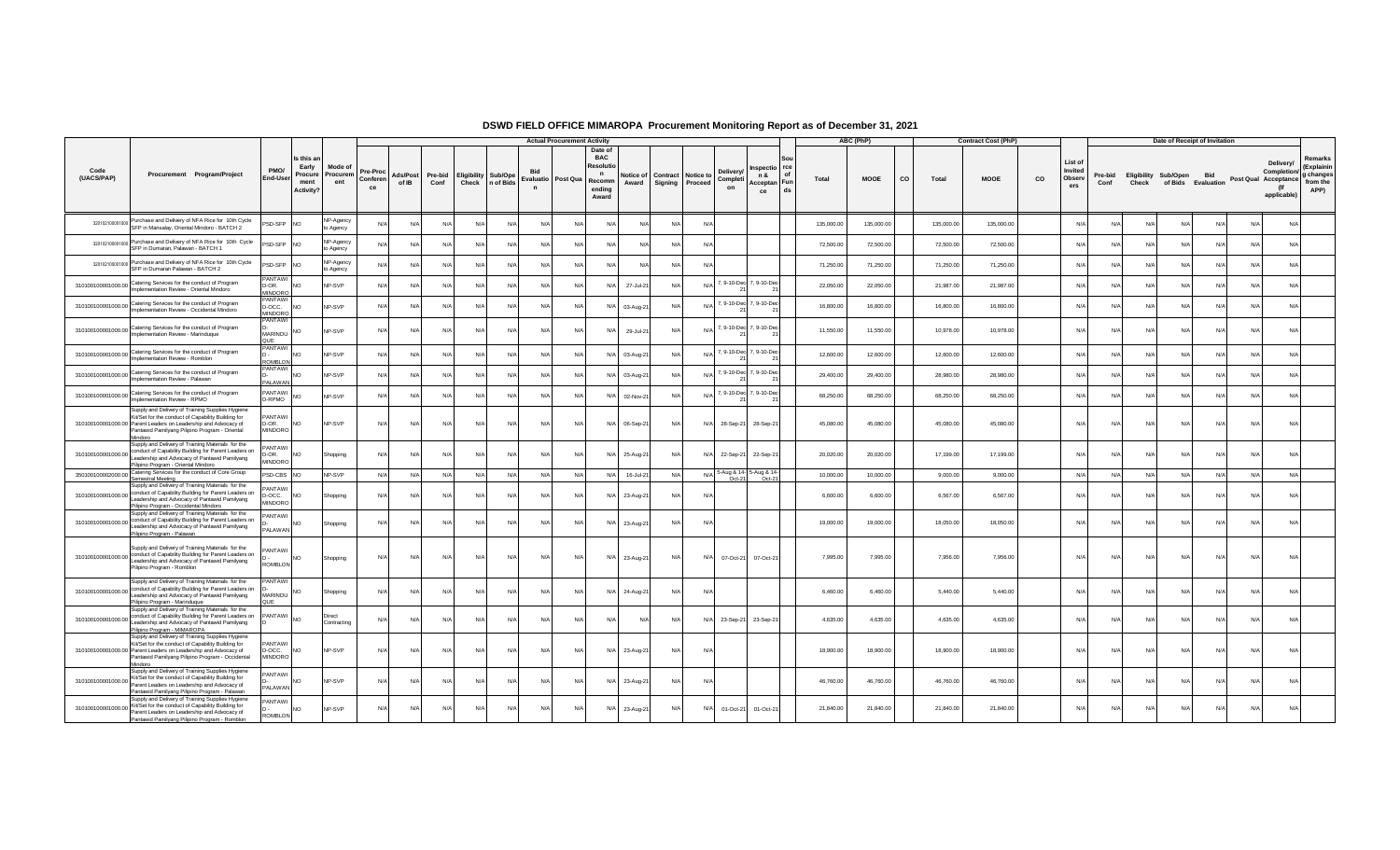|                    |                                                                                                                                                                                                            |                                           |                                                            |                            |                            |                   |                 |            |                                         |                          | <b>Actual Procurement Activity</b> |                                                                     |                    |            |                                                |                                    |                                                                       |           | ABC (PhP)   |    |           | <b>Contract Cost (PhP)</b> |    |                                     |                 |            | Date of Receipt of Invitation              |            |                      |                                                |                                                        |
|--------------------|------------------------------------------------------------------------------------------------------------------------------------------------------------------------------------------------------------|-------------------------------------------|------------------------------------------------------------|----------------------------|----------------------------|-------------------|-----------------|------------|-----------------------------------------|--------------------------|------------------------------------|---------------------------------------------------------------------|--------------------|------------|------------------------------------------------|------------------------------------|-----------------------------------------------------------------------|-----------|-------------|----|-----------|----------------------------|----|-------------------------------------|-----------------|------------|--------------------------------------------|------------|----------------------|------------------------------------------------|--------------------------------------------------------|
| Code<br>(UACS/PAP) | Procurement Program/Project                                                                                                                                                                                | PMO/<br>End-Use                           | Is this ar<br>Early<br>Procure<br>ment<br><b>Activity?</b> | Mode of<br>Procurem<br>ent | Pre-Proc<br>Conferen<br>ce | Ads/Post<br>of IB | Pre-bid<br>Conf | Check      | <b>Eligibility Sub/Ope</b><br>n of Bids | Evaluatio<br>$\mathbf n$ | Post Qua                           | Date of<br><b>BAC</b><br>Resoluti<br>n<br>Recomm<br>endina<br>Award | Notice of<br>Award |            | <b>Contract   Notice to</b><br>Signing Proceed | <b>Delivery</b><br>Completi<br>on  | 1spectio rce<br>of<br>n &<br>Acceptan Fun<br>ds<br>ce                 | Total     | <b>MOOE</b> | CO | Total     | <b>MOOE</b>                | CO | List of<br>Invited<br>Observ<br>ers | Pre-bid<br>Conf | Check      | Eligibility Sub/Open<br>of Bids Evaluation | <b>Bid</b> | Post Qual Acceptance | Delivery/<br>Completion/<br>(lf<br>applicable) | Remarks<br>(Explainin<br>g changes<br>from the<br>APP) |
| 310100100001000.00 | Supply and Delivery of Training Supplies Hygiene<br>Kit/Set for the conduct of Capability Building for<br>Parent Leaders on Leadership and Advocacy of<br>Pantawid Pamilyang Pilipino Program - Marinduque | PANTAWI<br>MARINDU                        | <b>NO</b>                                                  | NP-SVP                     | N/A                        | N/A               | N/A             | N/A        | N/A                                     | N/A                      | N/A                                | N/A                                                                 | 23-Aug-21          | N/A        | N/A                                            |                                    |                                                                       | 18,410.00 | 18,410.00   |    | 18,410.00 | 18,410.00                  |    | N/A                                 | N/A             | N/A        | N/A                                        | N/A        | N/A                  | N/A                                            |                                                        |
|                    | rinting of Advocacy T-Shirt for the celebration of<br>350100100001000.00 Kontra Kabataan Kontra Droga (Drug Abuse<br>Prevention and Control Week Celebration) Advocacy                                     | psn.<br>YOUTH                             | N <sub>O</sub>                                             | NP-SVP                     | N/A                        | N/A               | N/A             | $N/\Delta$ | N                                       | N/A                      | N/A                                | N/A                                                                 | 30-Jul-21          | N/A        | N/A                                            | 21-Oct-21                          | 21-Oct-21                                                             | 84,000.00 | 84,000.00   |    | 40,800.00 | 40,800.00                  |    | N/L                                 | N/A             | N/A        | N/A                                        | N/A        | N/A                  | N/A                                            |                                                        |
|                    | 350100100001000.00 Printing of Advocacy Face Masks and Shield for the<br>conduct of PYAP Foundation Day Celebration                                                                                        | PSD-<br>YOUTH                             | <b>NO</b>                                                  | NP-SVP                     | N/A                        | N/A               | N/A             | N/A        | N/A                                     | N/A                      | N/A                                | N/A                                                                 | 30-Jul-21          | N/A        | $N/\Delta$                                     |                                    |                                                                       | 66,500.00 | 66,500.00   |    | 33,820.00 | 33,820.00                  |    | N/L                                 | N/A             | N/A        | N/A                                        | N/A        | N/A                  | N/A                                            |                                                        |
|                    | Printing of Advocacy T-Shirt for the conduct of<br>350100100001000.00 Enhanced Population Awareness and Family Life<br>Orientation                                                                         | esn.<br>YOUTH                             | <b>NO</b>                                                  | NP-SVP                     | N/A                        | N/f               | N/A             | N/l        | N                                       | N/A                      | N/A                                | N/A                                                                 | 30-Jul-21          | $N/\ell$   | N/                                             | 14-Oct-21                          | 14-Oct-21                                                             | 59,500.00 | 59,500.00   |    | 42,160.00 | 42,160.00                  |    | N                                   |                 | N/         |                                            | N/A        | N/A                  | N/A                                            |                                                        |
| 100000100001000.00 | Catering Services for the conduct of HRMPBS<br>Deliberations                                                                                                                                               | <b>HRMDD</b>                              | NO <sub>1</sub>                                            | NP-SVP                     | N/A                        | N/A               | N/A             | N/A        | N/A                                     | N/A                      | N/A                                | N/A                                                                 | 29-Jul-21          | N/A        |                                                |                                    | N/A Aug-Dec-21 Aug-Dec-21                                             | 11,400.00 | 11,400.00   |    | 9,120.00  | 9,120.00                   |    | N/A                                 | N/A             | N/A        | N/A                                        | N/A        | N/A                  | N/A                                            |                                                        |
|                    | Catering Services for the conduct of Capability<br>310100100001000.00 Building for Parent Leaders on Leadership and<br>Advocacy - Boac                                                                     | PANTAWI<br>MARINDU                        | N <sub>O</sub>                                             | NP-SVP                     | N/A                        | N/A               | N/A             | $N/\Delta$ | $N$ /                                   | N/A                      | N/A                                | N/A                                                                 | 05-Aug-21          | N/A        | $N/\Delta$                                     | 15, 19-22.<br>2021                 | Oct 5-8, 12- Oct 5-8, 12-<br>15, 19-22<br>2021                        | 49,000.00 | 49,000.00   |    | 47,320.00 | 47,320.00                  |    | N/L                                 | N/A             | N/A        | N/A                                        | N/A        | N/A                  | N/A                                            |                                                        |
|                    | Catering Services for the conduct of Capability<br>310100100001000.00 Building for Parent Leaders on Leadership and<br>Advocacy - Buenavista                                                               | <b>ANTAWI</b><br>MARINDU                  | NO                                                         | NP-SVP                     | N/A                        | N/L               | N/A             | N/A        | N                                       | N/A                      | N/A                                | N/A                                                                 | 05-Aug-21          | N/A        |                                                | N/A 5-8-Oct-21                     | 5-8-Oct-21                                                            | 12,600.00 | 12,600.00   |    | 11,880.00 | 11,880.00                  |    | N/                                  | N/A             | N/A        | N/A                                        | N/A        | N/A                  | N/A                                            |                                                        |
|                    | Catering Services for the conduct of Capability<br>310100100001000.00 Building for Parent Leaders on Leadership and<br>Advocacy - Gasan                                                                    | PANTAWI<br>MARINDU                        | <b>NO</b>                                                  | NP-SVP                     | N/A                        | N/A               | N/A             | N/A        | N                                       | N/A                      | N/A                                | N/A                                                                 | 19-Aug-21          | N/A        | N/l                                            | 5-8-Oct &<br>12-13-Oct-<br>21      | 5-8-Oct &<br>12-13-Oct-<br>21                                         | 21,700.00 | 21,700.00   |    | 20,150.00 | 20,150.00                  |    | N/                                  | $N/\Delta$      | N/A        | N/A                                        | N/A        | N/A                  | N/A                                            |                                                        |
|                    | Catering Services for the conduct of Capability<br>310100100001000.00 Building for Parent Leaders on Leadership and<br>Advocacy - Mogpog                                                                   | PANTAWI<br><b>MARINDU</b><br>QUE          | <b>NO</b>                                                  | NP-SVP                     | N/A                        | N/A               | N/A             | N/A        | $N$ /                                   | N/A                      | N/A                                | N/A                                                                 | 01-Sep-21          | N/A        | $N/\rho$                                       | 5-8-Oct &<br>12-15-Oct-<br>21      | 5-8-Oct &<br>12-15-Oct-<br>21                                         | 31,500.00 | 31,500.00   |    | 27,000.00 | 27,000.00                  |    | N/4                                 | N/A             | N/A        | N/A                                        | N/A        | N/A                  | N/A                                            |                                                        |
|                    | Catering Services for the conduct of Capability<br>310100100001000.00 Building for Parent Leaders on Leadership and<br>Advocacy - Santa Cruz                                                               | <b>PANTAWI</b><br>MARINDU<br>QUE          | <b>NO</b>                                                  | NP-SVP                     | N/A                        | N/A               | N/A             | N/A        | N/A                                     | N/A                      | N/A                                | N/A                                                                 | 05-Aug-21          | N/A        | $N/\Delta$                                     | 2021                               | Oct 5-8, 12- Oct 5-8, 12-<br>15, 19-22, 15, 19-22,<br>2021            | 46,900.00 | 46,900.00   |    | 46,900.00 | 46,900.00                  |    | N/l                                 | $N/\Delta$      | N/A        | N/A                                        | N/A        | N/A                  | N/A                                            |                                                        |
|                    | Catering Services for the conduct of Capability<br>310100100001000.00 Building for Parent Leaders on Leadership and<br>Advocacy - Torrijos                                                                 | PANTAWI<br><b>MARINDU</b><br>QUE          | <b>NO</b>                                                  | NP-SVP                     | $N/\Delta$                 | N/A               | N/A             | $N/\Delta$ | N/I                                     | $N/\Delta$               | $N/\Delta$                         | N/A                                                                 | 05-Aug-21          | $N/\Delta$ | $N/\Delta$                                     | 5-8-Oct &<br>12-15-Oct-            | 5-8-Oct &<br>12-15-Oct-<br>21                                         | 22,400.00 | 22,400.00   |    | 22,400.00 | 22,400.00                  |    | N/L                                 | $N/\Delta$      | $N/\Delta$ | $N/\Delta$                                 | N/A        | N/A                  | $N/\Delta$                                     |                                                        |
|                    | Catering Services for the conduct of Capability<br>310100100001000.00 Building for Parent Leaders on Leadership and<br>Advocacy - Abra De Ilog                                                             | PANTAWI<br>D-OCC.<br><b>MINDORO</b>       | <b>NO</b>                                                  | NP-SVP                     | $N/\Delta$                 | $N/\ell$          | N/A             | $N/\Delta$ | N                                       | $N/\Delta$               | $N/\Delta$                         | N/A                                                                 | 06-Sep-2           | N/A        |                                                | N/A 5-8-Oct-2                      | 5-8-Oct-21                                                            | 15,400.00 | 15,400.00   |    | 15,400.00 | 15,400.00                  |    | N/L                                 | $N/\Delta$      | $N/\Delta$ | $N/\Delta$                                 | N/A        | N/A                  | $N/\Delta$                                     |                                                        |
|                    | Catering Services for the conduct of Capability<br>310100100001000.00 Building for Parent Leaders on Leadership and<br>Advocacy - Calintaan                                                                | PANTAWI<br>D-OCC.<br><b>MINDORO</b>       | N <sub>O</sub>                                             | NP-SVP                     | N/A                        | N/f               | N/A             | N/A        | N                                       | N/A                      | N/A                                | N/A                                                                 | 23-Aug-21          |            |                                                | N/A 5-8-Oct-21                     | 5-8-Oct-21                                                            | 9,800.00  | 9,800.00    |    | 9,506.00  | 9,506.00                   |    | N                                   |                 | N/L        |                                            | N/A        | N/L                  | N/A                                            |                                                        |
|                    | Catering Services for the conduct of Capability<br>310100100001000.00 Building for Parent Leaders on Leadership and<br>Advocacy - Looc                                                                     | PANTAWI<br>D-OCC.<br>MINDORO              | <b>NO</b>                                                  | NP-SVP                     | N/A                        | N/L               | N/A             | $N/\Delta$ | N                                       | N/A                      | N/A                                | N/A                                                                 | 23-Aug-21          | N/A        |                                                | N/A 5-6-Oct-21                     | 5-6-Oct-21                                                            | 7.700.00  | 7,700.00    |    | 7.040.00  | 7.040.00                   |    | N/L                                 | $N/\Delta$      | $N/\Delta$ | $N/\Delta$                                 | N/A        | N/A                  | N/A                                            |                                                        |
|                    | Catering Services for the conduct of Capability<br>310100100001000.00 Building for Parent Leaders on Leadership and<br>Advocacy - Lubang                                                                   | PANTAWI<br>D-OCC.<br><b>MINDORC</b>       | N <sub>O</sub>                                             | NP-SVP                     | N/A                        | N/A               | N/A             | N/A        | N/A                                     | N/A                      | N/A                                | N/A                                                                 | $23-Auq-2$         | $N/\ell$   | N/A                                            | 5-8-Oct-21                         | 5-8-Oct-21                                                            | 14,000.00 | 14,000.00   |    | 14,000.00 | 14,000.00                  |    | N/                                  | N/A             | N/A        | N/A                                        | N/A        | $N/\ell$             | N/A                                            |                                                        |
|                    | Catering Services for the conduct of Capability<br>310100100001000.00 Building for Parent Leaders on Leadership and<br>Advocacy - Magsaysay                                                                | PANTAWI<br>D-OCC.<br><b>MINDORC</b>       | <b>NO</b>                                                  | <b>VP-SVP</b>              | N/l                        | N/f               | N/A             | N/l        | N                                       | N/A                      | N/l                                | N/L                                                                 | 20-Sep-21          |            |                                                | 5-8-Oct &<br>12-13-Oct-            | 5-8-Oct 8<br>12-13-Oct                                                | 16,100.00 | 16,100.00   |    | 15,640.00 | 15,640.00                  |    | N                                   |                 | N/         |                                            | N/A        | $N/\ell$             | N/A                                            |                                                        |
|                    | Catering Services for the conduct of Capability<br>310100100001000.00 Building for Parent Leaders on Leadership and<br>Advocacy - Mamburao                                                                 | PANTAWI<br>D-OCC.<br>MINDORO              | <b>NO</b>                                                  | NP-SVP                     | N/A                        | N/L               | N/A             | N/A        | N                                       | N/A                      | N/A                                | N/A                                                                 | 23-Aug-21          |            | N/                                             | 5-8-Oct &<br>12-13-Oct-            | 5-8-Oct 8<br>12-13-Oct-                                               | 18,200.00 | 18,200.00   |    | 18,200.00 | 18,200.00                  |    | N                                   | N               | $N/\ell$   | $N/\Delta$                                 | N/A        | N/A                  | N/A                                            |                                                        |
|                    | Catering Services for the conduct of Capability<br>310100100001000.00 Building for Parent Leaders on Leadership and<br>Advocacy - Palua                                                                    | PANTAWI<br>D-OCC.<br><b>MINDORC</b>       | <b>NO</b>                                                  | NP-SVP                     | N/A                        | N/f               | N/A             | N/A        | N/                                      | N/A                      | N/A                                | N/A                                                                 | 23-Aug-21          |            | N/                                             | 5-8-Oct &<br>12-13-Oct-            | 5-8-Oct &<br>12-13-Oct-                                               | 16,100.00 | 16,100.00   |    | 16,100.00 | 16,100.00                  |    | N/                                  | $N/\Delta$      | N/A        | N/l                                        | N/A        | N/A                  | N/A                                            |                                                        |
|                    | Catering Services for the conduct of Capability<br>310100100001000.00 Building for Parent Leaders on Leadership and<br>Advocacy - Rizal                                                                    | <b>ANTAWI</b><br>D-OCC.<br><b>MINDORO</b> | <b>NO</b>                                                  | NP-SVP                     | N/A                        | N/L               | N/A             | $N/\Delta$ | N                                       | N/A                      | N/A                                | N/A                                                                 | 24-Aug-21          | N/A        | N/A                                            | 5-8-Oct &<br>12-13-Oct-            | $5-8-Oct$<br>12-13-Oct-                                               | 13,300.00 | 13,300.00   |    | 11,685,00 | 11,685.00                  |    | N/                                  | $N/\Delta$      | N/A        | N/A                                        | N/A        | N/A                  | N/A                                            |                                                        |
|                    | Catering Services for the conduct of Capability<br>310100100001000.00 Building for Parent Leaders on Leadership and<br>Advocacy - Sablayan                                                                 | PANTAWI<br>D-OCC.<br>MINDORO              | <b>NO</b>                                                  | NP-SVP                     | N/A                        | N/A               | N/A             | N/A        | N/A                                     | N/A                      | N/A                                | N/A                                                                 | 01-Sep-21          | N/A        | N/A                                            | Oct 5-8, 12-<br>15, 19-22.<br>2021 | Oct 5-8, 12<br>15, 19-22,<br>2021                                     | 28,000.00 | 28,000.00   |    | 28,000.00 | 28,000.00                  |    | N/l                                 | N/A             | N/A        | N/A                                        | N/A        | N/A                  | N/A                                            |                                                        |
|                    | Catering Services for the conduct of Capability<br>310100100001000.00 Building for Parent Leaders on Leadership and<br>Advocacy - San Jose                                                                 | PANTAWI<br>D-OCC.<br>MINDORO              | <b>NO</b>                                                  | NP-SVP                     | N/A                        | N/f               | N/A             | N/A        | N/A                                     | N/A                      | N/A                                | N/A                                                                 | 23-Aug-21          | N/A        |                                                | 20-Oct-21                          | 5-8-Oct, 12- 5-8-Oct, 12-<br>N/A 15-Oct & 19 15-Oct & 19<br>20-Oct-21 | 34,300.00 | 34,300.00   |    | 33,320.00 | 33,320.00                  |    | N/l                                 | N/A             | N/A        | N/A                                        | N/A        | N/A                  | N/A                                            |                                                        |
|                    | Catering Services for the conduct of Capability<br>310100100001000.00 Building for Parent Leaders on Leadership and<br>Advocacy - Sta. Cruz                                                                | PANTAWI<br>D-OCC.<br><b>MINDORO</b>       | <b>NO</b>                                                  | NP-SVP                     | N/A                        | N/f               | N/A             | N/A        | N                                       | N/A                      | $N/\Delta$                         | N/A                                                                 | 23-Aug-21          |            | N/l                                            | 5-8-Oct &<br>12-13-Oct-            | 5-8-Oct 8<br>12-13-Oct-                                               | 16,100.00 | 16,100.00   |    | 16,100.00 | 16,100.00                  |    | N/                                  | $N/\Delta$      | N/A        |                                            | N/A        | N/A                  | N/A                                            |                                                        |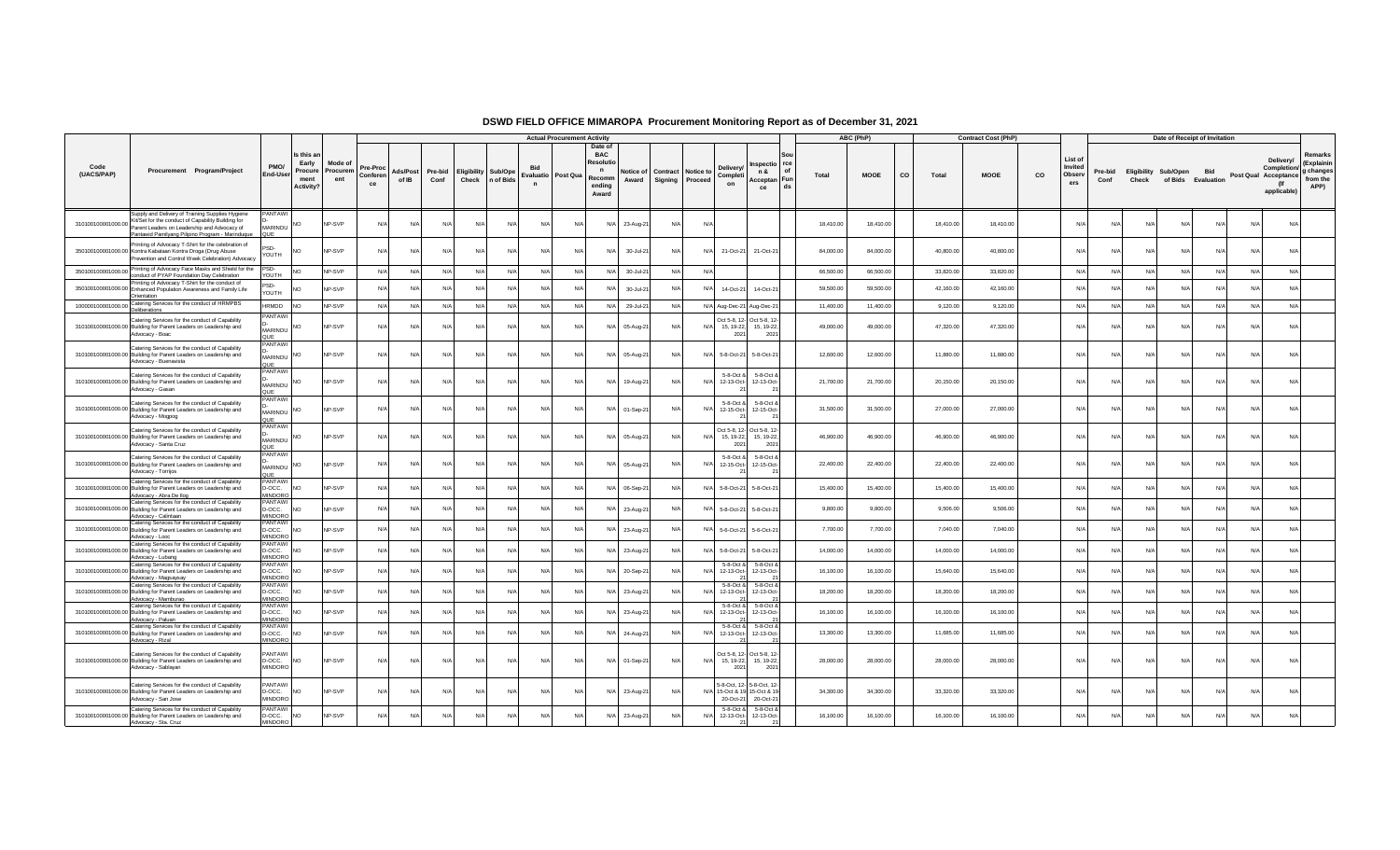|                    |                                                                                                                                                       |                                           |                                                           |                            |                            |                   |                 |                            |                 |             | <b>Actual Procurement Activity</b> |                                                                              |                    |                                       |     |                            |                                                                                                       |          |           | ABC (PhP)   |    |           | <b>Contract Cost (PhP)</b> |    |                                     |                 |       | Date of Receipt of Invitation              |            |            |                                                                        |                                                        |
|--------------------|-------------------------------------------------------------------------------------------------------------------------------------------------------|-------------------------------------------|-----------------------------------------------------------|----------------------------|----------------------------|-------------------|-----------------|----------------------------|-----------------|-------------|------------------------------------|------------------------------------------------------------------------------|--------------------|---------------------------------------|-----|----------------------------|-------------------------------------------------------------------------------------------------------|----------|-----------|-------------|----|-----------|----------------------------|----|-------------------------------------|-----------------|-------|--------------------------------------------|------------|------------|------------------------------------------------------------------------|--------------------------------------------------------|
| Code<br>(UACS/PAP) | Procurement Program/Project                                                                                                                           | PMO/<br>End-Use                           | Is this a<br>Early<br>Procure<br>ment<br><b>Activity?</b> | Mode of<br>Procurem<br>ent | Pre-Proc<br>Conferen<br>ce | Ads/Post<br>of IB | Pre-bid<br>Conf | <b>Eligibility Sub/Ope</b> | Check n of Bids | $\mathbf n$ | Evaluatio Post Qua                 | Date of<br><b>BAC</b><br>Resolut<br>$\mathbf n$<br>Recomm<br>endina<br>Award | Notice of<br>Award | Contract Notice to<br>Signing Proceed |     | Deliverv<br>Completi<br>on | Inspectio rce<br>n &<br>Acceptan Fun<br>ce                                                            | of<br>ds | Total     | <b>MOOE</b> | CO | Total     | <b>MOOE</b>                | co | List of<br>Invited<br>Obsery<br>ers | Pre-bid<br>Conf | Check | Eligibility Sub/Open<br>of Bids Evaluation | <b>Bid</b> |            | Delivery/<br>Completion/<br>Post Qual Acceptance<br>(If<br>applicable) | Remarks<br>(Explainin<br>g changes<br>from the<br>APP) |
|                    | Catering Services for the conduct of Capability<br>310100100001000.00 Building for Parent Leaders on Leadership and<br>Advocacy - Baco                | <b>ANTAWI</b><br>D-OR.<br><b>MINDORO</b>  | NO                                                        | <b>VP-SVP</b>              | N/A                        | N/f               | N/A             | N/A                        | N/A             | N/A         | N                                  | N/A                                                                          | 19-Aug-2           | $N/\Delta$                            | N.  | 5-8-Oct &<br>12-15-Oct-    | 5-8-Oct &<br>12-15-Oct-                                                                               |          | 28,700.00 | 28,700.00   |    | 26,650.00 | 26,650.00                  |    | N/                                  | N/              | N/l   | $N/\Delta$                                 | $N/\Delta$ | $N/\Delta$ | N/A                                                                    |                                                        |
|                    | Catering Services for the conduct of Capability<br>310100100001000.00 Building for Parent Leaders on Leadership and<br>Advocacy - Bansud              | <b>PANTAWI</b><br>D-OR.<br>MINDORO        | <b>NO</b>                                                 | NP-SVP                     | N/l                        | N                 | N/A             | N/A                        | N/              | N/4         | N/                                 | N/A                                                                          | 19-Aug-21          | N/A                                   | N/  | 5-8-Oct &<br>12-13-Oct-    | 5-8-Oct &<br>12-13-Oct-                                                                               |          | 16,800.00 | 16,800.00   |    | 15,600.00 | 15,600.00                  |    | N/                                  | N/              | N     | N/I                                        |            |            | N/A                                                                    |                                                        |
|                    | Catering Services for the conduct of Capability<br>310100100001000.00 Building for Parent Leaders on Leadership and<br>Advocacy - Bongabong           | PANTAWI<br>D-OR.<br>MINDORO               | <b>NO</b>                                                 | NP-SVP                     | N/A                        | N/A               | N/A             | N/A                        | N/l             | N/4         | N                                  | N/A                                                                          | 19-Aug-21          | N/A                                   | N/  | 20-Oct-21                  | 5-8-Oct, 12- 5-8-Oct, 12-<br>15-Oct & 19 15-Oct & 19<br>20-Oct-21                                     |          | 34,300.00 | 34,300.00   |    | 34,300.00 | 34,300.00                  |    | N/                                  | N               | N/    | N/A                                        | N/A        | N/A        | N/A                                                                    |                                                        |
|                    | Catering Services for the conduct of Capability<br>310100100001000.00 Building for Parent Leaders on Leadership and<br>Advocacy - Bulalacac           | PANTAWI<br>D-OR.<br>MINDORO               | <b>NO</b>                                                 | NP-SVP                     | N/A                        | N/f               | N/A             | N/A                        | N/              | N/4         | N/                                 | N/A                                                                          | 19-Aug-2           | N/A                                   | N/  | 5-8-Oct &<br>12-15-Oct-    | 5-8-Oct &<br>12-15-Oct-                                                                               |          | 25,200.00 | 25,200.00   |    | 25,200.00 | 25,200.00                  |    | N/                                  |                 | N     | N/                                         | N/A        |            | N/A                                                                    |                                                        |
|                    | Catering Services for the conduct of Capability<br>310100100001000.00 Building for Parent Leaders on Leadership and<br>Advocacy - Calapan City        | <b>PANTAWI</b><br>D-OR.<br>MINDORO        | <b>NO</b>                                                 | NP-SVP                     | N/A                        | N/A               | N/A             | N/A                        | N/A             | N/A         | N                                  | N/A                                                                          | 19-Aug-21          | N/A                                   | N/  |                            | 5-8-Oct, 12- 5-8-Oct, 12-<br>15-Oct. 19-15-Oct. 19-<br>22-Oct & 26 22-Oct & 26<br>27-Oct-21 27-Oct-21 |          | 53,200.00 | 53,200.00   |    | 53,200.00 | 53,200.00                  |    | N/                                  | N               | N/    | N/A                                        | N/A        | N/A        | N/A                                                                    |                                                        |
|                    | Catering Services for the conduct of Capability<br>310100100001000.00 Building for Parent Leaders on Leadership and<br>Advocacy - Concepcion, Romblon | <b>PANTAWI</b><br><b>ROMBLOI</b>          | <b>NO</b>                                                 | <b>VP-SVP</b>              | N/A                        | N/f               | N/A             | N/A                        | N/A             | N/A         | N                                  | N/A                                                                          | 04-Aug-21          | N/A                                   | N/  | 5-6-Oct-21                 | 5-6-Oct-21                                                                                            |          | 7,700.00  | 7,700.00    |    | 7,590.00  | 7,590.00                   |    | N/                                  | N               | N/    | N/I                                        | N/A        |            | N/A                                                                    |                                                        |
|                    | Catering Services for the conduct of Capability<br>310100100001000.00 Building for Parent Leaders on Leadership and<br>Advocacy - Gloria              | PANTAWI<br>D-OR.<br>MINDORC               | <b>NO</b>                                                 | <b>VP-SVP</b>              | N/l                        | N                 | N/A             | N/A                        | N/              | N/4         | N/                                 | N/A                                                                          | 19-Aug-21          | N/L                                   | N/  | 5-8-Oct &                  | 5-8-Oct &<br>12-15-Oct- 12-15-Oct-                                                                    |          | 25,900.00 | 25,900.00   |    | 21,460.00 | 21,460.00                  |    | N/                                  |                 |       |                                            |            |            | N/A                                                                    |                                                        |
|                    | Catering Services for the conduct of Capability<br>310100100001000.00 Building for Parent Leaders on Leadership and<br>Advocacy - Mansalay            | <b>PANTAWI</b><br>D-OR.<br>MINDORO        | <b>NO</b>                                                 | NP-SVP                     | N/A                        | N                 | $N/\Delta$      | N/A                        | $N$ /           | N/f         | N/                                 | N/A                                                                          | 04-Aug-21          | N/A                                   | N/  | 5-8-Oct-21                 | 5-8-Oct-21                                                                                            |          | 22,400.00 | 22,400.00   |    | 22,400.00 | 22,400.00                  |    | N/                                  | N               | N/L   | N/L                                        | $N/\Delta$ |            | N/A                                                                    |                                                        |
|                    | Catering Services for the conduct of Capability<br>310100100001000.00 Building for Parent Leaders on Leadership and<br>Advocacy - Naujan              | <b>PANTAWI</b><br>D-OR.<br><b>MINDORO</b> | <b>NO</b>                                                 | NP-SVP                     | N/A                        | N/L               | N/A             | N/A                        | N/l             | N/l         |                                    | N/A                                                                          | 19-Aug-21          | N/A                                   | N/l |                            | 5-8-Oct. 12- 5-8-Oct. 12-<br>15-Oct & 19 15-Oct & 19<br>20-Oct-21 20-Oct-21                           |          | 69,300.00 | 69,300.00   |    | 67,815.00 | 67,815.00                  |    | N/                                  | N               | N/    | N/A                                        | N/A        | N/I        | N/A                                                                    |                                                        |
|                    | Catering Services for the conduct of Capability<br>310100100001000.00 Building for Parent Leaders on Leadership and<br>Advocacy - Pinamalayan         | <b>PANTAWI</b><br>D-OR.<br>MINDORO        | <b>NO</b>                                                 | NP-SVP                     | N/A                        | N/A               | N/A             | N/A                        | N/A             | N/A         | N/                                 | N/A                                                                          | 19-Aug-21          | N/A                                   | N/  | 27-Oct-21                  | 5-8-Oct, 12- 5-8-Oct, 12-<br>15-Oct, 19-15-Oct, 19-<br>22-Oct & 26 22-Oct & 26<br>27-Oct-21           |          | 33,600.00 | 33,600.00   |    | 33,120.00 | 33,120.00                  |    | N/A                                 | N/f             | N/A   | N/A                                        | N/A        | N/A        | N/A                                                                    |                                                        |
|                    | Catering Services for the conduct of Capability<br>310100100001000.00 Building for Parent Leaders on Leadership and<br>Advocacy - Pola                | PANTAWI<br>D-OR.<br><b>MINDORO</b>        | <b>NO</b>                                                 | NP-SVP                     | N/A                        | N/A               | N/A             | N/A                        | N/A             | N/A         | N                                  | N/A                                                                          | 19-Aug-21          | N/A                                   | N/l |                            | 5-8-Oct, 12- 5-8-Oct, 12-<br>15-Oct, 19-15-Oct, 19-<br>22-Oct & 26 22-Oct & 26<br>27-Oct-21 27-Oct-21 |          | 25,900.00 | 25,900.00   |    | 25,160.00 | 25,160.00                  |    | N/A                                 | N               | N/l   | N/A                                        | N/A        | N/A        | N/A                                                                    |                                                        |
|                    | Catering Services for the conduct of Capability<br>310100100001000.00 Building for Parent Leaders on Leadership and<br>Advocacy - Puerto Galera       | <b>PANTAWI</b><br>D-OR.<br>MINDORO        | <b>NO</b>                                                 | NP-SVP                     | N/A                        | N/A               | N/A             | N/A                        | N/A             | N/A         | N                                  | N/A                                                                          | 19-Aug-21          | N/A                                   | N/  | 5-8-Oct &<br>12-13-Oct-    | 5-8-Oct 8<br>12-13-Oct-                                                                               |          | 18,900.00 | 18,900.00   |    | 18,900.00 | 18,900.00                  |    | N/                                  | N/f             | N/l   | N/A                                        | N/A        | N/I        | N/A                                                                    |                                                        |
|                    | Catering Services for the conduct of Capability<br>310100100001000.00 Building for Parent Leaders on Leadership and<br>Advocacy - Roxas               | <b>PANTAWI</b><br>D-OR.<br><b>MINDORC</b> | <b>NO</b>                                                 | <b>VP-SVP</b>              | N/A                        | N/f               | N/A             | N/A                        | N/l             | N/4         | N                                  | N/A                                                                          | 21-Sep-21          | N/A                                   | N/  | 5-8-Oct-21                 | 5-8-Oct-21                                                                                            |          | 18,900.00 | 18,900.00   |    | 18,090.00 | 18,090.00                  |    | N/                                  | N/              | N     | N/I                                        | $N/\Delta$ | <b>N1/</b> | N/A                                                                    |                                                        |
|                    | Catering Services for the conduct of Capability<br>310100100001000.00 Building for Parent Leaders on Leadership and<br>Advocacy - San Teodoro         | PANTAWI<br>D-OR.<br><b>MINDORO</b>        | <b>NO</b>                                                 | NP-SVP                     | N/l                        | $N/\ell$          | N/A             | N/A                        | N/l             | N/f         | N/                                 | N/A                                                                          | 22-Sep-2           | N/A                                   | N/  | 5-8-Oct-21                 | 5-8-Oct-21                                                                                            |          | 11,900.00 | 11,900.00   |    | 10.030.00 | 10,030.00                  |    | N/                                  |                 |       | N/L                                        |            |            | N/A                                                                    |                                                        |
|                    | Catering Services for the conduct of Capability<br>310100100001000.00 Building for Parent Leaders on Leadership and<br>Advocacy - Socorro             | PANTAWI<br>D-OR.<br>MINDORO               | <b>NO</b>                                                 | NP-SVP                     | N/A                        | N/f               | N/A             | N/A                        | N/l             | N/f         | N/                                 | N/A                                                                          | 01-Sep-21          | N/A                                   | N/  | 5-8-Oct-21                 | 5-8-Oct-21                                                                                            |          | 25,200.00 | 25,200.00   |    | 24,984.00 | 24,984.00                  |    | N/                                  | N/4             | N/    | $N/\Delta$                                 | $N/\Delta$ |            | N/A                                                                    |                                                        |
|                    | Catering Services for the conduct of Capability<br>310100100001000.00 Building for Parent Leaders on Leadership and<br>Advocacy - Victoria            | <b>PANTAWI</b><br>D-OR.<br><b>MINDORO</b> | NO                                                        | NP-SVP                     | N/A                        | N/A               | N/A             | N/A                        | N/A             | N/A         | N                                  | N/A                                                                          | 19-Aug-21          | N/A                                   | N/l |                            | 5-8-Oct, 12- 5-8-Oct, 12-<br>15-Oct & 19 15-Oct & 19<br>20-Oct-21 20-Oct-21                           |          | 32,900.00 | 32,900.00   |    | 31,020.00 | 31,020.00                  |    | N/A                                 | N               | N/l   | N/A                                        | N/A        | N/A        | N/A                                                                    |                                                        |
|                    | Catering Services for the conduct of Capability<br>310100100001000.00 Building for Parent Leaders on Leadership and<br>Advocacy - Alcantara           | PANTAWI<br>ROMBI ON                       | NO                                                        | NP-SVP                     | N/A                        | N/f               | N/A             | N/A                        | N/A             | N/A         | N                                  | N/A                                                                          | 05-Aug-21          | N/A                                   | N/  | 5-8-Oct-21                 | 5-8-Oct-21                                                                                            |          | 11,200.00 | 11,200.00   |    | 11,136.00 | 11,136.00                  |    | N/                                  | N               | N/    | N/A                                        |            |            | N/A                                                                    |                                                        |
|                    | Catering Services for the conduct of Capability<br>310100100001000.00 Building for Parent Leaders on Leadership and<br>Advocacy - Banton              | PANTAWI<br>ROMBLON                        | <b>NO</b>                                                 | NP-SVP                     | N/A                        | N/A               | N/A             | N/A                        | N/A             | N/A         | N/                                 | N/A                                                                          | 19-Aug-21          | N/A                                   | N.  | 15-Oct-21                  | 5-8-Oct, 12- 5-8-Oct, 12-<br>15-Oct-21                                                                |          | 25,900.00 | 25,900.00   |    | 24,050.00 | 24,050.00                  |    | N/                                  | N/L             | N/l   | N/A                                        | N/A        | N/I        | N/A                                                                    |                                                        |
|                    | Catering Services for the conduct of Capability<br>310100100001000.00 Building for Parent Leaders on Leadership and<br>Advocacy - Cajidiocan          | <b>PANTAWI</b><br><b>ROMBLON</b>          | <b>NO</b>                                                 | NP-SVP                     | N/A                        | N/A               | N/A             | N/A                        | N/A             | N/A         | N/                                 | N/A                                                                          | 04-Aug-2           | N/A                                   | N/  | 5-8-Oct &<br>12-13-Oct-    | 5-8-Oct 8<br>12-13-Oct-                                                                               |          | 17,500.00 | 17,500.00   |    | 17,375.00 | 17,375.00                  |    | N/                                  | N/f             | N/l   | N/A                                        | $N/\Delta$ | N/I        | N/A                                                                    |                                                        |
|                    | Catering Services for the conduct of Capability<br>310100100001000.00 Building for Parent Leaders on Leadership and<br>Advocacy - Calatrava           | PANTAWI<br>ROMBI ON                       | <b>NO</b>                                                 | <b>VP-SVP</b>              | N/                         | N/                | N/A             | N/A                        | N/              | N/4         | N                                  | N/A                                                                          | 04-Aug-21          | N/L                                   |     | 19-20-Oct-                 | 19-20-Oct-                                                                                            |          | 6,300.00  | 6,300.00    |    | 6,300.00  | 6,300.00                   |    | N/                                  | N               |       |                                            |            |            | N/A                                                                    |                                                        |
|                    | Catering Services for the conduct of Capability<br>310100100001000.00 Building for Parent Leaders on Leadership and<br>Advocacy - Corcuera            | <b>PANTAWI</b><br>ROMBI ON                | <b>NO</b>                                                 | NP-SVP                     | N/l                        | $N/\ell$          | $N/\Delta$      | N/A                        | N/L             | N/L         | N/L                                | $N/\Delta$                                                                   | 19-Aug-21          | $N/\Delta$                            | N.  | 19-21-Oct-                 | 19-21-Oct-<br>21                                                                                      |          | 13,300.00 | 13,300.00   |    | 11,400.00 | 11,400.00                  |    | $N$ /                               | N/I             | N/L   | $N/\Delta$                                 | $N/\Delta$ |            | N/A                                                                    |                                                        |
|                    | Catering Services for the conduct of Capability<br>310100100001000.00 Building for Parent Leaders on Leadership and<br>Advocacy - Ferrol              | <b>PANTAWI</b><br>n.<br><b>ROMBLON</b>    | <b>NO</b>                                                 | <b>VP-SVP</b>              | N/A                        | N/A               | N/A             | N/A                        | N/l             | N/f         | N/L                                | N/A                                                                          | 05-Aug-21          | N/A                                   | N/  | 12-13-21                   | 12-13-21                                                                                              |          | 5,600.00  | 5,600.00    |    | 5,600.00  | 5,600.00                   |    | N/                                  | N/4             | N/    | $N/\Delta$                                 |            |            | N/A                                                                    |                                                        |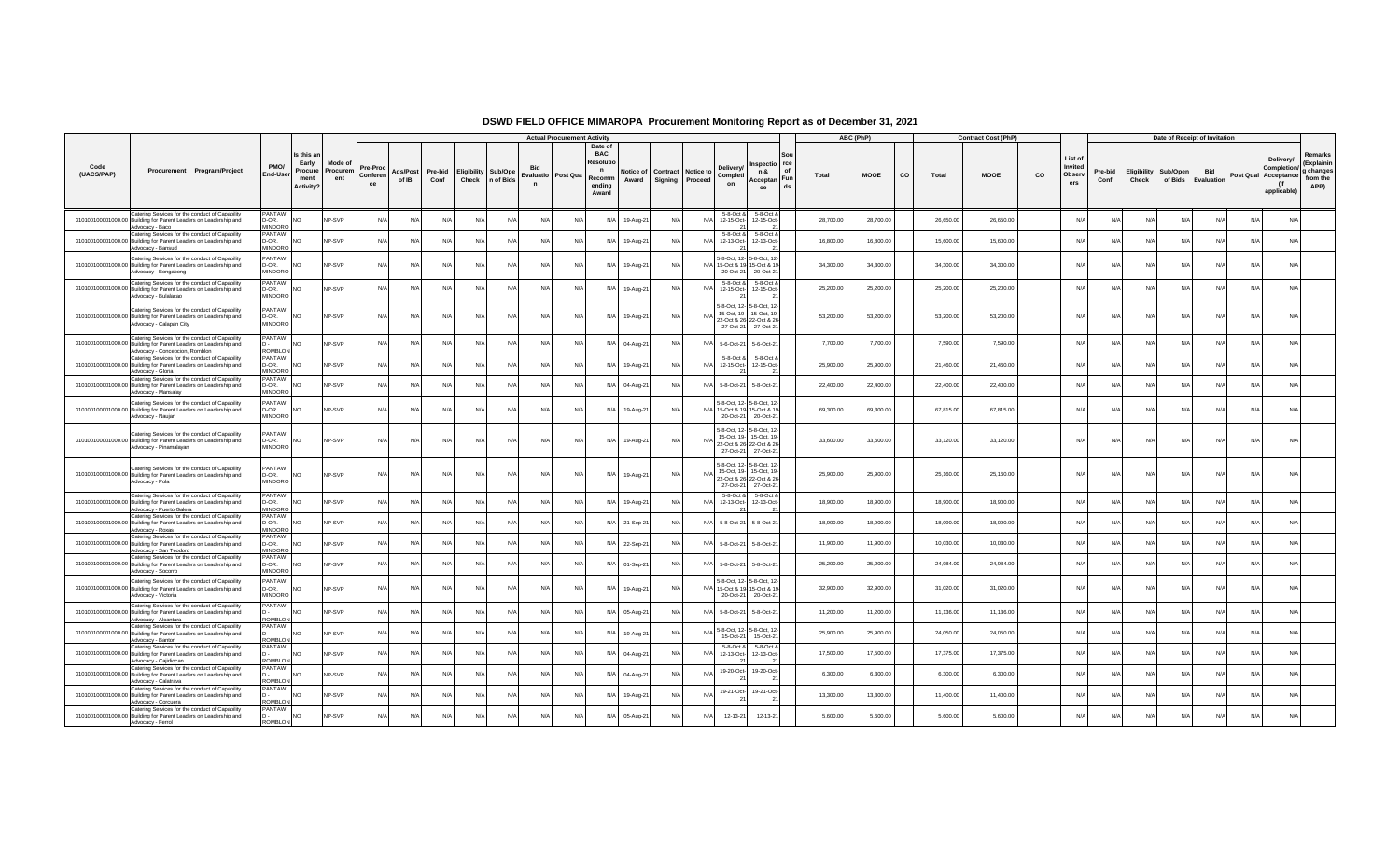|                    |                                                                                                                                                 |                                   |                                                    |                           |                            |                   |                 |       |                                         |                                                  | <b>Actual Procurement Activity</b> |                                                                             |                    |                                      |            |                                   |                                           |          |            | ABC (PhP)   |    |            | <b>Contract Cost (PhP)</b> |    |                                     |                 |       | Date of Receipt of Invitation              |            |     |                                                                        |                                                        |
|--------------------|-------------------------------------------------------------------------------------------------------------------------------------------------|-----------------------------------|----------------------------------------------------|---------------------------|----------------------------|-------------------|-----------------|-------|-----------------------------------------|--------------------------------------------------|------------------------------------|-----------------------------------------------------------------------------|--------------------|--------------------------------------|------------|-----------------------------------|-------------------------------------------|----------|------------|-------------|----|------------|----------------------------|----|-------------------------------------|-----------------|-------|--------------------------------------------|------------|-----|------------------------------------------------------------------------|--------------------------------------------------------|
| Code<br>(UACS/PAP) | Procurement Program/Project                                                                                                                     | PMO/<br>End-Use                   | Is this a<br>Early<br>Procure<br>ment<br>Activity? | Mode o<br>Procurem<br>ent | Pre-Proc<br>Conferen<br>ce | Ads/Post<br>of IB | Pre-bid<br>Conf | Check | <b>Eligibility Sub/Ope</b><br>n of Bids | <b>Bid</b><br>Evaluatio Post Qua<br>$\mathbf{r}$ |                                    | Date of<br><b>BAC</b><br>Resolu<br>$\mathbf n$<br>Recomm<br>ending<br>Award | lotice of<br>Award | <b>Contract Notice to</b><br>Signing | Proceed    | <b>Delivery</b><br>Completi<br>on | nspectio rce<br>n &<br>Acceptan Fun<br>ce | of<br>ds | Total      | <b>MOOE</b> | co | Total      | <b>MOOE</b>                | co | List of<br>Invited<br>Observ<br>ers | Pre-bid<br>Conf | Check | Eligibility Sub/Open<br>of Bids Evaluation | <b>Bid</b> |     | Delivery/<br>Completion/<br>Post Qual Acceptance<br>(If<br>applicable) | Remarks<br>(Explainin<br>g changes<br>from the<br>APP) |
|                    | Catering Services for the conduct of Capability<br>310100100001000.00 Building for Parent Leaders on Leadership and<br>Advocacy - Looc          | PANTAWI<br>ROMBLON                | <b>NO</b>                                          | NP-SVP                    | N/A                        | N/A               | N/A             |       | N/A<br>N/A                              | N/A                                              | N/f                                | N/A                                                                         | 04-Aug-21          | N/A                                  | N/A        | 5-8-Oct-21                        | 5-8-Oct-21                                |          | 11,200.00  | 11,200.00   |    | 11,200.00  | 11,200.00                  |    | N/                                  | N/L             | N/A   | N/A                                        | N/A        | N/A | N/A                                                                    |                                                        |
|                    | Catering Services for the conduct of Capability<br>310100100001000.00 Building for Parent Leaders on Leadership and<br>Advocacy - Magdiwang     | <b>PANTAWI</b><br><b>ROMBLON</b>  | <b>NO</b>                                          | NP-SVP                    | N/A                        | N/A               | $N/\ell$        |       | N/A<br>$N/\beta$                        | N/A                                              | N                                  | N/A                                                                         | 05-Aug-21          | N/A                                  | N/A        | 5-8-Oct-21                        | 5-8-Oct-21                                |          | 12,600.00  | 12,600.00   |    | 12,564.00  | 12,564.00                  |    | $N$ /                               | N/              | N/    | N/A                                        | N/A        | N/L | N/A                                                                    |                                                        |
|                    | Catering Services for the conduct of Capability<br>310100100001000.00 Building for Parent Leaders on Leadership and<br>Advocacy - Odiongan      | PANTAWI<br>ROMBLON                | N <sub>O</sub>                                     | NP-SVP                    | N/A                        | N/A               | N/L             |       | N/A<br>N/A                              | N/A                                              | $N/\ell$                           | $N/\Delta$                                                                  | 19-Aug-21          | $N/\Delta$                           | N          | 5-8-Oct &<br>12-13-Oct-           | 5-8-Oct 8<br>12-13-Oct-                   |          | 21,700.00  | 21,700.00   |    | 21,700.00  | 21,700.00                  |    | N                                   | N/L             | N/I   | $N/\Delta$                                 | $N/\Delta$ | N/L | N/A                                                                    |                                                        |
|                    | Catering Services for the conduct of Capability<br>310100100001000.00 Building for Parent Leaders on Leadership and<br>Advocacy - Romblon       | PANTAWI<br><b>NO IRMOS</b>        | <b>NO</b>                                          | NP-SVP                    | N/L                        | N/l               | N               |       | N/A<br>N                                | N/l                                              | N                                  | N/A                                                                         | 05-Aug-21          | N                                    | N/         | 5-8-Oct &<br>12-13-Oct-           | 5-8-Oct &<br>12-13-Oct-                   |          | 24,500.00  | 24,500.00   |    | 19,250.00  | 19,250.00                  |    | N                                   | N/              | N     | Nl                                         |            |     | N/A                                                                    |                                                        |
|                    | Catering Services for the conduct of Capability<br>310100100001000.00 Building for Parent Leaders on Leadership and<br>Advocacy - San Agustin   | PANTAWI<br>ROMBLON                | <b>NO</b>                                          | NP-SVP                    | N/L                        | $N/\Delta$        | N/L             |       | N/L<br>$N/\Delta$                       | N/L                                              | N/L                                | $N/\Delta$                                                                  | 04-Aug-21          | $N/\Delta$                           | N          | 5-8-Oct-21                        | 5-8-Oct-21                                |          | 13,300.00  | 13,300.00   |    | 13,300.00  | 13,300.00                  |    | N/I                                 | N/4             | N     | N/L                                        | $N/\Delta$ |     | $N/\Delta$                                                             |                                                        |
|                    | Catering Services for the conduct of Capability<br>310100100001000.00 Building for Parent Leaders on Leadership and<br>Advocacy - San Andres    | PANTAWI<br>ROMBI ON               | N <sub>O</sub>                                     | NP-SVP                    | N/L                        | N/A               | N               |       | N/A<br>N/A                              | N/l                                              | N                                  | N/A                                                                         | 05-Aug-21          | N/A                                  | N/         | 5-8-Oct i<br>12-13-Oct-           | 5-8-Oct 8<br>12-13-Oct-                   |          | 18,900.00  | 18,900.00   |    | 18,360.00  | 18,360.00                  |    | N                                   | N               | N     | N/A                                        |            |     | N/A                                                                    |                                                        |
|                    | Catering Services for the conduct of Capability<br>310100100001000.00 Building for Parent Leaders on Leadership and<br>Advocacy - San Fernando  | PANTAWI<br><b>ROMBLON</b>         | <b>NO</b>                                          | NP-SVP                    | N/A                        | N/A               | N/F             |       | N/A<br>N/A                              | N/A                                              | N                                  | N/A                                                                         | 05-Aug-21          | N/A                                  | N/         | 5-8-Oct &<br>12-13-Oct-           | 5-8-Oct &<br>12-13-Oct-                   |          | 15,400.00  | 15,400.00   |    | 15,400.00  | 15,400.00                  |    | N/                                  | N/L             | N/l   | N/A                                        | N/A        |     | N/A                                                                    |                                                        |
|                    | Catering Services for the conduct of Capability<br>310100100001000.00 Building for Parent Leaders on Leadership and<br>Advocacy - San Jose      | PANTAWI<br>ROMBI ON               | <b>NO</b>                                          | <b>NP-SVP</b>             | N/f                        | N/A               | $N/\ell$        |       | N/A<br>N/A                              | N/f                                              | N/A                                | N/A                                                                         | 04-Aug-21          | N/A                                  | N/         | 5-6-Oct-21                        | 5-6-Oct-21                                |          | 4,900.00   | 4,900.00    |    | 4,900.00   | 4,900.00                   |    | N                                   | N               | N/    | $N/\Delta$                                 | $N/\Delta$ |     | N/A                                                                    |                                                        |
|                    | Catering Services for the conduct of Capability<br>310100100001000.00 Building for Parent Leaders on Leadership and<br>Advocacy - Santa Fe      | PANTAWI<br><b>COMBI ON</b>        | <b>NO</b>                                          | NP-SVP                    | N/A                        | N/A               | N/L             |       | N/A<br>N/A                              | N/f                                              | N                                  | N/A                                                                         | 04-Aug-21          | N/L                                  | N.         | 12-15-Oct-                        | 12-15-Oct-                                |          | 10,500.00  | 10,500.00   |    | 10,170.00  | 10,170.00                  |    | N/                                  | N               | N     | N/I                                        | N/l        |     | N/A                                                                    |                                                        |
|                    | Catering Services for the conduct of Capability<br>310100100001000.00 Building for Parent Leaders on Leadership and<br>Advocacy - Santa Maria   | <b>PANTAWI</b><br>ROMBLON         | <b>NO</b>                                          | NP-SVP                    | N/L                        | N/A               | $N/\ell$        |       | N/A<br>N/A                              | N/l                                              | N/                                 | N/A                                                                         | 19-Aug-21          | N/A                                  |            | 12-13-Oct-                        | 12-13-Oct-                                |          | 5,600.00   | 5,600.00    |    | 5,480.00   | 5,480.00                   |    | N                                   | N/              |       |                                            |            |     | N/A                                                                    |                                                        |
|                    | 350100100001000.00 Printing of UKP & PYAP Brochure                                                                                              | PSD-<br>YOUTH                     | N <sub>O</sub>                                     | NP-SVP                    | N/A                        | N/A               | N/A             |       | N/A<br>N/A                              | N/A                                              | N/                                 | N/A                                                                         | 23-Jul-21          | N/A                                  | $N/\Delta$ | 17-Dec-21                         | 17-Dec-21                                 |          | 40,000.00  | 40,000.00   |    | 17,000.00  | 17,000.00                  |    | N                                   | N/A             | N/l   | N/A                                        | N/A        | N/l | N/A                                                                    |                                                        |
|                    | 350100100001000.00 Printing of Unlad Kabataan Program Modules                                                                                   | PSD-<br>YOUTH                     | N <sub>O</sub>                                     | NP-SVP                    | N/A                        | N/A               | N/A             |       | N/A<br>N/A                              | N/A                                              | N/f                                | N/A                                                                         | 29-Jul-21          | N/A                                  | N/l        |                                   |                                           |          | 39,300.00  | 39,300.00   |    | 38,625.00  | 38,625.00                  |    | N/A                                 | N/A             | N/A   | N/A                                        | N/A        | N/A | N/A                                                                    |                                                        |
| 350100100001000.00 | Printing of Advocacy T-shirt for Unlad Kabataan<br>Program                                                                                      | PSD-<br><b>HTUOY</b>              | <b>NO</b>                                          | NP-SVP                    | N/f                        | N/A               | N/f             |       | N/A<br>N/A                              | N/f                                              | N                                  | N/A                                                                         | 29-Jul-21          | N/A                                  | $N/\rho$   | 06-Oct-21                         | 06-Oct-21                                 |          | 87,500.00  | 87,500.00   |    | 67,500.00  | 67,500.00                  |    | N                                   | N/              | N/    | N/A                                        | N/A        | N/4 | N/A                                                                    |                                                        |
|                    | Monthly Meeting with Internal Partners for EPAHP                                                                                                | PAHP:                             | N <sub>O</sub>                                     | NP-SVP                    | N/A                        | N/A               | N/f             |       | N/A<br>N/A                              | N/A                                              | N/f                                | $N/\ell$                                                                    | 27-Jul-21          | N/A                                  | N/         | Aug to Dec-                       | Aug to Dec                                |          | 75,000.00  | 75,000.00   |    | 64,500.00  | 64,500.00                  |    | N                                   | N/A             | N/A   | N/A                                        | N/A        | N/L | N/A                                                                    |                                                        |
|                    | 200000100005000.00 Purchase of ICT Equipment for EPAHP                                                                                          | EPAHP                             | <b>NO</b>                                          | NP-SVP                    | N/A                        | N/A               | N/A             |       | N/A<br>N/A                              | N/A                                              | N/A                                | N/A                                                                         | 02-Aug-21          | N/A                                  | N/A        | 07-Sep-21                         | 07-Sep-21                                 |          | 139,150.00 | 139,150.00  |    | 138,155.00 | 138,155,00                 |    | $N$ /                               | N/A             | N/A   | N/A                                        | N/A        | N/A | N/A                                                                    |                                                        |
|                    | Catering Services for the conduct of Capability<br>310100100001000.00 Building for Parent Leaders on Leadership and<br>Advocacy - Aborlan       | PANTAWI<br><b>PALAWAN</b>         | <b>NO</b>                                          | NP-SVP                    | N/A                        | N/A               | N/L             |       | N/A<br>$N/\ell$                         | N/A                                              | N/L                                | N/A                                                                         | 19-Aug-21          | N/A                                  | N/A        | 5-8-Oct-21                        | 5-8-Oct-21                                |          | 16,100.00  | 16,100.00   |    | 16,100.00  | 16,100.00                  |    | N                                   | N               | N/    | N/A                                        | N/A        |     | N/A                                                                    |                                                        |
|                    | Catering Services for the conduct of Capability<br>310100100001000.00 Building for Parent Leaders on Leadership and<br>Advocacy - Agutaya       | <b>PANTAWI</b><br><b>PAI AWAN</b> | N <sub>O</sub>                                     | NP-SVF                    | N/L                        | N/A               | N               |       | N/A<br>N/A                              | N/l                                              | N/f                                | N/A                                                                         | 19-Aug-21          | N/A                                  | N/         | 5-8-Oct-21                        | 5-8-Oct-21                                |          | 10,500.00  | 10,500.00   |    | 9,000.00   | 9,000.00                   |    | N/                                  | N               | N/    | N/A                                        | N/A        |     | N/A                                                                    |                                                        |
|                    | Catering Services for the conduct of Capability<br>310100100001000.00 Building for Parent Leaders on Leadership and<br>Advocacy - Araceli       | PANTAWI<br>PAI AWAN               | N <sub>O</sub>                                     | NP-SVP                    | N/A                        | N/A               | N/A             |       | N/A<br>N/A                              | N/A                                              | N/A                                | N/A                                                                         | 19-Aug-21          | N/A                                  | $N$ /      | 5-8-Oct-21                        | 5-8-Oct-21                                |          | 11,900.00  | 11,900.00   |    | 11,560.00  | 11,560.00                  |    | N                                   | N/L             | N/l   | N/A                                        | N/A        |     | N/A                                                                    |                                                        |
|                    | Catering Services for the conduct of Capability<br>310100100001000.00 Building for Parent Leaders on Leadership and<br>Advocacy - Balabac       | PANTAWI<br>AI AWAN                | <b>NO</b>                                          | <b>NP-SVP</b>             | N/A                        | N/A               | N/f             | N/A   | N/A                                     | N/f                                              | N                                  | N/A                                                                         | 19-Aug-21          | N                                    |            | 5-8-Oct-21                        | 5-8-Oct-21                                |          | 22,400.00  | 22,400.00   |    | 22,400.00  | 22,400.00                  |    | N/                                  | N/4             | N     | N/I                                        |            |     | N/A                                                                    |                                                        |
|                    | Catering Services for the conduct of Capability<br>310100100001000.00 Building for Parent Leaders on Leadership and<br>Advocacy - Bataraza (1)  | PANTAWI<br>PALAWAN                | <b>NO</b>                                          | NP-SVP                    | N/L                        | N/A               | N/              |       | N/A<br>$N$ /                            | N/f                                              | N/                                 | N/A                                                                         | 09-Sep-21          | N/A                                  | N/         | 7-8-Oct &<br>12-13-Oct-           | 7-8-Oct 8<br>12-13-Oct-                   |          | 12,600.00  | 12,600.00   |    | 12,600.00  | 12,600.00                  |    | N                                   | N               | N     | N/L                                        |            |     | N/A                                                                    |                                                        |
|                    | Catering Services for the conduct of Capability<br>310100100001000.00 Building for Parent Leaders on Leadership and<br>Advocacy - Brookes Point | PANTAWI<br>ALAWAN                 | <b>NO</b>                                          | NP-SVP                    | N/A                        | N/A               | N               |       | N/A<br>N/A                              | N/f                                              | N                                  | N/L                                                                         | 19-Aug-21          | N/A                                  | N/         | 5-8-Oct-21                        | 5-8-Oct-21                                |          | 28,700.00  | 28,700.00   |    | 28,700.00  | 28,700.00                  |    | N/                                  | N               | N/    | N/I                                        | N/A        |     | N/A                                                                    |                                                        |
|                    | Catering Services for the conduct of Capability<br>310100100001000.00 Building for Parent Leaders on Leadership and<br>Advocacy - Busuanga      | PANTAWI<br>AI AWAN                | <b>NO</b>                                          | NP-SVP                    | N/L                        | N/A               | N               |       | N/A<br>N/A                              | N/l                                              | N                                  | N/L                                                                         | 19-Aug-21          | N/A                                  | N/         | 5-8-Oct-21                        | 5-8-Oct-21                                |          | 12,600.00  | 12,600.00   |    | 10,818.00  | 10,818.00                  |    | N                                   | N               |       |                                            |            |     | N/A                                                                    |                                                        |
|                    | Catering Services for the conduct of Capability<br>310100100001000.00 Building for Parent Leaders on Leadership and<br>Advocacy - Cagayancillo  | PANTAWI<br>ALAWAN                 | <b>NO</b>                                          | NP-SVP                    | N/A                        | N/A               | N/A             |       | N/A<br>N/A                              | N/A                                              | N                                  | N/A                                                                         | 19-Aug-21          | N/A                                  | N/         | 5-8-Oct-2                         | 5-8-Oct-21                                |          | 11,200.00  | 11,200.00   |    | 10,880.00  | 10,880.00                  |    | $N$ /                               | $N/\ell$        | N/l   | $N/\Delta$                                 | $N/\Delta$ | Nl  | N/A                                                                    |                                                        |
|                    | Catering Services for the conduct of Capability<br>310100100001000.00 Building for Parent Leaders on Leadership and<br>Advocacy - Coron         | PANTAWI<br><b>ALAWAN</b>          | N <sub>O</sub>                                     | <b>NP-SVP</b>             | N/                         | N/l               | N/              | N/l   | $N$ /                                   | N/l                                              | N                                  | N/A                                                                         | 19-Aug-21          | N                                    |            | 5-8-Oct. 12<br>15-Oct-21          | 5-8-Oct, 12-<br>15-Oct-21                 |          | 23,100.00  | 23,100.00   |    | 23,100.00  | 23,100.00                  |    | N                                   | N/              |       | Nl                                         |            |     | N/A                                                                    |                                                        |
|                    | Catering Services for the conduct of Capability<br>310100100001000.00 Building for Parent Leaders on Leadership and<br>Advocacy - Culion        | PANTAWI<br><b>PALAWAN</b>         | <b>NO</b>                                          | NP-SVP                    | $N/\ell$                   | N/A               | N/L             |       | N/A<br>N                                | N/f                                              | N/                                 | N/L                                                                         | 19-Aug-21          | N/A                                  | N.         | 5-8-Oct 8<br>12-13-Oct-           | 5-8-Oct 8<br>12-13-Oct-                   |          | 17,500.00  | 17,500.00   |    | 16,800.00  | 16,800.00                  |    | N/I                                 | N/              | N     | N/L                                        | $N/\Delta$ |     | N/A                                                                    |                                                        |
|                    | Catering Services for the conduct of Capability<br>310100100001000.00 Building for Parent Leaders on Leadership and<br>Advocacy - Cuvo          | PANTAWI<br>PALAWAN                | N <sub>O</sub>                                     | <b>NP-SVP</b>             | N/f                        | N/A               |                 |       | N/A<br>$N$ /                            | N/f                                              | N/                                 | N/L                                                                         | 19-Aug-21          | N/A                                  | N/         | 5-8-Oct-21                        | 5-8-Oct-21                                |          | 14,700.00  | 14,700.00   |    | 14,623.00  | 14,623.00                  |    | N                                   | N/4             | N/    | NII                                        |            |     | N/A                                                                    |                                                        |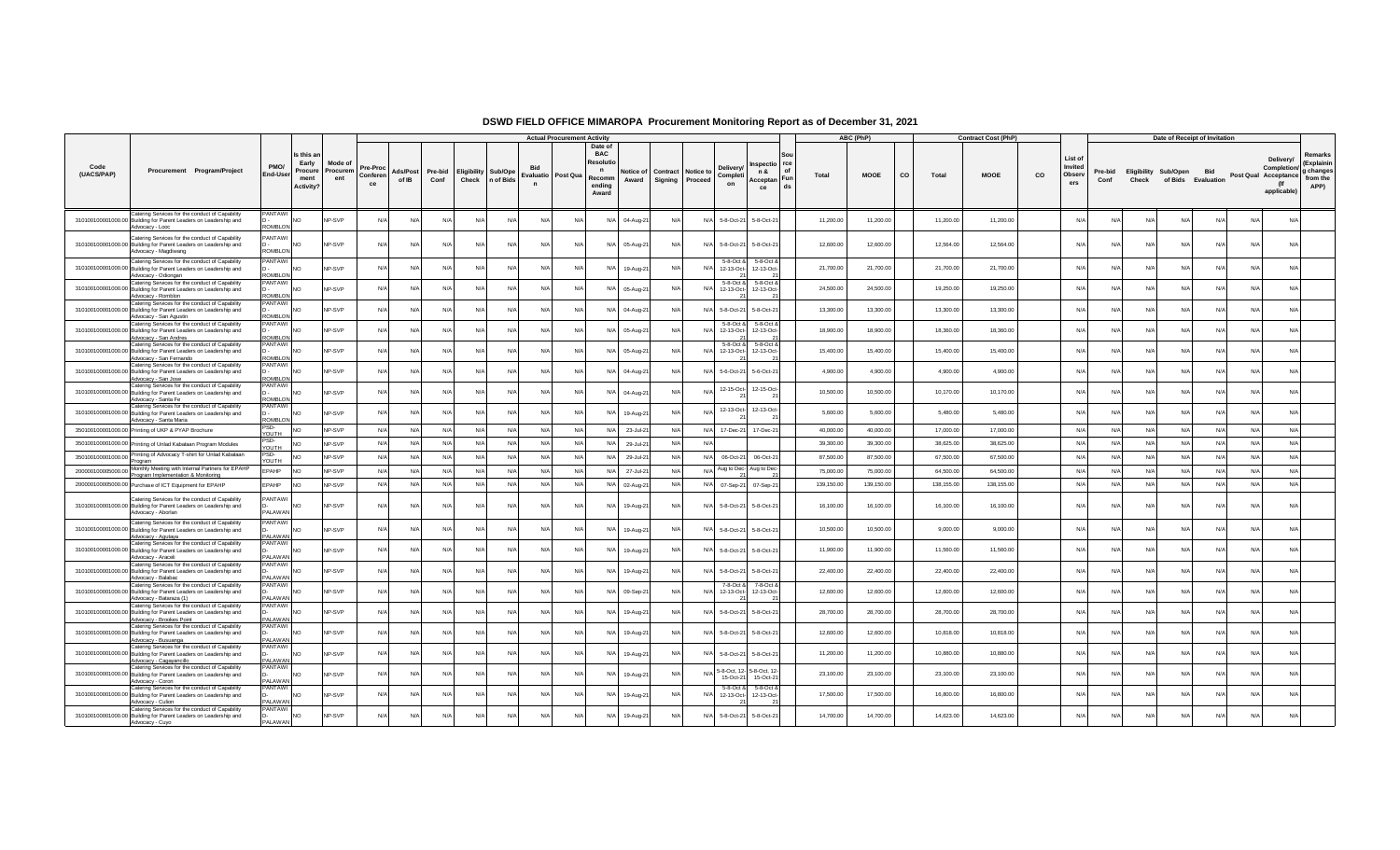|                    |                                                                                                                                                                                                      |                                             |                                                    |                                              |                            |                   |                 |            |                                               |                                   | <b>Actual Procurement Activity</b> |                                                                              |                    |                                       |       |                            |                                           |                 |            | ABC (PhP)   |           |            | <b>Contract Cost (PhP)</b> |    |                                     |                 |       | Date of Receipt of Invitation              |            |            |                                                                        |                                                        |
|--------------------|------------------------------------------------------------------------------------------------------------------------------------------------------------------------------------------------------|---------------------------------------------|----------------------------------------------------|----------------------------------------------|----------------------------|-------------------|-----------------|------------|-----------------------------------------------|-----------------------------------|------------------------------------|------------------------------------------------------------------------------|--------------------|---------------------------------------|-------|----------------------------|-------------------------------------------|-----------------|------------|-------------|-----------|------------|----------------------------|----|-------------------------------------|-----------------|-------|--------------------------------------------|------------|------------|------------------------------------------------------------------------|--------------------------------------------------------|
| Code<br>(UACS/PAP) | Procurement Program/Project                                                                                                                                                                          | PMO/<br>End-Use                             | Is this a<br>Early<br>Procure<br>ment<br>Activity? | Mode of<br>Procurem<br>ent                   | Pre-Proc<br>Conferen<br>ce | Ads/Post<br>of IB | Pre-bid<br>Conf |            | <b>Eligibility Sub/Ope</b><br>Check n of Bids | Evaluatio Post Qua<br>$\mathbf n$ |                                    | Date of<br><b>BAC</b><br>Resolut<br>$\mathbf n$<br>Recomm<br>endina<br>Award | Notice of<br>Award | Contract Notice to<br>Signing Proceed |       | Delivery<br>Completi<br>on | nspectio rce<br>n &<br>Acceptan Fun<br>ce | Sou<br>of<br>ds | Total      | <b>MOOE</b> | <b>CO</b> | Total      | <b>MOOE</b>                | co | List of<br>Invited<br>Observ<br>ers | Pre-bid<br>Conf | Check | Eligibility Sub/Open<br>of Bids Evaluation | <b>Bid</b> |            | Delivery/<br>Completion/<br>Post Qual Acceptance<br>(If<br>applicable) | Remarks<br>(Explainin<br>g changes<br>from the<br>APP) |
|                    | Catering Services for the conduct of Capability<br>310100100001000.00 Building for Parent Leaders on Leadership and                                                                                  | PANTAWI                                     | <b>NO</b>                                          | NP-SVP                                       | N/A                        | N/A               | N/L             | N/A        | N/A                                           | N/A                               | N/A                                | N/A                                                                          | 09-Sep-21          | N/A                                   | N/    | 5-6-Oct-21                 | 5-6-Oct-21                                |                 | 14,000.00  | 14,000.00   |           | 7,000.00   | 7,000.00                   |    | N/                                  | N/L             | N/l   | $N/\Delta$                                 | $N/\Delta$ | $N/\Delta$ | N/A                                                                    |                                                        |
|                    | Advocacy - Dumaran (1)<br>Catering Services for the conduct of Capability<br>310100100001000.00 Building for Parent Leaders on Leadership and                                                        | ALAWAN<br>PANTAWI<br><b>IAAWA IAS</b>       | N <sub>O</sub>                                     | NP-SVP                                       | N/A                        | N/A               | N/L             | N/A        | N                                             | N/l                               | N                                  | N/f                                                                          | 19-Aug-21          | N/A                                   | N/    | 7-8-Oct-21                 | 7-8-Oct-21                                |                 | 15,400.00  | 15,400.00   |           | 7,000.00   | 7,000.00                   |    | N                                   | N/              | N     | N/L                                        | N/l        |            | N/A                                                                    |                                                        |
|                    | Advocacy - Dumaran (2)<br>Catering Services for the conduct of Capability<br>310100100001000.00 Building for Parent Leaders on Leadership and                                                        | PANTAWI                                     | <b>NO</b>                                          | NP-SVP                                       | N/L                        | N/A               | N/L             | N/A        | N/A                                           | N/l                               | N/L                                | N/A                                                                          | 19-Aug-21          | N/A                                   | N/    | 5-8-Oct-21                 | 5-8-Oct-21                                |                 | 15,400.00  | 15,400.00   |           | 15,400.00  | 15,400.00                  |    | $N/\ell$                            | N/4             | N     | N/I                                        | $N/\Delta$ |            | N/A                                                                    |                                                        |
|                    | Advocacy - El Nido<br>Catering Services for the conduct of Capability<br>310100100001000.00 Building for Parent Leaders on Leadership and                                                            | <b>PALAWAN</b><br>PANTAWI<br><b>AI AWAN</b> | N <sub>O</sub>                                     | NP-SVP                                       | N/A                        | N/A               | N/              | N/A        | N/A                                           | N/f                               | N/F                                | N/L                                                                          | 19-Aug-21          | N/A                                   | N/    | 5-8-Oct-21                 | 5-8-Oct-21                                |                 | 10,500.00  | 10,500.00   |           | 10,500.00  | 10,500.00                  |    | N                                   | N               | N/    | $N/\Delta$                                 | $N/\Delta$ |            | N/A                                                                    |                                                        |
|                    | Advocacy - Linapacan<br>Catering Services for the conduct of Capability<br>310100100001000.00 Building for Parent Leaders on Leadership and                                                          | <b>PANTAWI</b><br><b>IAAWA IAS</b>          | N <sub>O</sub>                                     | NP-SVP                                       | N/A                        | N/A               | N/A             | N/A        | N/A                                           | N/A                               | $N/\ell$                           | N/A                                                                          | 01-Sep-21          | N/A                                   | N/l   | 5-8-Oct-21                 | 5-8-Oct-21                                |                 | 10.500.00  | 10,500.00   |           | 9,750.00   | 9,750.00                   |    | $N/\ell$                            | N/A             | N/l   | N/A                                        | N/A        | NI/        | N/A                                                                    |                                                        |
|                    | Advocacy - Magsaysay<br>Catering Services for the conduct of Capability<br>310100100001000.00 Building for Parent Leaders on Leadership and                                                          | PANTAWI<br><b>PALAWAN</b>                   | <b>NO</b>                                          | NP-SVP                                       | N/A                        | $N/\Delta$        | $N/\Delta$      | $N/\Delta$ | $N/\Delta$                                    | N/A                               | N/L                                | $N/\Delta$                                                                   | 09-Sep-21          | $N/\Delta$                            | N     | 5-8-Oct &<br>12-13-Oct-    | 5-8-Oct 8<br>12-13-Oct-                   |                 | 25,900.00  | 25,900.00   |           | 25,900.00  | 25,900.00                  |    | N/I                                 | N/L             | N/l   | $N/\Delta$                                 | $N/\Delta$ | Nl         | $N/\Delta$                                                             |                                                        |
|                    | Advocacy - Bataraza (2)<br>100000100001000.00 Supply and Delivery of Wireless Intercom System                                                                                                        | ORD                                         | N <sub>O</sub>                                     | NP-SVP                                       | N/A                        | N/A               | N/A             | N/A        | N/A                                           | N/A                               | N/f                                | N/A                                                                          | 04-Aug-21          | N/A                                   | N     | 15-Sep-21                  | 15-Sep-21                                 |                 | 14,000.00  | 14,000.00   |           | 8,400.00   | 8,400.00                   |    | N/A                                 | N/A             | N/A   | N/A                                        | N/A        | N/l        | N/A                                                                    |                                                        |
|                    | 100000100001000.00 Supply and Delivery of Pallet to be used for Stacking<br>of Files                                                                                                                 |                                             | <b>NO</b>                                          | NP-SVP                                       | N/A                        | N/A               | N/A             | N/A        | N/A                                           | N/A                               | N/f                                | N/A                                                                          | 05-Aug-21          | N/A                                   | N/A   | 07-Sep-21                  | 07-Sep-21                                 |                 | 120,000.00 | 120,000.00  |           | 102,000.00 | 102,000.00                 |    | N/                                  | N/A             | N/A   | N/A                                        | N/A        | N/A        | N/A                                                                    |                                                        |
|                    | 200000100003000.00 Supply and Delivery of Ink Cart                                                                                                                                                   | SOCTECH NO                                  |                                                    | Shopping                                     | N/A                        | N/A               | N/A             | N/A        | N/A                                           | N/A                               | $N/\ell$                           | N/A                                                                          | 02-Sep-21          | N/A                                   | N/4   | 29-Sep-21                  | 29-Sep-21                                 |                 | 29,976.00  | 29,976.00   |           | 19,310.00  | 19,310.00                  |    | N                                   | N/A             | N/A   | N/A                                        | N/A        | N/A        | N/A                                                                    |                                                        |
|                    | 100000100001000.00 Purchase and Delivery of New Motor Vehicle Battery<br>of Canter Truck with Plate Number NL 8169                                                                                   |                                             | <b>NO</b>                                          | NP-SVP                                       | N/A                        | N/A               | N/A             | N/A        | N/A                                           | N/A                               | N/A                                | N/A                                                                          | 03-Sep-21          | N/A                                   | $N$ / | 30-Sep-21                  | 30-Sep-21                                 |                 | 12,000.00  | 12,000.00   |           | 11,800.00  | 11,800.00                  |    | N/A                                 | N/A             | N/l   | N/A                                        | N/A        | N/A        | N/A                                                                    |                                                        |
|                    | Van Rentals for the conduct of DSWD MIMAROPA<br>310100100002000.00 During LAG FLR Pay out in Six (6) Municipalities in<br>Oriental Mindoro                                                           | <b>SLP</b>                                  | N <sub>O</sub>                                     | NP-Lease of<br>leal<br>Property and<br>/enue | N/f                        | N/A               | N/A             | N/A        | N/A                                           | N/A                               | N/L                                | N/A                                                                          | 17-Aug-21          | N/A                                   |       |                            | N/A 7-30-Sep-21 7-30-Sep-21               |                 | 50,000.00  | 50,000.00   |           | 49,000.00  | 49,000.00                  |    | N                                   | N/4             | N/l   | $N/\Delta$                                 | $N/\Delta$ | $N/\Delta$ | N/A                                                                    |                                                        |
|                    | Catering Services for the conduct of Capability<br>310100100001000.00 Building for Parent Leaders on Leadership and<br>Advocacy - Narra                                                              | PANTAWI<br><b>PALAWAN</b>                   | <b>NO</b>                                          | NP-SVP                                       | N/A                        | N/A               | N/A             | N/A        | N/A                                           | N/f                               | N/f                                | N/A                                                                          | 19-Aug-21          | N/A                                   | N/    | 5-8-Oct &<br>12-15-Oct-    | 5-8-Oct 8<br>12-15-Oct-                   |                 | 22,400.00  | 22,400.00   |           | 20,800.00  | 20,800.00                  |    | N                                   | N               | N/    | N/I                                        | N/A        | Nl         | N/A                                                                    |                                                        |
|                    | Catering Services for the conduct of Capability<br>310100100001000.00 Building for Parent Leaders on Leadership and<br>Advocacy - PPC                                                                | <b>PANTAWI</b><br>ALAWAN                    | N <sub>O</sub>                                     | <b>NP-SVP</b>                                | N/A                        | N/A               | N/L             | N/A        | N/A                                           | N/A                               | N/f                                | N/A                                                                          | 01-Sep-21          | N/A                                   | N.    | 5-8-Oct 8<br>12-15-Oct-    | 5-8-Oct &<br>12-15-Oct-                   |                 | 60,200.00  | 60,200.00   |           | 60,000.00  | 60,000.00                  |    | N/                                  | N/              | N/    | N/A                                        | N/A        |            | N/A                                                                    |                                                        |
|                    | Catering Services for the conduct of Capability<br>310100100001000.00 Building for Parent Leaders on Leadership and<br>Advocacy - Quezon                                                             | <b>PANTAWI</b><br>PALAWAN                   | <b>NO</b>                                          | NP-SVP                                       | N/A                        | N/A               | N/A             | N/A        | N/A                                           | N/A                               | N/f                                | N/A                                                                          | 01-Sep-21          | N/A                                   | N/    | 5-8-Oct &<br>12-15-Oct-    | 5-8-Oct &<br>12-15-Oct-                   |                 | 25,200.00  | 25,200.00   |           | 25,200.00  | 25,200.00                  |    | N                                   | N/f             | N/l   | N/A                                        | N/A        | Nl         | N/A                                                                    |                                                        |
|                    | Catering Services for the conduct of Capability<br>310100100001000.00 Building for Parent Leaders on Leadership and<br>Advocacy - Rizal Marcos                                                       | PANTAWI<br>PALAWAN                          | <b>NO</b>                                          | NP-SVP                                       | N/A                        | N/A               | N/A             | N/A        | N/A                                           | N/A                               | N/f                                | N/A                                                                          | 19-Aug-21          | N/A                                   | N/    | 5-8-Oct &<br>12-15-Oct-    | 5-8-Oct &<br>12-15-Oct-                   |                 | 21,000.00  | 21,000.00   |           | 21,000.00  | 21,000.00                  |    | N                                   | N/L             | N/l   | N/A                                        | N/A        | N/L        | N/A                                                                    |                                                        |
|                    | Catering Services for the conduct of Capability<br>310100100001000.00 Building for Parent Leaders on Leadership and<br>Advocacy - Roxas (Brgy 3 Poblacion)                                           | <b>PANTAWI</b><br><b>PALAWAN</b>            | NO <sub>1</sub>                                    | NP-SVP                                       | N/A                        | N/A               | N/A             | N/A        | N/A                                           | N/A                               | N/A                                | N/A                                                                          | 19-Aug-21          | N/A                                   | $N$ / | 5-6-Oct-21                 | 5-6-Oct-21                                |                 | 18,900.00  | 18,900.00   |           | 15,360.00  | 15,360.00                  |    | $N$ /                               | N/f             | N/l   | N/A                                        | N/A        | N/L        | N/A                                                                    |                                                        |
|                    | Catering Services for the conduct of Capability<br>310100100001000.00 Building for Parent Leaders on Leadership and<br>Advocacy - Roxas (Brgy Magara Covered Court)                                  | PANTAWI<br>ALAWAN                           | <b>NO</b>                                          | <b>NP-SVP</b>                                | N/A                        | N/A               | N/L             | N/A        | N/A                                           | N/f                               | N                                  | N/L                                                                          | 19-Aug-21          | N/L                                   | N/    | 5-6-Oct-21                 | 5-6-Oct-21                                |                 | 8,400.00   | 8,400.00    |           | 8,280.00   | 8,280.00                   |    | N/A                                 | N/              |       |                                            |            |            | N/A                                                                    |                                                        |
|                    | Catering Services for the conduct of Capability<br>310100100001000.00 Building for Parent Leaders on Leadership and<br>Advocacy - San Vicente                                                        | PANTAWI<br>AI AWAN                          | <b>NO</b>                                          | NP-SVP                                       | N/f                        | N/A               | $N/\ell$        | N/A        | N/A                                           | N/f                               | N/                                 | N/A                                                                          | 19-Aug-21          | N/A                                   | N/    | 5-8-Oct-21                 | 5-8-Oct-21                                |                 | 8,400.00   | 8,400.00    |           | 8,400.00   | 8,400.00                   |    | N                                   | N/              | N/L   | N/I                                        | $N/\Delta$ |            | N/A                                                                    |                                                        |
|                    | Catering Services for the conduct of Capability<br>310100100001000.00 Building for Parent Leaders on Leadership and<br>Advocacy - Sofronio Española                                                  | PANTAWI<br><b>PAI AWAN</b>                  | <b>NO</b>                                          | NP-SVP                                       | N/A                        | N/A               | N/f             | N/A        | N/A                                           | N/f                               | N                                  | N/A                                                                          | 19-Aug-21          | N/A                                   | N/    | 5-8-Oct-21                 | 5-8-Oct-21                                |                 | 15,400.00  | 15,400.00   |           | 15,400.00  | 15,400.00                  |    | N/                                  | N/              | N/    | N/A                                        | N/A        |            | N/A                                                                    |                                                        |
|                    | Catering Services for the conduct of Capability<br>310100100001000.00 Building for Parent Leaders on Leadership and<br>Advocacy - Taytay (Brgy Sandoval)                                             | PANTAWI<br><b>PALAWAN</b>                   | <b>NO</b>                                          | NP-SVP                                       | N/A                        | N/A               | N/A             | N/A        | N/A                                           | N/A                               | N/f                                | N/A                                                                          | 19-Aug-21          | N/A                                   |       | N/A 5-8-Oct-21             | 5-8-Oct-21                                |                 | 6,300.00   | 6,300.00    |           | 5,580.00   | 5,580.00                   |    | N                                   | N/L             | N/A   | N/A                                        | N/A        | N/L        | N/A                                                                    |                                                        |
| 310100100001000.00 | Catering Services for the conduct of Capability<br>Building for Parent Leaders on Leadership and<br>Advocacy - Taytay (Brgy Poblacion, Brgy Paglaum,<br>Brgy Pangol, Taytay Municipal Covered Court) | <b>ANTAWI</b><br><b>PALAWAN</b>             | <b>NO</b>                                          | NP-SVP                                       | N/A                        | N/A               | N/A             | N/A        | N/A                                           | N/A                               | $N/\ell$                           | N/A                                                                          | 19-Aug-21          | N/A                                   | N/A   | 7-8-Oct-21                 | 7-8-Oct-21                                |                 | 23,800.00  | 23,800.00   |           | 21,080.00  | 21,080.00                  |    | N                                   | N/L             | N/l   | N/A                                        | N/A        | N/A        | N/A                                                                    |                                                        |
| 350100100001000.00 | Catering Services for the conduct of Skills Training<br>Enhancement of Duty Bearers of MIMAROPA Region<br>in Managing Cases of Children in Conflict with the<br>Law and Children at Risk             | <b>SJJWC</b>                                | <b>NO</b>                                          | NP-SVP                                       | N/A                        | N/A               | N/A             | N/A        | N/A                                           | N/A                               | N/L                                | N/A                                                                          | 17-Aug-21          | N/A                                   |       |                            | N/A Aug-Dec-21 Aug-Dec-21                 |                 | 84,000.00  | 84,000.00   |           | 80,640.00  | 80,640.00                  |    | N                                   | N/L             | N/l   | N/A                                        | N/A        | N/L        | N/A                                                                    |                                                        |
| 350100100001000.00 | Training Materials for the conduct of Skills Training.<br>Enhancement of Duty Bearers of MIMAROPA Region RJJWC<br>in Managing Cases of Children in Conflict with the<br>I aw and Children at Risk    |                                             | <b>NO</b>                                          | Shopping                                     | N/A                        | N/A               | N/A             | N/A        | N/A                                           | N/A                               | N/f                                | N/A                                                                          | 03-Sep-21          | N/A                                   | N/A   | 23-Sep-21                  | 23-Sep-21                                 |                 | 30,000.00  | 30,000.00   |           | 11,580.00  | 11,580.00                  |    | N/A                                 | N/L             | N/l   | N/A                                        | N/A        |            | N/A                                                                    |                                                        |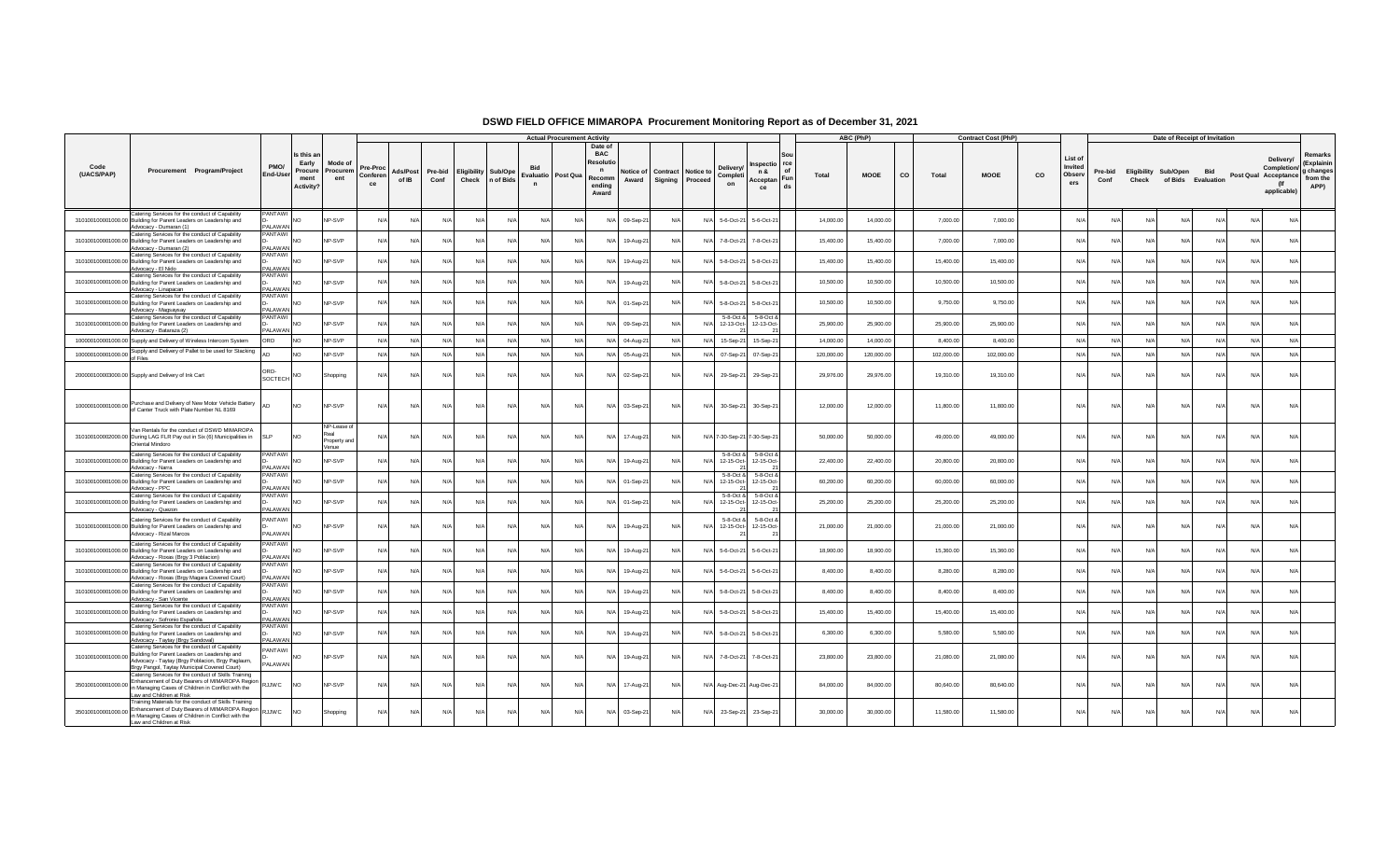|                    |                                                                                                                                                                                                                                          |                                  |                                                          |                                             |                            |                   |                 |            |                                          |              | <b>Actual Procurement Activity</b> |                                                                                        |                    |                                              |       |                                 |                                            |                   | ABC (PhP)    |           |              | <b>Contract Cost (PhP)</b> |           |                                     |                 |            | Date of Receipt of Invitation              |            |           |                                                                 |                                                        |
|--------------------|------------------------------------------------------------------------------------------------------------------------------------------------------------------------------------------------------------------------------------------|----------------------------------|----------------------------------------------------------|---------------------------------------------|----------------------------|-------------------|-----------------|------------|------------------------------------------|--------------|------------------------------------|----------------------------------------------------------------------------------------|--------------------|----------------------------------------------|-------|---------------------------------|--------------------------------------------|-------------------|--------------|-----------|--------------|----------------------------|-----------|-------------------------------------|-----------------|------------|--------------------------------------------|------------|-----------|-----------------------------------------------------------------|--------------------------------------------------------|
| Code<br>(UACS/PAP) | Procurement Program/Project                                                                                                                                                                                                              | PMO/<br>End-User                 | Is this a<br>Early<br>Procure<br>ment<br><b>Activity</b> | Mode of<br>Procurem<br>ent                  | Pre-Proc<br>Conferen<br>ce | Ads/Post<br>of IB | Pre-bid<br>Conf |            | Eligibility Sub/Ope<br>Check   n of Bids | $\mathbf{r}$ | Evaluatio Post Qua                 | Date of<br><b>BAC</b><br><b>Resolutio</b><br>$\mathbf{n}$<br>Recomm<br>ending<br>Award | Notice of<br>Award | <b>Contract</b> Notice to<br>Signing Proceed |       | Delivery<br>Completi<br>on      | Inspectio rce<br>n &<br>Acceptan Fun<br>ce | of<br>Total<br>ds | <b>MOOE</b>  | <b>CO</b> | Total        | <b>MOOE</b>                | <b>CO</b> | List of<br>Invited<br>Observ<br>ers | Pre-bid<br>Conf | Check      | Eligibility Sub/Open<br>of Bids Evaluation | Bid        |           | Delivery/<br>Completion/<br>Post Qual Acceptance<br>applicable) | Remarks<br>(Explainin<br>g changes<br>from the<br>APP) |
|                    | Catering Services for the conduct of UCT-Listahanan<br>320104200003000.00 Identified Poor (LIP) Ceremonial Cash Card<br>Distribution - Romblon                                                                                           | UCT                              | N <sub>O</sub>                                           | NP-SVP                                      | N/A                        | N/A               | N/A             | N/A        | N/A                                      | N/A          |                                    | N/A                                                                                    | 16-Aug-21          | N/A                                          | N.    |                                 |                                            | 20,000.00         | 20,000.00    |           | 20,000.00    | 20,000.00                  |           | N                                   | N/l             | N          | N                                          | N/A        |           | N/                                                              |                                                        |
|                    | 320104200003000.00 Catering Services for UCT LIP Distribution Card in Pal UCT                                                                                                                                                            |                                  | NO.                                                      | NP-SVP                                      | N/A                        | N/A               | N/A             | N/A        | N/A                                      | N/A          | N                                  | N/A 18-Aug-21                                                                          |                    | N/A                                          | N/A   | 25-Aug-21                       | 25-Aug-21                                  | 20,000.00         | 20,000.00    |           | 20,000.00    | 20,000.00                  |           | N/A                                 | N/A             | $N/\ell$   | N/A                                        | N/A        | N/L       | N/A                                                             |                                                        |
|                    | Printing of Back Drop Tarpaulin for the conduct of<br>320104200003000.00 UCT-Listahanan Identified Poor (LIP) Ceremonial<br>Cash Cartd Distribution for Romblon                                                                          | <b>UCT</b>                       | NO                                                       | NP-SVP                                      | N/A                        | N/A               | N/A             | N/A        | N/A                                      | N/A          | $N/\ell$                           | N/A                                                                                    | 16-Aug-21          | N/A                                          | $N$ / | 01-Oct-21                       | 01-Oct-21                                  | 2,000.00          | 2,000.00     |           | 1,980.00     | 1,980.00                   |           | $N/\ell$                            | N/A             | N/A        | N/A                                        | N/A        | N/A       | N/A                                                             |                                                        |
|                    | Printing of Back Drop Tarpaulin for the conduct of<br>320104200003000.00 UCT-Listahanan Identified Poor (LIP) Ceremonial<br>Cash Cartd Distribution for Palawan                                                                          | UCT                              | <b>NO</b>                                                | <b>IP-SVP</b>                               | N/A                        | N/f               | N/A             | N/A        | N/A                                      | N/l          | N                                  | N/A                                                                                    | 18-Aug-21          | N/A                                          | N/    | 15-Sep-21                       | 15-Sep-21                                  | 2,000.00          | 2,000.00     |           | 1,500.00     | 1,500.00                   |           | N                                   | N/l             | N/         | N                                          | N/A        | N/4       | N                                                               |                                                        |
| 320104200003000.00 | Vehicle Rental for the use of MIMAROPA Staffs<br>during Community Quarantine                                                                                                                                                             |                                  | <b>NO</b>                                                | <b>NP-SVP</b>                               | N/A                        | N/L               | $N/\Delta$      | $N/\Delta$ | $N/\Delta$                               | $N/\Delta$   | N/L                                | N/A 03-Aug-21                                                                          |                    | $N/\Delta$                                   | N/    | 02-Sep-21                       | 02-Sep-21                                  | 231,000.00        | 231,000.00   |           | 223,300.00   | 223,300.00                 |           | N                                   | $N/\Delta$      | N/L        | Nl                                         | $N/\Delta$ |           | N/A                                                             |                                                        |
|                    | 100000100001000.00 Supply and Delivery of Toner Cartridge - Pantum TL -<br>410X M7200 FDW MFP                                                                                                                                            | <b>AD</b>                        | N <sub>O</sub>                                           | Direct<br>Contracting                       | N/A                        | N/A               | N/A             | N/A        | N/A                                      | N/A          | $N/\ell$                           | N/A                                                                                    | N/A                | N/A                                          | N/l   | 28-Sep-21                       | 28-Sep-21                                  | 57,800.00         | 57,800.00    |           | 57,800.00    | 57,800.00                  |           | N/A                                 | N/A             | N/A        | N/A                                        | N/A        | N/A       | N/A                                                             |                                                        |
|                    | 330100100003000.00 Warehouse Rental for the Province of Occidental<br>Mindoro                                                                                                                                                            | DRMD                             | <b>NO</b>                                                | NP-Lease o<br>Real<br>Property and<br>Venue | N/A                        | N/f               | N/A             | N/A        | N/A                                      | N/A          | N                                  | N/A                                                                                    | 30-Jul-21          | N/A                                          |       | N/A Aug-Dec-21 Aug-Dec-21       |                                            | 300,000.00        | 300,000.00   |           | 300,000.00   | 300,000.00                 |           | N                                   | N/A             | N          | N/I                                        | N/A        | N/L       | N/A                                                             |                                                        |
|                    | 100000100001000.00 Supply and Delivery of Ceiling Mounted Exhaust Fan<br>and Flexible Alloy Air Ducting Ventilation Tube                                                                                                                 |                                  | N <sub>O</sub>                                           | NP-SVP                                      | N/A                        | N/A               | N/A             | N/A        | N/A                                      | N/A          | N/                                 | N/A 11-Aug-21                                                                          |                    | N/A                                          | N/    | 19-Aug-21                       | 19-Aug-21                                  | 17,000.00         | 17,000.00    |           | 17,000.00    | 17,000.00                  |           | N/A                                 | N/A             | N/A        | N/4                                        | N/A        | $N/\ell$  | $N/\ell$                                                        |                                                        |
|                    | Catering Services for the conduct of Google<br>350100100001000.00 Workspace Learning Session for LSWDOs and Other RJJWC<br>Duty Bearers of MIMAROPA                                                                                      |                                  | <b>NO</b>                                                | NP-SVP                                      | N/A                        | N/L               | $N/\Delta$      | N/A        | $N/\Delta$                               | N/l          | N/L                                | $N/\Delta$                                                                             | 17-Aug-21          | N/A                                          | N/    | 23-Aug. 1<br>Oct & 15-<br>Nov-2 | 23-Aug. 1<br>Oct & 15-<br>Nov-2            | 12,000.00         | 12,000.00    |           | 11,520.00    | 11,520.00                  |           | N                                   | N/l             | N/4        | N                                          | $N/\Delta$ |           | N                                                               |                                                        |
|                    | Training Materials for the conduct of Google<br>100000100001000.00 Workspace Learning Session for LSWDOs and Other RJJWC<br>Duty Bearers of MIMAROPA                                                                                     |                                  | N <sub>O</sub>                                           | Shopping                                    | N/A                        | N/f               | N/A             | N/A        | N/A                                      | $N/\Delta$   |                                    | N/A                                                                                    | 19-Aug-21          | N/A                                          | N.    |                                 |                                            | 30,000.00         | 30,000.00    |           | 10,177.00    | 10,177.00                  |           | N                                   | N/l             | N          | N                                          | N/A        | N/4       | N/                                                              |                                                        |
|                    | Catering Services for the conduct of Orientation on<br>200000100005000.00 EPAHP Program for DSWD Field Office MIMAROPA EPAHP<br>Internal Staff and Officials                                                                             |                                  | <b>NC</b>                                                | <b>IP-SVP</b>                               | N/A                        | N/L               | N/A             | N/A        | N/I                                      | N/l          | N                                  | N/A                                                                                    | 17-Aug-21          | N/A                                          | N/    | 01-Sep-21                       | 01-Sep-21                                  | 25,000.00         | 25,000.00    |           | 23,000.00    | 23,000.00                  |           | N/A                                 | $N/\Delta$      | N/4        | N                                          | N/L        |           | N                                                               |                                                        |
| 2000000100001000.0 | Equipment Parts for the Repair and Maintenance of<br>I Kyocera Multi Function Laser Copier Taskalfa 4501<br>Serial Number LJS6Y00072                                                                                                     | <b>PANTAWI</b><br><b>PALAWAN</b> | <b>NO</b>                                                | Direct<br>Contracting                       | N/A                        | N/f               | $N/\Delta$      | $N/\Delta$ | N/L                                      | N/l          | N/L                                | $N/\Delta$                                                                             | $N/\Delta$         | $N/\Delta$                                   | N/    |                                 |                                            | 19,036,00         | 19,036.00    |           | 19,036.00    | 19,036.00                  |           | N                                   | N/l             | N/         | N                                          | N/A        | <b>N/</b> | N/A                                                             |                                                        |
|                    | Catering Services for the conduct of Orientation on<br>200000100005000.00 Enhanced Partnership Against Hunger and Poverty<br>(EPAHP) Program with External Partners and Monthly<br>Update and Report on the Status of its Implementation | EPAHP                            | <b>NO</b>                                                | NP-SVP                                      | N/A                        | N/A               | N/A             | N/A        | N/A                                      | N/A          | $N/\ell$                           | N/A                                                                                    | 16-Aug-21          | N/A                                          | $N$ / | 25-Aug-21                       | 25-Aug-21                                  | 10,000.00         | 10,000.00    |           | 9,600.00     | 9,600.00                   |           | N/A                                 | N/A             | N/A        | N/A                                        | N/A        | N/A       | N/A                                                             |                                                        |
|                    | Purchase and Delivery of Pre-Packed Family Food<br>330100100003000.00 Pack for the Province of Oriental Mindoro and<br>Occidental Mindoro                                                                                                | DRMD                             | <b>NO</b>                                                | NID.<br>Emergency<br>Cases                  | N/A                        | N/                | N/A             | N/A        | N/                                       | N/l          | N/                                 | N/A                                                                                    | 18-Aug-21          | N/A                                          | N/    | 10-Sep-21                       | 10-Sep-21                                  | 2,940,000.00      | 2,940,000.00 |           | 2,842,854.00 | 2,842,854.00               |           | N                                   | N/l             | N          | N                                          | N/A        | N/        | N/A                                                             |                                                        |
|                    | 320103100001000.00 Office Rental for SWADT Oriental Mindoro                                                                                                                                                                              | SWADT<br>∩R<br><b>MINDORO</b>    | <b>NO</b>                                                | NP-Lease o<br>Property and<br>Venue         | N/A                        | N/L               | $N/\Delta$      | $N/\Delta$ | $N/\Delta$                               | $N/\Delta$   | N/L                                | $N/\Delta$                                                                             | 19-Aug-21          | N/A                                          | N/4   | 31-Dec-21 31-Dec-21             |                                            | 241,600.00        | 241,600.00   |           | 241,600.00   | 241,600.00                 |           | N                                   | $N/\Delta$      | $N/\Delta$ | N/L                                        | $N/\Delta$ | N/L       | N/A                                                             |                                                        |
|                    | Repair and Replacement of Defective Parts of Split-<br>100000100001000.00 Type Air Conditioning Unit of the Pantawid Finance<br>Office                                                                                                   | <b>AD</b>                        | N <sub>O</sub>                                           | NP-SVP                                      | N/A                        | N/A               | N/A             | N/A        | N/A                                      | N/A          | $N/\ell$                           | N/A 20-Aug-21                                                                          |                    | N/A                                          | N/A   | 24-Nov-21                       | 24-Nov-21                                  | 7,350.00          | 7,350.00     |           | 7,350.00     | 7,350.00                   |           | N/L                                 | N/A             | N/A        | N/A                                        | N/A        | N/A       | N/A                                                             |                                                        |
|                    | 320101100001000.00 Purchase and Delivery of Sports Materials for CY                                                                                                                                                                      | <b>MYC</b>                       | N <sub>O</sub>                                           | NP-SVP                                      | N/A                        | N/A               | N/A             | N/A        | N/A                                      | N/A          | $N/\ell$                           | N/A 02-Sep-21                                                                          |                    | N/A                                          | N/4   | 04-Oct-21                       | 04-Oct-21                                  | 10,130.00         | 10,130.00    |           | 9,380.00     | 9.380.00                   |           | N                                   | N/A             | N/A        | N/A                                        | N/A        | $N/\beta$ | N/A                                                             |                                                        |
|                    | 320101100001000.00 Purchase and Delivery of Pick-Up Cover and<br>Ambulance Cover                                                                                                                                                         | <b>MYC</b>                       | <b>NO</b>                                                | NP-SVP                                      | N/A                        | N/A               | N/A             | N/A        | N/A                                      | N/A          | $N/\ell$                           | N/A 02-Sep-21                                                                          |                    | N/A                                          | N/4   | 07-Oct-21                       | 07-Oct-21                                  | 11,000.00         | 11,000.00    |           | 11,000.00    | 11,000.00                  |           | N/A                                 | N/A             | N/A        | N/A                                        | N/A        | N/A       | N/A                                                             |                                                        |
|                    | 320101100001000.00 Purchase and Delivery of Fire Safety Equipments for<br>CY 2021                                                                                                                                                        | <b>MYC</b>                       | N <sub>O</sub>                                           | <b>NP-SVP</b>                               | N/A                        | N/A               | N/A             | N/A        | N/L                                      | N/A          | N                                  | N/A 02-Sep-21                                                                          |                    | N/A                                          | N/    | 04-Oct-21                       | 04-Oct-21                                  | 71,000.00         | 71,000.00    |           | 68,823.00    | 68,823.00                  |           | N                                   | N/A             | N/L        | N/                                         | N/A        | N         | N/A                                                             |                                                        |
|                    | Supply, Labor, Materials, Tools and Technical<br>100000100001000.00 Supervision for the Installation of Two(2) Units<br>Window Type Aircoditioning Units at HRMDD                                                                        | AD                               | <b>NO</b>                                                | NP-SVP                                      | N/A                        | N/A               | N/A             | $N/\Delta$ | N/A                                      | N/A          | N/                                 | N/A                                                                                    | 18-Aug-21          | N/A                                          | N/A   | 23-Aug-21 23-Aug-21             |                                            | 6.000.00          | 6,000.00     |           | 6,000.00     | 6,000.00                   |           | N/A                                 | N/A             | N/A        | N/A                                        | N/A        | N/A       | N/A                                                             |                                                        |
|                    | 100000100001000.00 Purchase of Vehicle Tire for Isuzu D-Max with Plate<br>Number CM 3593                                                                                                                                                 | ΔD                               | <b>NO</b>                                                | NP-SVP                                      | N/A                        | N/A               | N/A             | N/A        | N/A                                      | N/A          | $N/\ell$                           | N/A 18-Aug-21                                                                          |                    | N/A                                          | N/A   | 23-Aug-21                       | 23-Aug-21                                  | 50,000.00         | 50,000.00    |           | 42,000.00    | 42,000.00                  |           | N/A                                 | N/A             | N/A        | N/A                                        | N/A        | N/A       | N/A                                                             |                                                        |
|                    | Parts and Equipments for the Repair and Maintenance<br>100000100001000.00 of SWADT Occidental Mindoro Service Vehicle (Isuzu AD<br>D-Max with Plate Number WRO 301)                                                                      |                                  | <b>NO</b>                                                | NP-SVP                                      | N/A                        | N/A               | N/A             | N/A        | N/I                                      | N/l          | N/                                 | N/A                                                                                    | 02-Sep-21          | N/A                                          | N/    | 10-Oct-21                       | 10-Oct-21                                  | 89,680.00         | 89,680.00    |           | 87,800.00    | 87,800.00                  |           | N                                   | N/l             | N          | N                                          | N/L        |           | N                                                               |                                                        |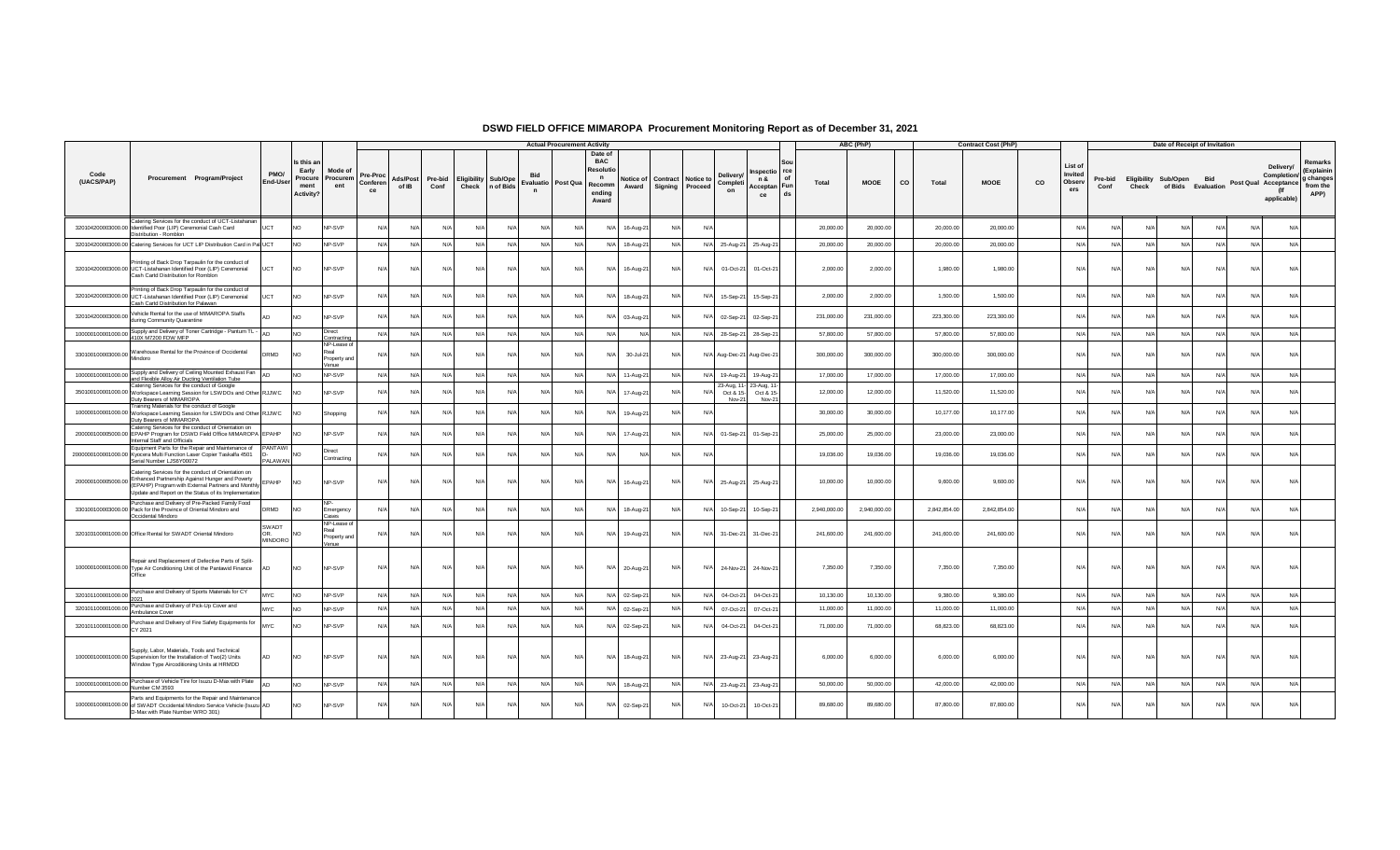|                                           |                                                                                                                                                                                                                                                                                        |                                    |                                                    |                            |                            |                   |                 |                                     |            |                                    | <b>Actual Procurement Activity</b> |                                                                                |                    |     |                                                                            |                                                          |            | ABC (PhP)   |                    | <b>Contract Cost (PhP)</b> |    |                                     |                 |                               | Date of Receipt of Invitation |            |                      |                                                |                                                        |
|-------------------------------------------|----------------------------------------------------------------------------------------------------------------------------------------------------------------------------------------------------------------------------------------------------------------------------------------|------------------------------------|----------------------------------------------------|----------------------------|----------------------------|-------------------|-----------------|-------------------------------------|------------|------------------------------------|------------------------------------|--------------------------------------------------------------------------------|--------------------|-----|----------------------------------------------------------------------------|----------------------------------------------------------|------------|-------------|--------------------|----------------------------|----|-------------------------------------|-----------------|-------------------------------|-------------------------------|------------|----------------------|------------------------------------------------|--------------------------------------------------------|
| Code<br>(UACS/PAP)                        | Procurement Program/Project                                                                                                                                                                                                                                                            | PMO/<br>End-User                   | Is this a<br>Early<br>Procure<br>ment<br>Activity? | Mode of<br>Procurem<br>ent | Pre-Proc<br>Conferen<br>ce | Ads/Post<br>of IB | Pre-bid<br>Conf | <b>Eligibility Sub/Ope</b><br>Check | n of Bids  | Evaluatio Post Qua<br>$\mathsf{n}$ |                                    | Date of<br><b>BAC</b><br>Resoluti<br>$\mathsf{n}$<br>Recomm<br>ending<br>Award | Notice of<br>Award |     | <b>Deliverv</b><br>Contract Notice to<br>Completi<br>Signing Proceed<br>on | rce<br>nspectio<br>οf<br>n &<br>Acceptan Fun<br>ds<br>ce | Total      | <b>MOOE</b> | <b>CO</b><br>Total | <b>MOOE</b>                | co | List of<br>Invited<br>Observ<br>ers | Pre-bid<br>Conf | Eligibility Sub/Open<br>Check | of Bids Evaluation            | <b>Bid</b> | Post Qual Acceptance | Delivery/<br>Completion/<br>(lf<br>applicable) | Remarks<br>(Explainin<br>g changes<br>from the<br>APP) |
|                                           | Tail Light Assembly for the Service Vehicle of<br>100000100001000.00 SWADT Romblon Ford Ranger 4x4 with Plate<br>Number XLT 2009                                                                                                                                                       |                                    | <b>NO</b>                                          | NP-SVP                     | N/A                        | N/A               | N/A             | N/A                                 | N/A        | N/A                                | N/A                                | N/A                                                                            | 02-Sep-21          | N/A | N/A<br>07-Oct-21                                                           | 07-Oct-21                                                | 16,200.00  | 16,200.00   | 16,200.00          | 16,200.00                  |    | N/A                                 | N               | N/A                           | N                             | N/A        | N/A                  | N/A                                            |                                                        |
|                                           | Printing and Delivery of Pamphlet - IEC Materials for<br>the Regional Learning and Resource Center (RLRC)<br>350100100001000.00 Information, Education and Communication Material<br>Production and Distribution to DSWD Field Office<br>MIMAROPA Workforce, Partners and Stakeholders | PSD-CBS NO                         |                                                    | NP-SVP                     | N/A                        | $N/\Delta$        | $N/\Delta$      | $N/\Delta$                          | $N/\Delta$ | N/A                                | N/A                                |                                                                                | N/A 02-Sep-21      | N/A | N/A<br>14-Oct-21                                                           | 14-Oct-21                                                | 30,000.00  | 30,000.00   | 13,800.00          | 13,800.00                  |    | N/A                                 | N/L             | $N/\Delta$                    | N/A                           | $N/\Delta$ | N/A                  | N/A                                            |                                                        |
|                                           | 330100100001000.00 Purchase and Delivery of Ink Cartridges                                                                                                                                                                                                                             | DRMD                               | NO <sub>1</sub>                                    | Shopping                   | N/A                        | N/A               | N/A             | N/A                                 | N/A        | N/l                                | N/A                                | N/A                                                                            | 06-Sep-21          | N/A | N/A<br>14-Oct-21                                                           | 14-Oct-21                                                | 57,000.00  | 57,000.00   | 38,700.00          | 38,700.00                  |    | N/I                                 | N/              | N/A                           | N                             | N/A        | N/A                  | N/A                                            |                                                        |
|                                           | 100000100001000.00 Packed Meals for the conduct of Webinar on<br>Outstanding Customer Service                                                                                                                                                                                          | HRMDD                              | <b>NO</b>                                          | NP-SVP                     | N/A                        | N/A               | N/A             | N/A                                 | N/A        | N/A                                | N/A                                |                                                                                | N/A 02-Sep-2       | N/A | N/A<br>22-Sep-21 22-Sep-21                                                 |                                                          | 1,000.00   | 1,000.00    | 860.00             | 860.00                     |    | N/A                                 | N               | N/A                           | N                             | N/A        | N/A                  | N/A                                            |                                                        |
|                                           | 100000100001000.00 Resource Person for the conduct of Webinar on<br>Outstanding Customer Service                                                                                                                                                                                       | HRMDD                              | <b>NO</b>                                          | NP-SVP                     | N/A                        | N/A               | N/A             | N/A                                 | N/A        | N/A                                | N/A                                | N/A                                                                            | 06-Sep-21          | N/A | N/A<br>28-Sep-21                                                           | 28-Sep-21                                                | 29,000.00  | 29,000.00   | 28,644.00          | 28,644.00                  |    | N/A                                 | N/f             | N/A                           | N/A                           | N/A        | N/A                  | N/A                                            |                                                        |
|                                           | 100000100001000.00 Purchase and Delivery of Self-Inking Stamp (Dater<br>and Numbering Stamp)                                                                                                                                                                                           | <b>FMD</b>                         | NO                                                 | Shopping                   | N/A                        | N/A               | N/A             | N/A                                 | N/A        | N/A                                | N/A                                | N/A                                                                            | 06-Sep-2           | N/A | N/A<br>22-Nov-21                                                           | 22-Nov-2                                                 | 5,900.00   | 5,900.00    | 5,900.00           | 5,900.00                   |    | N/A                                 | N               | N/A                           | N/A                           | N/A        | N/A                  | N/A                                            |                                                        |
| 320102100001000                           | Purchase and Delivery of Office Supplies for RPMO<br><b>Staff</b>                                                                                                                                                                                                                      | PSD-SFP NO                         |                                                    | Shopping                   | N/A                        | N/A               | N/A             | N/A                                 | N/A        | N/A                                | N/A                                |                                                                                | N/A 06-Sep-2       | N/A | N/A<br>15-Oct-21                                                           | 15-Oct-21                                                | 77,000.00  | 77,000.00   | 63,950.00          | 63,950.00                  |    | N/A                                 | N/L             | N/A                           | N/A                           | N/A        | N/A                  | N/A                                            |                                                        |
| 350100100001000.00                        | Printing and Delivery of IEC Advocacy Materials to<br>MIMAROPA Duty Bearer for Skills Enhancement in<br>Handling Cases of Children in Conflict with the Law<br>(CICL) and Children at Risk (CAR)                                                                                       | SD-CBS NO                          |                                                    | NP-SVP                     | N/A                        | N/A               | N/A             | N/A                                 | N/A        | N/A                                | N/A                                | N/A                                                                            | 02-Sep-21          | N/A | 22-Oct-21<br>N/A                                                           | 22-Oct-21                                                | 253,000.00 | 253,000.00  | 216,000.00         | 216,000.00                 |    | N/A                                 | N/4             | N/A                           | $N$ /                         | N/A        | N/A                  | N/A                                            |                                                        |
|                                           | 320104100001000.00 Purchase and Delivery of Office Clerical Chair for<br>Regional Office Use                                                                                                                                                                                           |                                    | NO <sub>1</sub>                                    | NP-SVP                     | N/A                        | N/A               | N/A             | N/A                                 | N/A        | $N$ /                              | N/A                                | N/A                                                                            | 02-Sep-2           | N/A | N/A<br>30-Sep-21                                                           | 30-Sep-2                                                 | 52,500.00  | 52,500.00   | 45,660.00          | 45,660.00                  |    | N/A                                 | N/4             | $N/\Delta$                    | $N$ /                         | $N/\Delta$ | N/A                  | N/A                                            |                                                        |
|                                           | 310100100001000.00 Printing and Delivery of Pantawid IEC Materials                                                                                                                                                                                                                     | <b>ANTAWI</b><br>-RPMO             | <b>NO</b>                                          | NP-SVP                     | N/A                        | N/A               | N/A             | N/A                                 | N/A        | N/A                                | N/A                                |                                                                                | N/A 01-Sep-21      | N/A | N/A                                                                        |                                                          | 376,375.00 | 376,375.00  | 347,270.00         | 347,270.00                 |    | N/A                                 | N/f             | N/A                           | N/A                           | N/A        | N/A                  | N/A                                            |                                                        |
| 320101100001000.00                        | Purchase and Delivery of Additional Vegetable<br>Products for MYC Residents for CY 2021                                                                                                                                                                                                | <b>MYC</b>                         | N <sub>O</sub>                                     | NP-SVP                     | N/A                        | N/A               | N/A             | N/A                                 | N/A        | N                                  | N/A                                |                                                                                | N/A 02-Sep-21      | N/A | N/A Aug-Dec-21 Aug-Dec-21                                                  |                                                          | 200,000.00 | 200,000.00  | 197,600.00         | 197,600.00                 |    | N/A                                 | N               | N/A                           | N                             | N/A        | N/A                  | N/A                                            |                                                        |
| 320104100001000.00                        | Purchase and Delivery of Office Supplies for CIS PSP-<br>AICS SWAD Marinduque for 3rd Quarter                                                                                                                                                                                          | SWADT<br>MARINDU NO<br><b>ILIF</b> |                                                    | Shopping                   | N/A                        | N/A               | N/l             | N/A                                 | N/A        | N                                  | N/A                                | N/A                                                                            | 06-Sep-2           | N.  | N/                                                                         |                                                          | 45,226.00  | 45,226.00   | 34,963.00          | 34,963.00                  |    | N/A                                 | N/4             | N/l                           | N                             | N/l        | N/I                  | N/A                                            |                                                        |
| 330100100001000.00                        | Purchase and Delivery of Rack to be used in<br>Provincial SWADT Warehouse                                                                                                                                                                                                              | DRMD                               | N <sub>O</sub>                                     | NP-SVP                     | N/A                        | N/A               | N/A             | N/A                                 | N/A        | N/A                                | N/A                                |                                                                                | N/A 06-Sep-2       | N/A | N/A<br>29-Oct-21                                                           | 29-Oct-21                                                | 224,850.00 | 224,850.00  | 180,000.00         | 180,000.00                 |    | N/A                                 | N/f             | N/A                           | N/A                           | N/A        | N/A                  | N/A                                            |                                                        |
| 310100100001000.00                        | Production of Advocacy Materials (Hats and Canvas                                                                                                                                                                                                                                      | PANTAWI<br>-RPMO                   | NO                                                 | NP-SVP                     | N/A                        | N/A               | N/A             | N/A                                 | N/A        | N/4                                | N/A                                | N/A                                                                            | 22-Sep-2           | N/A | N/A<br>03-Nov-21                                                           | 03-Nov-2                                                 | 48,000.00  | 48,000.00   | 44,100.00          | 44,100.00                  |    | N/A                                 | N               | N/A                           | $N$ /                         | N/A        | N/A                  | N/A                                            |                                                        |
| 320101100001000.00                        | Purchase and Delivery of Desktop Speaker for the use MYC<br>of MYC Residents and Staff                                                                                                                                                                                                 |                                    | <b>NO</b>                                          | NP-SVP                     | N/A                        | N/A               | N/l             | N/A                                 | N/L        | N/l                                | N/A                                | N/A                                                                            | 06-Sep-2           | N/A | N/A<br>30-Sep-21                                                           | 30-Sep-2                                                 | 1.500.00   | 1,500.00    | 980.0              | 980.00                     |    | N/A                                 | N/              | N/l                           | N                             | N/A        | N/A                  | N/A                                            |                                                        |
|                                           | 320101100001000.00 Purchase and Delivery of Laminating Machine for the MYC                                                                                                                                                                                                             |                                    | <b>NO</b>                                          | NP-SVP                     | N/A                        | N/A               | N/A             | N/A                                 | N/A        | N/l                                | N/A                                | N/A                                                                            | 06-Sep-21          | N/A | 07-Oct-21<br>N/A                                                           | 07-Oct-21                                                | 10,000.00  | 10,000.00   | 9,900.00           | 9,900.00                   |    | N/A                                 | N               | N/A                           | N                             | N/A        | N/A                  | N/A                                            |                                                        |
|                                           | 100000100001000.00 Repair and Replacement of Defective Parts of Split-<br>Type Air Conditioning Unit of Budget Section                                                                                                                                                                 | AD                                 | <b>NO</b>                                          | NP-SVP                     | N/A                        | N/A               | N/A             | N/A                                 | N/A        | N/A                                | N/A                                |                                                                                | N/A 02-Sep-21      | N/A | 06-Oct-21<br>N/A                                                           | 06-Oct-21                                                | 6,700.00   | 6,700.00    | 6,690.00           | 6,690.00                   |    | N/A                                 | N/4             | $N/\Delta$                    | N/A                           | $N/\Delta$ | N/A                  | N/A                                            |                                                        |
| 100000100001000.00 Nepal and<br>Warehouse | Repair and Improvement of DRMD Office and                                                                                                                                                                                                                                              |                                    | NO.                                                | NP-SVP                     | N/A                        | N/A               | N/A             | N/A                                 | N/A        | N/A                                | N/A                                | N/A                                                                            | $N/\Delta$         | N/A | N/A<br>14-Oct-21                                                           | 14-Oct-21                                                | 66,836.00  | 66,836.00   | 66,836.00          | 66,836.00                  |    | N/A                                 | N/              | N/A                           | N                             | N/A        | N/A                  | N/A                                            |                                                        |
|                                           | Purchase and Delivery of Executive Table and Chair<br>320104100001000.00 furchase also Delivery or Executive Text Director Palawan PALAWAN                                                                                                                                             | SWADT                              | NO                                                 | NP-SVP                     | N/A                        | N/A               | N/l             | N/A                                 | N/A        | $N$ /                              | N/A                                | N/A                                                                            | 30-Sep-2           | N/A | N/A<br>02-Nov-21                                                           | 02-Nov-2                                                 | 29,998.00  | 29,998.00   | 21,999.00          | 21,999.00                  |    | N/A                                 | N/              | N/A                           | N                             | N/A        | N/A                  | N/A                                            |                                                        |
|                                           | 100000100001000.00 Repair of Defective Parts of Split Type Aircoinditioning<br>Unit of the Pantawid Finance Office                                                                                                                                                                     |                                    | <b>NO</b>                                          | NP-SVP                     | N/A                        | N/A               | $N/\Delta$      | N/A                                 | N/A        | N/A                                | N/A                                |                                                                                | N/A 03-Sep-21      | N/A | N/A<br>07-Sep-21 07-Sep-21                                                 |                                                          | 5,000.00   | 5,000.00    | 5,000.00           | 5,000.00                   |    | N/A                                 | N/4             | $N/\Delta$                    | $N$ /                         | $N/\Delta$ | N/A                  | N/A                                            |                                                        |
|                                           | 310100100002000.00 Purchase and Delivery of Office Supplies for SLP<br>SWADT Marinduque                                                                                                                                                                                                | SI P                               | NO                                                 | Shopping                   | N/A                        | N/A               | $N/\Delta$      | N/A                                 | N/A        | N/l                                | N/A                                | N/A                                                                            | 20-Sep-21          | N/A | N/A<br>04-Oct-21                                                           | 04-Oct-21                                                | 36,015.00  | 36,015.00   | 26,891.00          | 26,891.00                  |    | N/A                                 | N               | N/A                           | $N$ /                         | N/A        | N/A                  | N/A                                            |                                                        |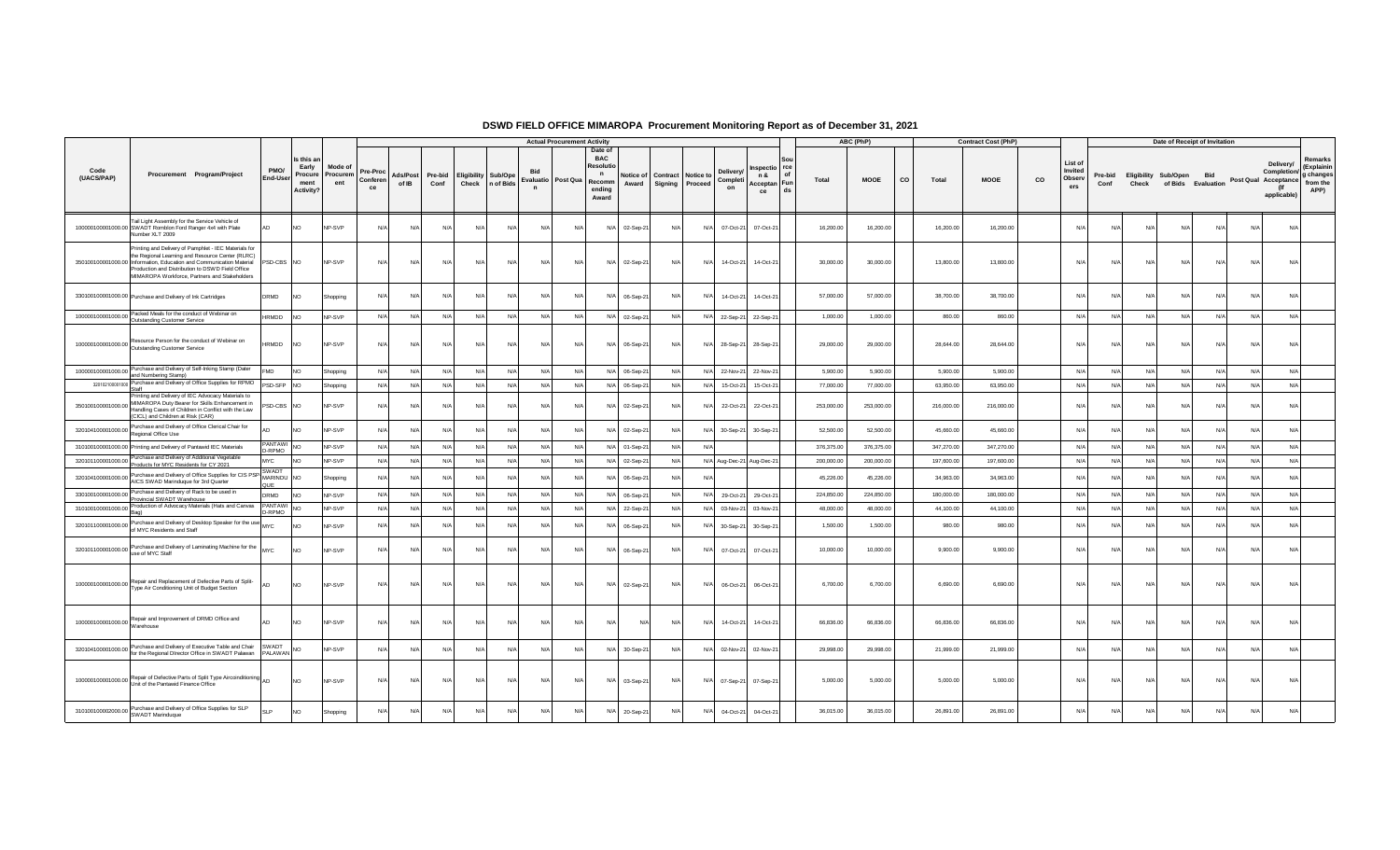|                        |                                                                                                                                                        |                  |                                                     |                                      |                            |                          |                 |                                     |            |                                           | <b>Actual Procurement Activity</b> |                                                                    |               |                              |                 |                                   |                            |                          |            | ABC (PhP)  |           |            | <b>Contract Cost (PhP)</b> |    |                                     |                 |                               | Date of Receipt of Invitation |            |                      |                                         |                                                        |
|------------------------|--------------------------------------------------------------------------------------------------------------------------------------------------------|------------------|-----------------------------------------------------|--------------------------------------|----------------------------|--------------------------|-----------------|-------------------------------------|------------|-------------------------------------------|------------------------------------|--------------------------------------------------------------------|---------------|------------------------------|-----------------|-----------------------------------|----------------------------|--------------------------|------------|------------|-----------|------------|----------------------------|----|-------------------------------------|-----------------|-------------------------------|-------------------------------|------------|----------------------|-----------------------------------------|--------------------------------------------------------|
| Code<br>(UACS/PAP)     | Procurement Program/Project                                                                                                                            | PMO/<br>End-User | Is this an<br>Early<br>Procure<br>ment<br>Activity? | Mode of<br>Procurem<br>ent           | Pre-Proc<br>Conferen<br>ce | <b>Ads/Post</b><br>of IB | Pre-bid<br>Conf | <b>Eligibility Sub/Ope</b><br>Check | n of Bids  | <b>Evaluatio</b> Post Qua<br>$\mathsf{n}$ |                                    | Date of<br><b>BAC</b><br>Resolut<br>n<br>Recomm<br>ending<br>Award | Award         | Notice of Contract Notice to | Signing Proceed | <b>Deliverv</b><br>Completi<br>on | Inspectio rce<br>n &<br>ce | of<br>Acceptan Fun<br>ds | Total      | MOOE       | <b>CO</b> | Total      | <b>MOOE</b>                | co | List of<br>Invited<br>Observ<br>ers | Pre-bid<br>Conf | Eligibility Sub/Open<br>Check | of Bids Evaluation            | Bid        | Post Qual Acceptance | Delivery/<br>Completion/<br>applicable) | Remarks<br>(Explainin<br>g changes<br>from the<br>APP) |
| 310100100002000.00     | Purchase and Delivery of Office Supplies for SLP<br>SWADT Oriental Mindoro                                                                             |                  | NO.                                                 | Shopping                             | $N/\Delta$                 | N                        | N/A             | N/A                                 | N/A        | N/A                                       | N                                  | N/A                                                                | 30-Sep-21     | N/                           | N/A             | 08-Nov-21                         | 08-Nov-21                  |                          | 49,990.00  | 49,990.00  |           | 43,915.00  | 43,915.00                  |    | N/A                                 | N/A             | N/A                           | N/A                           | N/A        | N/A                  | N/L                                     |                                                        |
|                        | 310100100002000.00 Purchase and Delivery of Office Supplies for SLP<br>SWADT Romblon                                                                   | SI <sub>P</sub>  | NO.                                                 | Shopping                             | N/A                        | N/l                      | N/A             | N/A                                 | N/A        | N/A                                       | $N/\ell$                           |                                                                    | N/A 22-Sep-21 | N/A                          |                 | N/A 02-Dec-21                     | 02-Dec-21                  |                          | 53,860.00  | 53,860.00  |           | 51,715.00  | 51,715.00                  |    | N/A                                 | N/A             | N/A                           | N/A                           | N/A        | N/A                  | N/L                                     |                                                        |
| 310100100002000.00     | Purchase and Delivery of Office Supplies for SLP<br>SWADT Occidental Mindoro                                                                           |                  | NO.                                                 | Shopping                             | N/A                        | N/A                      | N/A             | N/A                                 | N/A        | N/A                                       | N/A                                | N/A                                                                | 18-Oct-21     | N/A                          | N/A             | 12-Nov-21                         | 12-Nov-21                  |                          | 51,000.00  | 51,000.00  |           | 41,340.00  | 41,340.00                  |    | N/A                                 | N/A             | N/A                           | N/A                           | N/A        | N/A                  | N/A                                     |                                                        |
| 310100100002000.00     | Purchase and Delivery of Office Supplies for SLP<br>SWADT Palawan (PROCUREMENT SERVICE)                                                                | SI <sub>P</sub>  | NO.                                                 | NP-Agency<br>o Agency                | N/A                        | N/A                      | N/A             | N/A                                 | N/A        | N/A                                       | N/A                                | N/A                                                                | N/L           | N/A                          | N/A             |                                   |                            |                          | 44,000.00  | 44,000.00  |           | 32,350.00  | 32,350.00                  |    | N/A                                 | N/A             | N/A                           | N/A                           | N/A        | N/A                  | N/A                                     |                                                        |
|                        | 310100100002000.00 Purchase and Delivery of Office Supplies for SLP<br>SWADT Palawan                                                                   | SI <sub>P</sub>  | <b>NO</b>                                           | Shopping                             | $N/\Delta$                 | N/A                      | N/A             | N/A                                 | $N/\Delta$ | N/A                                       | $N/\ell$                           | N/A                                                                | 14-Oct-21     | N/A                          |                 | N/A 26-Nov-21                     | 26-Nov-21                  |                          | 43,012.00  | 43,012.00  |           | 41,933.00  | 41,933.00                  |    | N/A                                 | N/A             | N/A                           | N/A                           | N/A        | N/A                  | N/A                                     |                                                        |
|                        | 100000100001000.00 Office Space Rental in Occidental Mindoro                                                                                           |                  | <b>NO</b>                                           | NP-Lease of<br>Property and<br>/enue | N/A                        | N/                       | N/A             | N/A                                 | $N/\Delta$ | N/A                                       | $N/\ell$                           |                                                                    | N/A 21-Sep-21 | N/A                          |                 |                                   | N/A Oct-Dec-21 Oct-Dec-21  |                          | 80,000.00  | 80,000.00  |           | 68,000.00  | 68,000.00                  |    | N/A                                 | N/A             | N/A                           | N/A                           | N/A        | N/A                  | N/A                                     |                                                        |
| 100000100001000.00     | Printing of Sintra Board with Full Color Print of DSWD<br><b>Quality Policy</b>                                                                        |                  | <b>NO</b>                                           | NP-SVP                               | N/A                        | N/A                      | N/A             | N/A                                 | N/A        | N/A                                       | N/L                                | N/A                                                                | 20-Sep-21     | N/A                          |                 | N/A 20-Oct-21                     | 20-Oct-21                  |                          | 11,900.00  | 11,900.00  |           | 7.310.00   | 7.310.00                   |    | N/A                                 | N/A             | N/A                           | N/A                           | N/A        | N/A                  | N/A                                     |                                                        |
| 000 / 310100100002000  | Purchase and Delivery of PPEs for DSWD Field<br>Office MIMAROPA Staff - Regional Office                                                                | HRMDD            | NO.                                                 | NP-SVP                               | N/A                        | N/A                      | N/A             | N/A                                 | N/A        | N/A                                       | $N/\ell$                           |                                                                    | N/A 24-Sep-21 | N/A                          | N/A             | 19-Oct-21                         | 19-Oct-21                  |                          | 260,590.00 | 260,590.00 |           | 144,557.50 | 144,557.50                 |    | N/A                                 | N/A             | N/A                           | N/A                           | N/A        | N/A                  | N/A                                     |                                                        |
| 000 / 310100100002000  | Purchase and Delivery of PPEs for DSWD Field<br>Office MIMAROPA Staff - SWADT Palawan                                                                  | HRMDD            | NO.                                                 | NP-SVP                               | N/A                        | N/A                      | N/A             | N/A                                 | N/A        | N/A                                       | $N/\ell$                           | N/A                                                                | 24-Sep-21     | N/l                          | N/A             | 10-Dec-21                         | 10-Dec-21                  |                          | 214,400.00 | 214,400.00 |           | 163,520.00 | 163,520.00                 |    | N/A                                 | N/A             | N/A                           | N/A                           | N/A        | N/A                  | N/A                                     |                                                        |
|                        | Purchase and Delivery of PPEs for DSWD Field<br>1000 / 310100100002000 Office MIMAROPA Staff - SWADT Occidental<br>Mindoro                             | <b>HRMDD</b>     | NO.                                                 | NP-SVP                               | $N/\Delta$                 | N                        | $N/\Delta$      | $N/\Delta$                          | N/L        | N/L                                       | N/L                                | $N/\Delta$                                                         | 21-Sep-21     | N                            | $N/\Delta$      | 15-Oct-21                         | 15-Oct-21                  |                          | 100,500.00 | 100,500.00 |           | 74,400.00  | 74,400.00                  |    | N/L                                 | N/L             | $N/\Delta$                    | N/L                           | $N/\Delta$ | $N/\Delta$           | $N$ /                                   |                                                        |
|                        | 1000 / 310100100002000 Purchase and Delivery of PPEs for DSWD Field<br>Office MIMAROPA Staff - SWADT Oriental Mindoro                                  | RMDD             | NO.                                                 | NP-SVP                               |                            |                          | N/L             | N/A                                 | N/L        | N/l                                       |                                    |                                                                    | 21-Sep-21     | N/                           | N/A             | 14-Oct-21                         | 14-Oct-21                  |                          | 167,500.00 | 167,500.00 |           | 120,900.00 | 120,900.00                 |    | N/L                                 | N/L             | N/A                           | N/L                           | N/l        | N/A                  | $N$ /                                   |                                                        |
|                        | 000 / 310100100002000 Purchase and Delivery of PPEs for DSWD Field<br>Office MIMAROPA Staff - SWADT Romblon                                            | RMDD             | NO.                                                 | NP-SVP                               | N/A                        | N/l                      | N/A             | N/A                                 | N/A        | N/A                                       | N/f                                | N/A                                                                | 22-Sep-21     | N/A                          | N/A             | 11-Oct-21                         | 11-Oct-21                  |                          | 93,800.00  | 93,800.00  |           | 69,440.00  | 69,440.00                  |    | $N/\ell$                            | N/A             | N/A                           | N/A                           | N/A        | N/A                  | N/A                                     |                                                        |
|                        | 1000 / 310100100002000 Purchase and Delivery of PPEs for DSWD Field<br>Office MIMAROPA Staff - SWADT Marinduque                                        | <b>HRMDD</b>     | NO.                                                 | NP-SVP                               | N/A                        | N/l                      | N/A             | N/A                                 | N/A        | N/A                                       | N/                                 | N/A                                                                | 22-Sep-21     | N/A                          | N/A             | 06-Oct-21                         | 06-Oct-21                  |                          | 42,210.00  | 42,210.00  |           | 41,895.00  | 41,895.00                  |    | N/A                                 | N/A             | N/A                           | N/A                           | N/A        | N/A                  | $N/\ell$                                |                                                        |
|                        | 320105100003000.00 Purchase and Delivery of Ink Cartridges                                                                                             | RRPTP            | NO.                                                 | Shopping                             | N/A                        | N/                       | N/A             | N/A                                 | N/A        | N/A                                       | $N/\ell$                           | N/A                                                                | 01-Oct-21     | N/A                          | N/A             | 09-Nov-21                         | 09-Nov-21                  |                          | 9,600.00   | 9,600.00   |           | 9,440.00   | 9,440.00                   |    | N/L                                 | N/A             | N/A                           | N/A                           | N/A        | N/A                  | N/L                                     |                                                        |
|                        | Packed Meals for DSWD MIMAROPA Hazard-<br>330100100001000.00 Specific Contingency Plan Virtual Orientation via<br>Zoom App                             | DRMD             | NO                                                  | NP-SVP                               | N/A                        | N/l                      | N/A             | N/A                                 | N/A        | N/A                                       | N/L                                |                                                                    | N/A 24-Sep-21 | N/l                          | N/A             | 27-Sep-21                         | 27-Sep-21                  |                          | 22,500.00  | 22,500.00  |           | 19,710.00  | 19,710.00                  |    | N/L                                 | N/A             | N/A                           | N/A                           | N/A        | N/A                  | $N/\ell$                                |                                                        |
| 330100100003000.00     | Purchase of Packaging Materials for Family Food<br>Packs FFPs (Transparent Tape w/ Logo)                                                               | DRMD             | NO                                                  | NP-SVP                               | N/A                        | N/A                      | N/A             | N/A                                 | N/A        | N/A                                       | $N/\ell$                           |                                                                    | N/A 27-Sep-21 | N/A                          | N/A             |                                   |                            |                          | 22,000.00  | 22,000.00  |           | 19,250.00  | 19,250.00                  |    | N/A                                 | N/A             | N/A                           | N/A                           | N/A        | N/A                  | N/A                                     |                                                        |
| 330100100003000.00     | Purchase of Packaging Materials for Family Food<br>Packs FFPs (Stretch Film)                                                                           | DRMD             | NO.                                                 | NP-SVP                               | N/A                        | N/A                      | N/A             | N/A                                 | N/A        | N/A                                       | N/                                 |                                                                    | N/A 28-Sep-21 | N/A                          |                 | N/A 15-Dec-21                     | 15-Dec-21                  |                          | 325,000.00 | 325,000.00 |           | 312,000.00 | 312,000.00                 |    | N/A                                 | N/A             | N/A                           | N/A                           | N/A        | N/A                  | N/A                                     |                                                        |
|                        | Purchase and Delivery of Office Supplies for the use<br>320104200003000.00 of Regional Office in DSWD FO MIMAROPA for the AD<br>4th Quarter of 2021    |                  | NO                                                  | Shopping                             | N/A                        |                          | N/A             | N/A                                 | N/L        | N/l                                       |                                    | N/A                                                                | 13-Oct-21     | N/                           | N/A             | 19-Nov-21                         | 19-Nov-21                  |                          | 158,100.00 | 158,100.00 |           | 135,844.50 | 135,844.50                 |    | N/L                                 | N/L             | N/A                           | N/A                           | N/A        | N/A                  | $N$ /                                   |                                                        |
|                        | Purchase and Delivery of Office Supplies for the use<br>100000100001000.00 of Regional Office in DSWD FO MIMAROPA for the AD<br>4th Quarter of 2021    |                  | NO.                                                 | Direct<br>Contracting                | N/A                        | N/                       | N/A             | N/A                                 | N/A        | N/A                                       |                                    | N/A                                                                |               | N/                           | N/A             | 28-Sep-21                         | 28-Sep-21                  |                          | 115,600.00 | 115,600.00 |           | 115,600.00 | 115,600.00                 |    | N/L                                 | N/L             | N/A                           | N/L                           | N/A        | N/A                  | N                                       |                                                        |
|                        | 320104000001000.00 Purchase and Delivery of Office Furniture and Fixture<br>for CIS PSP-AICS SWAD Marinduque                                           | PSD-CIU          | NO.                                                 | NP-SVP                               | $N/\Delta$                 | N/L                      | N/A             | $N/\Delta$                          | $N/\Delta$ | $N/\Delta$                                | N/L                                | $N/\Delta$                                                         | 30-Sep-21     | N/l                          | N/A             | 02-Nov-21                         | 02-Nov-21                  |                          | 32,600.00  | 32,600.00  |           | 31,600.00  | 31,600.00                  |    | N/A                                 | N/A             | N/A                           | N/A                           | N/A        | $N/\Delta$           | N/L                                     |                                                        |
|                        | 320104000001000.00 Purchase and Delivery of Office Table and Office<br>Chair for CIS PSP-AICS SWAD Oriental Mindoro                                    | PSD-CIU          | NO.                                                 | NP-SVP                               | N/A                        | N/A                      | N/A             | N/A                                 | N/A        | N/A                                       | $N/\ell$                           | N/A                                                                | 19-Oct-21     | N/A                          | N/A             | 10-Nov-21                         | 10-Nov-21                  |                          | 42,570.00  | 42,570.00  |           | 42,526.59  | 42,526.59                  |    | N/A                                 | N/A             | N/A                           | N/A                           | N/A        | N/A                  | N/A                                     |                                                        |
|                        | 100000100001000.00 Packed AM and PM Snacks for the conduct of<br>PRAISE Meeting                                                                        | <b>HRMDD</b>     | NO.                                                 | NP-SVP                               | N/A                        | N/l                      | N/A             | N/A                                 | N/A        | N/A                                       | $N/\ell$                           | N/A                                                                | 24-Sep-2      | N/A                          | N/A             | 03-Dec &<br>10-Dec-21             | 03-Dec &<br>10-Dec-21      |                          | 2,000.00   | 2,000.00   |           | 1,800.00   | 1,800.00                   |    | N/A                                 | N/A             | N/A                           | N/A                           | N/A        | N/A                  | N/A                                     |                                                        |
| 01101101-05-172 Future | Purchase and Delivery of Hot and Cold Laminating                                                                                                       | <b>SAMC</b>      | NO.                                                 | Shopping                             |                            |                          | N/A             | N/A                                 | N/L        | N/l                                       | N/L                                | N/A                                                                | 01-Oct-21     | N/                           | N/A             | 22-Nov-21                         | 22-Nov-21                  |                          | 13,423.80  | 13,423.80  |           | 9,000.00   | 9,000.00                   |    | $N/\ell$                            | N/L             | N/A                           | N/L                           | N/l        | $N/\Delta$           | N                                       |                                                        |
|                        | Reproduction and Delivery of Information, Education<br>350100100001000.00 Campaign Advocacy Materials on Barangay Protocol<br>in Handling CAR and CICL | RJJWC            | NO.                                                 | NP-SVP                               | N/A                        | N/                       | N/A             | N/A                                 | N          | N/f                                       |                                    | N/A                                                                | 04-Oct-21     | N/                           | N/l             |                                   |                            |                          | 248,870.00 | 248,870.00 |           | 218,241.48 | 218,241.48                 |    | $N/\ell$                            | N/f             | N/A                           | $N/\beta$                     | N/A        | N/A                  | N                                       |                                                        |
|                        | Catering Services for the conduct of 2021 Regional<br>100000100001000.00 Management Committee Meetings - SWADT<br>Occidental Mindoro                   | PPD-PDPS NO      |                                                     | NP-SVP                               | N/A                        | N/l                      | N/A             | N/A                                 | N/A        | N/A                                       | $N/\ell$                           | N/A                                                                | 14-Oct-21     | N/A                          | N/A             | 12-Nov-21                         | 12-Nov-21                  |                          | 1,600.00   | 1,600.00   |           | 1,500.00   | 1,500.00                   |    | N/A                                 | N/A             | N/A                           | N/A                           | N/A        | N/A                  | N                                       |                                                        |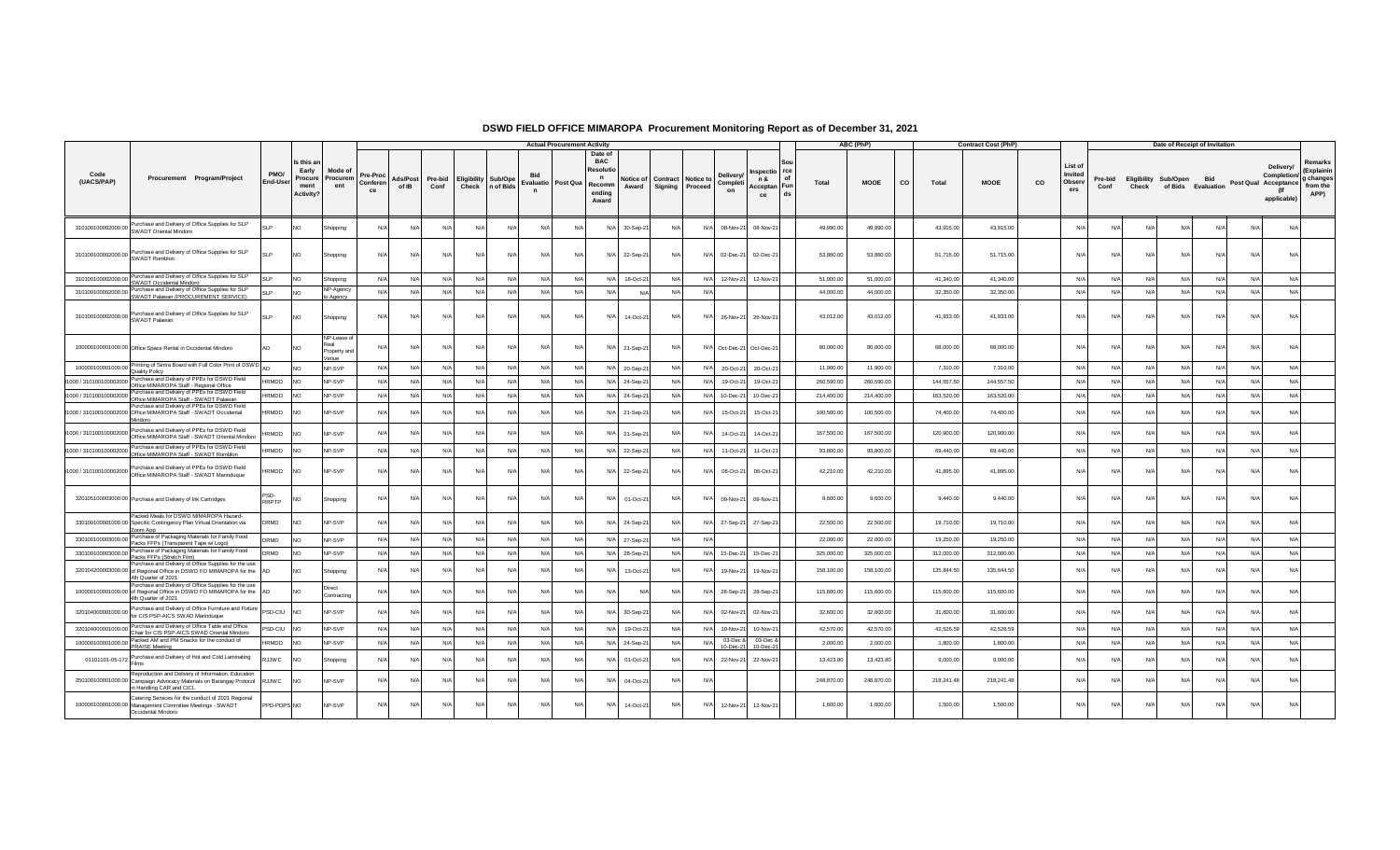|                    |                                                                                                                                                                               |                       |                                                          |                            |                            |                   |                 |             |                            |                            | <b>Actual Procurement Activity</b> |                                                                    |                    |                                      |            |                                   |                                    |                          | ABC (PhP)  |             | <b>Contract Cost (PhP</b> |    |                                     |                          |                      |                    | Date of Receipt of Invitation |                                                                  |                                                        |
|--------------------|-------------------------------------------------------------------------------------------------------------------------------------------------------------------------------|-----------------------|----------------------------------------------------------|----------------------------|----------------------------|-------------------|-----------------|-------------|----------------------------|----------------------------|------------------------------------|--------------------------------------------------------------------|--------------------|--------------------------------------|------------|-----------------------------------|------------------------------------|--------------------------|------------|-------------|---------------------------|----|-------------------------------------|--------------------------|----------------------|--------------------|-------------------------------|------------------------------------------------------------------|--------------------------------------------------------|
| Code<br>(UACS/PAP) | Procurement Program/Project                                                                                                                                                   | PMO/<br>End-User      | s this ar<br>Early<br>Procure<br>ment<br><b>Activity</b> | Mode of<br>Procuren<br>ent | Pre-Proc<br>Conferen<br>ce | Ads/Post<br>of IB | Pre-bid<br>Conf | Eligibility | Sub/Ope<br>Check n of Bids | <b>Bid</b><br>$\mathsf{n}$ | Evaluatio Post Qua                 | Date of<br><b>BAC</b><br>Resolut<br>n<br>Recomm<br>ending<br>Award | Notice of<br>Award | <b>Contract Notice to</b><br>Signing | Proceed    | Deliverv<br>Complet<br>on         | Inspectic<br>n &<br>Acceptan<br>ce | of<br>Total<br>Fun<br>ds | MOOE       | CO<br>Total | <b>MOOE</b>               | co | List of<br>Invited<br>Observ<br>ers | Pre-bid<br>Conf<br>Check | Eligibility Sub/Open | of Bids Evaluation | <b>Bid</b>                    | Delivery/<br>Post Qual Acceptance from the<br>(If<br>applicable) | Remarks<br>(Explainin<br>Completion/ g changes<br>APP) |
|                    | Catering Services for the conduct of 2021 Regional<br>100000100001000.00 Management Committee Meetings - SWADT<br>Marinduque                                                  | PPD-PDPS NO           |                                                          | NP-SVP                     | N/a                        | N/L               | N/A             | N/A         | N/                         | $N/\rho$                   | N/L                                |                                                                    | 24-Sep-2           | N                                    | N/A        | 20-Oct-21                         | 20-Oct-2                           | 1,600.00                 | 1,600.00   | 1,200.00    | 1,200.00                  |    | N/A                                 |                          | N/l                  | N                  | N/l<br>N/L                    | N/A                                                              |                                                        |
|                    | Catering Services for the conduct of 2021 Regional<br>100000100001000.00 Management Committee Meetings - SWADT Oriental PPD-PDPS NO<br>Mindoro                                |                       |                                                          | NP-SVP                     | N/L                        | N/A               | N/A             | N/A         | N/L                        | N/A                        | N/A                                |                                                                    | 24-Sep-2           | N/F                                  | N/A        | 08-Sep & 25 08-Sep & 25<br>Oct-21 | $Oct-21$                           | 1,600.00                 | 1,600.00   | 1,500.00    | 1,500.00                  |    | N/A                                 | N/A                      | N/A                  | N/I                | $N/\Delta$<br>$N/\beta$       | N/A                                                              |                                                        |
|                    | Catering Services for the conduct of 2021 Regional<br>350100100001000.00 Management Committee Meetings - SWADT<br>Romblon                                                     | PPD-PDPS NO           |                                                          | NP-SVP                     | N/L                        | N/A               | $N/\Delta$      | $N/\Delta$  | N/l                        | N/A                        | N/A                                | N/L                                                                | 14-Oct-2           | N/L                                  | N/A        |                                   |                                    | 1,600.00                 | 1,600.00   | 1,600.00    | 1,600.00                  |    | N/A                                 | N/A                      | N/A                  | N/A                | $N/\Delta$<br>N/A             | N/A                                                              |                                                        |
|                    | 100000100001000.00 Catering Services for the conduct of 2021 Regional<br>Management Committee Meetings - NCR                                                                  | PPD-PDPS NO           |                                                          | NP-SVP                     | N/L                        | N/A               | N/A             | N/A         | N/                         | N/A                        | N/A                                |                                                                    | 16-Nov-2           | N                                    | $N/\rho$   |                                   |                                    | 32,000.00                | 32,000.00  | 32,000.00   | 32,000.00                 |    | N/A                                 | N/A                      | N/A                  | $N$ /              | $N/\ell$<br>N/A               | N/A                                                              |                                                        |
|                    | 100000100001000.00 Venue for the conduct of 2021 Regional Management                                                                                                          | PPD-PDPS NO           |                                                          | NP-SVP                     | N/L                        | N/A               | N/A             | N/A         | N/                         | N/A                        | N/A                                |                                                                    | 08-Nov-2           | N/                                   | $N/\rho$   |                                   |                                    | 20,000.00                | 20,000.00  | 20,000.00   | 20,000.00                 |    | N/L                                 | N/A                      | N/A                  | N//                | N/A<br>N/A                    | N/A                                                              |                                                        |
|                    | 320103100001000.00 Purchase of Medical Supplies for the use of Social<br>Pension Regional Staff                                                                               | PSD-<br>SOCPEN        |                                                          | NP-SVP                     | $N/\ell$                   | N/A               | N/A             | N/A         | N/l                        | N/A                        | N/A                                |                                                                    | 13-Oct-2           | N/A                                  | N/A        | 27-Oct-21                         | 27-Oct-21                          | 19,000.00                | 19,000.00  | 9,830.00    | 9,830.00                  |    | N/A                                 | N/A                      | N/A                  | N/A                | N/A                           | N/A<br>N/A                                                       |                                                        |
|                    | 320103100001000.00 Purchase of Office Supplies for the use of Socpen                                                                                                          | PSD.<br><b>SOCPEN</b> |                                                          | Shopping                   |                            | N/L               | N/A             | N/A         | N/                         | $N/\Delta$                 | N/L                                |                                                                    | 01-Oct-2           | N/                                   | N/A        | 21-Dec-21                         | 21-Dec-2                           | 103,729.00               | 103,729.00 | 76,375.00   | 76,375.00                 |    | N/A                                 | N/A                      | N/A                  | N                  | N/A                           | N/A                                                              | N/A                                                    |
|                    | 320104100001000.00 Purchase of Office Supplies and Materials for the use PSD-LED NO                                                                                           |                       |                                                          | Shopping                   | N/L                        | N/L               | N/A             | N/A         | N/                         | N/A                        | N/A                                |                                                                    | 30-Sep-2           | $N$ /                                | N/A        | 12-Oct-21                         | 12-Oct-21                          | 6,500.00                 | 6,500.00   | 2,600.00    | 2,600.00                  |    | N/A                                 | N/A                      | N/A                  | $N$ /              | N<br>N/l                      | N/A                                                              |                                                        |
| 320104100001000.00 | Purchase of Office Supplies and Materials for the use PSD-LED NO<br>of Community Based Program/ LED Secretariat                                                               |                       |                                                          | Direct<br>Contracting      |                            | N/A               | N/A             | N/A         | N/l                        | N/A                        | N/A                                | N/L                                                                | N.                 | N                                    | $N/\Delta$ |                                   |                                    | 34,680.00                | 34,680.00  | 34,680.00   | 34,680.00                 |    | N/A                                 | N/A                      | N/A                  | $N$ /              | N/A<br>N/A                    | N/A                                                              |                                                        |
|                    | Purchase of Welfare Goods (Hygiene Kits, Vitamins &<br>320104100001000.00 Goods) for PWDs in Observance of International Day  PSD-PWD   NO<br>of PWDs in Palawan              |                       |                                                          | NP-SVP                     | N/L                        | N/A               | N/A             | N/A         | N/                         | N/A                        | N/A                                |                                                                    | 12-Nov-21          | N                                    | N/A        | 23-Dec-21                         | 23-Dec-2                           | 20,000.00                | 20,000.00  | 19,945.00   | 19,945.00                 |    | N/A                                 | N/A                      | N/A                  | N                  | N/A<br>N/A                    | N/A                                                              |                                                        |
|                    | Purchase of Welfare Goods (Hygiene Kits, Vitamins &<br>320104100001000.00 Goods) for PWDs in Observance of World White<br>Cane Safety Day in Oriental Mindoro                 | PSD-PWD NO            |                                                          | NP-SVP                     | N                          | N/A               | N/A             | N/A         | N/                         | N/A                        | N/A                                |                                                                    | 12-Nov-2           | N/A                                  | N/A        | 02-Dec-21                         | 02-Dec-2                           | 20,000.00                | 20,000.00  | 19,962.00   | 19,962.00                 |    | N/A                                 | N/A                      | N/A                  | N                  | N/A                           | N/A<br>N/A                                                       |                                                        |
|                    | Purchase of Welfare Goods (Hygiene Kits, Vitamins &<br>320104100001000.00 Goods) for PWDs in Observance of Cerebral Palsy<br>Week in the Province of Romblon                  | PSD-PWD NO            |                                                          | NP-SVP                     | N/L                        | N/A               | N/A             | N/A         | N/l                        | N/A                        | N/A                                | N/L                                                                | 18-Oct-2           | N/L                                  | N/A        | 08-Nov-21                         | 08-Nov-2                           | 20,000.00                | 20,000.00  | 19,502.00   | 19,502.00                 |    | N/A                                 | N/A                      | N/A                  | $N$ /              | N/A<br>$N/\Delta$             | N/A                                                              |                                                        |
|                    | 200000100003000.00 Purchase of Advocacy Materials (T-Shirt) for Yakap<br>Bayan Program                                                                                        | ORD<br>SOCTECH        | <b>NO</b>                                                | NP-SVP                     | N/                         | N/A               | N/A             | N/A         | N/l                        | N/A                        | N/A                                | $N/\Delta$                                                         | 28-Sep-2           | N/                                   | N/A        | 03-Nov-21                         | 03-Nov-2                           | 52,500.00                | 52,500.00  | 17,640.00   | 17,640.00                 |    | N/A                                 | N/A                      | N/A                  | $N/\beta$          | N/A                           | N/A<br>N/A                                                       |                                                        |
|                    | 200000100003000.00 Purchase of Advocacy Materials (Module) for Yakap<br>Bayan Program                                                                                         | ORD-<br>SOCTECH       | NO.                                                      | NP-SVP                     | N                          | N/A               | N/A             | N/A         | N/4                        | N/A                        | N/A                                | $N/\Delta$                                                         | 28-Sep-2           | N/                                   | N/A        | 24-Nov-21                         | 24-Nov-2                           | 18,000.00                | 18,000.00  | 35,700.00   | 35,700.00                 |    | N/A                                 | N/A                      | N/A                  | N/A                | N/A                           | N/A<br>N/A                                                       |                                                        |
|                    | Vehicle Rental for the use of DSWD FO MIMAROPA<br>320104100001000.00 Staffs during Community Quarantine (Outside/near<br>Metro Manila) for 8 Days                             | AD                    | <b>NO</b>                                                | NP-SVP                     | N/                         | N/A               | N/A             | N/A         | N/L                        | N/A                        | N/A                                |                                                                    | 22-Sep-2           | N/                                   | N/A        | 08-Nov-21                         | 08-Nov-2                           | 88,000.00                | 88,000.00  | 81,600.00   | 81,600.00                 |    | N/A                                 | N/A                      | N/A                  | $N$ /              | N/A<br>N/A                    | N/A                                                              |                                                        |
| 330100100001000.00 | Purchase and Delivery of Rice - Stockpile in<br>Marinduque                                                                                                                    | DRMD                  | NO.                                                      | NP-Agency<br>o Agency      |                            | N/A               | $N/\Delta$      | $N/\Delta$  | N/                         | N/A                        | N/A                                |                                                                    | NH                 | N                                    | N/A        | 22-Sep-21                         | 22-Sep-2                           | 540,000.00               | 540,000.00 | 540,000.00  | 540,000.00                |    | N/A                                 | N/l                      | N/l                  | N                  | $N/\ell$<br>N/l               | N/A                                                              |                                                        |
|                    | 330100100001000.00 Purchase and Delivery of Rice - Stockpile in                                                                                                               | DRMD                  |                                                          | NP-Agency<br>to Agency     | N                          | N/A               | N/A             | N/A         | N/                         | N/A                        | N/A                                |                                                                    |                    | N                                    | N/A        | 22-Sep-21                         | 22-Sep-2                           | 765,000.00               | 765,000.00 | 765,000.00  | 765,000.00                |    | N/A                                 | N/A                      | N/A                  | N                  | N/A                           | N/A<br>N/A                                                       |                                                        |
|                    | 100000100001000.00 Application and Installation of Additional Trunklines for AD<br>the use of DSWD MIMAROPA Malate Office                                                     |                       | NO.                                                      | NP-SVP                     | N/                         | N/A               | N/A             | N/A         | N/L                        | N/A                        | N/A                                |                                                                    | 01-Oct-2           | N/f                                  | N/A        | 24-Dec-21                         | 24-Dec-2                           | 150,000.00               | 150,000.00 | 43,120.00   | 43,120.00                 |    | N/A                                 | N/A                      | N/A                  | $N$ /              | N/A                           | N/A<br>N/A                                                       |                                                        |
| 320103100001000.00 | Printing and Delivery of T-shirt, Plaque and Tarpaulin   PSD-<br>for the Recognition of Social Pension Awardees                                                               | SOCPEN                |                                                          | NP-SVP                     | N/L                        | N/L               | N/A             | $N/\Delta$  | $N$ /                      | N/A                        | N/A                                |                                                                    | 30-Sep-2           | N                                    | N/A        | 24-Nov-21                         | 24-Nov-2                           | 87,500.00                | 87,500.00  | 66,560.00   | 66,560.00                 |    | N/A                                 | $N/\Delta$               | N/A                  | N/I                | N/L<br>N/l                    | N/A                                                              |                                                        |
|                    | Catering Services for the Orientation and Workshop in<br>A 01101101-05-132-2021 trhe Development of 3 Year Plan - Comprehensive<br>Local Juvenile - Buenavista, Marinduque    | <b>RJJWC</b>          | <b>NO</b>                                                | NP-SVP                     | N/L                        | N/A               | N/A             | N/A         | N/I                        | N/A                        | N/A                                | $N/\Delta$                                                         | 26-Oct-21          | N/L                                  | $N/\Delta$ |                                   | 21-22-Oct- 21-22-Oct-              | 40,000.00                | 40,000.00  | 32,000.00   | 32,000.00                 |    | N/A                                 | $N/\Delta$               | N/A                  | N/I                | N/A<br>$N/\Delta$             | N/A                                                              |                                                        |
|                    | Catering Services for the Orientation and Workshop in<br>LDAPADA 01101101 trhe Development of 3 Year Plan - Comprehensive<br>Local Juvenile - Puerto Galera, Oriental Mindoro | RJJWC                 |                                                          | NP-SVP                     | N/L                        | N/L               | N/A             | N/A         | N/                         | N/A                        | N/A                                |                                                                    | 18-Oct-21          | N                                    | $N/\Delta$ |                                   |                                    | 35,200.00                | 35,200.00  | 35,200.00   | 35,200.00                 |    | N/A                                 | N/A                      | N/l                  | N                  | N<br>N/l                      | N/A                                                              |                                                        |
|                    | Catering Services for the Orientation and Workshop in<br>350100100001000.00 trhe Development of 3 Year Plan - Comprehensive<br>Local Juvenile - Torrijos, Marinduque          | <b>RJJWC</b>          | NO.                                                      | NP-SVP                     |                            | N/A               | N/A             | N/A         | N/                         | N/A                        | N/A                                | N/A                                                                | 21-Dec-21          | N/                                   | $N/\rho$   |                                   |                                    | 64,000.00                | 64,000.00  | 64,000.00   | 64,000.00                 |    | N/A                                 | N/A                      | N/A                  | N                  | N/A                           | N/A<br>N/A                                                       |                                                        |
|                    | Catering Services for the Orientation and Workshop in<br>01101101051722021 trhe Development of 3 Year Plan - Comprehensive<br>Local Juvenile - Sta. Cruz, Marinduque          | <b>RJJWC</b>          | NO.                                                      | NP-SVP                     | N/L                        | N/A               | N/A             | N/A         | N/L                        | N/A                        | N/A                                | $N/\Delta$                                                         | 26-Oct-21          | $N/\ell$                             |            | N/A 18-19-Nov- 18-19-Nov-         | 21-22-Oct & 21-22-Oct &            | 136,000.00               | 136,000.00 | 136,000.00  | 136,000.00                |    | N/A                                 | N/A                      | N/A                  | $N$ /              | N/A                           | N/A<br>N/A                                                       |                                                        |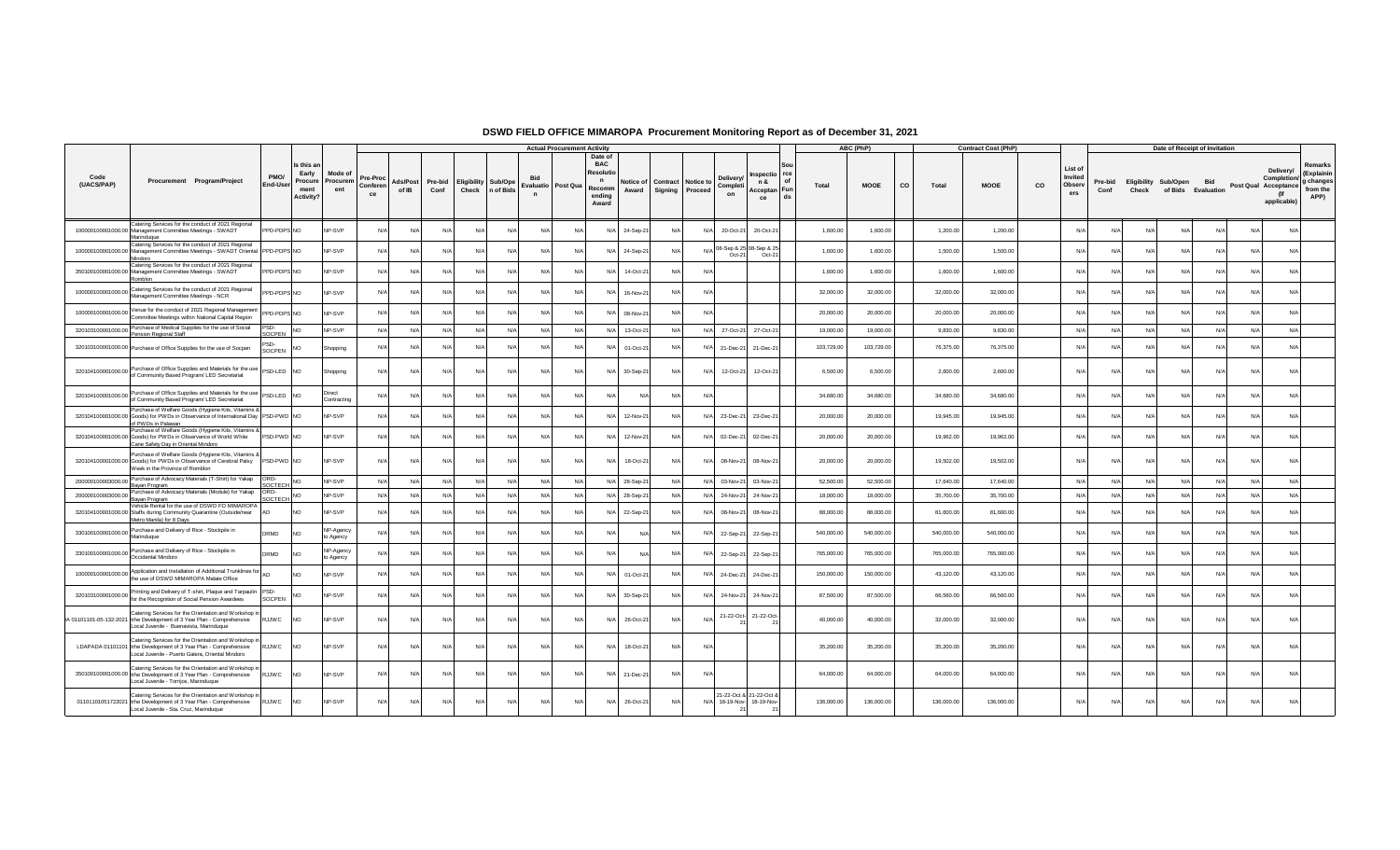|                                 |                                                                                                                                                                                  |                     |                                                            |                                              |                            |                   |                 |                                                 |          |                            | <b>Actual Procurement Activity</b> |                                                                                        |                                                 |       |                                   |                                           |          |            | ABC (PhP)   |    |            | <b>Contract Cost (PhP)</b> |    |                                     |                 |       | Date of Receipt of Invitation                     |            |     |                                                                        |                                                        |
|---------------------------------|----------------------------------------------------------------------------------------------------------------------------------------------------------------------------------|---------------------|------------------------------------------------------------|----------------------------------------------|----------------------------|-------------------|-----------------|-------------------------------------------------|----------|----------------------------|------------------------------------|----------------------------------------------------------------------------------------|-------------------------------------------------|-------|-----------------------------------|-------------------------------------------|----------|------------|-------------|----|------------|----------------------------|----|-------------------------------------|-----------------|-------|---------------------------------------------------|------------|-----|------------------------------------------------------------------------|--------------------------------------------------------|
| Code<br>(UACS/PAP)              | Procurement Program/Project                                                                                                                                                      | PMO/<br>End-User    | Is this ar<br>Early<br>Procure<br>ment<br><b>Activity?</b> | Mode of<br>Procurem<br>ent                   | Pre-Proc<br>Conferen<br>ce | Ads/Post<br>of IB | Pre-bid<br>Conf | <b>Eligibility Sub/Ope</b><br>Check   n of Bids |          | <b>Bid</b><br>$\mathsf{n}$ | Evaluatio Post Qua                 | Date of<br><b>BAC</b><br>Resolut<br>$\mathbf{r}$<br>Recomm<br>Award<br>ending<br>Award | Notice of Contract Notice to<br>Signing Proceed |       | <b>Delivery</b><br>Completi<br>on | nspectio rce<br>n &<br>Acceptan Fun<br>ce | of<br>ds | Total      | <b>MOOE</b> | co | Total      | <b>MOOE</b>                | co | List of<br>Invited<br>Observ<br>ers | Pre-bid<br>Conf | Check | <b>Eligibility Sub/Open</b><br>of Bids Evaluation | Bid        |     | Delivery/<br>Completion/<br>Post Qual Acceptance<br>(lf<br>applicable) | Remarks<br>(Explainin<br>g changes<br>from the<br>APP) |
|                                 | Catering Services for the Orientation and Workshop in<br>01101101051722021 trhe Development of 3 Year Plan - Comprehensive<br>Local Juvenile - Mogpog, Marinduque                | <b>RJJWC</b>        | <b>NO</b>                                                  | NP-SVP                                       | N/A                        | N/A               | N/A             | N/A                                             | N/A      | N/A                        | N/f                                | N/A<br>26-Oct-21                                                                       | N/A                                             | N/    | 18-19-Nov-                        | 21-22-Oct & 21-22-Oct &<br>18-19-Nov-     |          | 92,800.00  | 92,800.00   |    | 92,800.00  | 92,800.00                  |    | N/A                                 | N               | N/    | N/A                                               | N/A        | N/A | N/A                                                                    |                                                        |
|                                 | Catering Services for the Orientation and Workshop in<br>01101101051722021 trhe Development of 3 Year Plan - Comprehensive<br>Local Juvenile - Boac, Marinduque                  | <b>RJJWC</b>        | <b>NO</b>                                                  | NP-SVP                                       | N/A                        | N/A               | N/A             | N/A                                             | N/A      | N/A                        | N/A                                | N/A<br>11-Nov-21                                                                       | N/A                                             | N/A   | 18-19-Nov-                        | 21-22-Oct & 21-22-Oct &<br>18-19-Nov-     |          | 92,800.00  | 92,800.00   |    | 150,400.00 | 150,400.00                 |    | N/A                                 | N               | N/    | N/A                                               | N/A        | N/  | N/A                                                                    |                                                        |
|                                 | 330100100001000.00 Purchase and Installation of Window Type<br>Airconditioning Unit for DRMD New Office                                                                          | DRMD                | <b>NO</b>                                                  | NP-SVP                                       | N/A                        | N/A               | N/A             | N/A                                             | N/A      | N/A                        | N/A                                | N/A<br>13-Oct-21                                                                       | N/A                                             | N/A   | 10-Nov-21                         | 10-Nov-21                                 |          | 59,996.00  | 59,996.00   |    | 59,996.00  | 59,996.00                  |    | N/A                                 | N               | N/    | N/A                                               | N/A        | N/A | N/A                                                                    |                                                        |
|                                 | 350100100001000.00 Catering Service for the conduct of Monthly<br>Performance Governance System (PGS) Review                                                                     | PPD-PDPS NO         |                                                            | NP-SVP                                       | N/A                        | N/A               | N/A             | N/A                                             | N/A      | N/A                        | N/A                                | N/A<br>14-Oct-21                                                                       | N/A                                             |       |                                   | N/A Sep-Dec-21 Sep-Dec-21                 |          | 36,000.00  | 36,000.00   |    | 34,560.00  | 34,560.00                  |    | N/A                                 | N/A             | N/A   | N/A                                               | N/A        | N/l | N/A                                                                    |                                                        |
| 32010100001000.00 MYC Residents | Purchase and Delivery of Additional Fish Products for MYC                                                                                                                        |                     | <b>NO</b>                                                  | NP-SVP                                       | N/A                        | N/A               | N/A             | N/A                                             | N/A      | N/A                        | N/A                                | N/A<br>30-Sep-21                                                                       | N/A                                             |       | N/A Sep-Dec-21                    | Sep-Dec-21                                |          | 130,000.00 | 130,000.00  |    | 129,375.00 | 129,375.00                 |    | N/                                  | N/A             | N/A   | N/A                                               | N/A        | N/A | N/A                                                                    |                                                        |
|                                 | 100000100001000.00 Repair and Maintenance of Floor Mounted Air<br>Conditioning Unit of Pantawid Operations                                                                       | PANTAWI<br>D-RPMO   | <b>NO</b>                                                  | NP-SVP                                       | N/A                        | N/A               | N/A             | N/A                                             | N/A      | N/A                        | N/A                                | N/A<br>28-Sep-21                                                                       | N/A                                             | N/A   | 13-Oct-21                         | 13-Oct-21                                 |          | 11,200.00  | 11,200.00   |    | 11,200.00  | 11,200.00                  |    | N/A                                 | N/A             | N/A   | N/A                                               | N/A        | N/A | N/A                                                                    |                                                        |
|                                 | Purchase and Delivery of Supplies and Materials for<br>320102100001000 the use of Supplemental Feeding Program and<br>Regional Office in FO                                      | PSD-SFP NO          |                                                            | Shopping                                     | N/A                        | N/A               | N/f             | N/A                                             | N/A      | N/A                        | N/f                                | N/A<br>29-Sep-21                                                                       | N/A                                             | N/    |                                   |                                           |          | 13,500.00  | 13,500.00   |    | 13,325.00  | 13,325.00                  |    | N/                                  | N               | N/    | N/A                                               | N/A        | N/l | N/A                                                                    |                                                        |
|                                 | 310100100002000.00 Purchase and Delivery of Office Chairs and Slim<br>Pedestal Metal Cabinet                                                                                     | SI P                | <b>NO</b>                                                  | NP-SVP                                       | N/A                        | N/A               | N/A             | N/A                                             | N/A      | N/A                        | N/A                                | N/A<br>14-Oct-21                                                                       | N/A                                             | N/A   | 03-Nov-21                         | 03-Nov-21                                 |          | 139,000.00 | 139,000.00  |    | 111,400.00 | 111,400.00                 |    | N/A                                 | N/A             | N/A   | N/A                                               | N/A        | N/l | N/A                                                                    |                                                        |
| 200000100005000.00              | Purchase and Delivery of Semi-Expandable Furniture<br>and Fixtures (Filing Cabinet, Mobile Pedestal,<br>Executive Chair, Standard Clerical Chair and L-Shape<br>Executive Table) | EPAHP               | <b>NO</b>                                                  | NP-SVP                                       | N/A                        | N/A               | N/A             | N/A                                             | $N/\ell$ | N/A                        | N/L                                | N/A<br>13-Oct-21                                                                       | N/A                                             | N.    |                                   |                                           |          |            |             |    | 55,700.00  | 55,700.00                  |    | N                                   | N/4             | N/    | N/A                                               | N/A        |     | N/A                                                                    |                                                        |
| 200000100005000.00              | Purchase and Delivery of Semi-Expandable Furniture<br>and Fixtures (Filing Cabinet, Mobile Pedestal,<br>Executive Chair, Standard Clerical Chair and L-Shape<br>Executive Table) | EPAHP               | <b>NO</b>                                                  | NP-SVP                                       | N/A                        | N/A               | N/A             | N/A                                             | N/A      | N/A                        | N/A                                | N/A<br>13-Oct-21                                                                       | N/A                                             | N     |                                   |                                           |          | 100,000.00 | 100,000.00  |    | 20.994.00  | 20,994.00                  |    | N/                                  | N/              | N/    | N/A                                               | N/A        | N/A | N/A                                                                    |                                                        |
| 350100100001000.00              | Catering Services for the conduct of TARA Team<br>Meeting                                                                                                                        | ORD-<br><b>TARA</b> | <b>NO</b>                                                  | NP-SVP                                       | N/A                        | N/A               | N/A             | N/A                                             | N/A      | N/A                        | N/A                                | N/A<br>14-Oct-21                                                                       | N/A                                             | N/A   | 18-Nov-21                         | 18-Nov-21                                 |          | 10,575.00  | 10,575.00   |    | 10,575.00  | 10,575.00                  |    | N/A                                 | N/A             | N/A   | N/A                                               | N/A        | N/A | N/A                                                                    |                                                        |
|                                 | Purchase and Delivery of Welfare Goods (Hygiene<br>320104100001000.00 Kits, Vitamins and Goods) for Persons Living with HIV PSD-PWD NO<br>in Observance of World AIDS Day        |                     |                                                            | NP-SVP                                       | N/A                        | N/A               | N/A             | N/A                                             | N/A      | N/A                        | $N/\ell$                           | N/A<br>12-Nov-21                                                                       | N/A                                             | N/    |                                   |                                           |          | 50,000.00  | 50,000.00   |    | 44,430.00  | 44,430.00                  |    | $N$ /                               | N/A             | N/A   | $N/\Delta$                                        | $N/\Delta$ | N/I | N/A                                                                    |                                                        |
| 310100100001000.00              | Production of Advocacy Materials - Pantawid Plaques   PANTAWI<br>of Recognition                                                                                                  | -RPMO               | NO <sub>1</sub>                                            | NP-SVP                                       | N/A                        | N/A               | N/A             | N/A                                             | N/A      | N/A                        | N/A                                | 02-Nov-21<br>N/A                                                                       | N/A                                             |       | N/A 29-Dec-21                     | 29-Dec-21                                 |          | 14,000.00  | 14,000.00   |    | 14,000.00  | 14,000.00                  |    | N/A                                 | N/A             | N/A   | N/A                                               | N/A        | N/I | N/A                                                                    |                                                        |
|                                 | Printing and Delivery of Pantawid Grievance Redress<br>310100100001000.00 PThung and System (GRS) Poster                                                                         | PANTAWI NO<br>-RPMO |                                                            | NP-SVP                                       | N/A                        | N/A               | N/A             | N/A                                             | N/A      | N/A                        | N/L                                | N/A<br>11-Oct-21                                                                       | N/A                                             |       | N/A 29-Dec-21                     | 29-Dec-21                                 |          | 81,475.00  | 81,475.00   |    | 68,750.00  | 68,750.00                  |    | $N/\ell$                            | N/A             | N/A   | N/A                                               | N/A        | N/A | N/A                                                                    |                                                        |
| 310100100001000.00              | Printing and Delivery of Pantawid Booklet of Success<br>Stories                                                                                                                  | PANTAWI<br>-RPMO    | <b>NO</b>                                                  | NP-SVP                                       | N/A                        | N/A               | N/A             | N/A                                             | N/A      | N/A                        | N/A                                | N/A<br>11-Oct-21                                                                       | N/A                                             | N/A   | 29-Dec-21                         | 29-Dec-21                                 |          | 144,050.00 | 144,050.00  |    | 112,500.00 | 112,500.00                 |    | N/A                                 | N/A             | N/A   | N/A                                               | N/A        | N/A | N/A                                                                    |                                                        |
|                                 | Purchase of Centralized Pipe-in Therapy Music<br>320101100001000.00 Speaker for the use of MIMAROPA Youth Center<br>(MYC)                                                        | <b>MYC</b>          | NO <sub>1</sub>                                            | NP-SVP                                       | N/A                        | N/A               | N/f             | N/A                                             | N/A      | N/A                        | N/f                                | N/L<br>13-Oct-21                                                                       | N/A                                             | N/    | 26-Oct-21                         | 26-Oct-21                                 |          | 69,999.88  | 69,999.88   |    | 69,785.00  | 69,785.00                  |    | N/                                  | N               | N/    | N/A                                               | N/A        |     | N/A                                                                    |                                                        |
| 320101100001000.00              | Purchase of Electric Fan for the use of MIMAROPA<br>Youth Center (MYC)                                                                                                           | MYC                 | N <sub>O</sub>                                             | NP-SVP                                       | N/A                        | N/A               | N/A             | N/A                                             | N/A      | N/A                        | N/A                                | N/A<br>13-Oct-21                                                                       | N/A                                             | N/A   | 04-Nov-21                         | 04-Nov-21                                 |          | 52,000.00  | 52,000.00   |    | 51,600.00  | 51,600.00                  |    | N/A                                 | N/A             | N/A   | N/A                                               | N/A        | N/L | N/A                                                                    |                                                        |
|                                 | 200000100001000.00 Purchase and Delivery of UPS Battery                                                                                                                          | <b>ICTMS</b>        | <b>NO</b>                                                  | NP-SVP                                       | N/A                        | N/A               | N/A             | N/A                                             | N/A      | N/A                        | N/f                                | N/A<br>14-Oct-21                                                                       | N/A                                             | $N$ / | 11-Nov-21                         | 11-Nov-21                                 |          | 225,000.00 | 225,000.00  |    | 72,000.00  | 72,000.00                  |    | N/                                  | N               | N/    | N/A                                               | N/A        | N/A | N/A                                                                    |                                                        |
| 100000100001000.00              | Office Rental for the Use of DSWD MIMAROPA<br>Malate Office Staff                                                                                                                |                     | <b>NO</b>                                                  | NP-Lease of<br>Real<br>Property and<br>/enue | N/A                        | N/A               | N/A             | N/A                                             | N/A      | N/f                        | N/f                                | N/A<br>04-Oct-21                                                                       | N/A                                             |       | N/A Nov-Dec-21                    | Nov-Dec-21                                |          | 150,000.00 | 150,000.00  |    | 150,000.00 | 150,000.00                 |    | N/                                  | N/              | N/    | N/A                                               | N/A        | N/4 | N/A                                                                    |                                                        |
|                                 | 100000100001000.00 Purchase and Delivery of Ink Cartridges                                                                                                                       | SWADT<br>PALAWAN    | <b>NO</b>                                                  | NP-SVP                                       | N/A                        | N/A               | N/A             | N/A                                             | N/A      | N/A                        | N/A                                | N/A<br>29-Nov-21                                                                       | N/A                                             | N/    |                                   |                                           |          | 14,400.00  | 14,400.00   |    | 8,400.00   | 8,400.00                   |    | N/A                                 | N/              | N/    | N/A                                               | N/A        | N/  | N/A                                                                    |                                                        |
|                                 | 100000100001000.00 Repair of Drainage Cover(beside DSWD MIMAROPA AD                                                                                                              |                     | <b>NO</b>                                                  | NP-SVP                                       | N/A                        | N/A               | N/A             | N/A                                             | N/A      | N/A                        | N/f                                | N/A<br>15-Oct-21                                                                       | N/A                                             | N     | 10-Nov-21                         | 10-Nov-21                                 |          | 33,620.40  | 33,620.40   |    | 33,620.00  | 33,620.00                  |    | N/A                                 | N               | N/    | N/A                                               | N/A        | N/A | N/A                                                                    |                                                        |
|                                 | 100000100001000.00 Purchase and Delivery of Pantum Toner and Drum                                                                                                                | -MD                 | <b>NO</b>                                                  | Direct<br>Contracting                        | N/A                        | N/A               | N/A             | N/A                                             | N/A      | N/A                        | N/L                                | N/A<br>N/A                                                                             | N/A                                             | N/A   |                                   |                                           |          | 18,120.00  | 18,120.00   |    | 18,120.00  | 18,120.00                  |    | N/A                                 | N/A             | N/A   | N/A                                               | N/A        | N/A | N/A                                                                    |                                                        |
|                                 | 330100100001000.00 Purchase and Delivery of Office Furniture and<br>Fixtures                                                                                                     | <b>ORMD</b>         | NO <sub>1</sub>                                            | NP-SVP                                       | N/L                        | N/A               | N/L             | N/A                                             | N/A      | N/A                        | N                                  | N/A<br>13-Oct-21                                                                       | N/A                                             | N/l   | 17-Dec-21                         | 17-Dec-21                                 |          | 198,150.00 | 198,150.00  |    | 174,250.00 | 174,250.00                 |    | N                                   | N/              | N/    | N/A                                               |            |     | N/A                                                                    |                                                        |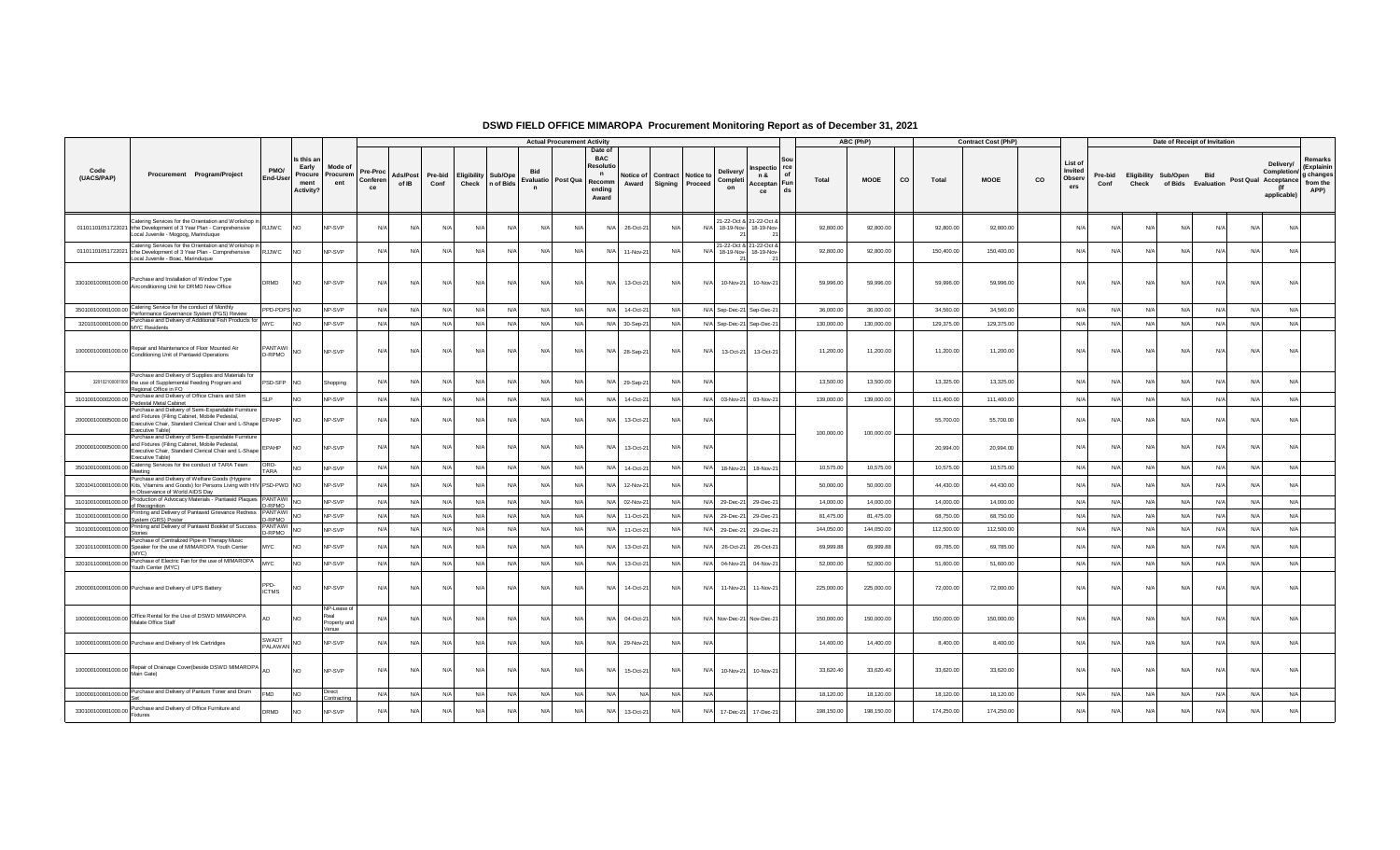|                    |                                                                                                                                                                                                                            |                         |                                                    |                                             |                            |                          |                 |                                                 |            |                                   | <b>Actual Procurement Activity</b> |                                                                                |                    |            |                                              |                                   |                                                    |            | ABC (PhP)   |                    | <b>Contract Cost (PhP)</b> |    |                                     |                 |                               | Date of Receipt of Invitation |            |                      |                                                |                                                        |
|--------------------|----------------------------------------------------------------------------------------------------------------------------------------------------------------------------------------------------------------------------|-------------------------|----------------------------------------------------|---------------------------------------------|----------------------------|--------------------------|-----------------|-------------------------------------------------|------------|-----------------------------------|------------------------------------|--------------------------------------------------------------------------------|--------------------|------------|----------------------------------------------|-----------------------------------|----------------------------------------------------|------------|-------------|--------------------|----------------------------|----|-------------------------------------|-----------------|-------------------------------|-------------------------------|------------|----------------------|------------------------------------------------|--------------------------------------------------------|
| Code<br>(UACS/PAP) | Procurement Program/Project                                                                                                                                                                                                | PMO/<br><b>End-User</b> | Is this a<br>Early<br>Procure<br>ment<br>Activity? | Mode o<br>Procurem<br>ent                   | Pre-Proc<br>Conferen<br>ce | <b>Ads/Post</b><br>of IB | Pre-bid<br>Conf | <b>Eligibility Sub/Ope</b><br>Check   n of Bids |            | Evaluatio Post Qua<br>$\mathbf n$ |                                    | Date of<br><b>BAC</b><br>Resoluti<br>$\mathbf{r}$<br>Recomm<br>ending<br>Award | Notice of<br>Award |            | <b>Contract Notice to</b><br>Signing Proceed | <b>Delivery</b><br>Completi<br>on | rce<br>nspectio<br>n &<br>Acceptan Fun<br>ds<br>ce | Total      | <b>MOOE</b> | <b>CO</b><br>Total | <b>MOOE</b>                | co | List of<br>Invited<br>Observ<br>ers | Pre-bid<br>Conf | Eligibility Sub/Open<br>Check | of Bids Evaluation            | <b>Bid</b> | Post Qual Acceptance | Delivery/<br>Completion/<br>(lf<br>applicable) | Remarks<br>(Explainin<br>g changes<br>from the<br>APP) |
| 330100100001000.00 | Priting and Delivery of IEC Advocacy Materials on RA DRMD<br>10821, CCCM, ESA and Hazards Preparedness                                                                                                                     |                         | NO.                                                | NP-SVP                                      | N/A                        | N/A                      | N/              | N/A                                             | N/A        | N/                                | N/A                                | N/A                                                                            | 18-Oct-2           | N/         | N/l                                          | 17-Nov-21                         | 17-Nov-21                                          | 48,450.00  | 48,450.00   | 48,450.00          | 48,450.00                  |    | N/A                                 |                 | N/A                           | N                             | N/A        | N/A                  | N/A                                            |                                                        |
| 320104100001000.00 | Training Supplies and Hygiene Kit for the conduct of<br>Virtual Orientation and Learning Session on RA 11222 PSD-<br>or Simulated Birth Rectification Act to Implementers of ARRS<br>LGUs and Prospective Adoptive Parents |                         | <b>NO</b>                                          | Shopping                                    | N/A                        | N/A                      | N/A             | N/A                                             | N/A        | N/A                               | N/A                                | N/A                                                                            | 13-Oct-21          | N/A        | N/A                                          | 29-Oct-21                         | 29-Oct-21                                          | 4,875.00   | 4,875.00    | 3,725.00           | 3,725.00                   |    | N/A                                 | N               | N/A                           | N                             | N/A        | N/A                  | N/A                                            |                                                        |
| 320104100001000.00 | Purchase and Delivery of Ink Cartridges for Children<br>Sector                                                                                                                                                             | PSD-<br><b>ARRS</b>     | NO                                                 | Shopping                                    | N/f                        | N/A                      |                 | N/l                                             | N/l        | N                                 | N/A                                | N/A                                                                            | 13-Oct-21          | N/         | N/                                           |                                   |                                                    | 19,965.00  | 19,965.00   | 19,250.00          | 19,250.00                  |    | N/4                                 |                 |                               | N.                            |            | N/I                  | N/A                                            |                                                        |
| 310100100001000.00 | Repair of Office Equipment for Office Use and<br>Reproduction of EFDS/Flyers Materials                                                                                                                                     | PANTAW<br>ROMBLON       | N <sub>O</sub>                                     | Direct<br>Contracting                       | N/A                        | N/A                      | N/              | N/A                                             | N/L        | N/l                               | N/A                                | N/A                                                                            |                    | N/A        | N/f                                          | 28-Oct-21                         | 28-Oct-2                                           | 7,672.00   | 7,672.00    | 7,672.00           | 7,672.00                   |    | N/l                                 | N/4             | N/l                           | N                             | $N/\Delta$ | N/A                  | N/A                                            |                                                        |
|                    | 310100100002000.00 Purchase and Delivery of Office Supplies for 2nd<br>Semester                                                                                                                                            | SLP.                    | NO <sub>1</sub>                                    | Shopping                                    | N/A                        | N/A                      | N/A             | N/A                                             | N/A        | N/A                               | N/A                                | N/A                                                                            | 15-Oct-21          | N/A        |                                              | N/A 09-Nov-21                     | 09-Nov-2                                           | 57,300.00  | 57,300.00   | 35,899.00          | 35,899.00                  |    | N/A                                 | N/f             | N/A                           | N/A                           | N/A        | N/A                  | N/A                                            |                                                        |
| 310100100002000.   | Purchase and Delivery of ICT Equipments (Handset<br>with Microphone. Bluetooth Sub-Woofer Speaker.<br>1080Full HD LED Camera Webcam, Portable Router,<br>LTE/5G Cabaple)                                                   | SLP                     | <b>NO</b>                                          | NP-SVP                                      | N/A                        | N/A                      | N/l             | N/A                                             | N/A        | N                                 | N/A                                | N/A                                                                            | 18-Oct-21          | N/l        | N/f                                          | 14-Dec-21                         | 14-Dec-2                                           | 256,000.00 | 256,000.00  | 126,000.00         | 126,000.00                 |    | N/A                                 | N/4             | N/A                           | N/                            | N/A        | N/A                  | N/A                                            |                                                        |
| 320101100001000.00 | Purchase and Installation of Panel Door and Door<br>Knob at Electrical Room                                                                                                                                                | MYC                     | <b>NO</b>                                          | NP-SVP                                      | N/A                        | N/A                      | N/l             | N/l                                             | N/l        | N                                 | N/A                                | N/A                                                                            | 16-Nov-21          | N/A        | N/f                                          | 10-Dec-21                         | 10-Dec-21                                          | 9,110.00   | 9,110.00    | 8,960.00           | 8,960.00                   |    | N/A                                 |                 | N/A                           | N/                            | N/A        | N/A                  | N/A                                            |                                                        |
|                    | Printing and Delivery of Advocacy Materials in<br>350100100001000.00 Celebration of Pag-Asa Youth Association of the<br>Philippine (PYAP) Foundation Day                                                                   | PSD.<br>YOUTH           | NO                                                 | <b>NP-SVP</b>                               | N/f                        | N/A                      | N/l             | N/l                                             | N/l        | N/                                | N/A                                | N/A                                                                            | 19-Oct-21          | N/l        | N/l                                          | 26-Nov-21                         | 26-Nov-21                                          | 36,140.00  | 36,140.00   | 32,218.00          | 32,218.00                  |    | N/A                                 |                 |                               | N.                            | N/         | N/L                  | N/A                                            |                                                        |
| 320104100001000.00 | Purchase and Delivery of Furniture and Fixtures<br>(Highback Executive Chair) Regional Office                                                                                                                              | PSD-<br>ARRS            |                                                    | NP-SVP                                      | N/A                        | N/A                      | N/              | $N/\Delta$                                      | N/L        | N/l                               | N/A                                | N/A                                                                            | 19-Oct-2           | $N/\Delta$ | N/f                                          | 10-Nov-21                         | 10-Nov-2                                           | 132,900.00 | 132,900.00  | 127,025.00         | 127,025.00                 |    | N/A                                 | N/4             | N/l                           | N                             | $N/\Delta$ | $N/\Delta$           | N/A                                            |                                                        |
|                    | 320104100001000.00 Purchase and Delivery of Furniture and Fixtures<br>(Document Rack Organizer) - Regional Office                                                                                                          | PSD-<br>ARRS            | NO <sub>1</sub>                                    | NP-SVP                                      | N/A                        | N/A                      | N/A             | N/A                                             | N/A        | N/A                               | N/A                                | N/A                                                                            | 28-Oct-21          | N/A        | N/A                                          |                                   |                                                    | 32,599.00  | 32,599.00   | 26,070.00          | 26,070.00                  |    | N/A                                 | N/L             | N/A                           | N/A                           | $N/\Delta$ | N/A                  | N/A                                            |                                                        |
|                    | 320104100001000.00 Purchase and Delivery of Window Type<br>Airconditioning Unit - Regional Office                                                                                                                          | PSD-<br><b>ARRS</b>     | N <sub>O</sub>                                     | NP-SVP                                      | N/A                        | N/A                      | N/A             | N/A                                             | N/A        | N/A                               | N/A                                | N/A                                                                            | 26-Oct-21          | N/A        | N/A                                          | 15-Nov-21                         | 15-Nov-2                                           | 59,996.00  | 59,996.00   | 58,000.00          | 58,000.00                  |    | N/A                                 | N/              | N/A                           | N                             | N/A        | N/A                  | N/A                                            |                                                        |
| 320104100001000.00 | Purchase and Delivery of Window Type<br>Airconditioning Unit - SWADT Occidental Mindoro                                                                                                                                    | PSD-<br>ARRS            | NO <sub>1</sub>                                    | NP-SVP                                      | N/A                        | N/A                      | N/A             | N/A                                             | N/A        | N                                 | N/A                                | N/A                                                                            | 26-Oct-2           | N/A        | N/A                                          |                                   | 06-Dec-21 06-Dec-21                                | 29,998.00  | 29,998.00   | 29,400.00          | 29,400.00                  |    | N/A                                 | N               | N/A                           | N                             | N/A        | N/A                  | N/A                                            |                                                        |
|                    | 320104100001000.00 Purchase and Delivery of Window Type<br>Airconditioning Unit - SWADT Palawan                                                                                                                            | PSD-<br>ARRS            | N <sub>O</sub>                                     | NP-SVP                                      | N/A                        | N/A                      | N/A             | N/A                                             | N/A        | N/A                               | N/A                                | N/A                                                                            | 12-Nov-2           | N/A        | N/A                                          |                                   |                                                    | 29,998.00  | 29,998.00   | 29,600.00          | 29,600.00                  |    | N/A                                 | N/f             | N/A                           | N/A                           | N/A        | N/A                  | N/A                                            |                                                        |
|                    | 320101100001000.00 Purchase and Delivery of Medicines and Medical<br>Supplies                                                                                                                                              | MYC                     | NO                                                 | NP-SVP                                      | N/A                        | N/A                      | $N/\Delta$      | $N/\Delta$                                      | $N/\Delta$ | $N$ /                             | N/A                                | N/A                                                                            | 26-Oct-2           | N/A        | N/A                                          | 17-Nov-21                         | 17-Nov-21                                          | 10,640.00  | 10,640.00   | 8,352.00           | 8,352.00                   |    | N/A                                 | N/4             | $N/\Delta$                    | N                             | $N/\Delta$ | $N/\Delta$           | N/A                                            |                                                        |
|                    | Board and Lodging for the conduct of Regional<br>320104100001000.00 Consultation Dialogue with Partner Agencies Working  Pou-<br>with Children in Need of Specfial Protection                                              |                         | NO                                                 | NP-Lease o<br>'eal<br>Property and<br>/enue | N/f                        | N/A                      | N/A             | N/A                                             | N/L        | $N$ /                             | N/A                                | N/A                                                                            | 19-Oct-21          | N/A        | N/                                           | 28-29-Oct-                        | 28-29-Oct-                                         | 48,000.00  | 48,000.00   | 48,000.00          | 48,000.00                  |    | N/I                                 |                 | N/l                           | N                             | N/A        | N/A                  | N/A                                            |                                                        |
|                    | Catering Services for the conduct of Stress<br>320104100001000.00 Management Webinar for Social Workers and<br>Houseparents                                                                                                | PSD-<br>ARRS            | <b>NO</b>                                          | <b>NP-SVP</b>                               | N/A                        | N/A                      | $N/\Delta$      | $N/\Delta$                                      | N/A        | N/l                               | N/A                                | N/A                                                                            | 05-Oct-2           | N/l        | N/L                                          | 08-Oct-21                         | $08-Ort-2$                                         | 5,000.00   | 5,000.00    | 4,800.00           | 4.800.00                   |    | N/A                                 | N               | N                             | N.                            |            | N/L                  | N/A                                            |                                                        |
| 320103100001000.00 | Purchase of Toner for Pantum TL410X, M7200 FDW PSD-<br>MED                                                                                                                                                                 | SOCPEN                  | N <sub>O</sub>                                     | Direct<br>Contracting                       | N/A                        | N/A                      | N/A             | N/A                                             | N/A        | N/l                               | N/A                                | N/A                                                                            |                    | N/A        | N/A                                          | 05-Nov-21                         | 05-Nov-2                                           | 11,560.00  | 11,560.00   | 11,560.00          | 11,560.00                  |    | N/A                                 | N               | N/A                           | N                             | N/A        | N/A                  | N/A                                            |                                                        |
| 320104100001000.00 | Purchase and Delivery of ICT Equipments for the<br>Staff of Adoption Resource and Referral Section                                                                                                                         | PSD-<br><b>ARRS</b>     | NO <sub>1</sub>                                    | <b>NP-SVP</b>                               | N/A                        | N/A                      | N/A             | N/A                                             | N/A        | N/A                               | N/A                                | N/A                                                                            | 15-Oct-21          | N/A        | N/A                                          | 16-Dec-21                         | 16-Dec-21                                          | 287,981.00 | 287,981.00  | 125,940.00         | 125,940.00                 |    | N/A                                 | N               | N/A                           | N                             | N/A        | N/A                  | N/A                                            |                                                        |
| 320101100001000.00 | Purchase of Flash Drive for the use of MYC and                                                                                                                                                                             | <b>MYC</b>              | NO <sub>1</sub>                                    | <b>NP-SVP</b>                               | N/A                        | N/A                      | N/A             | N/A                                             | N/A        | N/A                               | N/A                                | N/A                                                                            | 18-Oct-2           | N/A        | N/A                                          | 02-Nov-21                         | 02-Nov-21                                          | 18,000.00  | 18,000.00   | 17,250.00          | 17,250.00                  |    | N/A                                 | N               | N/A                           | N                             | N/A        | N/A                  | N/A                                            |                                                        |
|                    | Region Based Staff<br>Purchase and Delivery of Self-Inking Stamp for the<br>100000100001000.00 use of Office of the Assistant Regional Director for<br>Administration (OARDA)                                              |                         | NO <sub>1</sub>                                    | NP-SVP                                      | N/A                        | N/A                      | $N/\Delta$      | $N/\Delta$                                      | $N/\Delta$ | $N$ /                             | N/A                                | N/A                                                                            | 02-Nov-2           | N/A        | N/A                                          | 03-Dec-21                         | 03-Dec-2                                           | 1,000.00   | 1,000.00    | 950.00             | 950.00                     |    | N/A                                 | N/4             | $N/\Delta$                    | N                             | $N/\Delta$ | $N/\Delta$           | N/A                                            |                                                        |
|                    | Printing and Delivery of Advocacy Materials Relative to<br>350100100001000.00 Persons with Disability for Dissemination to Public,<br>Service Providers, Persons with Disability, Families<br>and among Others.            | PSD-PWD NO              |                                                    | NP-SVP                                      | N/A                        | N/A                      | N/A             | N/A                                             | N/A        | N/A                               | N/A                                | N/A                                                                            | 15-Oct-21          | N/A        | N/A                                          |                                   |                                                    | 296,000.00 | 296,000.00  | 275,800.00         | 275,800.00                 |    | N/A                                 | N/f             | N/A                           | N/A                           | N/A        | N/A                  | N/A                                            |                                                        |
|                    | Printing and Delivery of Customized Notebook with<br>320104100001000.00 Pen for the conduct of Webinar for Foster Parents<br>and Adoptive Parents                                                                          | SD-<br><b>ARRS</b>      |                                                    | NP-SVP                                      | N/A                        | N/A                      | N/              | $N/\Delta$                                      | N/A        | $N$ /                             | N/A                                | N/A                                                                            | 26-Oct-2           | N/A        | N/f                                          | 14-Dec-21                         | 14-Dec-2                                           | 7,500.00   | 7,500.00    | 7,500.00           | 7,500.00                   |    | N/A                                 | N/4             | $N/\Delta$                    | N                             | $N/\Delta$ | N/A                  | N/A                                            |                                                        |
|                    | Purchase and Delivery of Care Kits for DSWD Field<br>310100100002000.00 Office MIMAROPA Staff Infected with COVID19<br>(FACE MASK AND VITAMINS)                                                                            | <b>IRMDD</b>            | NO <sub>1</sub>                                    | NP-SVP                                      | N/A                        | N/A                      | N/l             | N/A                                             | N/l        | $N$ /                             | N/A                                | N/A                                                                            | 18-Oct-2           | N/l        | N/l                                          | 15-Nov-21                         | 15-Nov-2                                           | 201,780.00 | 201,780.00  | 35,691.12          | 35,691.12                  |    | N/A                                 |                 | N/l                           | N                             | N/l        | N/A                  | N/A                                            |                                                        |
|                    | Purchase and Delivery of Care Kits for DSWD Field<br>310100100002000.00 Office MIMAROPA Staff Infected with COVID19<br>(PULSE OXIMETER)                                                                                    | <b>IRMDD</b>            | NO <sub>1</sub>                                    | NP-SVP                                      | N/A                        | N/A                      |                 | N/A                                             | N/l        | N/                                | N/l                                | N/A                                                                            | 18-Oct-21          | N/A        | N/A                                          | 17-Nov-21                         | 17-Nov-21                                          |            |             | 60,534.00          | 60,534.00                  |    | N/A                                 | N/4             | N/l                           | N                             | N/I        | N/A                  | N/A                                            |                                                        |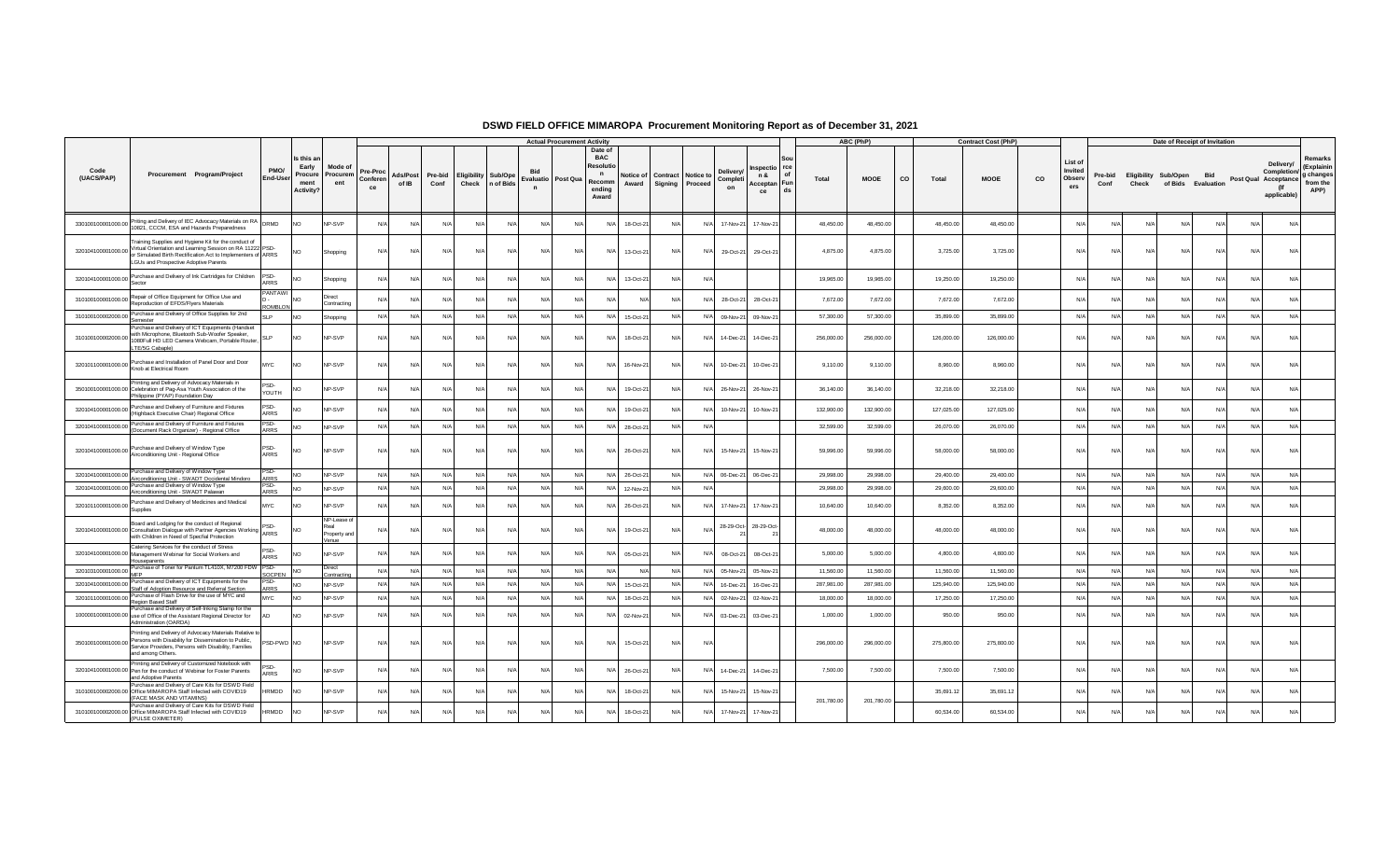|                    |                                                                                                                                                                                            |                               |                                                     |                           |                |                   |                 |                                     |            |                           | <b>Actual Procurement Activity</b> |                                                                                |                   |            |                                                 |                                                            |            | ABC (PhP)   |    |            | <b>Contract Cost (PhP)</b> |             |                                     |                 |                               | Date of Receipt of Invitation |            |           |                                                                |                                                        |
|--------------------|--------------------------------------------------------------------------------------------------------------------------------------------------------------------------------------------|-------------------------------|-----------------------------------------------------|---------------------------|----------------|-------------------|-----------------|-------------------------------------|------------|---------------------------|------------------------------------|--------------------------------------------------------------------------------|-------------------|------------|-------------------------------------------------|------------------------------------------------------------|------------|-------------|----|------------|----------------------------|-------------|-------------------------------------|-----------------|-------------------------------|-------------------------------|------------|-----------|----------------------------------------------------------------|--------------------------------------------------------|
| Code<br>(UACS/PAP) | Procurement Program/Project                                                                                                                                                                | PMO/<br>End-User              | Is this an<br>Early<br>Procure<br>ment<br>Activity? | Mode o<br>Procurem<br>ent | Conferen<br>ce | Ads/Post<br>of IB | Pre-bid<br>Conf | <b>Eligibility Sub/Ope</b><br>Check | n of Bids  | Evaluatio<br>$\mathsf{n}$ | Post Qua                           | Date of<br><b>BAC</b><br>Resoluti<br>$\mathsf{n}$<br>Recomm<br>ending<br>Award | Notice o<br>Award | Signing    | Contract Notice to<br>Completi<br>Proceed<br>on | rce<br>nspectio<br>Ωf<br>n &<br>Acceptan   Fun<br>ds<br>ce | Total      | <b>MOOE</b> | co | Total      | <b>MOOE</b>                | $_{\rm co}$ | List of<br>Invited<br>Observ<br>ers | Pre-bid<br>Conf | Eligibility Sub/Open<br>Check | of Bids Evaluation            | Bid        |           | Delivery/<br>Completion<br>Post Qual Acceptance<br>applicable) | Remarks<br>(Explainin<br>g changes<br>from the<br>APP) |
|                    | Purchase and Delivery of Electric Razors and<br>320101100001000.00 Scissors Set for Residents use during Residents<br>Weekly Hair Cutting Schedule                                         | MYC.                          | N <sub>O</sub>                                      | NP-SVP                    | N/A            | N/A               | N/A             | $N/\Delta$                          | N/L        | N                         | N/L                                | N/A                                                                            | 26-Oct-2          |            | N/6                                             |                                                            | 5,000.00   | 5,000.00    |    | 4,920.00   | 4,920.00                   |             | N                                   |                 | N                             | N/L                           | $N/\Delta$ |           | N/A                                                            |                                                        |
| 100000100001000.00 | Service Provider for the Internet Subscription of<br>SWADT Oriental Mindoro                                                                                                                | SWADT<br><b>OR</b><br>MINDORO | NO <sub>1</sub>                                     | NP-SVP                    | N/A            | N/A               | N/A             | N/A                                 | N/l        | $N$ /                     | N/A                                | N/A                                                                            | 15-Oct-2          | N/A        | N/f                                             |                                                            | 7,596.00   | 7,596.00    |    | 7,596.00   | 7,596.00                   |             | N                                   | N/              | N                             | N/A                           | N/A        |           | N/A                                                            |                                                        |
| 320104100001000.00 | Purchase and Delivery of Pantum Toner for Field<br>Office MIMAROPA and SWAD Offices                                                                                                        | PSD-CIU                       | <b>INO</b>                                          | Direct<br>Contracting     | N/A            | N/A               | N/A             | N/A                                 | N/A        | N/A                       | N/A                                | N/A                                                                            |                   | N/A        | 16-Dec-21<br>N/A                                | 16-Dec-21                                                  | 699,380.00 | 699,380.00  |    | 797,780.00 | 797,780.00                 |             | $N$ /                               | $N/\ell$        | N/f                           | N/A                           | N/A        |           | N/A                                                            |                                                        |
| 320104100001000.00 | Purchase and Delivery of Pantum Drum for SWAD<br>Offices                                                                                                                                   | <b>SD-CIU</b>                 | <b>NO</b>                                           | NP-SVP                    | N/A            | N/A               | N/A             | N/A                                 | N/l        | N/4                       | N/L                                | N/A                                                                            | 05-Oct-21         | N/         | N/<br>16-Dec-21                                 | 16-Dec-21                                                  | 98,400.00  | 98,400.00   |    |            |                            |             | N                                   | N               | N/                            |                               |            |           | N/l                                                            |                                                        |
| 320104100001000.00 | Purchase and Delivery of Office Supplies for 4th<br>Quarter CY 2021 - CIS PSP-AICS SWAD -                                                                                                  | <b>SD-CIU</b>                 | NO <sub>1</sub>                                     | Shopping                  | N/A            | N/A               | N/A             | N/A                                 | N/A        | N/A                       | N/A                                |                                                                                | N/A 02-Nov-2      | N/A        | N/A<br>25-Nov-21                                | 25-Nov-2                                                   | 43,980.00  | 43,980.00   |    | 42,051.00  | 42,051.00                  |             | $N/\ell$                            | N/A             | N/A                           | N/A                           | N/A        | N/A       | N/A                                                            |                                                        |
|                    | Purchase and Delivery of Office Supplies for 4th<br>320104100001000.00 Quarter CY 2021 - CIS PSP-AICS SWAD -<br>Marinduque                                                                 | PSD-CIU                       | NO <sub>1</sub>                                     | Shopping                  | N/A            | N/A               | N/A             | N/A                                 | N/A        | $N$ /                     | N/L                                | N/A                                                                            | 16-Nov-2          | N/A        | N/l                                             |                                                            | 42,515.00  | 42,515.00   |    | 42,499.50  | 42.499.50                  |             | N/A                                 | N/A             | N                             | N/A                           | N/A        |           | N/A                                                            |                                                        |
| 320104100001000.00 | Purchase and Delivery of Office Supplies for 4th<br>Quarter CY 2021 - CIS Field Office MIMAROPA Staff                                                                                      | PSD-CIU                       | <b>NO</b>                                           | Shopping                  | N/A            | $N/\Delta$        | $N/\Delta$      | $N/\Delta$                          | $N/\Delta$ | N/A                       | N/A                                | N/A                                                                            | 15-Oct-2          | N/A        | N/A<br>03-Nov-21                                | 03-Nov-21                                                  | 27,500.00  | 27,500.00   |    | 26,475.00  | 26,475.00                  |             | N                                   | N/L             | N/L                           | $N/\Delta$                    | $N/\Delta$ |           | N/A                                                            |                                                        |
| 320104100001000.00 | Purchase and Delivery of Office Supplies for 4th<br>Quarter CY 2021 - CIS PSP-AICS SWAD - Romblon                                                                                          | <b>SD-CIU</b>                 | NO <sub>1</sub>                                     | Shopping                  | N/A            | N/A               | N/A             | N/A                                 | N/A        | N/A                       | N/A                                | N/A                                                                            | 26-Oct-21         | N/A        | N/A<br>09-Dec-21                                | 09-Dec-21                                                  | 49,114.00  | 49,114.00   |    | 49,112.00  | 49,112.00                  |             | $N/\ell$                            | N/A             | N/A                           | N/A                           | N/A        | N/A       | N/A                                                            |                                                        |
| 32010410001000.00  | Purchase and Delivery of Office Supplies for 4th<br>Quarter CY 2021 - CIS PSP-AICS SWAD - Palawan                                                                                          | SD-CIU                        | <b>NO</b>                                           | Shopping                  | N/A            | N/A               | N/A             | N/A                                 | N/A        | N/A                       | N/A                                | N/A                                                                            | 16-Nov-2          | N/A        | N/A                                             |                                                            | 190,280.00 | 190,280.00  |    | 153,675.00 | 153,675.00                 |             | N/A                                 | N/f             | N/f                           | N/A                           | N/A        | N/I       | N/A                                                            |                                                        |
|                    | 2000001000100.00 Service Provider for the Siphonic of Septic Tank                                                                                                                          |                               | N <sub>O</sub>                                      | NP-SVP                    | N/A            | N/A               | N/A             | N/A                                 | N/L        | N/4                       | $N/\ell$                           | N/A                                                                            | 14-Oct-2          | N/l        | 30-Oct-21<br>N/f                                | 30-Oct-2                                                   | 45,000.0   | 45,000.00   |    | 45,000.00  | 45,000.00                  |             | N                                   | N/              | N/L                           | N/I                           | N/l        |           | N/A                                                            |                                                        |
|                    | Catering Services for the conduct of Regional<br>35010010000.00 Composite Research and Monitoring and Evaluation<br>(M&E) Team Meetings for 2021                                           | PPD-PDPS NO                   |                                                     | NP-SVP                    | N/A            | N/A               | N/A             | N/A                                 | N/l        | N/4                       | N/A                                | N/A                                                                            | 28-Oct-2          | N/A        | N                                               |                                                            | 3,000.00   | 3,000.00    |    | 2,700.00   | 2,700.00                   |             | N/A                                 | N               | N                             | N/A                           | N/A        |           | N/A                                                            |                                                        |
|                    | Catering Services for the conduct of Quarterly Meeting<br>320103100001000.00 of Regional Inter-Agency Committee Philippine Plan of Pour-<br>Action for Senir Citizens (RIAC-PPASC) CY 2021 |                               | NO                                                  | NP-SVP                    | N/A            | N/A               | N/A             | N/A                                 | N/A        | N/A                       | N/A                                | N/A                                                                            | 28-Oct-21         | N/A        | N/A                                             |                                                            | 11,000.00  | 11,000.00   |    | 9,600.00   | 9,600.00                   |             | N/A                                 | N/A             | N/A                           | N/A                           | N/A        | N/A       | N/A                                                            |                                                        |
| 350100100001000.00 | Catering Services for the conduct of Capacity Building<br><b>Scetion Quarterly Meeting</b>                                                                                                 | PSD-CBS                       | <b>NO</b>                                           | NP-SVP                    | N/A            | N/A               | N/A             | N/A                                 | N/A        | N/A                       | N/A                                |                                                                                | N/A 28-Oct-2      | N/A        | N/A                                             |                                                            | 6,000.00   | 6,000.00    |    | 6,000.00   | 6,000.00                   |             | N                                   | N/A             | N/A                           | N/A                           | N/A        | N/L       | N/A                                                            |                                                        |
| 200000100001000.00 | Catering Services for the conduct of Monthly Meeting<br>of ICTMS for 2021                                                                                                                  | PPD-<br>CTMS                  | <b>NO</b>                                           | NP-SVP                    | N/A            | N/A               | N/A             | N/A                                 | N/A        | $N/\rho$                  | N/A                                | N/A                                                                            | 18-Oct-2          | N/A        | N/A                                             |                                                            | 20,000.00  | 20,000.00   |    | 19,200.00  | 19,200.00                  |             | N                                   | N/A             | N/A                           | N/A                           | N/A        | $N/\beta$ | N/A                                                            |                                                        |
| 350100100001000.0  | Catering Services for the conduct of Regional<br>Talakayan Session for 2021                                                                                                                | PPD-PDPS NO                   |                                                     | NP-SVP                    | N/A            | N/A               | N/A             | N/A                                 | N/A        | $N$ /                     | N/A                                |                                                                                | N/A 28-Oct-2      | N/A        | N/A                                             |                                                            | 3,000.00   | 3,000.00    |    | 2,700.00   | 2,700.00                   |             | N                                   | N/f             | N/f                           | N/A                           | N/A        | N/I       | N/A                                                            |                                                        |
| 200000100001000.0  | Purchase and Installation of ICT Workstation and<br>Cabinet                                                                                                                                | PD-<br>TMS                    | <b>NO</b>                                           | NP-SVP                    | $N/\Delta$     | N/A               | N/A             | $N/\Delta$                          | N/A        | N/A                       | $N/\Delta$                         |                                                                                | N/A 04-Nov-2      | $N/\Delta$ | N/A                                             |                                                            | 104,000.00 | 104,000.00  |    | 102.917.00 | 102.917.0                  |             | N                                   | N/A             | N/L                           | $N/\Delta$                    | $N/\Delta$ | N/L       | N/A                                                            |                                                        |
| 320101100001000.00 | Catering Service for the Christmas Party of MYC<br>Residents                                                                                                                               | MYC                           | <b>NO</b>                                           | NP-SVP                    | N/A            | N/A               | N/A             | N/A                                 | N/A        | $N/\rho$                  | N/A                                |                                                                                | N/A 28-Oct-2      | N/A        | N/A                                             |                                                            | 16,500.00  | 16,500.00   |    | 16,500.00  | 16,500.0                   |             | N                                   | N/A             | N/A                           | N/A                           | N/A        | $N/\beta$ | N/A                                                            |                                                        |
| 320101100001000.00 | Purchase and Deliveyr of Candies for the Christmas<br>Party of MYC Residents                                                                                                               | MYC.                          | N <sub>O</sub>                                      | NP-SVP                    | N/A            | N/A               | N/A             | N/A                                 | N/l        | $N$ /                     | N/f                                | N/A                                                                            | 28-Oct-2          | N/l        | N/                                              |                                                            | 3,500.00   | 3,500.00    |    | 3.467.00   | 3,467.00                   |             | $N/\ell$                            | N               | N/                            | $N$ /                         |            |           | N/A                                                            |                                                        |
|                    | 330100100001000.00 Purchase and Installation of Magnetic Glass Board                                                                                                                       | <b>ORMD</b>                   | <b>NO</b>                                           | NP-SVP                    | N/A            | N/A               | N/A             | N/A                                 | N/A        | N/l                       | N/L                                | N/A                                                                            | 26-Oct-2          | N/A        | N/A<br>12-Nov-21                                | 12-Nov-2                                                   | 19,800.00  | 19,800.00   |    | 16,800.00  | 16,800.00                  |             | N                                   | N/A             | N/A                           | N/A                           | N/A        | N/A       | N/A                                                            |                                                        |
| 100000100001000.00 | Purchase and Delivery of Flexi Boxes and Clear Book<br>for the Use of General Services Section                                                                                             |                               | <b>NO</b>                                           | NP-SVP                    | N/A            | N/A               | N/A             | N/A                                 | N/A        | $N/\rho$                  | N/A                                |                                                                                | N/A 26-Oct-2      | N/A        | N/A<br>15-Nov-21                                | 15-Nov-21                                                  | 6,600.00   | 6,600.00    |    | 5,836.00   | 5,836.00                   |             | N                                   | N/A             | N/A                           | N/A                           | N/A        | N/A       | N/A                                                            |                                                        |
|                    | 200000100001000.00 Purchase and Delivery of Heavy Duty Scanner                                                                                                                             |                               | NO <sub>1</sub>                                     | NP-SVP                    | N/A            | N/A               | N/A             | N/A                                 | N/A        | N/A                       | N/A                                |                                                                                | N/A 13-Dec-2      | N/A        | N/f                                             |                                                            | 120,000.00 | 120,000.00  |    | 70,000.00  |                            | 70,000.00   | N/A                                 | N/A             | N/A                           | N/A                           | N/A        | N         | N/A                                                            |                                                        |
| 320104100001000.00 | Purchase and Delivery of Office Furniture, Fixture and  AD<br>Appliances                                                                                                                   |                               | <b>NO</b>                                           | NP-SVP                    | N/A            | N/A               | N/A             | N/A                                 | N/A        | N/A                       | N/A                                | N/A                                                                            | 26-Oct-2          | N/l        | 23-Nov-21<br>N/f                                | 23-Nov-2                                                   | 44,000.00  | 44,000.00   |    | 42,000.00  | 42,000.00                  |             | N/A                                 | N/4             | N                             | $N/\Delta$                    | $N/\Delta$ |           | N/A                                                            |                                                        |
|                    | Purchase of Basic Cleaning/Repair Tools and<br>32010410001000.00 Installation of CAR Accessories for the Five (5) Motor   AD<br>Vehicles of DSWD MIMAROPA                                  |                               | <b>NO</b>                                           | NP-SVP                    | N/A            | N/A               | N/A             | N/A                                 | N/l        | $N$ /                     | N/f                                | N/A                                                                            | 02-Nov-2          | N/l        | N/f<br>22-Nov-21                                | 22-Nov-2                                                   | 68,800.00  | 68,800.00   |    | 66,500.00  | 66,500.00                  |             | N                                   | N/              | N/                            | N/                            | N/         |           | N/A                                                            |                                                        |
| 200000100001000.00 | Service Provider for the Installation of Additional IP<br>Extensions                                                                                                                       |                               | <b>NO</b>                                           | NP-SVP                    | N/A            | N/A               | N/A             | N/A                                 | N/L        | $N$ /                     | N/A                                | N/A                                                                            | 26-Oct-21         | N/A        | N/A<br>29-Nov-21                                | 29-Nov-21                                                  | 70,000.00  | 70,000.00   |    | 67,246.00  | 67,246.00                  |             | N/A                                 | N               | N/f                           | N/A                           | N/A        |           | N/A                                                            |                                                        |
| 310100-30000-3000  | Repair of Government Vehicle with Plate No. SKP 525 AD<br>(Seat Cover, Door Gutter, etc.)                                                                                                  |                               | <b>NO</b>                                           | NP-SVP                    | N/A            | N/A               | N/A             | N/A                                 | N/A        | $N$ /                     | N/A                                | N/A                                                                            | 22-Oct-21         | N/A        | N/A<br>29-Oct-21                                | 29-Oct-21                                                  | 30,500.00  | 30,500.00   |    | 29,000.00  | 29,000.00                  |             | N                                   | N/L             | N                             | N/A                           | N/A        |           | N/A                                                            |                                                        |
| 310100100001000.00 | Purchase and Delivery of ICT - Signal Amplifier<br>Booster                                                                                                                                 | PANTAWI<br><b>ROMBLON</b>     | <b>NO</b>                                           | NP-SVP                    | N/A            | N/A               | N/A             | N/A                                 | N/l        | $N$ /                     | N/f                                | N/A                                                                            | 22-Nov-21         | N/A        | N/A<br>31-Dec-21                                | 31-Dec-21                                                  | 6,000.00   | 6,000.00    |    | 5,850.00   | 5,850.00                   |             | N                                   | N               | N                             | N/A                           | N/A        |           | N/A                                                            |                                                        |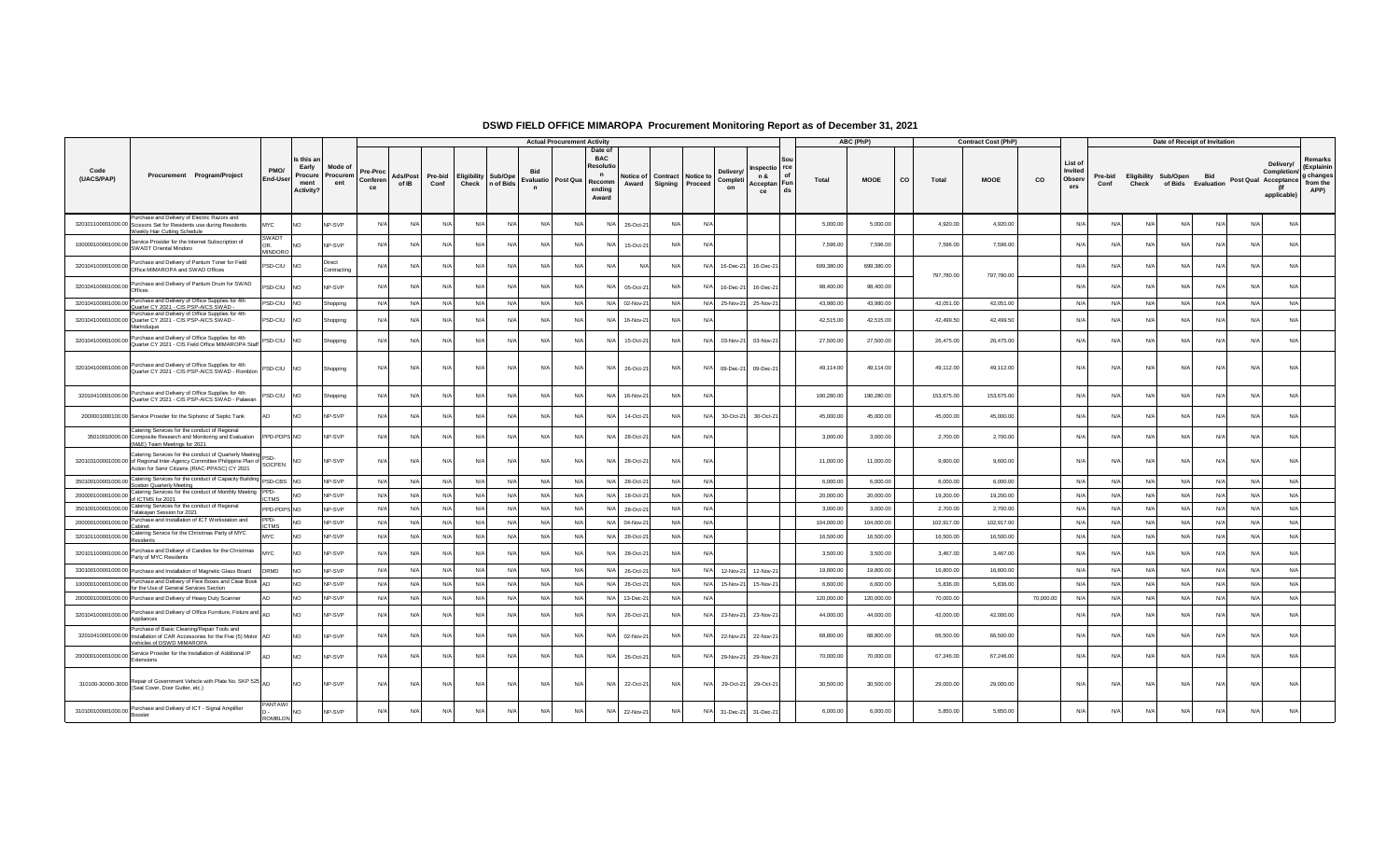|                             |                                                                                                                                                  |                                     |                                                            |                            |                            |                   |                 |     |                                               |                          | <b>Actual Procurement Activity</b> |                                                                    |                    |         |                                      |                                   |                                                 |              | ABC (PhP)   |             | <b>Contract Cost (PhP)</b> |    |                                     |                 |            | Date of Receipt of Invitation |                    |     |                                                                 |                                                        |
|-----------------------------|--------------------------------------------------------------------------------------------------------------------------------------------------|-------------------------------------|------------------------------------------------------------|----------------------------|----------------------------|-------------------|-----------------|-----|-----------------------------------------------|--------------------------|------------------------------------|--------------------------------------------------------------------|--------------------|---------|--------------------------------------|-----------------------------------|-------------------------------------------------|--------------|-------------|-------------|----------------------------|----|-------------------------------------|-----------------|------------|-------------------------------|--------------------|-----|-----------------------------------------------------------------|--------------------------------------------------------|
| Code<br>(UACS/PAP)          | Procurement Program/Project                                                                                                                      | PMO/<br>End-User                    | Is this ar<br>Early<br>Procure<br>ment<br><b>Activity?</b> | Mode of<br>Procurem<br>ent | Pre-Proc<br>Conferen<br>ce | Ads/Post<br>of IB | Pre-bid<br>Conf |     | <b>Eligibility Sub/Ope</b><br>Check n of Bids | Evaluatio<br>$\mathbf n$ | Post Qua                           | Date o<br><b>BAC</b><br>Resoluti<br>n<br>Recomm<br>endina<br>Award | Notice of<br>Award | Signing | <b>Contract Notice to</b><br>Proceed | <b>Delivery</b><br>Completi<br>on | 1spectio rce<br>n &<br>Acceptan Fun<br>ds<br>ce | <b>Total</b> | <b>MOOE</b> | co<br>Total | <b>MOOE</b>                | co | List of<br>Invited<br>Obsery<br>ers | Pre-bid<br>Conf | Check      | Eligibility Sub/Open Bid      | of Bids Evaluation |     | Delivery/<br>Completion/<br>Post Qual Acceptance<br>applicable) | Remarks<br>(Explainin<br>g changes<br>from the<br>APP) |
|                             | 310100100001000.00 Purchase and Delivery of Semi-Expendable Furniture                                                                            | <b>ANTAWI</b><br>D-OR.<br>MINDORO   | <b>NO</b>                                                  | NP-SVP                     | N/A                        | N/f               | N/A             | N/A | N/A                                           | N/A                      | N/A                                | N/A                                                                | 10-Nov-21          | N/l     | N/A                                  | 25-Nov-21                         | 25-Nov-21                                       | 188,100.00   | 188,100.00  | 186,770.00  | 186,770.00                 |    | N/4                                 | N               | N/A        | N/A                           | N/A                | N/A | N/                                                              |                                                        |
|                             | 310100100001000.00 Purchase and Delivery of Semi-Expendable Furniture                                                                            | PANTAWI<br><b>MARINDU</b><br>QUE    | <b>NO</b>                                                  | NP-SVP                     | N/A                        | N/A               | N/A             | N/A | N/A                                           | $N/\rho$                 | N/A                                | N/A                                                                | 10-Nov-21          | N/A     | N/A                                  | 20-Dec-21                         | 20-Dec-21                                       | 79,500.00    | 79,500.00   | 73,900.00   | 73,900.00                  |    | N/4                                 | N               | N/A        | $N/\ell$                      | N/A                | N/A | N/                                                              |                                                        |
|                             | 310100100001000.00 Purchase and Delivery of Semi-Expendable Furniture D-OCC.                                                                     | PANTAWI<br>MINDORO                  | <b>NO</b>                                                  | NP-SVP                     | N/A                        | N/A               | N/A             | N/A | N/A                                           | N/A                      | N/A                                | N/A                                                                | 02-Nov-21          | N/A     | N/A                                  | 25-Nov-21                         | 25-Nov-21                                       | 91,500.00    | 91,500.00   | 91,500.00   | 91,500.00                  |    | N/4                                 | N               | N/A        | $N/\beta$                     | N/A                | N/A | N/A                                                             |                                                        |
| 310100100001000.00 Pulutase | Purchase and Delivery of Office Supplies - Duplo Ink                                                                                             | PANTAWI<br>D-RPMO                   | <b>NO</b>                                                  | Direct<br>Contracting      | N/A                        | N/f               | N/A             | N/A | N/4                                           | N/A                      | N/l                                | N/f                                                                | N/l                | N/      | N/f                                  | 18-Nov-21                         | 18-Nov-2                                        | 49,131.00    | 49,131.00   | 65,940.00   | 65,940.00                  |    | N/                                  |                 | N/l        | N/                            | N/A                | N/A | $N$ /                                                           |                                                        |
|                             | 310100100001000.00 Supply and Delivery of Office Supplies - Duplo Ink                                                                            | <b>PANTAWI</b><br>D-RPMO            | <b>NO</b>                                                  | Direct<br>Contracting      | N/A                        | N/f               | N/A             | N/A | N/A                                           | N/A                      | N/A                                | N/A                                                                | $N/\Delta$         | N/      | N/A                                  | 18-Nov-21                         | 18-Nov-21                                       | 25,029.00    | 25,029.00   | 25,029.00   | 25,029.00                  |    | N                                   | N               | $N/\Delta$ | N/                            | N/A                | N/A | $N$ /                                                           |                                                        |
| 310100100001000.00          | Purchase and Delivery of Office Supplies - Kyocera<br>TK-1114                                                                                    | PANTAWI<br><b>JAMA IA</b>           | NO <sub>1</sub>                                            | Direct<br>Contracting      | N/A                        | N/f               | N/A             | N/A | N/A                                           | N/A                      | N/A                                | N/A                                                                | $N/\Delta$         |         | N/A                                  |                                   |                                                 | 65,940.00    | 65,940.00   | 65,940.00   | 65,940.00                  |    | N/                                  | N               | N/A        | N                             | N/A                | N/A | N                                                               |                                                        |
| 310100100001000.00          | Purchase and Delivery of Office Supplies - Bond<br>Paper                                                                                         | ANTAWI<br>D-OR.<br>MINDORO          | <b>NO</b>                                                  | NP-SVP                     | N/A                        | N/A               | N/A             | N/A | N/A                                           | N/A                      | N/A                                | N/A                                                                | 02-Nov-21          | N/l     | N/A                                  | 24-Nov-21                         | 24-Nov-21                                       | 67,100.00    | 67,100.00   | 65,575.00   | 65,575.00                  |    | N/A                                 | N               | N/A        | N/A                           | N/A                | N/A | N/A                                                             |                                                        |
|                             | 310100100001000.00 Purchase and Delivery of Office Supplies - Bond<br>Paper                                                                      | PANTAWI<br>MARINDU<br>QUE           | <b>NO</b>                                                  | NP-SVP                     | N/A                        | N/A               | N/A             | N/A | N/A                                           | N/A                      | N/A                                | N/A                                                                | 11-Nov-21          | N/A     | N/A                                  |                                   |                                                 | 7.600.00     | 7,600.00    | 7,440.00    | 7,440.00                   |    | N/A                                 | N/L             | N/A        | N/A                           | N/A                | N/A | N/A                                                             |                                                        |
|                             | 310100100001000.00 Purchase and Delivery of Office Supplies - Bond<br>Paper                                                                      | PANTAWI<br>D-OCC.<br>MINDORO        | <b>NO</b>                                                  | NP-SVP                     | N/A                        | N/A               | N/A             | N/A | N/A                                           | N/A                      | N/A                                | N/A                                                                | 02-Nov-21          | N/l     | N/A                                  | 11-Nov-21                         | 11-Nov-21                                       | 10,000.00    | 10,000.00   | 9,950.00    | 9,950.00                   |    | N/A                                 | N/              | N/A        | N/A                           | N/A                | N/A | N/A                                                             |                                                        |
| 310100100001000.00          | Purchase and Delivery of Office Supplies - Bond<br>Paper                                                                                         | PANTAWI<br><b>ROMBLON</b>           | <b>NO</b>                                                  | Shopping                   | N/l                        | N/f               | N/A             | N/A | N/A                                           | N/A                      | N/A                                | N/A                                                                | 09-Nov-21          |         | $N/\Delta$                           |                                   |                                                 | 22,755.00    | 22,755.00   | 22,200.00   | 22,200.00                  |    | N/I                                 | N/              | N/A        |                               | N/A                | N/A | N/                                                              |                                                        |
|                             | 310100100001000.00 Purchase of Semi-Expendable Office Equipment                                                                                  | PANTAWI NO<br>-RPMO                 |                                                            | NP-SVP                     | N/A                        | N/A               | N/A             | N/A | N/A                                           | N/A                      | N/A                                | N/A                                                                | 02-Nov-21          | N/A     |                                      | N/A 22-Nov-21                     | 22-Nov-21                                       | 41,300.00    | 41,300.00   | 41,300.00   | 41,300.00                  |    | N/A                                 | N               | N/A        | N/L                           | N/A                | N/A | N/A                                                             |                                                        |
|                             | 310100100001000.00 Purchase of Semi-Expendable Office Equipment                                                                                  | <b>ANTAWI</b><br>D-OR.<br>MINDORO   | <b>NO</b>                                                  | NP-SVP                     | N/A                        | N/A               | N/A             | N/A | N/A                                           | N/A                      | N/A                                | N/A                                                                | 16-Nov-21          | N/A     | N/A                                  | 25-Nov-21                         | 25-Nov-21                                       | 17,400.00    | 17,400.00   | 15,400.00   | 15,400.00                  |    | N/A                                 | N               | N/A        | N/A                           | N/A                | N/A | N/L                                                             |                                                        |
|                             | 310100100001000.00 Purchase of Semi-Expendable Office Equipment                                                                                  | <b>ANTAWI</b><br>D-OR.<br>MINDORO   | <b>NO</b>                                                  | NP-SVP                     | N/A                        | N/A               | N/A             | N/A | N/A                                           | N/A                      | N/A                                | N/A                                                                | 16-Nov-21          | N/      | N/A                                  | 11-Nov-21                         | 11-Nov-21                                       |              |             |             | 989.00<br>989.00           |    | N/I                                 | N               | N/A        | N/4                           | N/A                | N/A | N                                                               |                                                        |
|                             | 310100100001000.00 Purchase of Semi-Expendable Office Equipment                                                                                  | PANTAWI<br>D-OCC.<br><b>MINDORC</b> | <b>NO</b>                                                  | NP-SVP                     | N/l                        | N                 | N/A             | N/A | N/f                                           | $N$ /                    | N/l                                | N/f                                                                | 02-Nov-2           |         | N/f                                  | 11-Nov-21                         | 11-Nov-2                                        | 6,000.00     | 6,000.00    | 5,700.00    | 5,700.00                   |    | N/                                  | N.              | N/l        |                               | N/A                | N/A | $N$ /                                                           |                                                        |
|                             | 310100100001000.00 Purchase of Semi-Expendable Office Equipment                                                                                  | PANTAWI<br>ROMBLON                  | <b>NO</b>                                                  | NP-SVP                     | N/A                        | N/A               | N/A             | N/A | N/A                                           | N/A                      | N/A                                | N/A                                                                | 09-Nov-21          | N.      | N/A                                  | 29-Dec-21                         | 29-Dec-21                                       |              |             | 85,000.00   | 85,000.00                  |    | N/                                  | N.              | N/I        | N.                            | N/A                | N/A | N                                                               |                                                        |
|                             | 310100100001000.00 Purchase of Semi-Expendable Office Equipment                                                                                  | PANTAWI<br><b>COMBLON</b>           | <b>NO</b>                                                  | NP-SVP                     | N/A                        | N/f               | N/A             | N/A | N/A                                           | N/A                      | N/l                                | N/A                                                                | 09-Nov-21          |         | N/f                                  | 24-Nov-21                         | 24-Nov-21                                       | 120,400.00   | 120,400.00  | 35,375.00   | 35,375.00                  |    | N/                                  | N               | N/A        |                               | N/A                | N/A | N                                                               |                                                        |
|                             | 310100100001000.00 Purchase and Delivery of Medical                                                                                              | PANTAWI<br>PAI AWAN                 | <b>NO</b>                                                  | NP-SVP                     | N/A                        | N/A               | N/A             | N/A | N/A                                           | N/A                      | N/l                                | N/A                                                                | 11-Nov-21          | N/l     | N/A                                  | 06-Dec-21                         | 06-Dec-21                                       | 1,450.00     | 1,450.00    | 1,450.00    | 1,450.00                   |    | N/l                                 | N               | N/A        | N                             | N/A                | N/A | $N$ /                                                           |                                                        |
|                             | 310100100001000.00 Purchase and Delivery of Office Supplies - Bond<br>Paper (conso in RFQNo.2021-10-0954)                                        | PANTAWI<br>PALAWAN                  | <b>NO</b>                                                  | Shopping                   | N/A                        | N/A               | N/A             | N/A | N/A                                           | N/A                      | N/A                                | N/A                                                                | 11-Nov-21          | N/l     | N/A                                  |                                   |                                                 | 12,875.00    | 12,875.00   | 13,175.00   | 13,175.00                  |    | N/A                                 | N               | $N/\Delta$ | N/I                           | N/A                | N/A | N                                                               |                                                        |
|                             | 20104100001000.00 Purchase and Delivery of Steel Rack                                                                                            | SWADT<br>PALAWAN                    | <b>NO</b>                                                  | NP-SVP                     | N/4                        | N/f               | N/A             | N/A | N/l                                           | N/A                      | N/l                                | N/A                                                                | 12-Nov-21          |         | N/L                                  |                                   |                                                 | 40,000.00    | 40,000.00   | 31,000.00   | 31,000.00                  |    | N/                                  |                 | N/l        |                               | N/A                | N/A | N                                                               |                                                        |
|                             | 350100100001000.00 Supplies and Materials for the CBS Trainings and<br>Activities                                                                | PSD-CBS NO                          |                                                            | NP-SVP                     | N/A                        | N/A               | N/A             | N/A | N/A                                           | N/A                      | N/A                                | N/A                                                                | 13-Dec-21          | N/A     | N/A                                  |                                   |                                                 | 18,262.00    | 18,262.00   | 18,190.00   | 18,190.00                  |    | N/A                                 | N/L             | N/A        | N/A                           | N/A                | N/A | N/A                                                             |                                                        |
|                             | 200000100001000.00 Purchase and Delivery of Biometrics Device                                                                                    | PPD-<br><b>ICTMS</b>                | N <sub>O</sub>                                             | NP-SVP                     | N/A                        | N/A               | N/A             | N/A | N/A                                           | N/A                      | N/A                                | N/A                                                                | 11-Nov-21          | N/l     | N/A                                  | 14-Dec-21                         | 14-Dec-21                                       | 168,000.00   | 168,000.00  | 168,000.00  | 168,000.00                 |    | N/A                                 | N               | N/A        | N/A                           | N/A                | N/A | N/A                                                             |                                                        |
|                             | Catering Services for the conduct of the Policy and<br>350100100001000.00 Plans Division Staff Quarterly Meeting cum UCT<br>RPMO Meeting CY 2021 | PPD-PDPS NO                         |                                                            | NP-SVP                     | N/A                        | N/A               | N/A             | N/A | N/A                                           | N/A                      | N/A                                | N/A                                                                | 15-Dec-2           | N/      | N/A                                  |                                   |                                                 | 18,900.00    | 18,900.00   | 16,800.00   | 16,800.00                  |    | N/I                                 | N               | N/A        | N                             | N/A                | N/A | N/A                                                             |                                                        |
| 330100100001000.00          | Emergency Purchase of Stockpile - NFA Rice for the<br>Province of Palawan                                                                        | DRMD                                | <b>NO</b>                                                  | NP-Agency<br>to Agency     | N/                         | N/                | N/A             | N/A | N/                                            | N                        | N/l                                | N/A                                                                | $N/\Delta$         |         |                                      | 31-Oct-21                         | 31-Oct-21                                       | 418,750.00   | 418,750.00  | 418,750.00  | 418,750.00                 |    | N/4                                 | N.              | N          |                               | N/A                | N/A | N                                                               |                                                        |
|                             | Printing and Delivery of IEC Materials - Leaflet<br>310100100001000.00 Congratulatory Tarpaulin and IP Month Activity<br>Backdrop/Tarpaulin      | <b>PANTAWI</b><br>D-RPMO            | <b>NO</b>                                                  | NP-SVP                     | N/A                        | N/f               | N/A             | N/A | N/L                                           | $N$ /                    | N/l                                | N/A                                                                | 22-Oct-21          | N/      | $N/\Delta$                           | 29-Dec-21                         | 29-Dec-21                                       | 20,100.00    | 20,100.00   | 5,710.00    | 5,710.00                   |    | N/                                  | N               | $N/\Delta$ | N                             | N/A                | N/A | N                                                               |                                                        |
|                             | 310100100001000.00 Printing and Delivery of Pantawid BUS Form                                                                                    | PANTAWI<br>PALAWAN                  | <b>NO</b>                                                  | NP-SVP                     | N/A                        | N/f               | N/A             | N/A | N/I                                           | N/l                      | N/l                                | N/A                                                                | 11-Nov-21          |         | N/A                                  | 23-Dec-21                         | 23-Dec-21                                       | 9,999.00     | 9,999.00    | 8,332.50    | 8,332.50                   |    | N/l                                 | N1              | $N/\Delta$ |                               | N/A                | N/A | N                                                               |                                                        |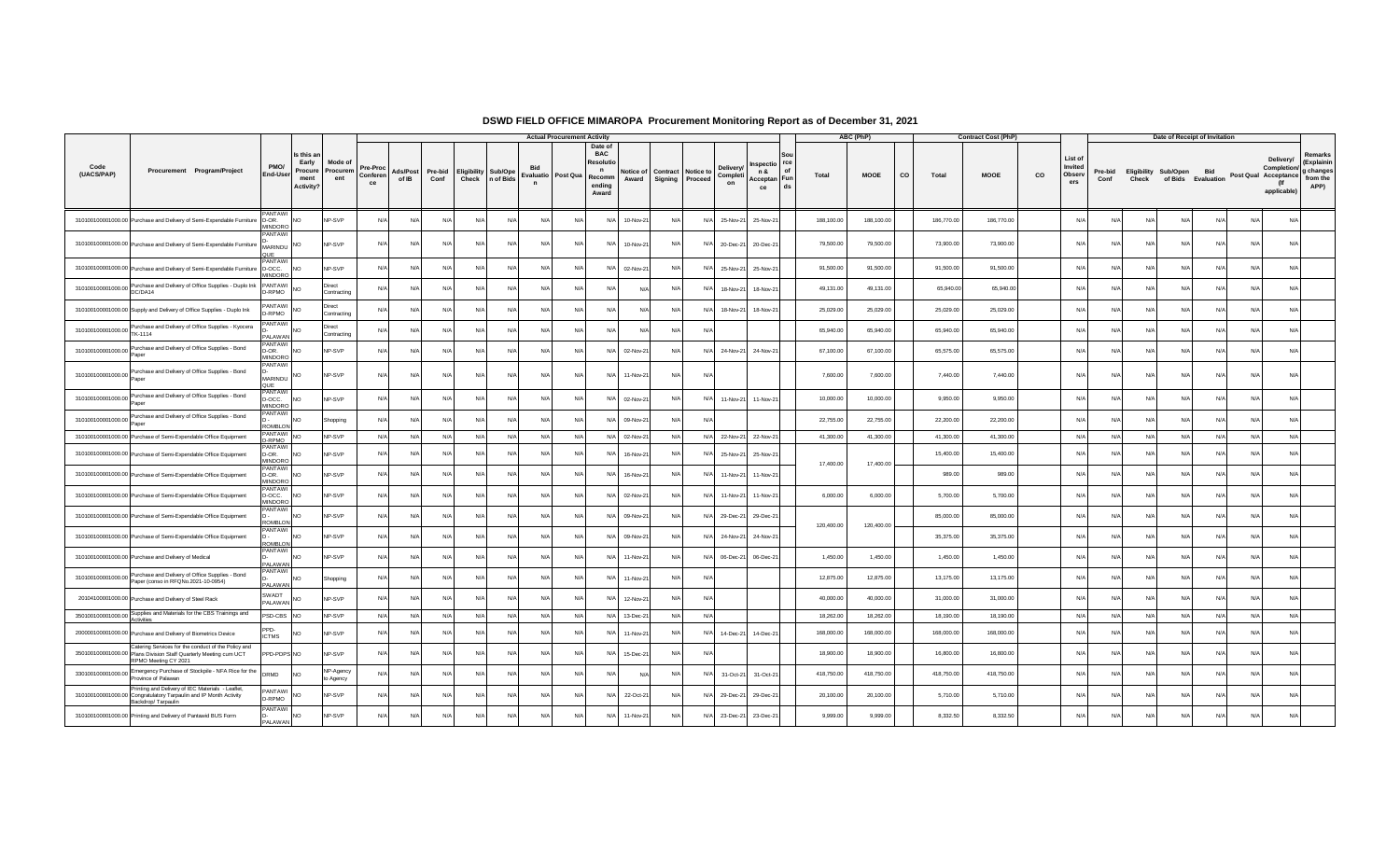|                    |                                                                                                                                                                                                                                                         |                                   |                                                    |                                                     |                            |                   |                 |                                                 |     |              | <b>Actual Procurement Activity</b> |                                                                               |                    |            |                                        |                                   |                                                       |            | ABC (PhP)   |    |            | <b>Contract Cost (PhP)</b> |    |                                     |                 |            | Date of Receipt of Invitation                  |     |                               |                                                |                                            |
|--------------------|---------------------------------------------------------------------------------------------------------------------------------------------------------------------------------------------------------------------------------------------------------|-----------------------------------|----------------------------------------------------|-----------------------------------------------------|----------------------------|-------------------|-----------------|-------------------------------------------------|-----|--------------|------------------------------------|-------------------------------------------------------------------------------|--------------------|------------|----------------------------------------|-----------------------------------|-------------------------------------------------------|------------|-------------|----|------------|----------------------------|----|-------------------------------------|-----------------|------------|------------------------------------------------|-----|-------------------------------|------------------------------------------------|--------------------------------------------|
| Code<br>(UACS/PAP) | Procurement Program/Project                                                                                                                                                                                                                             | PMO/<br><b>End-User</b>           | Is this a<br>Early<br>Procure<br>ment<br>Activity? | Mode of<br>Procurem<br>ent                          | Pre-Proc<br>Conferen<br>ce | Ads/Post<br>of IB | Pre-bid<br>Conf | <b>Eligibility Sub/Ope</b><br>Check   n of Bids |     | $\mathbf{r}$ | Evaluatio Post Qua                 | Date of<br><b>BAC</b><br>Resoluti<br>$\mathbf n$<br>Recomm<br>endina<br>Award | Notice of<br>Award | Signing    | <b>Contract   Notice to</b><br>Proceed | <b>Delivery</b><br>Completi<br>on | 1spectio rce<br>of<br>n &<br>Acceptan Fun<br>ds<br>ce | Total      | <b>MOOE</b> | CO | Total      | <b>MOOE</b>                | CO | List of<br>Invited<br>Observ<br>ers | Pre-bid<br>Conf | Check      | Eligibility Sub/Open Bid<br>of Bids Evaluation |     | Post Qual Acceptance from the | Delivery/<br>Completion/<br>(If<br>applicable) | Remarks<br>(Explainin<br>g changes<br>APP) |
| 20000100003000.00  | Vehicle Rental for the Use of MIMAROPA Staffs<br>during Pandemic for 14 Days                                                                                                                                                                            |                                   | NO <sub>1</sub>                                    | NP-SVP                                              | N/A                        | N/A               | N/A             | N/A                                             | N/A | N/A          | $N/\ell$                           | N/A                                                                           | 27-Oct-21          |            | N/A                                    |                                   |                                                       | 364,000.00 | 364,000.00  |    | 330,400.00 | 330,400.00                 |    | N                                   | $N/\Delta$      | $N/\Delta$ | N/A                                            | N/A | N/A                           | N/A                                            |                                            |
| 310100100001000.00 | Purchase of School Supplies fro Pantawid Pamilya                                                                                                                                                                                                        | PANTAWI                           | NO <sub>1</sub>                                    | NP-SVP                                              | N/A                        | N/A               | N/A             | N/A                                             | N/A | N/A          | $N/\ell$                           | N/A                                                                           | 16-Nov-21          | N/A        |                                        | N/A 01-Dec-21                     | 01-Dec-21                                             | 17,900.00  | 17,900.00   |    | 17,880.00  | 17,880.00                  |    | $N/\ell$                            | N/A             | N/A        | N/A                                            | N/A | N/A                           | N/A                                            |                                            |
|                    | Children<br>Purchase and Delivery of Other Supplies and<br>310100100001000.00 Materials for the conduct of Advocacy and Social<br>Marketing Activities/Events                                                                                           | -RPMO<br>PANTAWI<br>D-RPMO        | NO                                                 | NP-SVP                                              | N/A                        | N/A               | N/A             | N/A                                             | N/A | N/A          | N                                  | N/A                                                                           | 23-Nov-21          |            | $N/\Delta$                             |                                   |                                                       | 37,000.00  | 37,000.00   |    | 35,200.00  | 35,200.00                  |    | N/                                  | N/L             | N/A        | N/A                                            | N/A | N/A                           | N/A                                            |                                            |
|                    | 310100100001000.00 Printing and Delivery of IEC Materials                                                                                                                                                                                               | <b>ANTAWI</b><br>D-RPMO           | NO <sub>1</sub>                                    | NP-SVP                                              | N/A                        | N/A               | N/A             | N/A                                             | N/A | N/A          | N/4                                | N/A                                                                           | 22-Nov-21          | N/l        | $N/\Delta$                             |                                   |                                                       | 29,105.00  | 29,105.00   |    | 28,989.00  | 28,989.00                  |    | N/                                  | $N/\Delta$      | N/A        | N/A                                            | N/A | N/A                           | N/A                                            |                                            |
| 320104100001000.00 | Supplies for the CIS-PSP AICS SWAD Oriental<br>Mindorc                                                                                                                                                                                                  | PSD-CIU                           | N <sub>O</sub>                                     | Shopping                                            | N/A                        | N/A               | N/A             | N/A                                             | N/A | N/A          | $N/\ell$                           | N/A                                                                           | 16-Nov-21          | N/A        |                                        | N/A 02-Dec-21                     | 02-Dec-21                                             | 96,590.00  | 96,590.00   |    | 96,350.00  | 96,350.00                  |    | N                                   | N/A             | N/A        | N/A                                            | N/A | N/A                           | N/A                                            |                                            |
|                    | 310100100001000.00 Supply and Delivery of Office Supplies - Kyocera Ink                                                                                                                                                                                 | PANTAWI<br>D-RPMO                 | NO <sub>1</sub>                                    | Direct<br>Contracting                               | N/A                        | N/A               | N/A             | N/A                                             | N/A | N/A          | $N/\ell$                           | N/A                                                                           | N/A                | N/l        | N/A                                    | 15-Nov-21                         | 15-Nov-21                                             | 68,800.00  | 68,800.00   |    | 68,800.00  | 68,800.00                  |    | N                                   | N/A             | N/A        | N/A                                            | N/A | N/A                           | N/A                                            |                                            |
|                    | 310100100001000.00 Supply and Delivery of Office Supplies - Kyocera Ink                                                                                                                                                                                 | PANTAWI<br>PALAWAN                | NO <sub>1</sub>                                    | Direct<br>Contracting                               | N/f                        | N/l               | N/A             | N/A                                             | N/  | N            | N                                  | N/A                                                                           |                    |            |                                        |                                   |                                                       | 90,000.00  | 90,000.00   |    | 90,000.00  | 90,000.00                  |    | N.                                  |                 | N          | N/A                                            | N/A | N/A                           | N/A                                            |                                            |
| 310100100001000.00 | Supply and Delivery of Office Supplies - A4 70gsm<br>bond paper                                                                                                                                                                                         | <b>PANTAWI</b><br>D-RPMO          | NO <sub>1</sub>                                    | Shopping                                            | N/A                        | N/A               | N/A             | N/A                                             | N/l | N/l          | N/                                 | N/A                                                                           | 09-Nov-21          |            | N/A                                    | 22-Nov-21                         | 22-Nov-21                                             | 7,260,00   | 7,260.00    |    | 4,950.00   | 4,950.00                   |    | N.                                  | N/              | N/A        | N/A                                            | N/A | N/A                           | N/A                                            |                                            |
| 310100100001000.00 | Supply and Delivery of Office Supplies - A4 70gsm<br>bond paper                                                                                                                                                                                         | PANTAW<br>D-OR.<br><b>MINDORC</b> | NO <sub>1</sub>                                    | Shopping                                            | N/A                        | N/A               | N/A             | N/A                                             | N/I | N/l          | N/L                                | N/A                                                                           | 02-Nov-21          | N/         | N/A                                    | 24-Nov-21                         | 24-Nov-21                                             | 4,400.00   | 4,400.00    |    | 4,200.00   | 4,200.00                   |    | N                                   | N/L             | N/A        | $N/\Delta$                                     | N/A | N/A                           | N/A                                            |                                            |
| 310100100001000.00 | Supply and Delivery of Office Supplies - A4 70gsm<br>bond paper                                                                                                                                                                                         | PANTAW<br>PALAWAN                 | NO.                                                | Shopping                                            | N/A                        | N/A               | N/A             | N/A                                             | N/A | N/A          | N/L                                | N/A                                                                           | 11-Nov-21          | N/A        | N/A                                    |                                   |                                                       | 9,600.00   | 9,600.00    |    | 8,400.00   | 8,400.00                   |    | N                                   | N/A             | N/A        | N/A                                            | N/A | N/A                           | N/A                                            |                                            |
|                    | Catering Services for Paralegal Case Management<br>320104100001000.00 Training Handling Children In Need of Special<br>Protection                                                                                                                       | PSD-<br>ARRS                      | NO <sub>1</sub>                                    | NP-SVP                                              | N/A                        | N/A               | N/A             | N/A                                             | N/A | N/A          | N/                                 | N/A                                                                           | 12-Nov-21          |            | N/A                                    |                                   |                                                       | 10,000.00  | 10,000.00   |    | 9,600.00   | 9,600.00                   |    | N                                   | N/A             | N/A        | N/A                                            | N/A | N/A                           | N/A                                            |                                            |
|                    | 20000010001000.00 Repair and Maintenance of Printer - Fuji Xerox                                                                                                                                                                                        | HRMDD                             | N <sub>O</sub>                                     | Direct<br>Contracting                               | N/A                        | N/A               | N/A             | N/A                                             | N/A | N/A          | N                                  | N/A                                                                           | N/A                | N/l        | N/A                                    |                                   |                                                       | 14,090.00  | 14,090.00   |    | 14,090.00  | 14,090.00                  |    | N                                   | N/L             | N/A        | N/A                                            | N/A | N/A                           | N/A                                            |                                            |
| 320104200003000.00 | Purchase and Delivery of Sign Pen for the use of All<br>Division Staff of FO MIMAROPA<br>Catering Services for the conduct of Orientation on                                                                                                            |                                   | NO <sub>1</sub>                                    | NP-SVP                                              | N/A                        | N/A               | N/A             | N/A                                             | N/A | N/A          | N                                  | N/A                                                                           | 16-Nov-21          | N/t        |                                        | N/A 20-Dec-21                     | 20-Dec-21                                             | 20,000.00  | 20,000.00   |    | 15,800.00  | 15,800.00                  |    | N                                   | N/A             | N/A        | N/A                                            | N/A | N/A                           | N/A                                            |                                            |
|                    | 200000100005000.00 EPAHP for Provincial Convergence Team of<br>MIMAROPA - SWAD Marinduque<br>Catering Services for the conduct of Orientation on                                                                                                        | EPAHP                             | NO                                                 | NP-SVP                                              | N/A                        | N/A               | N/A             | N/A                                             | N/A | N/A          | N                                  | N/A                                                                           | 12-Nov-21          | N/l        | N/A                                    |                                   |                                                       | 2,500.00   | 2,500.00    |    | 2,000.00   | 2,000.00                   |    | N                                   | N/L             | N/l        | N/A                                            | N/A | N/A                           | N/A                                            |                                            |
|                    | 200000100005000.00 EPAHP for Provincial Convergence Team of<br>MIMAROPA - SWAD Oriental Mindoro                                                                                                                                                         | <b>EPAHP</b>                      | NO <sub>1</sub>                                    | <b>NP-SVP</b>                                       | N/L                        | N/A               | N/L             | N/L                                             | N/  | N/l          | N                                  | N/A                                                                           | 16-Nov-21          |            | $N$ /                                  |                                   |                                                       | 2,500.00   | 2,500.00    |    | 2,475.00   | 2,475.00                   |    | N.                                  | N.              |            | N/A                                            | N/A | N/A                           | $N$ /                                          |                                            |
|                    | Catering Services for the conduct of Orientation on<br>200000100005000.00 EPAHP for Provincial Convergence Team of<br>MIMAROPA - SWAD Occidental Mindoro                                                                                                | EPAHP                             | NO <sub>1</sub>                                    | NP-SVP                                              | N/A                        | N/A               | N/A             | N/A                                             | N/A | N/A          | N/                                 | N/A                                                                           | 02-Dec-21          | N/A        | N/A                                    |                                   |                                                       | 2,500.00   | 2,500.00    |    | 2.250.00   | 2,250.00                   |    | N                                   | N/A             | N/A        | N/A                                            | N/A | N/A                           | N/A                                            |                                            |
|                    | Catering Services for the conduct of EPAHP Year-<br>200000100005000.00 End Program Review and Evaluation Workshop with EPAHP<br><b>Internal Partners</b>                                                                                                |                                   | NO <sub>1</sub>                                    | NP-SVP                                              | N/A                        | N/A               | N/A             | N/A                                             | N/A | N            | N                                  | N/A                                                                           | 11-Nov-21          | N/l        | N/A                                    |                                   |                                                       | 35,000.00  | 35,000.00   |    | 35,000.00  | 35,000.00                  |    | N                                   | $N/\ell$        | N/A        | N/A                                            | N/A | N/A                           | N/A                                            |                                            |
|                    | Catering Services for the conduct of Orientation on<br>200000100005000.00 EPAHP Program for Selected MIMAROPA LGU<br>Personnel - Regional Office                                                                                                        | EPAHP                             | NO                                                 | NP-SVP                                              | N/A                        | N/A               | N/L             | N/A                                             | N/I | N/l          | N                                  | N/A                                                                           | 12-Nov-21          | N/l        | N/A                                    |                                   |                                                       | 7,500.00   | 7,500.00    |    | 7,200.00   | 7,200.00                   |    | N                                   | $N/\Delta$      | N/A        | N/A                                            | N/A | N/A                           | N/A                                            |                                            |
|                    | Venue with Catering Services for the conduct of Media<br>Launching of Enhanced Partnership Against Hunger<br>200000100005000.00 and Poverty (EPAHP) Program and Ceremonial<br>Signing of MIMAROPA's EPAHP Regional<br>Memorandum of Understanding (MOU) | EPAHP                             | NO <sub>1</sub>                                    | NP-Lease of<br><b>Real</b><br>Property and<br>Venue | N/A                        | N/A               | N/A             | N/A                                             | N/A | N/A          | N/L                                | N/A                                                                           | 02-Nov-21          | $N/\Delta$ | $N/\Delta$                             |                                   |                                                       | 43,200.00  | 43,200.00   |    | 42,000.00  | 42,000.00                  |    | N                                   | $N/\Delta$      | N/A        | N/A                                            | N/A | N/A                           | N/A                                            |                                            |
|                    | 310100100001000.00 Printing and Delivery of IEC Materials - Balik- Bata<br>Eskwela Campaign                                                                                                                                                             | <b>PANTAWI</b><br>-RPMO           | <b>NO</b>                                          | NP-SVP                                              | N/A                        | N/A               | N/A             | N/A                                             | N/A | N/A          | N/L                                | N/A                                                                           | 10-Nov-21          | $N/\Delta$ |                                        | N/A 24-Dec-21                     | 24-Dec-21                                             | 90,000,00  | 90,000.00   |    | 80,000.00  | 80,000,00                  |    | N/A                                 | N/A             | N/A        | N/A                                            | N/A | N/A                           | N/A                                            |                                            |
|                    | Catering Services for the conduct of Orientation on<br>200000100005000.00 EPAHP for Provincial Convergence Team of<br>MIMAROPA - SWAD Palawan                                                                                                           | EPAHP                             | <b>NO</b>                                          | NP-SVP                                              | N/A                        | N/A               | N/A             | N/A                                             | N/A | N/A          |                                    | N/A                                                                           | 29-Nov-21          | N/l        | N/A                                    |                                   |                                                       | 2.500.00   | 2,500.00    |    | 2,500.00   | 2.500.00                   |    | N                                   | N/A             | N/A        | N/A                                            | N/A | N/A                           | N/A                                            |                                            |
|                    | Purchase and Delivery of COVID-19 Care Kits for<br>32104100001000.00 DSWD Field Office MIMAROPA Staff who will be<br>infected of COVID-19 - Regional Office                                                                                             | HRMDD                             | NO <sub>1</sub>                                    | <b>NP-SVP</b>                                       | N/A                        | N/A               | N/A             | N/A                                             | N/A | N/A          | N                                  | N/A                                                                           | 12-Nov-21          | N/l        | N/A                                    |                                   |                                                       | 199,000.00 | 199,000.00  |    | 179,000.00 | 179,000.00                 |    | N/                                  | N/L             | N/A        | N/A                                            | N/A | N/A                           | N/A                                            |                                            |
|                    | Purchase and Delivery of COVID-19 Care Kits for<br>32104100001000.00 DSWD Field Office MIMAROPA Staff who will be<br>infected of COVID-19 - SWAD Office Palawan                                                                                         | HRMDD                             |                                                    | <b>NP-SVP</b>                                       | N/A                        | N/A               | N/A             | N/A                                             | N/A | N/A          | N/                                 | N/A                                                                           | 25-Nov-2           |            | N/L                                    |                                   |                                                       | 199,000.00 | 199,000.00  |    | 153,700.00 | 153,700.00                 |    | N.                                  | N               | N/l        | N/A                                            | N/A | N/A                           | N/A                                            |                                            |
|                    | Purchase and Delivery of COVID-19 Care Kits for<br>32104100001000.00 DSWD Field Office MIMAROPA Staff who will be<br>infected of COVID-19 - SWAD Office Romblon                                                                                         | HRMDD                             | <b>NO</b>                                          | NP-SVP                                              | N/f                        | N/A               | N/A             | N/A                                             | N/I | N/l          | N/                                 | N/A                                                                           | 02-Dec-21          |            | N/L                                    |                                   |                                                       | 199,000.00 | 199,000.00  |    | 150,100.00 | 150,100.00                 |    | N                                   | N/I             | N/l        | N/A                                            | N/A | N/A                           | N/A                                            |                                            |
|                    | Purchase and Delivery of COVID-19 Care Kits for<br>320104100001000.00 DSWD Field Office MIMAROPA Staff who will be<br>infected of COVID-19 - SWAD Office Marinduque                                                                                     | HRMDD                             | NO <sub>1</sub>                                    | <b>NP-SVP</b>                                       | N/A                        | N/A               | N               | N/A                                             | N/  | N/A          | N                                  | N/A                                                                           | 23-Nov-21          |            | N/L                                    |                                   |                                                       | 199,000.00 | 199,000.00  |    | 157,300.00 | 157,300.00                 |    | N                                   | N/L             | N/A        | N/A                                            | N/A | N/A                           | N/A                                            |                                            |
|                    | Purchase and Delivery of COVID-19 Care Kits for<br>320104100001000.00 BSWD Field Office MIMAROPA Staff who will be<br>infected of COVID-19 - SWAD Office Oriental<br>Mindoro                                                                            | HRMDD                             | <b>NO</b>                                          | NP-SVP                                              | N/A                        | N/A               | N/A             | N/A                                             | N/4 | N/A          | N/f                                | N/A                                                                           | 16-Nov-21          | N/A        | N/A                                    |                                   |                                                       | 199,000.00 | 199,000.00  |    | 144,700.00 | 144,700.00                 |    | N/                                  | N/A             | N/A        | N/A                                            | N/A | N/A                           | N/A                                            |                                            |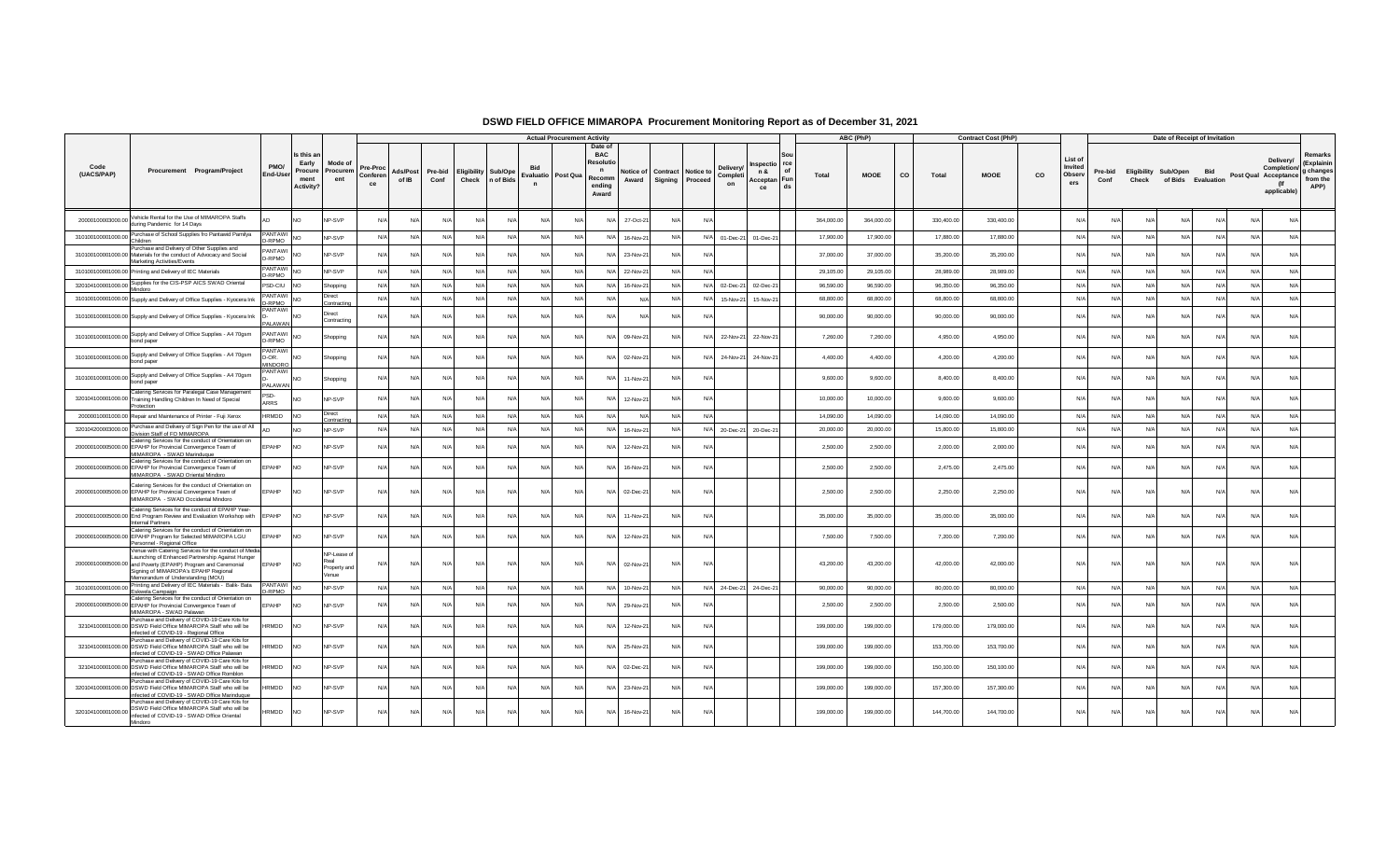|                    |                                                                                                                                                                                                                    |                                           |                                                           |                                              |                                   |                   |                 |                                                 |                 | <b>Actual Procurement Activity</b> |                                                                                      |                                                 |            |                                                                                |          |            | ABC (PhP)   |           |            | <b>Contract Cost (PhP)</b> |    |                                     |                 |            | Date of Receipt of Invitation                  |            |            |                                                                        |                                                        |
|--------------------|--------------------------------------------------------------------------------------------------------------------------------------------------------------------------------------------------------------------|-------------------------------------------|-----------------------------------------------------------|----------------------------------------------|-----------------------------------|-------------------|-----------------|-------------------------------------------------|-----------------|------------------------------------|--------------------------------------------------------------------------------------|-------------------------------------------------|------------|--------------------------------------------------------------------------------|----------|------------|-------------|-----------|------------|----------------------------|----|-------------------------------------|-----------------|------------|------------------------------------------------|------------|------------|------------------------------------------------------------------------|--------------------------------------------------------|
| Code<br>(UACS/PAP) | Procurement Program/Project                                                                                                                                                                                        | PMO/<br>End-User                          | Is this a<br>Early<br>Procure<br>ment<br><b>Activity?</b> | Mode of<br>Procurem<br>ent                   | <b>Pre-Proc</b><br>Conferen<br>ce | Ads/Post<br>of IB | Pre-bid<br>Conf | <b>Eligibility Sub/Ope</b><br>Check   n of Bids | $\mathbf n$     | Evaluatio Post Qua                 | Date of<br><b>BAC</b><br>Resolu<br>$\mathbf n$<br>Recomm<br>Award<br>ending<br>Award | Notice of Contract Notice to<br>Signing Proceed |            | nspectio rce<br><b>Delivery</b><br>n &<br>Completi<br>Acceptan Fun<br>on<br>ce | of<br>ds | Total      | <b>MOOE</b> | <b>CO</b> | Total      | <b>MOOE</b>                | co | List of<br>Invited<br>Observ<br>ers | Pre-bid<br>Conf | Check      | Eligibility Sub/Open Bid<br>of Bids Evaluation |            |            | Delivery/<br>Completion/<br>Post Qual Acceptance<br>(If<br>applicable) | Remarks<br>(Explainir<br>g changes<br>from the<br>APP) |
| 320104100001000.00 | Purchase and Delivery of COVID-19 Care Kits for<br>DSWD Field Office MIMAROPA Staff who will be<br>infected of COVID-19 - SWAD Office Occidental<br>Mindoro                                                        | <b>IRMDD</b>                              | <b>NO</b>                                                 | NP-SVP                                       | N/A                               | N/A               | N/A             | N/A                                             | N/A<br>N/A      | N/A                                | N/A<br>12-Nov-21                                                                     | N/A                                             | N/         |                                                                                |          | 199,000.00 | 199,000.00  |           | 148,500.00 | 148,500.00                 |    | N/A                                 | N/L             | N/l        | N/A                                            | N/A        | N/A        | N/A                                                                    |                                                        |
|                    | Purchase and Delivery of Disinfecting Supplies for<br>32104100001000.00 DSWD Field Office MIMAROPA Staff - Regional                                                                                                | <b>IRMDD</b>                              | <b>NO</b>                                                 | NP-SVP                                       | N/A                               | N/A               | N/L             | N/A                                             | N/A<br>N/l      | N/A                                | 12-Nov-21<br>N/A                                                                     | N/A                                             | N          |                                                                                |          | 40,000.00  | 40,000.00   |           | 30,160.00  | 30,160.00                  |    | N                                   | N               | N/         | N/A                                            | N/l        |            | N/A                                                                    |                                                        |
|                    | Purchase and Delivery of Personal Protective<br>320104100001000.00 Equipment for DSWD Field Office MIMAROPA Staff - HRMDD<br>SWAD Office Occidental Mindoro                                                        |                                           | <b>NO</b>                                                 | NP-SVP                                       | N/L                               | N/A               | N/A             | N/A                                             | N/A<br>N/l      | N                                  | N/A<br>11-Nov-21                                                                     | N/A                                             | N/         |                                                                                |          | 262,080.00 | 262,080.00  |           | 159,120.00 | 159,120.00                 |    | N                                   | N/4             | $N$ /      | N/L                                            | $N/\Delta$ |            | N/A                                                                    |                                                        |
|                    | Purchase and Delivery of Personal Protective<br>320104100001000.00 Equipment for DSWD Field Office MIMAROPA Staff - HRMDD<br>SWAD Office Oriental Mindoro                                                          |                                           | <b>NO</b>                                                 | NP-SVP                                       | N/L                               | N/A               | N               | N/A                                             | N/A<br>N/l      | N                                  | N/A<br>11-Nov-21                                                                     | N/A                                             | N.         |                                                                                |          | 455,000.00 | 455,000.00  |           | 200,592.00 | 200,592.00                 |    | N                                   | N               | N/         | $N/\Delta$                                     |            |            | N/A                                                                    |                                                        |
|                    | Purchase and Delivery of Personal Protective<br>320104000001000.00 Equipment for DSWD Field Office MIMAROPA Staff -<br>SWAD Office Marinduque                                                                      | HRMDD                                     | <b>NO</b>                                                 | NP-SVP                                       | N/A                               | N/A               | N/A             | N/A                                             | N/A<br>N/A      | N/f                                | N/A<br>11-Nov-21                                                                     | N/A                                             | N/         |                                                                                |          | 112,840.00 | 112,840.00  |           | 93,248.00  | 93,248.00                  |    | $N$ /                               | N/L             | N/l        | $N/\Delta$                                     | $N/\Delta$ |            | N/A                                                                    |                                                        |
|                    | Purchase and Delivery of Personal Protective<br>32010410000100.00 Equipment for DSWD Field Office MIMAROPA Staff - HRMDD<br>SWAD Office Romblon                                                                    |                                           | <b>NO</b>                                                 | NP-SVP                                       | N/A                               | N/A               | N/A             | N/A                                             | N/A<br>N/l      | N                                  | 16-Nov-21<br>N/A                                                                     | $N/\Delta$                                      | N.         |                                                                                |          | 278,460.00 | 278,460.00  |           | 218,790.00 | 218,790.00                 |    | $N/\ell$                            | N/              | N          | Nl                                             |            |            | N/A                                                                    |                                                        |
|                    | Purchase and Delivery of Personal Protective<br>320104100001000.00 Equipment for DSWD Field Office MIMAROPA Staff - HRMDD<br>SWAD Office Palawan                                                                   |                                           | <b>NO</b>                                                 | NP-SVP                                       | N/A                               | N/A               | N/L             | N/A                                             | N/A<br>N/l      | N/f                                | N/A<br>11-Nov-21                                                                     | N/A                                             | N/         |                                                                                |          | 633,360.00 | 633,360.00  |           | 513,822.00 | 513,822.00                 |    | N                                   | N/4             | N          | $N/\Delta$                                     | $N/\Delta$ |            | N/A                                                                    |                                                        |
|                    | Purchase and Delivery of Personal Protective<br>320104100001000.00 Equipment for DSWD Field Office MIMAROPA Staff - HRMDD<br>Regional Office                                                                       |                                           | <b>NO</b>                                                 | NP-SVP                                       | N/A                               | N/A               | N/A             | N/A                                             | N/A<br>N/A      | N/F                                | N/A<br>11-Nov-21                                                                     | N/A                                             | N/         |                                                                                |          | 624,260.00 | 624,260.00  |           | 492,891.00 | 492,891.00                 |    | N/                                  | N/A             | N/A        | N/A                                            | N/A        |            | N/A                                                                    |                                                        |
| 320101100001000.00 | Repair of MYC Electrical System - Installation of<br>Transformer                                                                                                                                                   | MYC                                       | N <sub>O</sub>                                            | NP-SVP                                       | N/A                               | N/A               | N/A             | N/A                                             | N/A<br>N/A      | N/A                                | N/A<br>25-Nov-21                                                                     | N/A                                             | N/         |                                                                                |          | 456,684.40 | 456,684.40  |           | 440,000.00 | 440,000.00                 |    | N/A                                 | N/4             | N/         | $N/\Delta$                                     | N/A        |            | N/A                                                                    |                                                        |
| 320104100001000.00 | Purchase and Delivery of Flexi Box to be used by<br>COA for the Transfer of Files                                                                                                                                  |                                           | N <sub>O</sub>                                            | NP-SVP                                       | N/A                               | N/A               | N/A             | N/A                                             | N/A<br>N/A      | N/L                                | 02-Nov-21<br>$N/\Delta$                                                              | N/A                                             | N/A        | 10-Nov-21<br>10-Nov-21                                                         |          | 90,000.00  | 90,000.00   |           | 75,780.00  | 75,780.00                  |    | $N$ /                               | N/A             | N/l        | $N/\Delta$                                     | $N/\Delta$ | N/I        | N/A                                                                    |                                                        |
| 320101100001000.00 | Internet Wifi Connection for MYC from October to<br>December 2021                                                                                                                                                  | <b>IYC</b>                                | N <sub>O</sub>                                            | NP-SVP                                       | N/A                               | N/A               | N/A             | N/A                                             | N/A<br>N/A      | $N/\ell$                           | 24-Nov-21<br>N/A                                                                     | N/A                                             | N/         |                                                                                |          | 6,297.00   | 6,297.00    |           | 2,099.00   | 2,099.00                   |    | N                                   | N/L             | N/l        | N/A                                            | N/A        |            | N/A                                                                    |                                                        |
|                    | 320101100001000.00 Purchase and Delivery of Furnitures for the MYC<br><b>Isolation Building</b>                                                                                                                    | <b>MYC</b>                                | N <sub>O</sub>                                            | <b>NP-SVP</b>                                | N/A                               | N/A               | $N/\ell$        | N/A                                             | N/A<br>N/f      | N/A                                | N/A<br>16-Nov-21                                                                     | N/A                                             | N/         | 10-Dec-21<br>10-Dec-21                                                         |          | 181,500.00 | 181,500.00  |           | 180,900.00 | 180,900.00                 |    | N                                   | N/L             | N/         | $N/\Delta$                                     | $N/\Delta$ |            | N/A                                                                    |                                                        |
|                    | 100000100001000.00 Office Rental for the Use of DSWD MIMAROPA<br>Malate Office Staff                                                                                                                               |                                           | <b>NO</b>                                                 | NP-Lease of<br>Real<br>Property and<br>Venue | N/A                               | N/A               | N/A             | N/A                                             | N/A<br>N/A      | N/f                                | N/A<br>03-Nov-21                                                                     | N/A                                             | $N/\Delta$ | 31-Dec-21<br>31-Dec-21                                                         |          | 150,000.00 | 150,000.00  |           | 150,000.00 | 150,000.00                 |    | N/A                                 | N               | N/         | N/A                                            | N/A        | N/L        | N/A                                                                    |                                                        |
| 320104100001000.00 | Printing and Delivery of Poster for RA 11222 and<br>Adoption/ Foster Care                                                                                                                                          | PSD-<br>ARRS                              | N <sub>O</sub>                                            | NP-SVP                                       | N/A                               | N/A               | N/A             | N/A                                             | N/A<br>N/A      | N/A                                | N/A<br>11-Nov-21                                                                     | N/A                                             | N          |                                                                                |          | 131,220.00 | 131,220.00  |           | 113,341.25 | 113,341.25                 |    | N                                   | N               | N/         | N/A                                            | N/A        | N/l        | N/A                                                                    |                                                        |
|                    | 320104100001000.00 Printing and Delivery of Flyers                                                                                                                                                                 | PSD-<br><b>ARRS</b>                       | N <sub>O</sub>                                            | NP-SVP                                       | N/A                               | N/A               | N/A             | N/A                                             | N/A<br>N/A      | N/f                                | N/A<br>11-Nov-21                                                                     | N/A                                             | $N/\rho$   |                                                                                |          | 17,000.00  | 17,000.00   |           | 12,750.00  | 12,750.00                  |    | N                                   | N/A             | N/A        | N/A                                            | N/A        | N/L        | N/A                                                                    |                                                        |
|                    | 320104100001000.00 Printing and Delivery of Customized Spiral Notepad                                                                                                                                              | 'SD-<br>ARRS                              | <b>NO</b>                                                 | NP-SVP                                       | N/A                               | N/A               | N/A             | N/A                                             | N/A<br>N/A      | N/A                                | $N/\Delta$<br>12-Nov-21                                                              | N/A                                             | N/A        | 23-Dec-21<br>23-Dec-21                                                         |          | 75,000.00  | 75,000.00   |           | 70,000.00  | 70,000.00                  |    | N/I                                 | $N/\Delta$      | $N/\Delta$ | $N/\Delta$                                     | $N/\Delta$ | $N/\Delta$ | N/A                                                                    |                                                        |
|                    | 320104100001000.00 Printing and Delivery of Polo Shirt with Slogan                                                                                                                                                 | PSD-<br><b>ARRS</b>                       | <b>NO</b>                                                 | NP-SVP                                       | N/A                               | N/A               | N/A             | N/A                                             | N/A<br>N/A      | N/A                                | N/A<br>11-Nov-21                                                                     | N/A                                             | N/A        | 14-Dec-21<br>14-Dec-21                                                         |          | 70,000.00  | 70,000.00   |           | 58,400.00  | 58,400.00                  |    | N/A                                 | N/A             | N/A        | N/A                                            | N/A        | N/A        | N/A                                                                    |                                                        |
|                    | 320104100001000.00 Purchase and Delivery of Furnitures and Fixtures for<br>the use of RD and REA in SWADT Oriental Mindoro                                                                                         | SWADT<br>OR.<br><b>MINDORO</b>            | <b>NO</b>                                                 | NP-SVP                                       | N/A                               | N/A               | N/L             | N/A                                             | N/A<br>N/A      | N/f                                | N/A<br>11-Nov-21                                                                     | N/A                                             | N/         | 01-Dec-21<br>01-Dec-21                                                         |          | 50,998.00  | 50,998.00   |           | 50,998.00  | 50,998.00                  |    | N/                                  | N/              | N/         | N/I                                            | N/A        |            | N/A                                                                    |                                                        |
|                    | 320104100001000.00 Purchase and Delivery of Printer for ORD office in Or.<br>Mindoro                                                                                                                               | SWAD <sup>®</sup><br>OR<br><b>MINDORO</b> | <b>NO</b>                                                 | NP-SVP                                       | N/A                               | N/A               | N/A             | N/A                                             | N/A<br>N/A      | N/A                                | N/A<br>06-Dec-21                                                                     | N/A                                             | N          |                                                                                |          | 14,990.00  | 14,990.00   |           | 14,995.00  | 14,995.00                  |    | N                                   | N               | N/         | $N/\Delta$                                     | N/A        | NL.        | N/A                                                                    |                                                        |
|                    | 350100100001000.00 Printing and Delivery of personal Organizer Journal                                                                                                                                             | PSD-CBS NO                                |                                                           | NP-SVP                                       | N/A                               | N/A               | N/A             | N/A                                             | N/A<br>N/A      | N/A                                | N/A<br>16-Nov-21                                                                     | N/A                                             | N/A        |                                                                                |          | 174,400.00 | 174,400.00  |           | 141,700.00 | 141,700.00                 |    | N/A                                 | N/A             | N/A        | N/A                                            | N/A        | $N/\Delta$ | N/A                                                                    |                                                        |
| 320105100001000.00 | Printing and Delivery of Advocacy T-Shirt for the<br>celebration of Month of Overseas Filipino                                                                                                                     | PSD-ISSO NO                               |                                                           | NP-SVP                                       | N/A                               | N/A               | N/A             | N/A                                             | N/A<br>N/A      | N/F                                | N/A<br>16-Nov-21                                                                     | N/A                                             | N/A        | 16-Dec-21<br>16-Dec-21                                                         |          | 52,000.00  | 52,000.00   |           | 44,900.00  | 44,900.00                  |    | N                                   | N/A             | N/A        | N/A                                            | N/A        | N/A        | N/A                                                                    |                                                        |
|                    | Catering Services for the conduct of Blended Learning<br>100000100001000.00 Session on Problem Solving and Decision Making<br>(PSDM) and Completed Staff Work                                                      | HRMDD                                     | <b>NO</b>                                                 | NP-SVP                                       | N/A                               | N/A               | N/L             | N/A                                             | $N/\ell$<br>N/l | N/L                                | N/A<br>12-Nov-21                                                                     | N/A                                             |            | 24&29-Nov-<br>24&29-Nov-<br>21                                                 |          | 12,000.00  | 12,000.00   |           | 11,600.00  | 11,600.00                  |    | N                                   | N/              | N          | N/                                             | N/l        |            | N/A                                                                    |                                                        |
|                    | Venue Rental and Catering SErvices for the conduct<br>100000100001000.00 of Blended Learning Session on Problem Solving and HRMDD<br>Decision Making and Completed Staff Work                                      |                                           | <b>NO</b>                                                 | NP-SVP                                       | N/A                               | N/A               | N/A             | N/A                                             | N/A<br>N/A      | N/F                                | N/A<br>17-Nov-21                                                                     | N/A                                             | N/A        | 22-Nov & 01<br>22-Nov & 01<br>Dec-21<br>Dec-21                                 |          | 48,000.00  | 48,000.00   |           | 48,000.00  | 48,000.00                  |    | N                                   | N/L             | N/l        | N/A                                            | N/A        | N/L        | N/A                                                                    |                                                        |
|                    | Catering Services for the conduct of Regional Social<br>320103100001000.00 Pension Program Management Office Year End<br>Performance Review cum Capability Building                                                | PSD.<br><b>SOCPEN</b>                     | <b>NO</b>                                                 | NP-SVP                                       | N/f                               | N/A               | N               | N/A                                             | N/A<br>N/f      | N                                  | 12-Nov-21<br>N/A                                                                     | N/A                                             | N/         | 13-15-Dec-<br>13-15-Dec-                                                       |          | 27,000.00  | 27,000.00   |           | 23,220.00  | 23,220.00                  |    | N                                   | N               | N/         | N/A                                            | N/A        |            | N/A                                                                    |                                                        |
|                    | Catering Services for the conduct of Regional Social<br>Pension Program Management Office Year End<br>320103100001000.00 Pension Program Management Conce Text Line Concerns Concerns SOCPEN<br>Occidental Mindoro | PSD.                                      | <b>NO</b>                                                 | NP-SVP                                       | N/A                               | N/A               | N/A             | N/A                                             | $N/\ell$<br>N/A | N/f                                | N/A<br>12-Nov-21                                                                     | N/A                                             | $N/\rho$   | 13-15-Dec-<br>13-15-Dec-                                                       |          | 4,500.00   | 4,500.00    |           | 4,500.00   | 4,500.00                   |    | N/A                                 | N/L             | N/l        | N/A                                            | N/A        |            | N/A                                                                    |                                                        |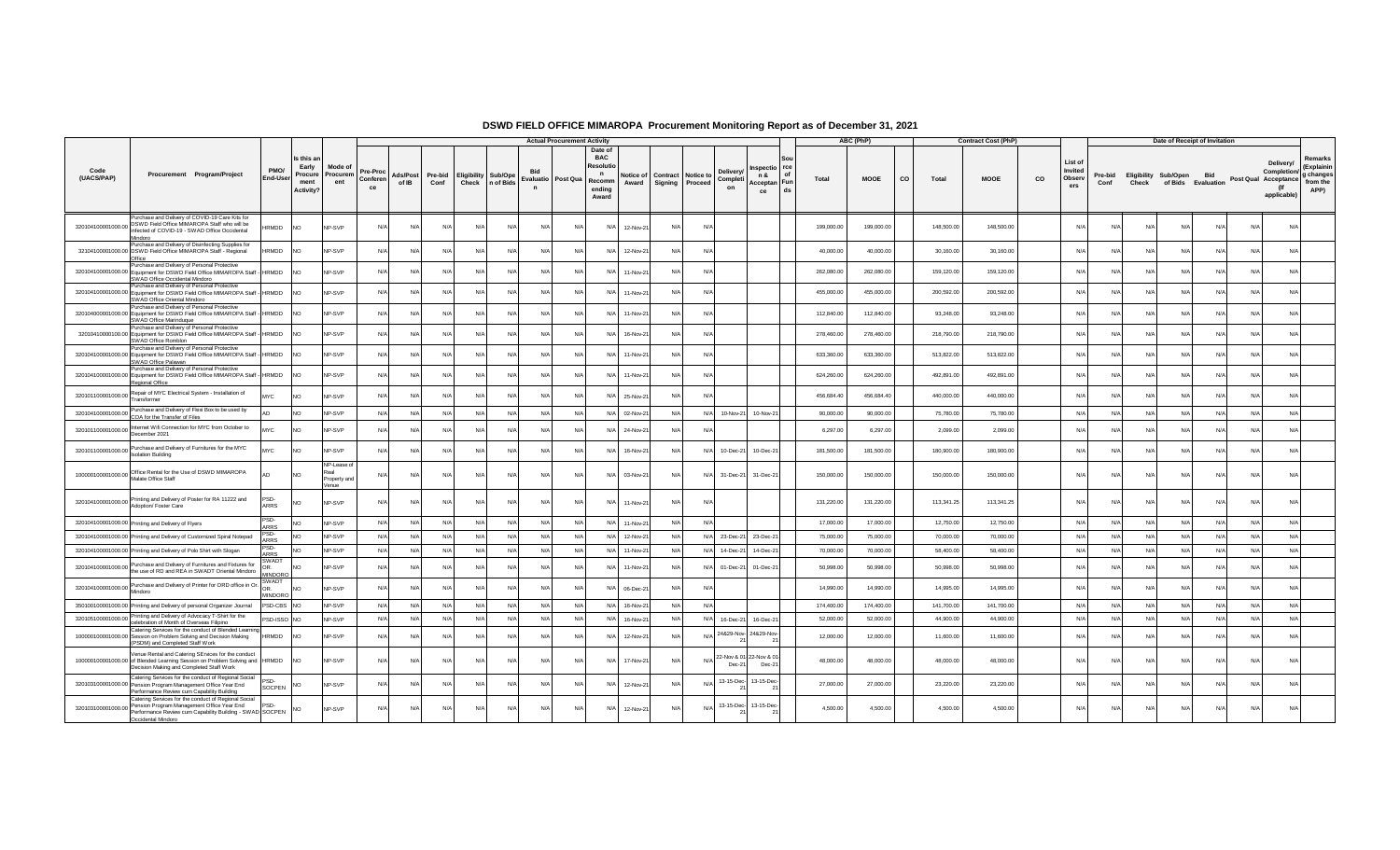|                    |                                                                                                                                                                              |                         |                                                    |                                                     |                            |                   |                 |                            |                   |                                   | <b>Actual Procurement Activity</b> |                                                                                |                    |            |                                                                     |                                                 |                    | ABC (PhP)   |    |            | <b>Contract Cost (PhP)</b> |    |                                     |                 |                               | Date of Receipt of Invitation |            |            |                                                                        |                                                        |
|--------------------|------------------------------------------------------------------------------------------------------------------------------------------------------------------------------|-------------------------|----------------------------------------------------|-----------------------------------------------------|----------------------------|-------------------|-----------------|----------------------------|-------------------|-----------------------------------|------------------------------------|--------------------------------------------------------------------------------|--------------------|------------|---------------------------------------------------------------------|-------------------------------------------------|--------------------|-------------|----|------------|----------------------------|----|-------------------------------------|-----------------|-------------------------------|-------------------------------|------------|------------|------------------------------------------------------------------------|--------------------------------------------------------|
| Code<br>(UACS/PAP) | Procurement Program/Project                                                                                                                                                  | PMO/<br><b>End-User</b> | Is this a<br>Early<br>Procure<br>ment<br>Activity? | Mode of<br>Procurem<br>ent                          | Pre-Proc<br>Conferen<br>ce | Ads/Post<br>of IB | Pre-bid<br>Conf | <b>Eligibility Sub/Ope</b> | Check   n of Bids | Evaluatio Post Qua<br>$\mathbf n$ |                                    | Date of<br><b>BAC</b><br>Resoluti<br>$\mathsf{n}$<br>Recomm<br>endina<br>Award | Notice of<br>Award |            | Deliverv<br>Contract Notice to<br>Completi<br>Signing Proceed<br>on | nspectio<br>n &<br>Acceptan Fun<br>ce           | rce<br>Total<br>ds | <b>MOOE</b> | co | Total      | <b>MOOE</b>                | co | List of<br>Invited<br>Observ<br>ers | Pre-bid<br>Conf | Eligibility Sub/Open<br>Check | of Bids Evaluation            | <b>Bid</b> |            | Delivery/<br>Completion/<br>Post Qual Acceptance<br>(lf<br>applicable) | Remarks<br>(Explainin<br>g changes<br>from the<br>APP) |
| 320103100001000.00 | Catering Services for the conduct of Regional Social<br>Pension Program Management Office Year End<br>Performance Review cum Capability Building - SWAD SOCPEN<br>Palawan    | PSD.                    | NO.                                                | NP-SVP                                              | N/A                        | N/A               | N/A             | N/A                        | N/A               | N/                                | N/A                                | N/A                                                                            | 25-Nov-21          | N/A        | N/l                                                                 | 13-15-Dec- 13-15-Dec-                           | 7,500.00           | 7,500.00    |    | 7,500.00   | 7,500.00                   |    | N/A                                 | N               | N/A                           | N                             | N/A        | N/A        | N/A                                                                    |                                                        |
| 320103100001000.00 | Catering Services for the conduct of Regional Social<br>Pension Program Management Office Year End<br>Performance Review cum Capability Building - SWAD SOCPEN<br>Marinduque | PSD-                    | <b>NO</b>                                          | NP-SVP                                              | N/A                        | N/A               | N/A             | N/l                        | N/l               | N                                 | N/l                                | N/A                                                                            | 12-Nov-21          | N/A        | N/L                                                                 | 13-15-Dec- 13-15-Dec-                           | 4,500.00           | 4,500.00    |    | 4,050.00   | 4,050.00                   |    | N/A                                 |                 | N/l                           | N                             | N/l        | N/A        | N/A                                                                    |                                                        |
| 320103100001000.00 | Catering Services for the conduct of Regional Social<br>Pension Program Management Office Year End<br>Performance Review cum Capability Building<br>SWAD Oriental Mindoro    | PSD.<br><b>SOCPEN</b>   | NO.                                                | NP-SVP                                              | N/A                        | N/A               | N/A             | N/A                        | N/A               | N/A                               | N/A                                | N/A                                                                            | 23-Nov-21          | N/A        | N/f                                                                 |                                                 | 6,000.00           | 6,000.00    |    | 6,000.00   | 6,000.00                   |    | N/A                                 | N               | N/A                           | $N$ /                         | N/A        | N/A        | N/A                                                                    |                                                        |
|                    | Board and Lodging for the conduct of Regional<br>320104100001000.00 Program Implementation Review on Alternative<br>Parental Care                                            | 'SD-<br>ARRS            | NO                                                 | <b>IP-Lease of</b><br>'eal<br>Property and<br>/enue | N/f                        | N/A               | N/l             | N/l                        | N/4               | N                                 | N/l                                | N/A                                                                            | 16-Nov-21          | N/A        | N/l                                                                 | 22-24-Nov-22-24-Nov-                            | 60,000.00          | 60,000.00   |    | 50,500.00  | 50,500.00                  |    | N/A                                 |                 | N/l                           | N                             | N/l        | N/4        | N/A                                                                    |                                                        |
|                    | 100000100001000.00 Repair of Airconditioning System of Motor Vehicle with AD                                                                                                 |                         | NO                                                 | NP-SVP                                              | N/A                        | N/A               | N/A             | N/A                        | N/A               | N/A                               | N/A                                | N/A                                                                            | 16-Nov-21          | N/A        | N/A                                                                 | 02-Dec-21 02-Dec-21                             | 26,600.00          | 26,600.00   |    | 24,100.00  | 24,100.00                  |    | N/A                                 | N               | N/A                           | N                             | N/A        | N/A        | N/A                                                                    |                                                        |
|                    | Purchase and Delivery of Envelope and Notebook for<br>200000100005000.00 the Presskit of Media Personnel during the Media<br>Launching and Ceremonial Signing of EPAHP MOU   | <b>EPAHP</b>            | <b>NO</b>                                          | Shopping                                            | N/A                        | N/A               | $N/\Delta$      | $N/\Delta$                 | N/A               | $N$ /                             | N/A                                |                                                                                | N/A 29-Nov-2       | $N/\Delta$ | N/A                                                                 |                                                 | 2,250.00           | 2,250.00    |    | 2,100.00   | 2,100.00                   |    | N/A                                 | N/4             | $N/\Delta$                    | N/4                           | $N/\Delta$ | N/A        | N/A                                                                    |                                                        |
|                    | 200000100005000.00 Purchase and Delivery of Office Supplies and<br>Materials for EPAHP - RPMO                                                                                | EPAHP                   | N <sub>O</sub>                                     | Shopping                                            | N/A                        | N/A               | N/A             | N/A                        | N/A               | N/                                | N/A                                | N/A                                                                            | 13-Dec-21          | N/A        | N/A                                                                 |                                                 | 34,985.00          | 34,985.00   |    | 34,475.00  | 34.475.00                  |    | N/A                                 | N/              | N/A                           | N/A                           | N/A        | N/A        | N/A                                                                    |                                                        |
| 200000100005000.00 | Purchase and Delivery of Semi-Expandable Machinery EPAHP<br>and Equipments for EPAHP - RPMO                                                                                  |                         | NO <sub>1</sub>                                    | NP-SVP                                              | N/A                        | N/A               | N/A             | N/A                        | N/A               | N                                 | N/A                                | N/A                                                                            | 16-Nov-2           | N/A        | N/A                                                                 |                                                 | 135,700.00         | 135,700.00  |    | 56,760.00  | 56,760.00                  |    | N/A                                 | N               | N/A                           | N                             | N/A        | N/A        | N/A                                                                    |                                                        |
| 200000100005000.00 | Purchase and Delivery of Semi-Expandable Machinery                                                                                                                           |                         | N <sub>O</sub>                                     | NP-SVP                                              | N/A                        | N/A               | N/A             | N/A                        | N/A               | N/A                               | N/A                                | N/A                                                                            | 16-Nov-21          | N/A        | N/A                                                                 |                                                 | 135,700.00         | 135,700.00  |    | 29,759.00  | 29,759.00                  |    | N/A                                 | N               | N/A                           | N/                            | N/A        | N/A        | N/A                                                                    |                                                        |
| 310100100002000.00 | and Equipments for EPAHP - RPMO<br>Printing and Delivery of SLP Enhanced Monitoring<br>Tools - Occidental Mindoro                                                            | $\blacksquare$          | N <sub>O</sub>                                     | <b>NP-SVP</b>                                       | N/A                        | N/A               | N/l             | N/A                        | N/A               | $N$ /                             | N/A                                | N/A                                                                            | 23-Nov-2           | N/A        | N/                                                                  |                                                 | 36,500.00          | 36,500.00   |    | 36,378.00  | 36,378.00                  |    | N/A                                 | N/4             | N/l                           | N                             | N/I        | N/A        | N/A                                                                    |                                                        |
|                    | 310100100002000.00 Printing and Delivery of SLP Enhanced Monitoring<br>Tools - Oriental Mindoro                                                                              | SI P                    | NO                                                 | NP-SVP                                              | N/A                        | N/A               | N/A             | N/A                        | N/A               | $N$ /                             | N/A                                | N/A                                                                            | 23-Nov-2           | N/A        | N/A                                                                 | 07-Dec-21 07-Dec-21                             | 39,500.00          | 39,500.00   |    | 36,240.00  | 36,240.00                  |    | N/A                                 | N/              | N/A                           | $N$ /                         | N/A        | N/A        | N/A                                                                    |                                                        |
|                    | 310100100002000.00 Printing and Delivery of SLP Enhanced Monitoring<br>Tools - Palawan                                                                                       | SLP.                    | NO <sub>1</sub>                                    | NP-SVP                                              | N/A                        | N/A               | N/A             | N/A                        | N/A               | N/A                               | N/A                                | N/A                                                                            | 24-Nov-2           | $N/\Delta$ | N/A                                                                 |                                                 | 67,900.00          | 67,900.00   |    | 67,366.00  | 67,366.00                  |    | N/A                                 | N/4             | $N/\Delta$                    | N                             | $N/\Delta$ | N/A        | N/A                                                                    |                                                        |
| 310100100002000.00 | Printing and Delivery of SLP Enhanced Monitoring<br>Tools - Romblon                                                                                                          | SI P                    | <b>NO</b>                                          | NP-SVP                                              | N/A                        | N/A               | N/A             | N/A                        | N/A               | N/l                               | N/A                                | N/A                                                                            | 23-Nov-2           | N/A        | N/A                                                                 |                                                 | 89,700.00          | 89,700.00   |    | 89,694.00  | 89,694.00                  |    | N/A                                 | N/4             | N/A                           | N                             | N/A        | N/A        | N/A                                                                    |                                                        |
| 310100100002000.00 | Printing and Delivery of SLP Enhanced Monitoring<br>Tools - Marinduque                                                                                                       | <b>SLP</b>              | NO <sub>1</sub>                                    | NP-SVP                                              | N/A                        | N/A               | N/A             | N/A                        | N/A               | N/A                               | N/A                                |                                                                                | N/A 02-Dec-21      | N/A        | N/A                                                                 |                                                 | 26,400.00          | 26,400.00   |    | 19,790.00  | 19,790.00                  |    | N/A                                 | N               | N/A                           | N/A                           | N/A        | N/A        | N/A                                                                    |                                                        |
| 330100100001000.00 | Purchase and Delivery of Slotted Carton/Box for the<br>Repacking of Family Food Packs                                                                                        | DRMD                    | NO <sub>1</sub>                                    | NP-SVP                                              | N/A                        | N/A               | N/l             | $N/\Delta$                 | N/A               | N                                 | N/A                                | N/A                                                                            | 16-Nov-2           | N/A        | N/f<br>12-Dec-21                                                    | 12-Dec-21                                       | 560,000.00         | 560,000.00  |    | 524,000.00 | 524,000.00                 |    | N/A                                 | N/4             | N/l                           | N                             | $N/\Delta$ | N/A        | N/A                                                                    |                                                        |
|                    | 330100100003000.00 Purchase of Stockpile - Rice for the Province of<br>Occidental Mindoro                                                                                    | DRMD                    | NO <sub>1</sub>                                    | NP-Agency<br>to Agency                              | N/A                        | N/A               | N/A             | N/A                        | N/A               | $N$ /                             | N/A                                | N/A                                                                            |                    | N/A        | N/A<br>23-Nov-21                                                    | 23-Nov-21                                       | 240,000,00         | 240,000.00  |    | 240,000.00 | 240,000.00                 |    | N/A                                 | N/              | N/A                           | N                             | N/A        | N/A        | N/A                                                                    |                                                        |
| 330100100003000.00 | Purchase of Stockpile - Rice for the Province of<br>Marinduque                                                                                                               | <b>ORMD</b>             | NO <sub>1</sub>                                    | NP-Agency<br>o Agency                               | N/L                        | N/A               | N/              | N/l                        | N/l               | N/                                | N/l                                | N/A                                                                            |                    |            | N/<br>03-Dec-21                                                     | 03-Dec-2                                        | 240,000.00         | 240,000.00  |    | 240,000.00 | 240,000.00                 |    | N/A                                 |                 |                               |                               |            | N/         | N/A                                                                    |                                                        |
| 330100100003000.00 | Purchase of Stockpile - Rice for the Province of<br>Palawan                                                                                                                  | DRMD                    | N <sub>O</sub>                                     | NP-Agency<br>o Agency                               | N/A                        | N/A               | N/l             | $N/\Delta$                 | N/L               | N/l                               | $N/\Delta$                         | N/A                                                                            |                    | $N/\Delta$ | $N/\Delta$<br>23-Nov-21                                             | 23-Nov-2                                        | 240,000.00         | 240,000.00  |    | 240,000.00 | 240,000.00                 |    | $N/\Delta$                          | N/4             | N/I                           | N                             | $N/\Delta$ | $N/\Delta$ | N/A                                                                    |                                                        |
| 330100100003000.00 | Purchase of Stockpile - Rice for the Province of<br>Romblon                                                                                                                  | RMD                     | NO <sub>1</sub>                                    | NP-Agency<br>o Agency                               | N/A                        | N/A               | N/A             | N/A                        | N/A               | N/                                | N/A                                | N/A                                                                            |                    | N/A        | N/A<br>03-Dec-21                                                    | 03-Dec-2                                        | 240,000.00         | 240,000.00  |    | 240,000.00 | 240,000.00                 |    | N/A                                 | N               | N/A                           | N                             | N/A        | N/A        | N/A                                                                    |                                                        |
| 330100100003000.00 | Purchase of Stockpile - Rice for the Province of<br>Oriental Mindoro                                                                                                         | <b>DRMD</b>             | NO <sub>1</sub>                                    | NP-Agency<br>o Agency                               | N/L                        | N/A               | N/l             | $N/\Delta$                 | N/A               | N                                 | N/A                                | N/A                                                                            |                    | N/l        | N/A<br>03-Dec-21                                                    | 03-Dec-2                                        | 240,000.00         | 240,000.00  |    | 240,000.00 | 240,000.00                 |    | N/A                                 | N/4             | $N/\Delta$                    | N                             | N/A        | $N/\Delta$ | N/A                                                                    |                                                        |
|                    | 310100100002000.00 Catering Services for the conduct of Expanded<br>Regional Program Management Team                                                                         | SLP                     | NO.                                                | NP-SVP                                              | N/A                        | N/A               | N/A             | N/A                        | N/A               | $N$ /                             | N/A                                | N/A                                                                            | 16-Nov-2           | $N/\Delta$ | N/A                                                                 |                                                 | 23,000.00          | 23,000.00   |    | 20,700.00  | 20,700.00                  |    | N/A                                 | N/4             | $N/\Delta$                    | N/4                           | $N/\Delta$ | N/A        | N/A                                                                    |                                                        |
| 310100100002000.00 | Catering Services for the conduct of Regional<br>Program Management Team Meeting                                                                                             | <b>SLP</b>              | N <sub>O</sub>                                     | NP-SVP                                              | N/A                        | N/A               | N/A             | N/A                        | N/A               | $N$ /                             | N/A                                | N/A                                                                            | 16-Nov-2           | N/A        | N/A                                                                 |                                                 | 33,000.00          | 33,000.00   |    | 29,700.0   | 29,700.00                  |    | N/A                                 | N/              | N/A                           | N                             | N/A        | N/A        | N/A                                                                    |                                                        |
|                    | 320104100001000.00 Printing and Delivery of Customized Spiral Notebook                                                                                                       | SD.<br><b>ARRS</b>      | NO                                                 | NP-SVP                                              | N/A                        | N/A               | N/A             | N/A                        | N/A               | N/A                               | N/A                                | N/A                                                                            | 16-Nov-21          | N/A        | N/A                                                                 | 14-Dec-21 14-Dec-21                             | 15,000.00          | 15,000.00   |    | 14,800.00  | 14,800.00                  |    | N/A                                 | N               | N/A                           | N/A                           | N/A        | N/A        | N/A                                                                    |                                                        |
| 310100100002000.00 | Catering Services for the conduct of SLP PDOS<br>Monthly Meeting - Calapan City, Oriental Mindoro                                                                            | <b>SLP</b>              | <b>NO</b>                                          | NP-SVP                                              | N/A                        | N/A               |                 | N/l                        | N/l               | $N$ /                             | N/A                                | N/A                                                                            | 25-Nov-2           | N/A        | N/                                                                  |                                                 | 12,800.00          | 12,800.00   |    | 12,800.00  | 12,800.00                  |    | N/L                                 |                 | N/l                           | N.                            | N/l        | N/A        | N/A                                                                    |                                                        |
|                    | 310100100002000.00 Catering Services for the conduct of Monthly<br>Consultation Dialogue for SLP PDOS of Palawan                                                             | <b>SLP</b>              | <b>NO</b>                                          | NP-SVP                                              | N/A                        | N/A               | N/A             | N/A                        | N/A               | N/A                               | N/A                                | N/A                                                                            | 29-Nov-21          | N/A        |                                                                     | N/A 26-Nov & 20 26-Nov & 20<br>Dec-21<br>Dec-21 | 25,600.00          | 25,600.00   |    | 25,600.0   | 25,600.00                  |    | N/A                                 | N/              | N/A                           | N/A                           | N/A        | N/A        | N/A                                                                    |                                                        |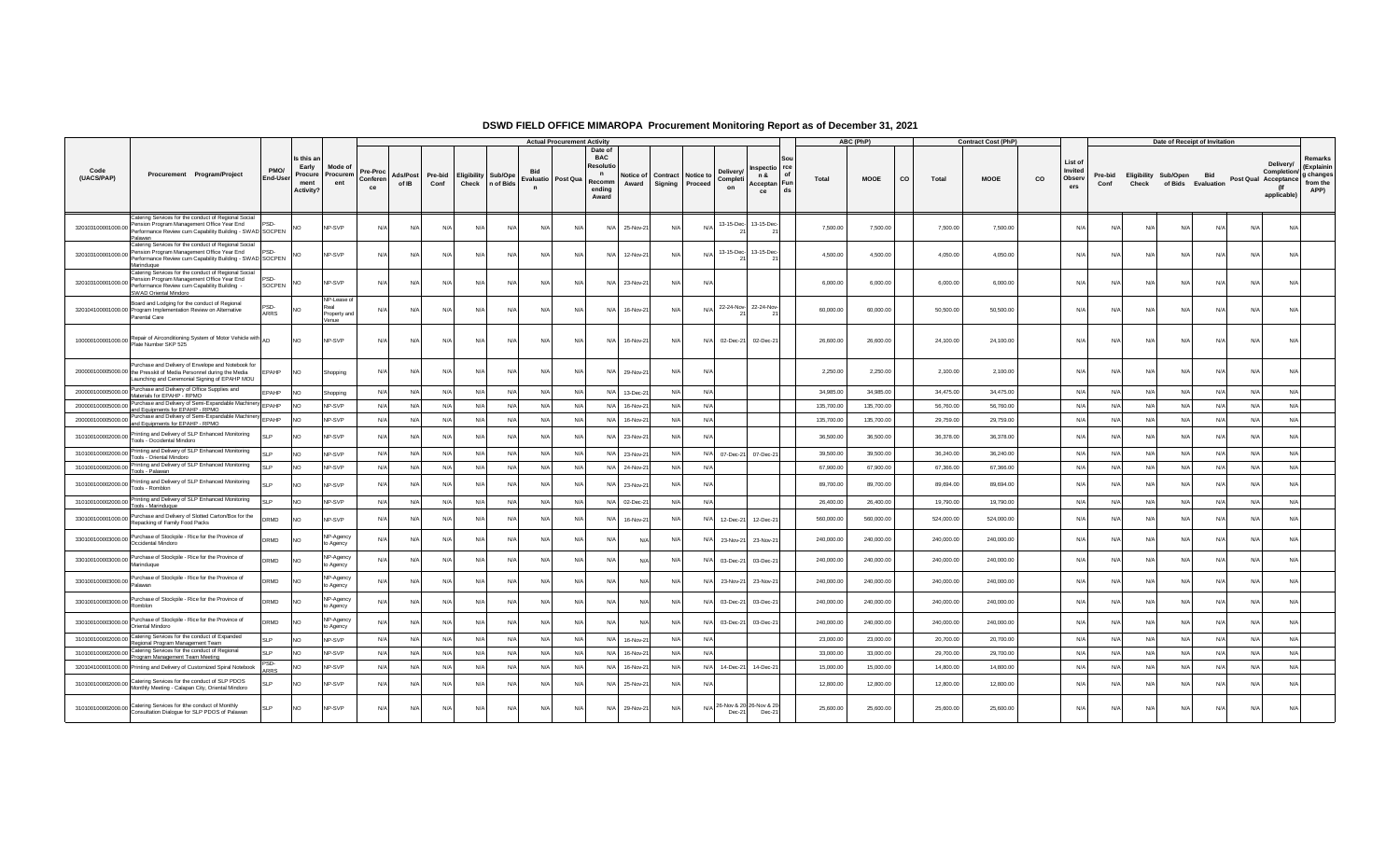|                    |                                                                                                                                                             |                                           |                                                     |                                              |                            |                   |                 |                            |                   |                                    | <b>Actual Procurement Activity</b> |                                                                                                    |            |                                              |                            |                                               |                   | ABC (PhP)   |      |            | <b>Contract Cost (PhP)</b> |    |                                     |                 |       | Date of Receipt of Invitation              |            |            |                                                                        |                                                        |
|--------------------|-------------------------------------------------------------------------------------------------------------------------------------------------------------|-------------------------------------------|-----------------------------------------------------|----------------------------------------------|----------------------------|-------------------|-----------------|----------------------------|-------------------|------------------------------------|------------------------------------|----------------------------------------------------------------------------------------------------|------------|----------------------------------------------|----------------------------|-----------------------------------------------|-------------------|-------------|------|------------|----------------------------|----|-------------------------------------|-----------------|-------|--------------------------------------------|------------|------------|------------------------------------------------------------------------|--------------------------------------------------------|
| (UACS/PAP)         | Procurement Program/Project                                                                                                                                 | PMO/<br>End-Use                           | Is this ar<br>Early<br>Procure<br>ment<br>Activity? | Mode of<br>Procurem<br>ent                   | Pre-Proc<br>Conferen<br>ce | Ads/Post<br>of IB | Pre-bid<br>Conf | <b>Eligibility Sub/Ope</b> | Check   n of Bids | Evaluatio Post Qua<br>$\mathsf{n}$ |                                    | Date of<br><b>BAC</b><br>Resolut<br>$\mathbf n$<br>Notice of<br>Recomm<br>Award<br>ending<br>Award |            | <b>Contract</b> Notice to<br>Signing Proceed | Deliverv<br>Completi<br>on | Inspectio rce<br>n &<br>Acceptan Fun<br>ce    | of<br>Total<br>ds | <b>MOOE</b> | co l | Total      | <b>MOOE</b>                | co | List of<br>Invited<br>Observ<br>ers | Pre-bid<br>Conf | Check | Eligibility Sub/Open<br>of Bids Evaluation | Bid        |            | Delivery/<br>Completion/<br>Post Qual Acceptance<br>(If<br>applicable) | Remarks<br>(Explainin<br>g changes<br>from the<br>APP) |
| 310100100002000.00 | Catering Services for the conduct of Monthly<br>Provincial Meeting of SLP Staff on Occidental Mindoro                                                       |                                           | <b>NO</b>                                           | <b>VP-SVP</b>                                | N/A                        | N/f               | N/A             | N/A                        | N/A               | N/A                                | N                                  | N/A<br>02-Dec-2                                                                                    | N/A        | N/                                           |                            |                                               | 14,400.00         | 14,400.00   |      | 12,600.00  | 12,600.00                  |    | N/                                  | N/4             | N/    | N/A                                        | N/A        | N/I        | N/A                                                                    |                                                        |
| 310100100002000.00 | Catering Services for the conduct of SLP Monthly<br>FPDOs Meeting - Odiongan, Romblon                                                                       | <b>SLP</b>                                | <b>NO</b>                                           | NP-SVP                                       | N/A                        | N/A               | N/A             | N/A                        | N/A               | N/A                                | $N/\ell$                           | N/A 24-Nov-21                                                                                      | N/A        | N/A                                          |                            |                                               | 15,200.00         | 15,200.00   |      | 15,200.00  | 15,200.00                  |    | N/A                                 | N/A             | N/A   | N/A                                        | N/A        | N/A        | N/A                                                                    |                                                        |
|                    | 310100100002000.00 Catering Services for the conduct of SLP<br>Mainstreaming Manual Forum - Occidental Mindoro                                              |                                           | <b>NO</b>                                           | Shopping                                     | N/A                        | N/A               | N/A             | N/A                        | N/A               | N/A                                | N/                                 | N/A<br>16-Nov-21                                                                                   | N/A        | N/                                           |                            |                                               | 2,100.00          | 2,100.00    |      | 1,632.00   | 1,632.00                   |    | N/A                                 | N/f             | N/A   | N/A                                        | N/A        | N/A        | N/A                                                                    |                                                        |
|                    | 310100100002000.00 Board and Lodging for the conduct of Mainstreaming SLP                                                                                   |                                           | <b>NO</b>                                           | NP-Lease of<br>Property and<br>/enue         | N/A                        | N/f               | N/A             | N/A                        | N/A               | N/A                                | N                                  | 15-Nov-21<br>N/A                                                                                   | N/A        | N/                                           |                            |                                               | 64,600.00         | 64,600.00   |      | 64,030.00  | 64,030.00                  |    | N/                                  | N/              | N/    | N/A                                        | N/A        | N/A        | N/A                                                                    |                                                        |
| 310100100002000.00 | Training Materials for the conduct of SLP<br>Mainstreaming Manual Forum - Marinduque                                                                        | SI P                                      | <b>NO</b>                                           | <b>VP-SVP</b>                                | N/A                        | N/f               | N/A             | N/A                        | N/                | N/A                                | N                                  | 16-Nov-21<br>N/A                                                                                   | N/A        | N/                                           | 07-Dec-21                  | 07-Dec-21                                     | 1.952.00          | 1,952.00    |      | 1,048.50   | 1,048.50                   |    | N/                                  |                 | N     | N/                                         |            |            | N/A                                                                    |                                                        |
|                    | Board and Lodging nad Catering Services for the<br>310100100002000.00 conduct of SLP Mainstreaming Manual Forum -<br>Marinduque                             | <b>SLP</b>                                | <b>NO</b>                                           | NP-Lease of<br>Real<br>Property and<br>/enue | N/A                        | N/A               | N/A             | N/A                        | N/A               | N/A                                | N                                  | N/A<br>18-Nov-21                                                                                   | N/A        | $N$ /                                        |                            | 22-24-Nov- 22-24-Nov-                         | 72,000.00         | 72,000.00   |      | 70,000.00  | 70,000.00                  |    | N/A                                 | N/L             | N/A   | N/A                                        | N/A        | N/A        | N/A                                                                    |                                                        |
|                    | 310100100002000.00 Training Materials for the conduct of SLP<br>Mainstreaming Manual Forum - PPC, Palawan                                                   | <b>SLP</b>                                | NO                                                  | NP-SVP                                       | N/A                        | N/A               | N/A             | N/A                        | N/l               | N/A                                | N                                  | N/A<br>29-Nov-21                                                                                   | N/A        | N/                                           |                            |                                               | 4,500.00          | 4,500.00    |      | 4,456.50   | 4,456.50                   |    | N/A                                 | N               | N/l   | N/A                                        | N/A        | N/A        | N/A                                                                    |                                                        |
|                    | 310100100002000.00 Board and Lodging for the conduct of SLP<br>Mainstreaming Manual Forum - Palawan                                                         | SI <sub>P</sub>                           | <b>NO</b>                                           | NP-Lease of<br>Property and<br>/enue         | N/A                        | N/L               | N/A             | N/A                        | N/                | N/A                                | N                                  | N/A<br>24-Nov-21                                                                                   | N/A        | N/                                           |                            | 22-24-Nov-22-24-Nov-                          | 140,000.00        | 140,000.00  |      | 140,000.00 | 140,000.00                 |    | N/                                  | N               | N/    | N/A                                        |            | N/l        | N/A                                                                    |                                                        |
|                    | 310100100002000.00 Training Materials for the conduct of SLP<br>Mainstreaming Manual Forum - Oriental Mindoro                                               | <b>SLP</b>                                | <b>NO</b>                                           | Shopping                                     | N/A                        | N/A               | N/A             | N/A                        | N/A               | N/A                                | $N/\ell$                           | N/A<br>16-Nov-21                                                                                   | N/A        | N/l                                          |                            |                                               | 2,550.00          | 2,550.00    |      | 2,020.00   | 2,020.00                   |    | N/A                                 | N/A             | N/A   | N/A                                        | N/A        | N/A        | N/A                                                                    |                                                        |
|                    | 310100100002000.00 Board and Lodging for the conduct of SLP<br>Mainstreaming Manual Form - Oriental Mindoro                                                 | <b>SLP</b>                                | <b>NO</b>                                           | NP-Lease of<br>Real<br>Property and<br>/enue | N/A                        | N/f               | N/A             | N/A                        | N/                | N/f                                | N                                  | N/A<br>11-Nov-21                                                                                   | N/A        | N/l                                          |                            | 15-17--Nov- 15-17--Nov-                       | 118,800.00        | 118,800.00  |      | 73,700.00  | 73,700.00                  |    | N/                                  | N/              | N/    | N/A                                        | N/A        | N/I        | N/A                                                                    |                                                        |
|                    | 310100100002000.00 Training Materials for the conduct of SLP<br>Mainstreaming Manual Forum - Romblon                                                        | <b>SLP</b>                                | NO                                                  | NP-SVP                                       | N/A                        | N/A               | $N/\Delta$      | N/A                        | N/A               | N/f                                | N                                  | N/A<br>29-Nov-21                                                                                   | N/A        | N/                                           |                            |                                               | 2,850.00          | 2,850.00    |      | 2,546.00   | 2,546.00                   |    | N/A                                 | N/4             | N/l   | $N/\Delta$                                 | N/A        | N/A        | N/A                                                                    |                                                        |
|                    | BOARD AND LODGING FOR THE CONDUCT OF<br>310100100002000.00 SLP MAINSTREAMING MANUAL FORUM IN<br><b>ROMBLON</b>                                              | <b>SIP</b>                                | <b>NO</b>                                           | NP-Lease of<br>Real<br>Property and<br>/enue | N/A                        | N/A               | $N/\Delta$      | $N/\Delta$                 | $N/\Delta$        | N/L                                | N/L                                | 24-Nov-21<br>$N/\Delta$                                                                            | $N/\Delta$ | N/                                           |                            |                                               | 86,400.00         | 86,400.00   |      | 72,576.00  | 72,576.00                  |    | Nl                                  | N/I             | N/I   | $N/\Delta$                                 | $N/\Delta$ | $N/\Delta$ | $N/\Delta$                                                             |                                                        |
|                    | Purchase and Delivery of One Unit Air-conditioning<br>320101100001000.00 Unit (ACU) for the Psychological Room and One Way MYC<br>Mirror for Isolation Room |                                           | <b>NO</b>                                           | NP-SVP                                       | N/A                        | N/A               | N/A             | N/A                        | N/A               | N/A                                | N                                  | $N/\Delta$<br>16-Nov-21                                                                            | N/A        | N/                                           | 20-Dec-21                  | 20-Dec-21                                     | 29,999.00         | 29,999.00   |      | 29,200.00  | 29,200.00                  |    | N/A                                 | N/4             | N/l   | $N/\Delta$                                 | N/A        | N/A        | N/A                                                                    |                                                        |
|                    | 320101100001000.00 Repair and Installation of Various Facilities at<br>MIMAROPA Youth Center                                                                | <b>MYC</b>                                | <b>NO</b>                                           | NP-SVP                                       | N/A                        | N/A               | N/A             | N/A                        | N/A               | N/A                                | $N/\ell$                           | 16-Nov-21<br>N/A                                                                                   | N/A        | N/l                                          | 15-Dec-21                  | 15-Dec-21                                     | 216,808.80        | 216,808.80  |      | 201.948.50 | 201,948.50                 |    | N/A                                 | N               | N/A   | N/A                                        | N/A        | N/A        | N/A                                                                    |                                                        |
|                    | 310100100002000.00 Catering Services for the conduct of SLP Monthly<br>Meeting - Marinduque                                                                 | SI <sub>P</sub>                           | <b>NO</b>                                           | NP-SVP                                       | N/A                        | N/A               | N/A             | N/A                        | N/A               | N/f                                | N                                  | N/A 24-Nov-21                                                                                      | N/A        | N/                                           |                            | 26-Nov & 17 26-Nov & 17<br>$Dec-21$<br>Dec-21 | 10,400.00         | 10,400.00   |      | 9,100.00   | 9,100.00                   |    | N/                                  | N/4             | N/L   | N/I                                        | $N/\Delta$ | Nl         | N/A                                                                    |                                                        |
|                    | 200000100005000.00 Procurement of EPAHP Marketing Collaterals                                                                                               | EPAHP                                     | NO                                                  | NP-SVP                                       | N/A                        | N/A               | N/A             | N/A                        | N/A               | N/A                                | N                                  | N/A 02-Dec-21                                                                                      | N/A        | N                                            |                            |                                               | 145,600.00        | 145,600.00  |      | 136,500.00 | 136,500.00                 |    | N/                                  | N/A             | N/A   | N/A                                        | N/A        | N/A        | N/A                                                                    |                                                        |
|                    | 320104100001000.00 Purchase and Delivery of Welfare Goods for Person<br>with Disability - SWADT Marinduque                                                  | PSD-PWD NO                                |                                                     | NP-SVP                                       | N/A                        | N/A               | N/A             | N/A                        | N/A               | N/A                                | N/                                 | N/A 21-Dec-21                                                                                      | N/A        | N                                            |                            |                                               | 17,267.50         | 17,267.50   |      |            |                            |    | N/                                  | N               | N/    | N/A                                        | N/A        | N/l        | N/A                                                                    |                                                        |
|                    | 320104100001000.00 Purchase and Delivery of Welfare Goods for Person<br>with Disability - SWADT Oriental Mindoro                                            | PSD-PWD NO                                |                                                     | NP-SVP                                       | N/A                        | N/A               | N/A             | N/A                        | N/A               | N/A                                | N/f                                | N/A 21-Dec-21                                                                                      | N/A        | N/                                           |                            |                                               | 17,267.50         | 17,267.50   |      |            |                            |    | N/A                                 | N/A             | N/A   | N/A                                        | N/A        | N/A        | N/A                                                                    |                                                        |
|                    | 320104100001000.00 Purchase and Delivery of Welfare Goods for Person<br>with Disability - SWADT Occidental Mindoro                                          | PSD-PWD NO                                |                                                     | NP-SVP                                       | N/A                        | N/A               | N/A             | N/A                        | N/A               | N/A                                | N/                                 | N/A<br>21-Dec-21                                                                                   | N/A        | N/                                           |                            |                                               | 17,267.50         | 17,267.50   |      | 84,150.00  | 84,150.00                  |    | N/                                  | N/f             | N/l   | N/A                                        | N/A        | N/I        | N/A                                                                    |                                                        |
|                    | 320104100001000.00 Purchase and Delivery of Welfare Goods for Person<br>with Disability - SWADT PPC, Palawan                                                | PSD-PWD NO                                |                                                     | NP-SVP                                       | N/A                        | N/A               | N/A             | N/A                        | N/A               | N/A                                | N/f                                | N/A 21-Dec-21                                                                                      | N/A        | N/A                                          |                            |                                               | 34,535.00         | 34,535.00   |      |            |                            |    | N/A                                 | N/A             | N/A   | N/A                                        | N/A        | N/A        | N/A                                                                    |                                                        |
|                    | 320104100001000.00 Purchase and Delivery of Welfare Goods for Person<br>with Disability - SWADT Romblon                                                     | PSD-PWD NO                                |                                                     | NP-SVP                                       | N/A                        | N/A               | N/A             | N/A                        | N/A               | N/f                                | N                                  | N/A<br>13-Dec-21                                                                                   | N/A        | N/                                           |                            |                                               | 13,624.50         | 13,624.50   |      | 13,616.00  | 13,616.00                  |    | $N/\ell$                            | N               | N/l   | N/A                                        | N/A        | N/A        | N/A                                                                    |                                                        |
| 200000100001000.00 | Repair and Maintenance of Printer - Model: Kyocera<br>Taskalfa 4501i                                                                                        | <b>PANTAWI</b><br>D-OR.<br><b>MINDORO</b> | <b>NO</b>                                           | Direct<br>Contracting                        | N/A                        | N/A               | N/A             | N/A                        | N/l               | N/f                                | N/                                 | N/A                                                                                                | N/A<br>N/A | N/                                           | 27-Dec-21                  | 27-Dec-21                                     | 4,750.00          | 4,750.00    |      | 4,750.00   | 4,750.00                   |    | N/                                  | N               | N/    | N/                                         |            |            | N/A                                                                    |                                                        |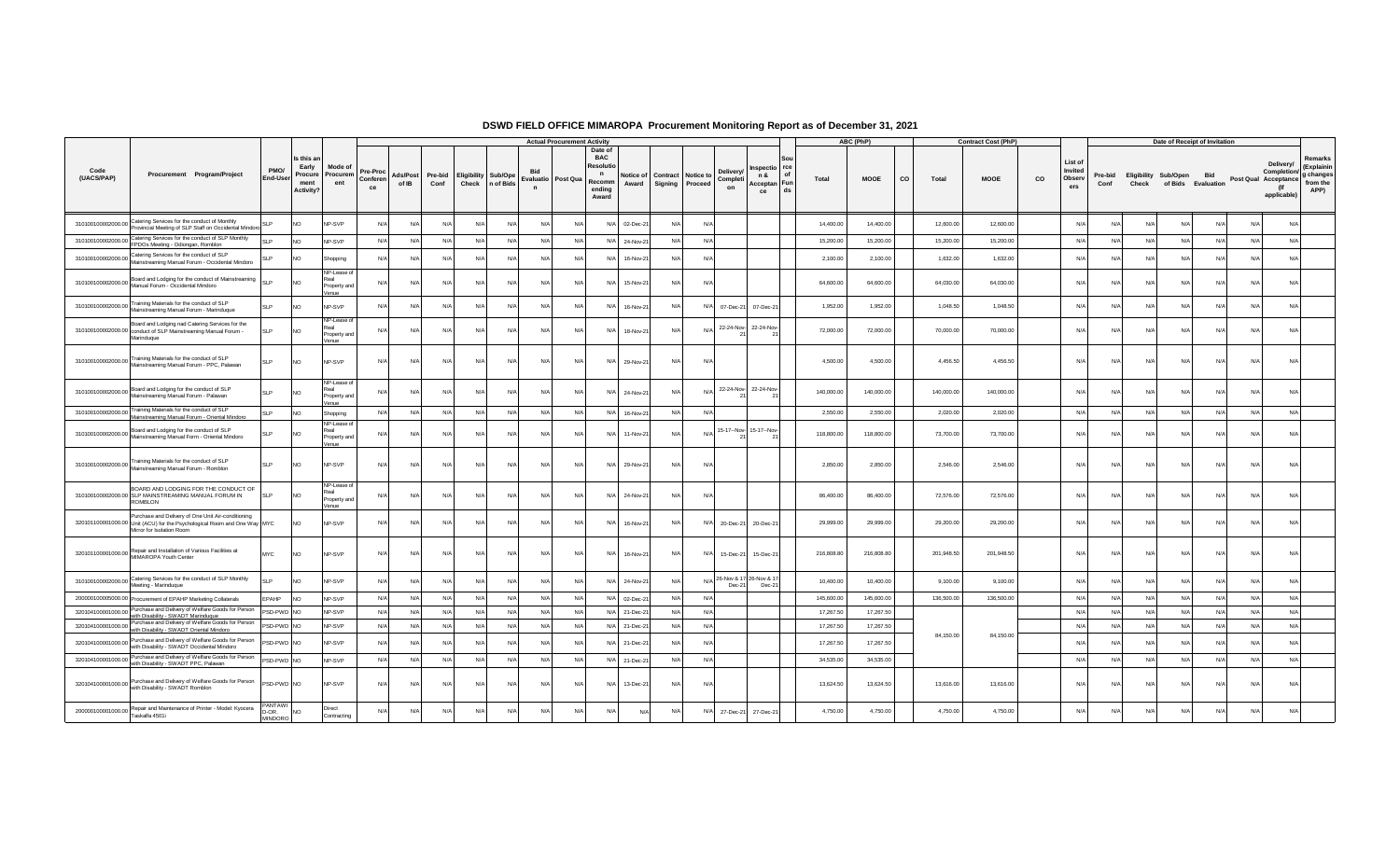|                    |                                                                                                                                                                                                                                                   |                                           |                                                    |                                                     |                            |                   |                 |            |                                         |                    | <b>Actual Procurement Activity</b> |                                                                               |                    |            |                                                                     |                                                    |            | ABC (PhP)   |    |            | <b>Contract Cost (PhP)</b> |    |                                     |                 |                                      |          | Date of Receipt of Invitation    |            |                                                                 |                                                        |
|--------------------|---------------------------------------------------------------------------------------------------------------------------------------------------------------------------------------------------------------------------------------------------|-------------------------------------------|----------------------------------------------------|-----------------------------------------------------|----------------------------|-------------------|-----------------|------------|-----------------------------------------|--------------------|------------------------------------|-------------------------------------------------------------------------------|--------------------|------------|---------------------------------------------------------------------|----------------------------------------------------|------------|-------------|----|------------|----------------------------|----|-------------------------------------|-----------------|--------------------------------------|----------|----------------------------------|------------|-----------------------------------------------------------------|--------------------------------------------------------|
| Code<br>(UACS/PAP) | Procurement Program/Project                                                                                                                                                                                                                       | PMO/<br><b>End-User</b>                   | Is this a<br>Early<br>Procure<br>ment<br>Activity? | Mode o<br>Procurem<br>ent                           | Pre-Proc<br>Conferen<br>ce | Ads/Post<br>of IB | Pre-bid<br>Conf | Check      | <b>Eligibility Sub/Ope</b><br>n of Bids | Evaluatio Post Qua |                                    | Date of<br><b>BAC</b><br>Resoluti<br>$\mathbf n$<br>Recomm<br>ending<br>Award | Notice of<br>Award |            | Deliverv<br>Contract Notice to<br>Completi<br>Signing Proceed<br>on | rce<br>nspectio<br>n &<br>Acceptan Fun<br>ds<br>ce | Total      | <b>MOOE</b> | co | Total      | <b>MOOE</b>                | CO | List of<br>Invited<br>Observ<br>ers | Pre-bid<br>Conf | <b>Eligibility Sub/Open</b><br>Check |          | <b>Bid</b><br>of Bids Evaluation |            | Delivery/<br>Completion/<br>Post Qual Acceptance<br>applicable) | Remarks<br>(Explainin<br>g changes<br>from the<br>APP) |
|                    | Printing and Delivery of Advocacy Materials on<br>350100100001000.00 Enhanced Module of Population Awareness and<br>Family Life Orientation (PAFLO)                                                                                               | PSD-<br>YOUTH                             |                                                    | NP-SVP                                              | N/A                        | N/A               | N/l             | N/L        | N/A                                     | N/l                | N/l                                | N/A                                                                           | 13-Dec-2           |            | N/6                                                                 |                                                    | 78,000.00  | 78,000.00   |    | 78,000.00  | 78,000.00                  |    | N/A                                 |                 | N/L                                  | N        | N/A                              |            | N                                                               |                                                        |
|                    | Rent of Venue with Catering Services for the conduct<br>of Fostering Resilience for Children's Hope and<br>350100100001000.00 Future: An Online Forum for MIMAROPA's Duty -<br>Bearers Featuring the Celebration of 10th Juvenile<br>Justice Week | PSD-CBS NO                                |                                                    | NP-Lease of<br><b>ceal</b><br>Property and<br>/enue | N/A                        | N/A               | N/A             | N/A        | N/A                                     | N/A                | N/A                                | N/A                                                                           | 24-Nov-21          | N/A        | N/A<br>26-Nov-21                                                    | 26-Nov-21                                          | 17,700.00  | 17,700.00   |    | 11,900.00  | 11,900.00                  |    | N/A                                 | N/A             | N/A                                  | N/       | N/A                              | N/A        | N/A                                                             |                                                        |
| 320104100001000.00 | Van Rental for CIS Staff during PSP-AICS Payout in<br>AICS-SWADT Occidental Mindoro                                                                                                                                                               | PSD-CIU                                   | <b>NO</b>                                          | NP-SVP                                              | N/A                        | N/A               | N/A             | N/A        | N/A                                     | N/A                | N/A                                |                                                                               | N/A 02-Dec-21      | N/A        | N/                                                                  |                                                    | 140,000.00 | 140,000.00  |    | 131,600.00 | 131,600.00                 |    | N/A                                 | N/A             | N/A                                  | N        | N/A                              | N/A        | N/A                                                             |                                                        |
| 320104100001000.00 | Van Rental for CIS Staff during PSP-AICS Payout in<br>AICS-SWADT Marinduque                                                                                                                                                                       | PSD-CIU                                   | N <sub>O</sub>                                     | NP-SVP                                              | N/A                        | N/A               | N/A             | N/A        | N/A                                     | $N$ /              | N/A                                | N/A                                                                           | 29-Nov-2           | N/A        | N/l                                                                 |                                                    | 210,000.00 | 210,000.00  |    | 189,000.00 | 189,000.00                 |    | N/A                                 | N/l             | N                                    | N        | N/A                              | N/I        | N/                                                              |                                                        |
| 320104100001000.00 | Van Rental for CIS Staff during PSP-AICS Payout in<br>AICS-SWADT Oriental Mindoro                                                                                                                                                                 | PSD-CIU                                   | <b>NO</b>                                          | NP-SVP                                              | N/A                        | N/A               | N/A             | N/A        | N/A                                     | $N/\rho$           | N/A                                |                                                                               | N/A 29-Nov-21      | N/A        | N/A                                                                 |                                                    | 140,000.00 | 140,000.00  |    | 136,000.00 | 136,000.00                 |    | N/A                                 | N/A             | N/A                                  | N/A      | N/A                              | N/A        | N/A                                                             |                                                        |
|                    | 320104100001000.00 Printing and Delivery of AICS Forms                                                                                                                                                                                            | PSD-CIU                                   | <b>NO</b>                                          | NP-SVP                                              | N/A                        | N/A               | N/l             | N/A        | N/A                                     | N/l                | N/A                                | N/A                                                                           | 13-Dec-2           | N/         | N/                                                                  |                                                    | 210,000.00 | 210,000.00  |    | 210,000.00 | 210,000.00                 |    | N/l                                 | N/l             | N                                    | N        | N/                               |            | N                                                               |                                                        |
|                    | Purchase and Delivery of Office Supplies for AICS<br>320104100001000.00 SWADT Marinduque Payout for November -<br>December 2021                                                                                                                   | PSD-CIU                                   | N <sub>O</sub>                                     | Shopping                                            | N/A                        | N/A               | N/A             | $N/\Delta$ | N/A                                     | $N$ /              | N/A                                | N/A                                                                           | 23-Nov-2           | N/A        | N/                                                                  |                                                    | 114,377.00 | 114,377.00  |    | 107,715.00 | 107,715.00                 |    | N/l                                 | N/l             | N                                    | N        | N/A                              |            | N                                                               |                                                        |
|                    | Purchase and Delivery of Additional Office Supplies<br>320104100001000.00 for AICS - SWADT Oriental Mindoro Payout for<br>November - December 2021                                                                                                | PSD-CIU                                   | <b>NO</b>                                          | Shopping                                            | N/A                        | N/A               | N/A             | N/A        | N/A                                     | N/l                | N/l                                | N/A                                                                           | 21-Dec-2           | N/A        | N/A                                                                 |                                                    | 61,550.00  | 61,550.00   |    | 61,410.00  | 61,410.00                  |    | N/l                                 | N/l             | N                                    | N        | N/L                              | N          | N/                                                              |                                                        |
|                    | Purchase and Delivery of Office Supplies for AICS<br>320104100001000.00 SWADT Oriental Mindoro Payout for November -<br>December 2021 (OFFICE SUPPLIES)                                                                                           | PSD-CIU                                   | N <sub>O</sub>                                     | Shopping                                            | N/A                        | N/A               | N/A             | $N/\Delta$ | N/A                                     | $N$ /              | N/A                                | N/A                                                                           | $21 - Dec - 2$     | $N/\Delta$ | N/f                                                                 |                                                    | 380,413.00 | 380,413.00  |    | 284,398.00 | 284,398.00                 |    | N/A                                 | $N/\Delta$      | $N/\ell$                             | N        | N/A                              |            | N/                                                              |                                                        |
|                    | Purchase and Delivery of Office Supplies for AICS<br>320104100001000.00 SWADT Oriental Mindoro Payout for November -<br>December 2021 (TONER KYOCERA)                                                                                             | PSD-CIU                                   | NO.                                                | Direct<br>Contracting                               | N/A                        | N/A               | N/A             | N/A        | N/A                                     | N/4                | N/A                                | N/A                                                                           |                    | N/l        | N/6                                                                 |                                                    | 96,000.00  | 96,000.00   |    | 95,100.00  | 95,100.00                  |    | N/l                                 | N/l             | N                                    | N        | N/A                              | <b>N/</b>  | N                                                               |                                                        |
|                    | Purchase and Delivery of Additional Office Supplies<br>320104100001000.00 for AICS - SWADT Palawan Payout for November -<br>December 2021                                                                                                         | PSD-CIU                                   | N <sub>O</sub>                                     | Shopping                                            | N/A                        | N/A               | N/A             | N/A        | N/A                                     | $N$ /              | N/l                                | N/A                                                                           | 29-Nov-2           | N/l        | N                                                                   |                                                    | 70,150.00  | 70,150.00   |    | 59,850.00  | 59,850.00                  |    | N/4                                 | N/l             | N                                    | N        | N/f                              |            | N/                                                              |                                                        |
|                    | Purchase and Delivery of Office Supplies for AICS -<br>320104100001000.00 SWADT Occidental Mindoro Payout for November -<br>December 2021                                                                                                         | PSD-CIU                                   | <b>NO</b>                                          | Shopping                                            | N/A                        | N/A               | N/A             | N/A        | N/A                                     | N/4                | N/A                                |                                                                               | N/A 02-Dec-2       | N/A        | N/f                                                                 |                                                    | 86,200.00  | 86,200.00   |    | 80,500.00  | 80,500.00                  |    | N/A                                 | N/A             | N/L                                  | N        | N/A                              | N/I        | N                                                               |                                                        |
|                    | Purchase and Delivery of Office Supplies for AICS -<br>320104100001000.00 SWADT Palawan Payout for November - December<br>2021                                                                                                                    | PSD-CIU                                   | NO.                                                | Shopping                                            | N/A                        | N/A               | N/A             | N/A        | N/A                                     | $N$ /              | N/l                                | N/A                                                                           | 02-Dec-2           | N/         | N/A Nov-Dec-21 Nov-Dec-21                                           |                                                    | 298,740.00 | 298,740.00  |    | 219,305.00 | 219,305.00                 |    | N/l                                 | N/l             | N/                                   | N        | N/L                              |            | N                                                               |                                                        |
|                    | Purchase and Delivery of Stand Fan for the use of<br>320104100001000.00 AICS-SWADT Marinduque Payout from November to PSD-CIU<br>December 2021                                                                                                    |                                           | <b>NO</b>                                          | NP-SVP                                              | N/A                        | N/A               | N/A             | $N/\Delta$ | N/L                                     | N/                 | N/l                                | N/A                                                                           | 23-Nov-2           | $N/\Delta$ | N/                                                                  |                                                    | 6,000.00   | 6,000.00    |    | 5,385.00   | 5,385.00                   |    | N/4                                 | N/l             | N/4                                  | N        | N/A                              |            | N/                                                              |                                                        |
|                    | Board and Lodging for the conduct of Supplementary<br>320102100001000 Feeding Program Year-End Strategic Planning<br>Activities (Face to Face Interactions)                                                                                       | PSD-SFP NO                                |                                                    | NP-Lease o<br>leos<br>Property and                  | N/A                        | N/A               | N/A             | N/A        | N/A                                     | N/A                | N/A                                |                                                                               | N/A 22-Nov-21      | N/A        | N/A                                                                 |                                                    | 160,000.00 | 160,000.00  |    | 160,000.00 | 160,000.00                 |    | N/A                                 | N/A             | N/L                                  | N        | N/A                              | N/A        | N/A                                                             |                                                        |
|                    | 320104100001000.00 Supply and Delivery of Window Blinds at SWADT<br>Office Oriental Mindoro                                                                                                                                                       | <b>SWADT</b><br>OR<br><b>MINDORO</b>      |                                                    | /enue<br>NP-SVP                                     | N/A                        | N/A               | N/A             | N/A        | N/A                                     | $N$ /              | N/l                                | N/A                                                                           | 02-Dec-2           | N/A        | N/A<br>06-Dec-21                                                    | 06-Dec-21                                          | 96.112.80  | 96,112.80   |    | 95,900.00  | 95,900.00                  |    | N/4                                 | N/A             | N/A                                  | N/       | N/A                              | N/L        | N                                                               |                                                        |
|                    | 320104100001000.00 Repair and Maintenance of SWADT Vehicle                                                                                                                                                                                        | SWAD <sub>1</sub><br>OR<br><b>MINDORO</b> | NO.                                                | NP-SVP                                              | N/A                        | N/A               | N/A             | $N/\Delta$ | N/A                                     | $N$ /              | N/A                                | N/A                                                                           | 13-Dec-2           | $N/\Delta$ | N/                                                                  |                                                    | 39,700.00  | 39,700.00   |    | 38,750.00  | 38,750.00                  |    | N/A                                 | $N/\Delta$      | $N/\ell$                             | N        | N/L                              |            | N                                                               |                                                        |
|                    | 320104200003000.00 Printing and Delivery of Sintra Board for 7S                                                                                                                                                                                   | AD                                        | <b>NO</b>                                          | NP-SVP                                              | N/A                        | N/A               | N/A             | N/A        | N/A                                     | N/4                | N/A                                |                                                                               | N/A 02-Dec-2       | $N/\Delta$ | N/A 24-Dec-21 24-Dec-21                                             |                                                    | 8,500.00   | 8,500.00    |    | 7,310.00   | 7,310.00                   |    | N/A                                 | $N/\Delta$      | N/A                                  | N        | N/A                              | N/L        | N/A                                                             |                                                        |
|                    | 320104100001000.00 Repair and Maintenance of SWADT Vehicle                                                                                                                                                                                        | SWADT<br>OR.<br>MINDORO                   | NO.                                                | NP-SVP                                              | N/A                        | N/A               | N/A             | N/A        | N/A                                     | N/4                | N/A                                |                                                                               | N/A 02-Dec-2       | N/A        | N/A                                                                 |                                                    | 90,000.00  | 90,000.00   |    | 76,000.00  | 76,000.00                  |    | N/A                                 | N/A             | N/A                                  | N        | N/A                              | N/A        | N/A                                                             |                                                        |
|                    | 320104100001000.00 Purchase and Delivery of Folding Sofa for the Use of SWADT<br>Clients/Guests in SWADT Palawan                                                                                                                                  | <b>PALAWAN</b>                            |                                                    | NP-SVP                                              | N/A                        | N/A               | N/A             | N/A        | N/A                                     | $N$ /              | N/A                                | N/A                                                                           | 21-Dec-2           | N/A        | N/f                                                                 |                                                    | 14,999.00  | 14,999.00   |    | 14,999.00  | 14,999.00                  |    | N/A                                 | N/A             | $N/\ell$                             | N        | N/A                              | N/I        | N                                                               |                                                        |
|                    | 350100100001000.00 Purchase and Delivery of office Equipment for TARA                                                                                                                                                                             | ORD-<br>TARA                              | N <sub>O</sub>                                     | NP-SVP                                              | N/A                        | N/A               | N/A             | N/A        | N/A                                     | N/A                | N/A                                |                                                                               | N/A 31-Dec-2       | N/A        | N/A                                                                 |                                                    | 79,200.00  | 79,200.00   |    | 79.196.00  | 79,196.00                  |    | N/A                                 | $N/\Delta$      | N/A                                  | N/A      | N/A                              | $N/\Delta$ | N/A                                                             |                                                        |
|                    | 350100100001000.00 Purchase and Delivery of Office Table and Chair                                                                                                                                                                                | ORD-<br>TARA                              |                                                    | NP-SVP                                              | N/A                        | N/A               | N/A             | N/A        | N/A                                     | N/4                | $N/\Delta$                         |                                                                               | N/A 02-Dec-2       | N/A        | N/A                                                                 |                                                    | 9,400.00   | 9,400.00    |    | 9,400.00   | 9,400.00                   |    | N/l                                 | N/A             | $N/\ell$                             | N        | N/A                              | N/I        | N/A                                                             |                                                        |
|                    | 100000100001000.00 Repair and Replacement of Defetive Parts of<br>Mitsubishi Strada SKP 620                                                                                                                                                       | ΔD                                        | <b>NO</b>                                          | NP-SVP                                              | N/A                        | N/A               | N/A             | N/A        | N/A                                     | N/A                | N/A                                |                                                                               | N/A 22-Nov-21      | N/A        | N/A<br>15-Nov-21                                                    | 15-Nov-21                                          | 31,000.00  | 31,000.00   |    | 29,900.00  | 29,900.00                  |    | N/A                                 | N/A             | N/A                                  | N        | N/A                              | N/L        | N/A                                                             |                                                        |
|                    | 310100100001000.00 Purchase and Delivery of SWDI Booklet and Forms                                                                                                                                                                                | PANTAWI<br>D-RPMO                         | N <sub>O</sub>                                     | NP-SVP                                              | N/A                        | N/A               | N/A             | N/A        | N/A                                     | N/l                | N/A                                |                                                                               | N/A 02-Dec-2       | N/A        | N/A 29-Dec-21                                                       | 29-Dec-21                                          | 997,990.00 | 997,990.00  |    | 657,201.25 | 657,201.25                 |    | N/A                                 | N/A             | N/A                                  | $N/\ell$ | N/A                              | N/A        | N/A                                                             |                                                        |
|                    | 320104100001000.00 Repair and Maintenance of SWADT Vehicle                                                                                                                                                                                        | SWADT<br><b>PALAWAN</b>                   | NO                                                 | NP-SVP                                              | N/A                        | N/A               | N/A             | N/A        | N/A                                     | $N$ /              | N/A                                | N/A                                                                           | 21-Dec-21          | N/A        | N/A                                                                 |                                                    | 40,000.00  | 40,000.00   |    | 40,000.00  | 40,000.00                  |    | N/A                                 | N/A             | N/A                                  | N        | N/A                              |            | N/A                                                             |                                                        |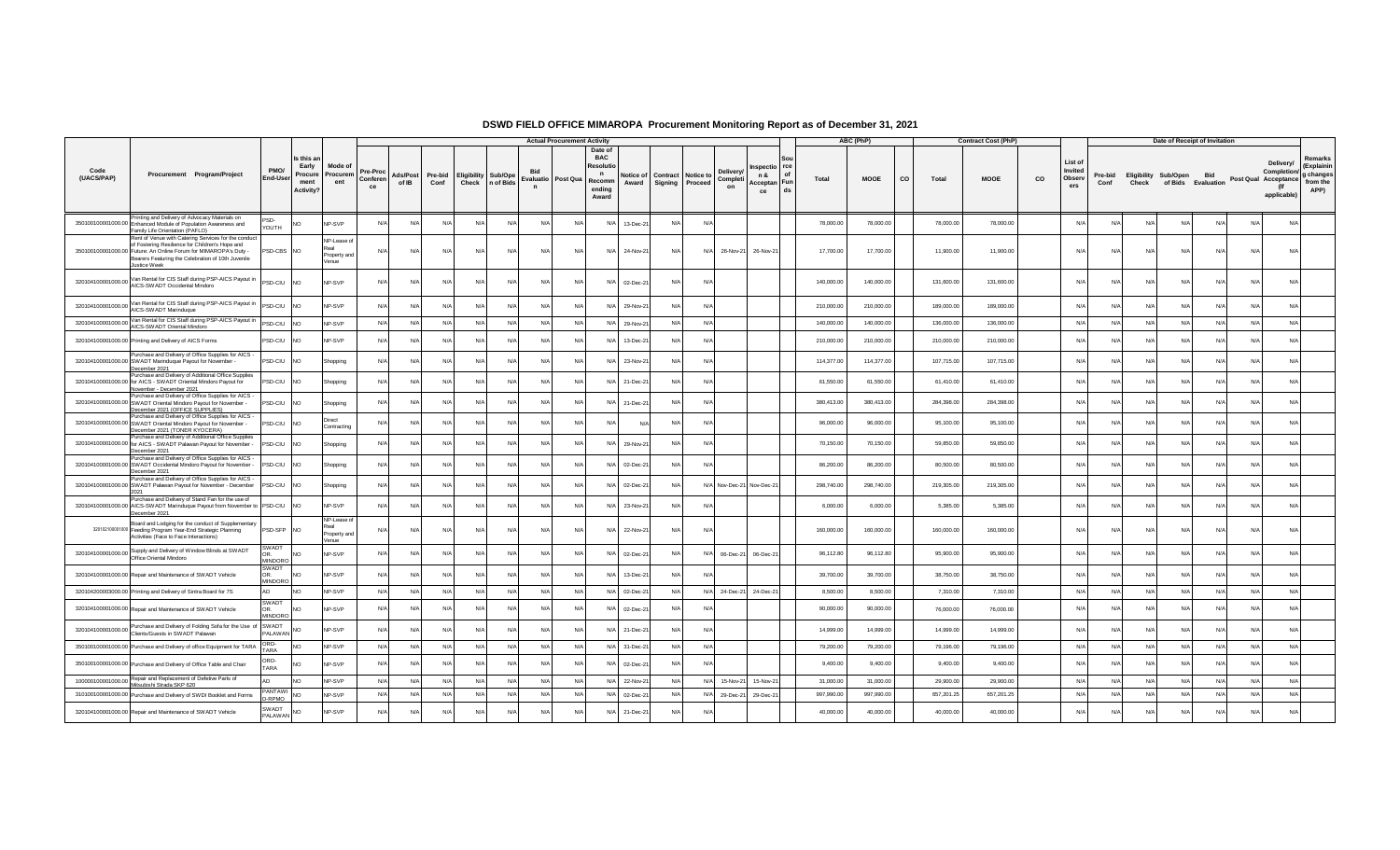|                    |                                                                                                                                                                                                                       |                                       |                                                    |                                             |                            |                          |                 |                      |                      |                                    | <b>Actual Procurement Activity</b>                                          |                    |         |            |                                                                      |                                                                              |            | ABC (PhP)   |    |            | <b>Contract Cost (PhP)</b> |    |                                    |                 |          | Date of Receipt of Invitation                     |            |            |                                                                        |                                                        |
|--------------------|-----------------------------------------------------------------------------------------------------------------------------------------------------------------------------------------------------------------------|---------------------------------------|----------------------------------------------------|---------------------------------------------|----------------------------|--------------------------|-----------------|----------------------|----------------------|------------------------------------|-----------------------------------------------------------------------------|--------------------|---------|------------|----------------------------------------------------------------------|------------------------------------------------------------------------------|------------|-------------|----|------------|----------------------------|----|------------------------------------|-----------------|----------|---------------------------------------------------|------------|------------|------------------------------------------------------------------------|--------------------------------------------------------|
| Code<br>(UACS/PAP) | Procurement Program/Project                                                                                                                                                                                           | PMO/<br>End-User                      | Is this a<br>Early<br>Procure<br>ment<br>Activity? | Mode of<br>Procurem<br>ent                  | Pre-Proc<br>Conferen<br>ce | <b>Ads/Post</b><br>of IB | Pre-bid<br>Conf | Eligibility<br>Check | Sub/Ope<br>n of Bids | Evaluatio Post Qua<br>$\mathsf{n}$ | Date o<br><b>BAC</b><br>Resolut<br>$\mathbf n$<br>Recomm<br>ending<br>Award | Notice of<br>Award | Signing |            | Delivery<br><b>Contract   Notice to</b><br>Completi<br>Proceed<br>on | <b>rce</b><br><b>ispectio</b><br>$\Omega$<br>n &<br>Acceptan Fun<br>ds<br>ce | Total      | <b>MOOE</b> | CO | Total      | <b>MOOE</b>                | CO | List o<br>Invited<br>Observ<br>ers | Pre-bid<br>Conf | Check    | <b>Eligibility Sub/Open</b><br>of Bids Evaluation | Rid        |            | Delivery/<br>Completion/<br>Post Qual Acceptance<br>(lf<br>applicable) | Remarks<br>(Explainin<br>g changes<br>from the<br>APP) |
| 100000100001000.00 | Purchase and Delivery of Wireless Printer and Office ORD-<br>Supplies (Printer)                                                                                                                                       | FGAI                                  | <b>NO</b>                                          | NP-SVP                                      | N/A                        | N/A                      | N/A             | N/A                  | N/A                  | N/A                                | N/A                                                                         | N/A<br>22-Dec-21   |         | N/A        | N/A                                                                  |                                                                              | 14,990.00  | 14,990.00   |    | 14,888.00  | 14,888.00                  |    | N/A                                | N/A             | N        | N/A                                               | N/L        | N/A        | N/A                                                                    |                                                        |
|                    | 100000100001000.00 Purchase and Delivery of Wireless Printer and Office<br>Supplies (Electric fan)                                                                                                                    | ORD-<br>FGAI                          | <b>NO</b>                                          | NP-SVP                                      | N/L                        | N/A                      | N/A             | N/A                  | N/A                  | N/A                                | N/A                                                                         | N/A 21-Dec-21      |         | N/A        | N/A                                                                  |                                                                              | 3,000.00   | 3,000.00    |    | 2,900.00   | 2,900.00                   |    | N/A                                | N/A             | N/L      | N/A                                               | N/L        | N/A        | N/A                                                                    |                                                        |
|                    | Printing and Delivery of Referral Pathway Tarpaulin                                                                                                                                                                   | <b>RSCWC</b>                          | <b>NO</b>                                          | NP-SVP                                      | N/A                        | N/A                      | N/A             | N/A                  | $N/\beta$            | N/A                                | N/A                                                                         | N/A<br>21-Dec-2    |         | N/l        | N/A                                                                  |                                                                              | 49,950.00  | 49,950.00   |    | 23,976.00  | 23,976.00                  |    | N/A                                | N/A             | N        | N/A                                               | N/         | N/A        | N/A                                                                    |                                                        |
|                    | Purchase and Delivery of Hygiene Kits for Regional<br>Children's Month Celebration 2021                                                                                                                               | <b>RSCWC</b>                          | <b>INO</b>                                         | NP-SVP                                      | N/A                        | N/A                      | N/A             | N/A                  | N/A                  | N/A                                | N/A                                                                         | N/A 21-Dec-21      |         | N/A        | N/A                                                                  |                                                                              | 10,000.00  | 10,000.00   |    | 9,500.00   | 9,500.00                   |    | N/A                                | N/A             | N        | N/A                                               | N/L        | N/A        | N/A                                                                    |                                                        |
|                    | Purchase and Delivery of Office Supplies for Regiona<br>Children's Month Celebration 2021                                                                                                                             | <b>RSCWC</b>                          | <b>NO</b>                                          | Shopping                                    | N/A                        | N/A                      | N/A             | N/A                  | N/A                  | N/A                                | N/A                                                                         | N/A<br>21-Dec-21   |         |            | N/A                                                                  |                                                                              | 5,800.00   | 5,800.00    |    | 5,500.00   | 5,500.00                   |    | N/A                                | N/A             | N        | N/A                                               | $N/\ell$   | N/A        | N/A                                                                    |                                                        |
|                    | Printing and Delivery of IEC Materials for                                                                                                                                                                            | <b>RSCWC</b>                          | <b>INO</b>                                         | NP-SVP                                      | N/L                        | N/A                      | N/A             | N/A                  | N/A                  | N/A                                | N/A                                                                         | N/A<br>22-Dec-21   |         | N/A        | N/A                                                                  |                                                                              | 104,200.00 | 104,200.00  |    | 87,360.00  | 87,360.00                  |    | N/A                                | N/A             | N        | N/A                                               | $N/\ell$   | N/A        | N/A                                                                    |                                                        |
|                    | Regional Children's Month Celebration 2021<br>350100100001000.00 Venue for the conduct of Regional Management<br>Development Conference                                                                               | PPD-PDPS NO                           |                                                    | NP-Lease o<br>Real<br>Property and<br>Venue | N/                         | N/A                      | N/A             | N/A                  | N/A                  | N/A                                | N/A                                                                         | N/A 09-Dec-21      |         | N/A        | N/A 12-15-Dec- 12-15-Dec-                                            |                                                                              | 318,000.00 | 318,000.00  |    | 317,449.86 | 317,449.86                 |    | N/A                                | N/l             | N        | N/A                                               | N/A        | N/A        | N/A                                                                    |                                                        |
|                    | 350100100001000.00 Catering Services for the conduct of TARA Team<br>Meeting                                                                                                                                          | ORD-<br><b>TARA</b>                   | <b>NO</b>                                          | NP-SVP                                      | $N/\ell$                   | N/A                      | N/A             | N/A                  | N/A                  | N/A                                | N/A                                                                         | 14-Oct-21<br>N/A   |         | N/l        | N/A                                                                  |                                                                              | 21,150.00  | 21,150.00   |    | 10,575.00  | 10,575.00                  |    | N/A                                | N/A             | N/       | N/A                                               | N/L        | N/A        | N/A                                                                    |                                                        |
| 330100100001000.00 | Purchase and Delivery of 6FT Aluminum A-Type<br>Ladder                                                                                                                                                                | DRMD                                  | <b>NO</b>                                          | NP-SVP                                      | N/L                        | N/A                      | N/A             | N/A                  | N/A                  | N/A                                | N/A                                                                         | N/A<br>13-Dec-21   |         | $N/\Delta$ | N/A                                                                  |                                                                              | 18,000.00  | 18,000.00   |    | 18,000.00  | 18,000.00                  |    | N/A                                | N/A             | $N/\ell$ | N/A                                               | $N/\Delta$ | N/A        | N/A                                                                    |                                                        |
|                    | 320104100001000.00 Catering Services for the conduct of Regular Meeting -                                                                                                                                             | SWADT<br>MARINDU NO<br>OUE            |                                                    | NP-SVP                                      | N                          | N/A                      | N/A             | N/l                  | N                    | N/A                                | N/A                                                                         | 17-Dec-21<br>N/A   |         | N/l        | N/A                                                                  |                                                                              | 7,000.00   | 7,000.00    |    | 5,950.00   | 5,950.00                   |    | N                                  |                 | N/       | N/A                                               | N.         | N/A        | N/A                                                                    |                                                        |
|                    | 320104100001000.00 Catering Services for the conduct of Regular Meeting-<br>SWADT Oriental Mindoro                                                                                                                    | SWADT<br>OR.<br><b>MINDORC</b>        | <b>NO</b>                                          | <b>NP-SVP</b>                               | N                          | N/l                      | N/A             | N/A                  | N                    | N/A                                | N/A                                                                         | N/A<br>13-Dec-21   |         |            | N/A                                                                  |                                                                              | 12,500.00  | 12,500.00   |    | 12,500.00  | 12,500.00                  |    | N/l                                |                 |          | N/A                                               |            | N/A        | N/A                                                                    |                                                        |
|                    | 320104100001000.00 Catering Services for the conduct of Regular Meeting-<br>SWADT Puerto Princesa Palawan                                                                                                             | SWADT<br><b>PALAWAN</b>               | N <sub>O</sub>                                     | NP-SVP                                      | N/A                        | N/A                      | N/A             | N/A                  | N/A                  | N/A                                | N/A                                                                         | N/A<br>31-Dec-21   |         | N/A        | N/A                                                                  |                                                                              | 17,000.00  | 17,000.00   |    | 17,000.00  | 17,000.00                  |    | N/A                                | N/A             | N        | N/A                                               | N/L        | N/A        | N/A                                                                    |                                                        |
|                    | 320104100001000.00 Catering Services for the conduct of 4th Quarter<br>LSWDO Conference                                                                                                                               | SWADT<br>PAI AWAN                     | <b>NC</b>                                          | NP-SVP                                      | N/                         | N/A                      | N/A             | $N/\Delta$           | N/4                  | N/A                                | $N/\Delta$                                                                  | N/A<br>06-Dec-21   |         |            | 9-10-Dec-<br>N/L                                                     | 9-10-Dec-                                                                    | 66,000.00  | 66,000.00   |    | 66,000.00  | 66,000.00                  |    | N                                  | N/              | N        | $N/\Delta$                                        |            | $N/\Delta$ | N/A                                                                    |                                                        |
|                    | 350100100001000.00 Purchase and Delivery of Blood Pressure Monitor and SWADT<br>Temperature Scanner                                                                                                                   | <b>PALAWAN</b>                        | NO.                                                | NP-SVP                                      | N/A                        | N/A                      | N/A             | N/A                  | N/L                  | N/A                                | N/A                                                                         | N/A<br>23-Dec-21   |         | N/A        | N/A                                                                  |                                                                              | 8,500.00   | 8,500.00    |    | 8,350.00   | 8,350.00                   |    | N/A                                | N/A             | N        | N/A                                               | N/L        | N/A        | N/A                                                                    |                                                        |
|                    | Purchase and Delivery of Office Supplies to support<br>320104100001000.00 Belivery of Technical Assistance and Augmentation to SWADT<br>Local Govenrment Units/LSWDOs and Ensure Safer ROMBLON<br>Work Environment    |                                       | <b>NO</b>                                          | NP-SVP                                      | N/A                        | N/A                      | N/A             | N/A                  | N                    | N/A                                | N/A                                                                         | 21-Dec-21<br>N/A   |         | N/A        | N/A                                                                  |                                                                              | 26,400.00  | 26,400.00   |    | 8,200.00   | 8,200.00                   |    | N/L                                | N/l             | N        | N/A                                               | N/A        | N/A        | N/A                                                                    |                                                        |
|                    | Purchase and Delivery of Office Supplies to support<br>320104100001000.00 Delivery of Technical Assistance and Augmentation to SWADT<br>Local Government Units/LSWDOs and Ensure Safer ROMBLON NO<br>Work Environment |                                       |                                                    | NP-SVP                                      | N/A                        | $N/\Delta$               | N/A             | $N/\Delta$           | N/A                  | N/A                                | $N/\Delta$                                                                  | N/A<br>21-Dec-21   |         | N/A        | $N/\Delta$                                                           |                                                                              |            |             |    | 16,400.00  | 16,400.00                  |    | $N/\Delta$                         | $N/\Delta$      | N/L      | N/A                                               | $N/\Delta$ | $N/\Delta$ | N/A                                                                    |                                                        |
|                    | Purchase and Delivery of Stand Fan and Printer to be SWADT<br>320104100001000.00 used by SWADT Staff during Meeting, Training and<br>Othe Related Activities                                                          | OCC.<br>MINDORC                       | <b>NO</b>                                          | NP-SVP                                      | N                          | N/A                      | N/A             | N/A                  | N/A                  | N/A                                | N/A                                                                         | N/A<br>21-Dec-21   |         | N/l        | N/A                                                                  |                                                                              | 63,500.00  | 63,500.00   |    | 59,400.00  | 59,400.00                  |    | N/A                                | N/A             | N        | N/A                                               | N          | N/A        | N/A                                                                    |                                                        |
|                    | Purchase and Deliveyr of Office Furniture and<br>320104100001000.00 Fixtures to be used by SWADT Staff during Meeting,<br>Training and Othe Related Activities                                                        | SWAD <sup>®</sup><br>locc.<br>MINDORC | <b>NO</b>                                          | NP-SVP                                      | N/                         | N/A                      | N/A             | N/A                  | N                    | N/A                                | N/A                                                                         | N/A<br>21-Dec-21   |         | N/         | N/A                                                                  |                                                                              | 107,999.00 | 107,999.00  |    | 107,500.00 | 107.500.00                 |    | N/L                                | N/              | N/       | N/A                                               | N.         | N/A        | N/A                                                                    |                                                        |
|                    | Purchase and Delivery of Office Supplies to be used<br>320104100001000.00 by SWADT Staff during Meeting, Training and Othe<br><b>Related Activities</b>                                                               | SWADT<br>OCC.<br><b>MINDORC</b>       | <b>NO</b>                                          | <b>NP-SVP</b>                               | N                          | N/A                      | N/A             | N/l                  | N                    | N/A                                | N/A                                                                         | N/A<br>21-Dec-21   |         | N/l        | N/A                                                                  |                                                                              | 20,000.00  | 20,000.00   |    | 17,000.00  | 17,000.00                  |    | N/l                                |                 | N/       | N/A                                               |            | N/A        | N/A                                                                    |                                                        |
|                    | Purchase and Delivery of ICT Equipments to support<br>320104100001000.00 Delivery of Technical Assistance and Resource<br>Augmentation                                                                                | SWADT<br>O <sub>R</sub><br>MINDORC    | <b>NO</b>                                          | NP-SVP                                      | N/f                        | N/A                      | N/A             | N/A                  | N                    | N/A                                | N/A                                                                         | N/A<br>21-Dec-21   |         | N/l        | N/A                                                                  |                                                                              | 41,999.00  | 41,999.00   |    | 41,000.00  | 41,000.00                  |    | $N/\Delta$                         | N/A             | N        | N/A                                               | N          | N/A        | N/A                                                                    |                                                        |
|                    | Purchase and Delivery of Office Furniture and<br>320104100001000.00 Fixtures to support Delivery of Technical Assistance<br>and Augmentation to Local Govenrment<br>Units/LSWDOs and Ensure Safer Work Environment    | SWADT<br>OR<br>MINDORO                | <b>NO</b>                                          | NP-SVP                                      | N                          | N/A                      | N/A             | N/A                  | N                    | N/A                                | N/A                                                                         | N/A<br>21-Dec-21   |         | N/A        | N/A                                                                  |                                                                              | 459,993.00 | 459,993.00  |    | 432,700.00 | 432,700.00                 |    | N/A                                | N/A             | N        | N/A                                               | N/A        | N/A        | N/A                                                                    |                                                        |
|                    | Office Equipments to support Delivery of Technical<br>320104100001000.00 Assistance and Augmentation to Local Govenrment<br>Units/LSWDOs and Ensure Safer Work Environment MINDORO                                    | SWADT<br>ገR                           | <b>NO</b>                                          | NP-SVP                                      | N                          | N/A                      | N/A             | N/A                  | N/                   | N/A                                | N/A                                                                         | 21-Dec-21<br>N/A   |         | N/A        | N/A                                                                  |                                                                              | 96,996.00  | 96,996.00   |    | 95,340.00  | 95,340.00                  |    | N/A                                | N/l             | N        | N/A                                               | N/f        | N/A        | N/A                                                                    |                                                        |
|                    | Office Equipments to support Delivery of Technical<br>320104100001000.00 Assistance and Augmentation to Local Govenrment<br>Units/LSWDOs and Ensure Safer Work Environment                                            | <b>SWADT</b><br><b>MINDORO</b>        | <b>NO</b>                                          | NP-SVP                                      | N/                         | N/A                      | N/A             | N/A                  | N                    | N/A                                | N/A                                                                         | N/A<br>21-Dec-21   |         | N/A        | N/A                                                                  |                                                                              | 71,500.00  | 71,500.00   |    | 69,810.00  | 69,810.00                  |    | N/l                                | N/l             | N        | N/A                                               | N/A        | N/A        | N/A                                                                    |                                                        |
|                    | Office Supplies to support Delivery of Technical<br>320104100001000.00 Assistance and Augmentation to Local Govenrment<br>Units/LSWDOs and Ensure Safer Work Environment MINDORO                                      | SWADT<br>OR                           | <b>NO</b>                                          | Shopping                                    | N                          | N/A                      | N/A             | N/A                  | $N$ /                | N/A                                | N/A                                                                         | N/A<br>21-Dec-21   |         | N/A        | N/A                                                                  |                                                                              | 50,000.00  | 50,000.00   |    | 39,660.00  | 39,660.00                  |    | N/l                                | N/              | N/       | N/A                                               | N/L        | N/A        | N                                                                      |                                                        |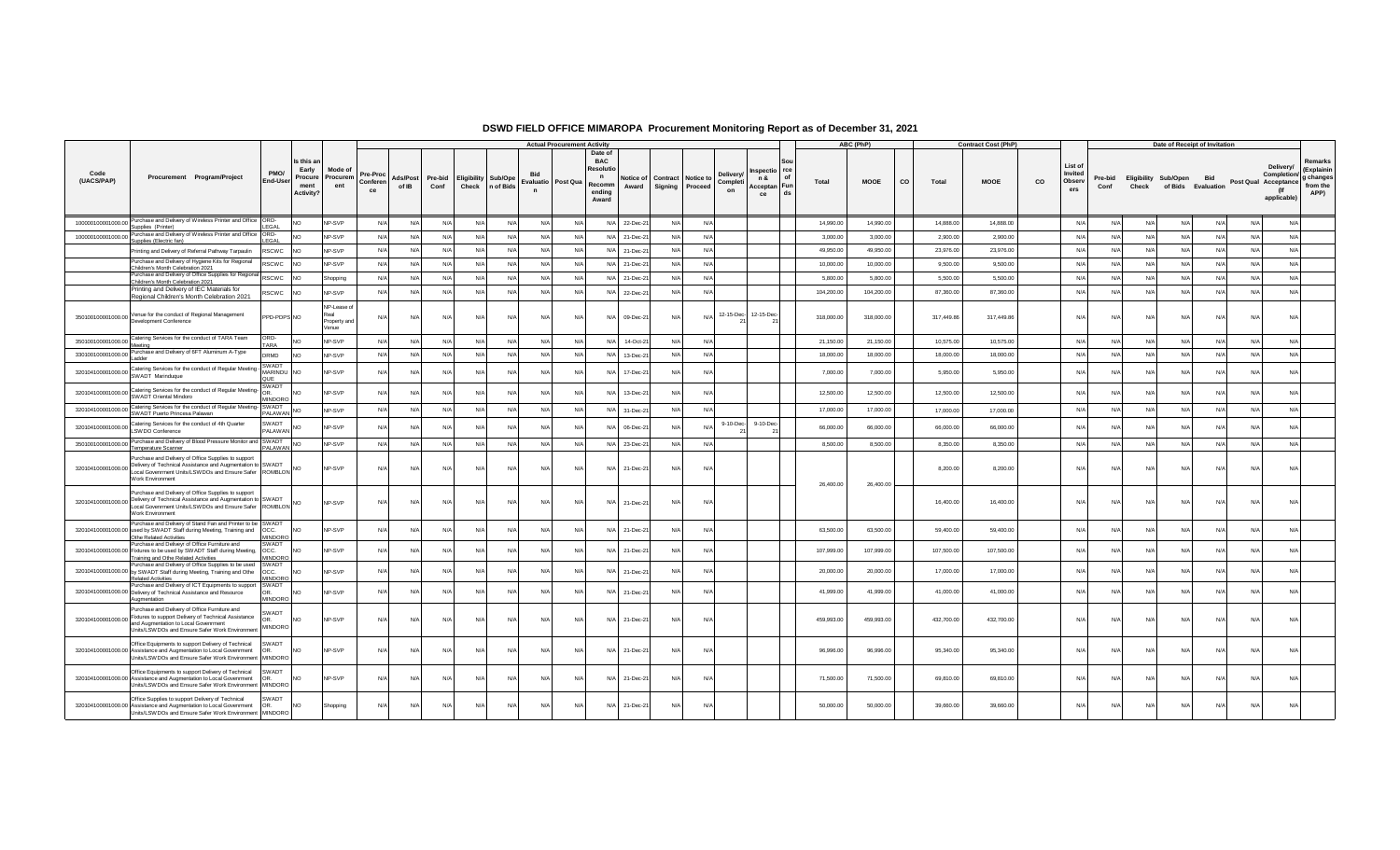|                             |                                                                                                                                                          |                                    |                                                     |                                              |                           |                   |                 |                              |           |                                         | <b>Actual Procurement Activity</b> |                                                                     |                    |                |                               |                           |                                                             |            | ABC (PhP)  |             | <b>Contract Cost (PhP)</b> |    |                                     |                 |            | Date of Receipt of Invitation                  |     |            |                                                                        |                                                        |
|-----------------------------|----------------------------------------------------------------------------------------------------------------------------------------------------------|------------------------------------|-----------------------------------------------------|----------------------------------------------|---------------------------|-------------------|-----------------|------------------------------|-----------|-----------------------------------------|------------------------------------|---------------------------------------------------------------------|--------------------|----------------|-------------------------------|---------------------------|-------------------------------------------------------------|------------|------------|-------------|----------------------------|----|-------------------------------------|-----------------|------------|------------------------------------------------|-----|------------|------------------------------------------------------------------------|--------------------------------------------------------|
| Code<br>(UACS/PAP)          | Procurement Program/Project                                                                                                                              | PMO/<br>End-User                   | Is this ar<br>Early<br>Procure<br>ment<br>Activity? | Mode o<br>Procurem<br>ent                    | Pre-Pro<br>Conferer<br>ce | Ads/Post<br>of IB | Pre-bid<br>Conf | Eligibility Sub/Ope<br>Check | n of Bids | <b>Bid</b><br>Evaluatio<br>$\mathsf{n}$ | Post Qua Recomm                    | Date of<br><b>BAC</b><br>Resoluti<br>$\mathbf n$<br>ending<br>Award | Notice of<br>Award | <b>Signing</b> | Contract Notice to<br>Proceed | Delivery<br>Complet<br>on | rce<br>nspectio<br>n &<br>of<br>Fun<br>Acceptan<br>ds<br>ce | Total      | MOOE       | co<br>Total | MOOE                       | CO | List of<br>Invited<br>Observ<br>ers | Pre-bid<br>Conf | Check      | Eligibility Sub/Open Bid<br>of Bids Evaluation |     |            | Delivery/<br>Completion/<br>Post Qual Acceptance<br>(lf<br>applicable) | Remarks<br>(Explainin<br>g changes<br>from the<br>APP) |
|                             | Printing and Delivery of Jacket and ID Lace fro the<br>350100100001000.00 Celebration of International Day Against Trafficking<br>2021                   | PSD-<br>RRPTP                      |                                                     | NP-SVP                                       | N                         | N/l               | N/L             | N/A                          | N/L       | N/A                                     | N/A                                | N/A                                                                 | $21 - Dec-2$       | N/A            | N/A                           |                           |                                                             | 50,000.00  | 50,000.00  | 42,030.00   | 42,030.00                  |    | Nl                                  |                 |            | N/A                                            |     | N/A<br>N/A | N/A                                                                    |                                                        |
|                             | 320101100001000.00 Supply and Delivery of Vehicle Supplies and<br>Accessories for MYC Ambulance                                                          | MYC                                | <b>NO</b>                                           | NP-SVP                                       | N/A                       | N/A               | N/A             | N/A                          | N/A       | N/A                                     | N/A                                |                                                                     | N/A 21-Dec-21      | N/A            | N/A                           |                           |                                                             | 10,660.00  | 10,660.00  | 9,500.00    | 9,500.00                   |    | N/A                                 | N/A             | N/A        | N/A                                            | N/A | N/A        | N/A                                                                    |                                                        |
|                             | 330100100001000 Board and Lodging for the conduct of DRMD Year-<br>End Evaluation and Planning                                                           | DRMD                               | <b>NO</b>                                           | NP-Lease of<br>Real<br>Property and<br>/enue | $N$ /                     | N/A               | N/A             | N/A                          | N         | N/A                                     | N/A                                | N/A                                                                 | 06-Dec-21          | N/A            | N/A                           | 12-Dec-21                 | 12-Dec-21                                                   | 156,000.00 | 156,000.00 | 140,000.00  | 140,000.00                 |    | N/L                                 | N/A             | N/A        | N/A                                            | N/A | N/A        | N/A                                                                    |                                                        |
|                             | 310100100001000.00 Printing and Delivery of Pantawid Printed 4Ps<br>Materials to Manila and MIMAROPA                                                     | PANTAWI<br>D-RPMO                  | <b>NO</b>                                           | NP-SVP                                       | $N/\ell$                  | N/A               | N/A             | N/A                          | N/A       | N/A                                     | N/A                                | N/A                                                                 | 17-Dec-21          | N/A            |                               | N/A 31-Dec-21             | 31-Dec-21                                                   | 61.099.80  | 61,099.80  | 53,971.49   | 53,971.49                  |    | N/A                                 | N/A             | N/A        | N/A                                            | N/A | N/A        | N/A                                                                    |                                                        |
|                             | 320104100001000.00 Purchase and Delivery of Semi-Expandable Machinery MARINDU NO<br>and Equipments                                                       | SWADT<br>QUE                       |                                                     | NP-SVP                                       | N/A                       | N/A               | N/A             | N/A                          | N/A       | N/A                                     | N/A                                | N/A                                                                 | 22-Dec-21          | N/A            | N/A                           |                           |                                                             | 296,987.00 | 296,987.00 | 250,830.00  | 250,830.00                 |    | N/A                                 | N/A             | N/A        | N/A                                            |     | N/A<br>N/A | N/A                                                                    |                                                        |
|                             | 320104100001000.00 Purchase and Delivery of Office Equipment                                                                                             | SWADT<br>MARINDU NO<br>OUF         |                                                     | NP-SVP                                       | N                         | N/A               | N/A             | N/A                          | N         | N/A                                     | N/A                                | N/A                                                                 | 22-Dec-21          | N/A            | N/A                           |                           |                                                             | 94,000.00  | 94,000.00  | 86,000.00   | 86,000.00                  |    | N/L                                 | N/A             | N/A        | N/A                                            |     | N/A<br>N/A | N/A                                                                    |                                                        |
|                             | 320104100001000.00 Purchase of Car Hydraulic Lift Jack                                                                                                   | SWADT<br>MARINDU NO<br>QUE         |                                                     | NP-SVP                                       | N                         | N/A               | N/A             | N/A                          | N/L       | N/A                                     | N/A                                | N/A                                                                 | 22-Dec-21          | N/A            | N/A                           |                           |                                                             | 7,000.00   | 7,000.00   | 7,000.00    | 7,000.00                   |    | N/I                                 | $N/\Delta$      | $N/\Delta$ | N/A                                            | N/A | N/A        | N/A                                                                    |                                                        |
|                             | 320104100001000.00 Purchase of Office Supplies                                                                                                           | SWADT<br>MARINDU NO<br>QUE         |                                                     | Shopping                                     | N                         |                   | N/A             | N/A                          | N/4       | N/A                                     | N/A                                | N/L                                                                 | 21-Dec-21          | N/A            | N/A                           |                           |                                                             | 22,000.00  | 22,000.00  | 14,180.00   | 14,180.00                  |    | N/                                  |                 |            | N/A                                            | N/A | N/A        | N/A                                                                    |                                                        |
|                             | 320104100001000.00 Purchase of Medical Supplies and Vitamins                                                                                             | SWADT<br>MARINDU NO<br><b>TILC</b> |                                                     | NP-SVP                                       | N                         | N/l               | N/L             | N/A                          | N/I       | N/A                                     | N/A                                | N/A                                                                 | 21-Dec-21          | N/A            | N/A                           |                           |                                                             | 135,800.00 | 135,800.00 | 58.357.42   | 58,357.42                  |    | N                                   | N/L             | $N/\Delta$ | N/A                                            | N/A | N/A        | N/A                                                                    |                                                        |
|                             | 320104100001000.00 Purchase of Semi-Expandable ICT Equipment                                                                                             | SWADT<br>PALAWAN <sup>"</sup>      | <b>NO</b>                                           | NP-SVP                                       | N/A                       | N/A               | N/A             | N/A                          | N/A       | N/A                                     | N/A                                |                                                                     | N/A 29-Dec-21      | N/A            | N/A                           |                           |                                                             | 30,000.00  | 30,000.00  | 17,725.00   | 17,725.00                  |    | N/A                                 | N/A             | N/A        | N/A                                            |     | N/A<br>N/A | N/A                                                                    |                                                        |
|                             | 320104100001000.00 Purchase of Window Type Aircon and Industrial Fan                                                                                     | SWADT<br><b>PALAWAN</b>            | <b>NO</b>                                           | NP-SVP                                       | N                         | N/A               | N/A             | N/A                          | $N/\ell$  | N/A                                     | N/A                                | N/A                                                                 | 29-Dec-2           | N/A            | N/A                           |                           |                                                             | 89,994.00  | 89,994.00  | 83,980.00   | 83,980.00                  |    | N/I                                 | N/A             | N/A        | N/A                                            |     | N/A<br>N/A | N/A                                                                    |                                                        |
|                             | 320104100001000.00 Purchase of Flexi Box                                                                                                                 | SWADT<br>SWADT NO                  |                                                     | NP-SVP                                       | $N/\ell$                  | N/A               | N/A             | N/A                          | N/A       | N/A                                     | N/A                                | N/A                                                                 | 29-Dec-21          | N/A            | N/A                           |                           |                                                             | 27,000.00  | 27,000.00  | 23,400.00   | 23,400.00                  |    | N/A                                 | N/A             | N/A        | N/A                                            |     | N/A<br>N/A | N/A                                                                    |                                                        |
|                             | Board and Lodging for the conduct of Training on<br>310100100001000.00 Effective Facilitation and Partnership Development for<br>Pantawid Pamilya        | PANTAWI<br><b>ROMBLON</b>          | <b>NO</b>                                           | NP-Lease o<br>Real<br>Property and<br>Venue  | $N$ /                     | N/A               | N/A             | N/A                          | N         | N/A                                     | N/A                                | N/f                                                                 | 16-Dec-21          | N/A            | N/A                           | 20-22-Dec- 20-22-Dec-     |                                                             | 45,600.00  | 45,600.00  | 45,600.00   | 45,600.00                  |    | N/L                                 | N/A             | N/A        | N/A                                            | N/A | N/A        | N/A                                                                    |                                                        |
|                             | Board and Lodging for the conduct of Training on<br>310100100001000.00 Effective Facilitation and Partnership Development for D-<br>Pantawid Pamilya     | PANTAWI<br>PAI AWAN                |                                                     | NP-Lease of<br>Real<br>Property and<br>Venue | N/                        | N/A               | N/A             | N/A                          | N/A       | N/A                                     | N/A                                | N/A                                                                 | 17-Dec-21          | N/A            | NI/A                          | 21-23-Dec- 21-23-Dec-     |                                                             | 100,000.00 | 100,000.00 | 100,000.00  | 100,000.00                 |    | $N/\Delta$                          | N/A             | N/A        | N/A                                            |     | N/A<br>N/A | N/A                                                                    |                                                        |
|                             | Board and Lodging for the conduct of Training on<br>310100100001000.00 Effective Facilitation and Partnership Development for<br>Pantawid Pamilya        | PANTAWI<br>MARINDU                 |                                                     | NP-Lease of<br>Real<br>Property and<br>Venue | N                         | $N/\Delta$        | N/A             | N/A                          | N/I       | N/A                                     | $N/\Delta$                         | N/A                                                                 | 17-Dec-21          | N/A            | $N/\Delta$                    | 21-23-Dec- 21-23-Dec-     |                                                             | 38,000.00  | 38,000.00  | 38,000.00   | 38,000.00                  |    | N/L                                 | N/A             | N/A        | N/A                                            | N/A | N/A        | $N/\Delta$                                                             |                                                        |
|                             | Board and Lodging for the conduct of Training on<br>310100100001000.00 Effective Facilitation and Partnership Development for D-OCC.<br>Pantawid Pamilya | PANTAWI<br>MINDORO                 | <b>INO</b>                                          | NP-Lease o<br>Real<br>Property and<br>Venue  |                           | N/l               | N/A             | N/A                          | N/A       | N/A                                     | N/A                                | N/A                                                                 | 16-Dec-21          | N/A            |                               |                           | 20-22-Dec- 20-22-Dec-                                       | 57,000.00  | 57,000.00  | 54,000.00   | 54,000.00                  |    | N/A                                 | N/A             | N/A        | N/A                                            | N/A | N/A        | N/A                                                                    |                                                        |
|                             | Board and Lodging for the conduct of Training on<br>310100100001000.00 Effective Facilitation and Partnership Development for D-OR.<br>Pantawid Pamilya  | PANTAWI<br>MINDORO                 | <b>INO</b>                                          | NP-Lease of<br>Property and<br>Venue         | N/L                       | N/A               | N/A             | N/A                          | N/A       | N/A                                     | N/A                                | N/A                                                                 | 17-Dec-21          | N/A            |                               | N/A 21-23-Dec- 21-23-Dec- |                                                             | 76,000.00  | 76,000.00  | 75,550.00   | 75,550.00                  |    | N/A                                 | N/A             | N/A        | N/A                                            |     | N/A<br>N/A | N/A                                                                    |                                                        |
| 310100100002000.00          | Purchase and Delivery of Alcohol for SWADT<br>Oriental Mindord                                                                                           | <b>HRMDD</b>                       | <b>NO</b>                                           | NP-SVP                                       | N                         | N/A               | N/A             | N/A                          | N/L       | N/A                                     | N/A                                | N/A                                                                 | 31-Dec-21          | N/A            | N/A                           |                           |                                                             | 20,000.00  | 20,000.00  | 20,000.00   | 20,000.00                  |    | N/L                                 | N/A             | N/A        | N/A                                            |     | N/A<br>N/A | N/A                                                                    |                                                        |
| 310100100002000.00          | Purchase and Delivery of Alcohol for SWADT<br>Occidental Mindoro                                                                                         | <b>HRMDD</b>                       | <b>NO</b>                                           | NP-SVP                                       | N                         | N/A               | N/A             | N/A                          | N/A       | N/A                                     | N/A                                | N/A                                                                 | 31-Dec-21          | N/A            | N/A                           |                           |                                                             | 20,000.00  | 20,000.00  | 19,200.00   | 19,200.00                  |    | N/A                                 | N/A             | N/A        | N/A                                            |     | N/A<br>N/A | N/A                                                                    |                                                        |
| 310100100002000.00          | Purchase and Delivery of Alcohol for SWADT<br>Marinduque                                                                                                 | <b>HRMDD</b>                       | <b>NO</b>                                           | NP-SVP                                       | N                         | N/A               | N/A             | N/A                          | N/L       | N/A                                     | N/A                                | N/A                                                                 | 31-Dec-2           | N/A            | N/A                           |                           |                                                             | 20,000.00  | 20,000.00  | 18,000.00   | 18,000.00                  |    | N/I                                 | N/L             | $N/\Delta$ | N/A                                            |     | N/A<br>N/A | N/A                                                                    |                                                        |
| 310100100002000.00          | Purchase and Delivery of Alcohol for SWADT<br>Romblon                                                                                                    | HRMDD                              | <b>NO</b>                                           | NP-SVP                                       | N                         | N/A               | N/A             | N/A                          | $N/\ell$  | N/A                                     | N/A                                | N/A                                                                 | 31-Dec-21          | N/A            | N/A                           |                           |                                                             | 20,000.00  | 20,000.00  | 20,000.00   | 20,000.00                  |    | N/A                                 | N/A             | N/A        | N/A                                            | N/A | N/A        | N/A                                                                    |                                                        |
| 310100100002000.00          | Purchase and Delivery of Alcohol for<br>MIMAROPA Youth Center (MYC)                                                                                      | HRMDD                              | <b>INO</b>                                          | NP-SVP                                       | $N/\ell$                  | N/A               | N/A             | N/A                          | N/A       | N/A                                     | N/A                                | N/A                                                                 | 31-Dec-21          | N/A            | N/A                           |                           |                                                             | 12,500.00  | 12,500.00  | 12,500.00   | 12,500.00                  |    | N/I                                 | N/A             | N/A        | N/A                                            | N/A | N/A        | N/A                                                                    |                                                        |
| 310100100002000.00          | Purchase and Delivery of Pulse Oximeter - SWADT<br>OrMin                                                                                                 | <b>HRMDD</b>                       | <b>NO</b>                                           | NP-SVP                                       | N/                        | N/A               | N/A             | N/A                          | N/A       | N/A                                     | N/A                                | N/A                                                                 | 31-Dec-2           | N/A            | N/A                           |                           |                                                             | 40,000.00  | 40,000.00  | 40,000.00   | 40,000.00                  |    | $N/\Delta$                          | $N/\Delta$      | N/A        | N/A                                            |     | N/A<br>N/A | N/A                                                                    |                                                        |
| 310100100002000.00          | Purchase and Delivery of Pulse Oximeter - SWADT<br>Romblon                                                                                               | HRMDD                              | <b>NO</b>                                           | NP-SVP                                       | $N/\ell$                  | N/A               | N/A             | N/A                          | N/A       | N/A                                     | N/A                                | N/A                                                                 | 29-Dec-21          | N/A            | N/A                           |                           |                                                             | 28,000.00  | 28,000.00  | 28,000.00   | 28,000.00                  |    | N/A                                 | N/A             | N/A        | N/A                                            |     | N/A<br>N/A | N/A                                                                    |                                                        |
|                             | 310100100002000.00 Purchase and Delivery of Pulse Oximeter - SWADT<br>Marinduque                                                                         | <b>HRMDD</b>                       | <b>NO</b>                                           | NP-SVP                                       | N/                        | N/A               | N/A             | N/A                          | $N/\ell$  | N/A                                     | N/A                                | N/A                                                                 | 31-Dec-21          | N/A            | N/A                           |                           |                                                             | 9,600.00   | 9,600.00   | 8,400.00    | 8,400.00                   |    | N/4                                 | N/A             | N/A        | N/A                                            | N/A | N/A        | N/A                                                                    |                                                        |
| 310100100002000.00 Purchase | Purchase and Delivery of Pulse Oximeter - SWADT                                                                                                          | HRMDD                              | N <sub>O</sub>                                      | NP-SVP                                       | N/                        | N/A               | N/A             | N/A                          | N/L       | N/A                                     | N/A                                | N/A                                                                 | 31-Dec-21          | N/A            | N/A                           |                           |                                                             | 24,000.00  | 24,000.00  | 24,000.00   | 24,000.00                  |    | N/A                                 | N/A             | N/A        | N/A                                            |     | N/A<br>N/A | N/A                                                                    |                                                        |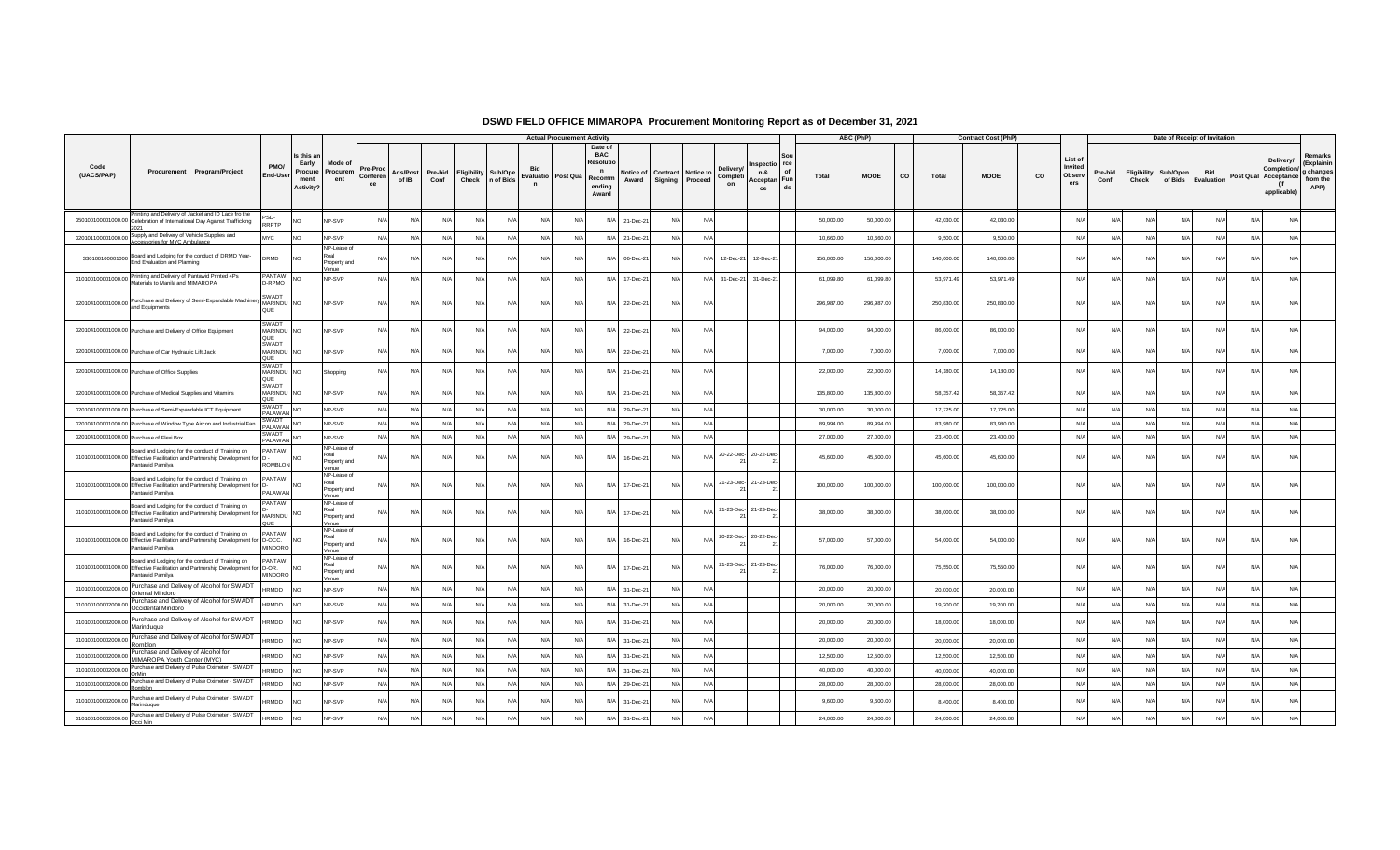|                    |                                                                                                                                                           |                                         |                                                    |                            |                            |                   |                 |                      |                      |                | <b>Actual Procurement Activity</b>                                                               |     |                    |            |                                                                    |           |                                                          |              | ABC (PhP)    |    |              | <b>Contract Cost (PhP)</b> |    |                                    |                 |       | Date of Receipt of Invitation                     |            |     |                                                                 |                                                        |
|--------------------|-----------------------------------------------------------------------------------------------------------------------------------------------------------|-----------------------------------------|----------------------------------------------------|----------------------------|----------------------------|-------------------|-----------------|----------------------|----------------------|----------------|--------------------------------------------------------------------------------------------------|-----|--------------------|------------|--------------------------------------------------------------------|-----------|----------------------------------------------------------|--------------|--------------|----|--------------|----------------------------|----|------------------------------------|-----------------|-------|---------------------------------------------------|------------|-----|-----------------------------------------------------------------|--------------------------------------------------------|
| Code<br>(UACS/PAP) | Procurement Program/Project                                                                                                                               | PMO/<br>End-User                        | Is this a<br>Early<br>Procure<br>ment<br>Activity? | Mode of<br>Procurem<br>ent | Pre-Proc<br>Conferen<br>ce | Ads/Post<br>of IB | Pre-bid<br>Conf | Eligibility<br>Check | Sub/Ope<br>n of Bids | Evaluatio<br>n | Date of<br><b>BAC</b><br><b>Resoluti</b><br>$\mathbf n$<br>Post Qua<br>Recomm<br>ending<br>Award |     | Notice of<br>Award | Signing    | <b>Delivery</b><br>Contract Notice to<br>Completi<br>Proceed<br>on |           | rce<br>nspectio<br>n &<br>of<br>Acceptan Fun<br>ds<br>ce | Total        | <b>MOOE</b>  | co | Total        | <b>MOOE</b>                | co | List o<br>Invited<br>Observ<br>ers | Pre-bid<br>Conf | Check | <b>Eligibility Sub/Open</b><br>of Bids Evaluation | <b>Bid</b> |     | Delivery/<br>Completion/<br>Post Qual Acceptance<br>applicable) | Remarks<br>(Explainin<br>g changes<br>from the<br>APP) |
|                    | 310100100001000.00 Purchase and Delivery of Stretch Film and Tape                                                                                         | PANTAWI NO<br>-RPMO                     |                                                    | Shopping                   | N/A                        | N/A               | N/A             | N/A                  | N/A                  | N/A            | N/A                                                                                              | N/A | 29-Dec-21          | N/A        | N/A                                                                |           |                                                          | 2,000.00     | 2,000.00     |    | 1,580.00     | 1,580.00                   |    | N/A                                | N/A             | N/A   | N/A                                               | N/A        | N/A | N/A                                                             |                                                        |
|                    | Supply of Labor, Materials, Tools and Technical PANTAWI<br>310100100001000.00 Supervision for Installation of One (1) Window<br>Type Airconditioning Unit | D-RPMO                                  | <b>NO</b>                                          | NP-SVP                     | $N/\ell$                   | N/A               | N/A             | N/A                  | N/L                  | N/A            | N/A                                                                                              | N/A | 21-Dec-21          | N/A        | N/A                                                                |           |                                                          | 4,000.00     | 4,000.00     |    | 4,000.00     | 4,000.00                   |    | N/A                                | N/A             | N/L   | N/A                                               | N/A        | N/A | N/A                                                             |                                                        |
|                    | 320102100001000 Purchase and Delivery of Certificate Frames                                                                                               | PSD-SFP NO                              |                                                    | NP-SVP                     | $N/\ell$                   | N/A               | N/A             | N/A                  | $N/\beta$            | N/A            | N/A                                                                                              | N/A | 28-Dec-2           | $N/\Delta$ | N/A                                                                |           |                                                          | 45,000.00    | 45,000.00    |    | 40,500.00    | 40,500.00                  |    | N/A                                | N/A             | N/    | N/A                                               | N/L        | N/A | N/A                                                             |                                                        |
|                    | 320102100001000 Purchase and Delivery of Wooden USB                                                                                                       | PSD-SFP NO                              |                                                    | NP-SVP                     | N/L                        | N/A               | N/A             | N/A                  | N/A                  | N/A            | N/A                                                                                              | N/A | 28-Dec-2           | $N/\Delta$ | N/A                                                                |           |                                                          | 90,000.00    | 90,000.00    |    | 81,000.00    | 81,000.00                  |    | N/A                                | N/A             | N/L   | N/A                                               | $N/\Delta$ | N/A | N/A                                                             |                                                        |
|                    | 320102100001000 Printing and Delivery of Plaque                                                                                                           | PSD-SFP                                 | <b>INO</b>                                         | NP-SVP                     | N                          | N/A               | N/A             | N/A                  | $N/\beta$            | N/A            | N/A                                                                                              | N/A | 28-Dec-2           | N/l        | N/A                                                                |           |                                                          | 151,000.00   | 151,000.00   |    | 144,300.00   | 144,300.00                 |    | N/A                                | N/A             | N/    | N/A                                               | N/L        | N/A | N/A                                                             |                                                        |
| 320101100001000.00 | Catering Services for the Thanks giving and Blessing<br>Ceremony of Isolation Building                                                                    | <b>MYC</b>                              | <b>NO</b>                                          | NP-SVP                     | N/L                        | N/A               | N/A             | N/A                  | N/A                  | N/A            | N/A                                                                                              | N/A | 15-Dec-21          | N/l        | N/A 20-Dec-21                                                      |           | 20-Dec-21                                                | 21,000.00    | 21,000.00    |    | 21,000.00    | 21,000.00                  |    | N/A                                | N/A             | N     | N/A                                               | N/L        | N/A | N/A                                                             |                                                        |
|                    | Purchase and Delivery of Supplies for the Blessing<br>320101100001000.00 Ceremony of Isolation Facility on December 20, 2021                              | ИYС                                     | <b>NO</b>                                          | NP-SVP                     | N                          | N/A               | N/A             | N/A                  | $N$ /                | N/A            | N/A                                                                                              | N/A | 15-Dec-2           | N/l        | N/A<br>18-Dec-21                                                   |           | 18-Dec-21                                                | 4,000.00     | 4,000.00     |    | 3,996.00     | 3,996.00                   |    | N/L                                | N/l             | N     | N/A                                               | N/L        | N/A | N/A                                                             |                                                        |
|                    | 100000100001000.00 Purchase and Delivery of Flexi Boxes for the use of<br><b>Administrative Division</b>                                                  |                                         | <b>NO</b>                                          | <b>NP-SVP</b>              | N                          | N/l               | N/A             |                      | N                    | $N/\rho$       | N/A                                                                                              | N/A | 29-Dec-21          |            | $N$ /                                                              |           |                                                          | 210,000.00   | 210,000.00   |    | 204,000.00   | 204,000.00                 |    | N/l                                |                 | N.    | N                                                 |            | N/L | $N/\ell$                                                        |                                                        |
|                    | 100000100001000.00 Purchase and Delivery of Self-Inking Stamps and<br>Rubber Stamps                                                                       | <b>FMD</b>                              | <b>NO</b>                                          | NP-SVP                     | N                          | N/A               | N/A             | N/A                  | $N/\ell$             | N/A            | N/A                                                                                              | N/A | 31-Dec-2           | N/A        | N/A                                                                |           |                                                          | 10,400.00    | 10,400.00    |    | 9,580.00     | 9,580.00                   |    | N/A                                | N/A             | N     | N/A                                               | N/f        | N/A | N/A                                                             |                                                        |
| 100000100001000.00 | Purchase and Delivery of Pantum Toner, Ink Cartridge FMD<br>and Drum Set                                                                                  |                                         | <b>NO</b>                                          | Direct<br>Contractin       | N                          | N/A               | N/A             | N/A                  | N/A                  | N/A            | N/A                                                                                              | N/A | N/f                | N/l        | N/A 23-Dec-21 23-Dec-21                                            |           |                                                          | 237,440.00   | 237,440.00   |    | 237,440.00   | 237,440.00                 |    | N/A                                | N/A             | N     | N/A                                               | N/L        | N/A | N/A                                                             |                                                        |
| 100000100001000.00 | Purchase and Delivery of Self-Inking Stamps and<br>Replacement Ink Pad                                                                                    | FMD                                     | <b>NO</b>                                          | NP-SVP                     | N                          | N/A               | N/A             | N/A                  | N                    | N/A            | N/A                                                                                              | N/A | 29-Dec-2           | N/A        | N/A                                                                |           |                                                          | 1,100.00     | 1,100.00     |    | 1,100.00     | 1,100.00                   |    | N/A                                | N/l             | N/    | N/A                                               | N/L        | N/A | N/A                                                             |                                                        |
| 100000100001000.00 | Purchase and Delivery of Self-Inking Stamps and<br>Rubber Stamp                                                                                           | MD <sup>-</sup>                         | N <sub>O</sub>                                     | NP-SVP                     | N/A                        | N/A               | N/A             | N/A                  | N/A                  | N/A            | N/A                                                                                              |     | N/A 29-Dec-21      | N/l        | N/A                                                                |           |                                                          | 22,700.00    | 22,700.00    |    | 21,700.00    | 21,700.00                  |    | N/A                                | N/l             | N/    | N/A                                               | N          | N/A | N/A                                                             |                                                        |
| 100000100001000.00 | Purchase and Delivery of Flexibox for Accounting<br>Section                                                                                               | -MD                                     | <b>NO</b>                                          | NP-SVP                     | N                          | N/A               | N/A             | N/A                  | N/A                  | N/A            | N/A                                                                                              | N/A | 29-Dec-2           | N/l        | N/A                                                                |           |                                                          | 16,000.00    | 16,000.00    |    | 15,600.00    | 15,600.00                  |    | N/A                                | N/A             | N/    | N/A                                               | N/L        | N/A | N/A                                                             |                                                        |
| 320104100001000.00 | Printing and Delivery of Tarpaulin, Customized Jacket<br>and Customized Lanyard                                                                           | PSD-PWD NO                              |                                                    | NP-SVP                     | $N/\ell$                   | N/A               | N/A             | N/A                  | N/A                  | N/A            | N/A                                                                                              | N/A | 31-Dec-21          | N/A        | N/A                                                                |           |                                                          | 164,500.00   | 164,500.00   |    | 163,985.00   | 163,985.00                 |    | N/A                                | N/A             | N     | N/A                                               | $N/\ell$   | N/A | N/A                                                             |                                                        |
|                    | 100000100001000.00 Catering Services for the conduct of Thanksgiving /<br>Wellness Activity - Regional Office                                             | <b>HRMDD</b>                            | <b>INO</b>                                         | <b>NP-SVP</b>              | N                          | N/A               | N/A             | N/A                  | $N$ /                | N/A            | N/A                                                                                              | N/A | 17-Dec-21          |            | N/A                                                                |           |                                                          | 45,600.00    | 45,600.00    |    | 83,790.00    | 83,790.00                  |    | N/4                                | N/              | N     | N/A                                               | N/         | N/A | N/A                                                             |                                                        |
|                    | 100000100001000.00 Catering Services (Packed Lunch) for the conduct of<br>Wellness Activity - Coping with Covid-19 Pandemic                               | <b>IRMDD</b>                            | <b>NO</b>                                          | <b>NP-SVP</b>              | N                          | N/A               | N/A             | N/l                  | N/                   | N/A            | N/A                                                                                              | N/A | 17-Dec-21          | N/         | N/A                                                                | 23-Dec-21 | 23-Dec-21                                                | 42,600.00    | 42,600.00    |    |              |                            |    | N/L                                | N/l             | N/    | N/A                                               | N/L        | N/A | N/A                                                             |                                                        |
|                    | 100000100001000.00 Catering Services for the conduct of Thanksgiving /<br>Wellness Activity - SWADT and POO Marinduque                                    | <b>IRMDD</b>                            | <b>INO</b>                                         | NP-SVP                     | N                          | N/A               | N/A             | N/l                  | N                    | N/A            | N/A                                                                                              | N/A | 20-Dec-21          | N/A        | N/A<br>23-Dec-21                                                   |           | 23-Dec-21                                                | 7,200.00     | 7,200.00     |    | 6,000.00     | 6,000.00                   |    | N/L                                | N/              | N/    | N/A                                               | N/         | N/A | N/A                                                             |                                                        |
|                    | Catering Services for the conduct of Thanksgiving.<br>100000100001000.00 Wellness Activity - SWADT and POO Occidental<br>Mindoro                          | <b>HRMDD</b>                            | <b>NO</b>                                          | NP-SVP                     | N/                         | N/A               | N/A             | $N/\Delta$           | N                    | N/A            | $N/\Delta$                                                                                       | N/A | 20-Dec-21          | N/A        | N/A<br>23-Dec-21                                                   |           | 23-Dec-21                                                | 9,000.00     | 9,000.00     |    | 9,000.00     | 9,000.00                   |    | N/L                                | N/l             | N/    | N/A                                               | <b>NI/</b> | N/A | N/A                                                             |                                                        |
|                    | 100000100001000.00 Catering Services for the conduct of Thanksgiving /<br>Wellness Activity - SWADT and POO Romblon                                       | <b>HRMDD</b>                            | <b>INO</b>                                         | NP-SVP                     | N/                         | N/l               | N/A             | N/l                  | N                    | N/A            | N/A                                                                                              | N/A | 21-Dec-21          | N/l        | N/A<br>23-Dec-21                                                   |           | 23-Dec-21                                                | 8,100.00     | 8,100.00     |    | 8,100.00     | 8,100.00                   |    | N/l                                |                 | N/    | N/A                                               |            | N/A | N/A                                                             |                                                        |
|                    | Catering Services for the conduct of Thanksgiving /<br>100000100001000.00 Wellness Activity - SWADT and POO Oriental<br>Mindoro                           | <b>HRMDD</b>                            | <b>NO</b>                                          | <b>NP-SVP</b>              | N                          | N/A               | N/A             | N/l                  | N/                   | N/A            | N/A                                                                                              | N/A | 21-Dec-21          |            | N/A                                                                | 23-Dec-21 | 23-Dec-21                                                | 11,700.00    | 11,700.00    |    | 11,700.00    | 11,700.00                  |    | N/L                                | N/l             | N/    | N/A                                               | N/         | N/A | N/A                                                             |                                                        |
|                    | 100000100001000.00 Catering and Venue for the COSH Meeting December<br>22, 2021                                                                           | <b>HRMDD</b>                            | <b>NO</b>                                          | NP-SVP                     | N                          | N/A               | N/A             | N/A                  | N                    | N/A            | N/A                                                                                              | N/A | 21-Dec-21          | N/A        | N/A                                                                | 22-Dec-21 | 22-Dec-21                                                | 13,500.00    | 13,500.00    |    | 13,500.00    | 13,500.00                  |    | N/L                                | N/l             | N/    | N/A                                               | N/L        | N/A | N/A                                                             |                                                        |
|                    | 5020308000/2020307000 Supply and Delivery of PPE /COVID Care Kits for                                                                                     | <b>HRMDD</b>                            | <b>NO</b>                                          | Emergency<br>Cases         | N                          | N/A               | N/A             | N/                   | N                    | N/A            | N/A                                                                                              | N/A | 28-Dec-21          | N/l        | N/L                                                                |           |                                                          | 3,237,600.00 | 3,237,600.00 |    | 2,732,784.62 | 2,732,784.62               |    | N/L                                | N/              | N/    | N/A                                               | N          | N/A | N/A                                                             |                                                        |
|                    | 310100100001000.00 Supply and Delivery of Semi- Expendable Furnitures & D<br><b>Fixtures</b>                                                              | <b>PANTAWI</b><br>MARINDU<br><b>QUE</b> | <b>NO</b>                                          | NP-SVP                     | N                          | N/A               | N/A             | N/l                  | N                    | N/A            | $N/\Delta$                                                                                       | N/A | 31-Dec-21          | N/l        | N/A                                                                |           |                                                          | 3,300.00     | 3,300.00     |    | 3,000.00     | 3,000.00                   |    | $N/\Delta$                         | $N/\Delta$      | N/    | N/A                                               | N/L        | N/A | N/A                                                             |                                                        |
|                    | 310100100001000.00 Supply and Delivery of Semi- Expendable Furnitures &<br>Fixtures                                                                       | PANTAWI<br><b>ROMBLON</b>               | <b>NO</b>                                          | NP-SVP                     | N/                         | N/A               | N/A             | $N/\Delta$           | $N$ /                | N/A            | N/A                                                                                              | N/A | 31-Dec-21          | N/A        | N/A                                                                |           |                                                          | 38,450.00    | 38,450.00    |    | 38,290.00    | 38,290.00                  |    | N/A                                | N/A             | N/    | N/A                                               | N/A        | N/A | N/A                                                             |                                                        |
|                    | 310100100001000.00 Supply and Delivery of Semi- Expendable Furnitures &<br>Fixtures                                                                       | PANTAW<br>D-OR.<br><b>MINDORO</b>       | <b>NO</b>                                          | <b>NP-SVP</b>              | N                          | N/A               | N/A             | N/A                  | N                    | N/A            | N/A                                                                                              | N/A | 31-Dec-21          | N/A        | N/A                                                                |           |                                                          | 63,600.00    | 63,600.00    |    | 29,550.00    | 29,550.00                  |    | N/l                                | N/l             | N/    | N/A                                               |            | N/A | N/A                                                             |                                                        |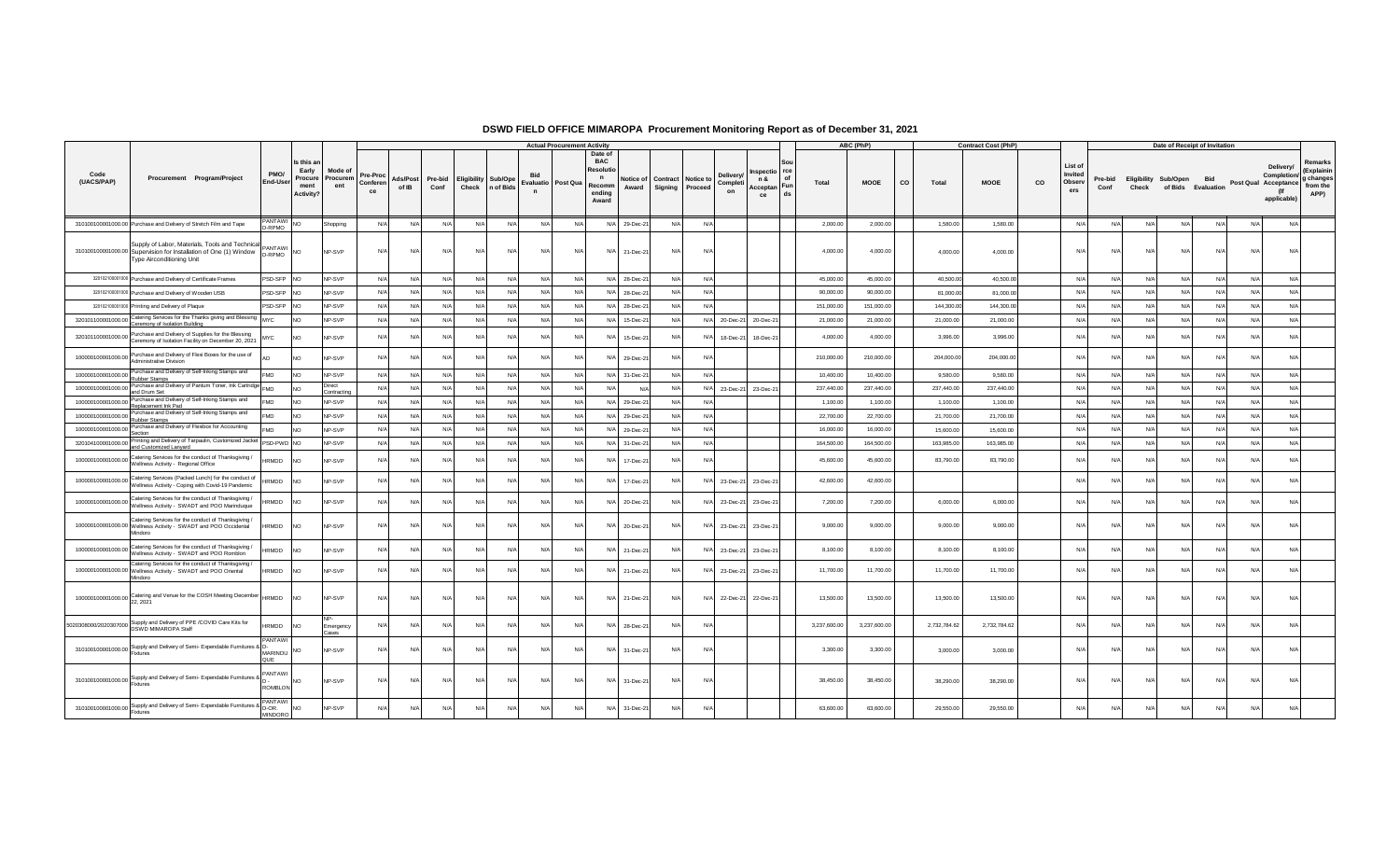|                    |                                                                                                                                                   |                                                |                                                     |                            |                            |                   |                 |                            |                   |                                         | <b>Actual Procurement Activity</b> |                                                              |                    |                                              |                             |                                                                                                                                 |              | ABC (PhP)    |                                | <b>Contract Cost (PhP)</b> |    |                                     |                 |                      | Date of Receipt of Invitation  |            |                      |                                        |                                                       |
|--------------------|---------------------------------------------------------------------------------------------------------------------------------------------------|------------------------------------------------|-----------------------------------------------------|----------------------------|----------------------------|-------------------|-----------------|----------------------------|-------------------|-----------------------------------------|------------------------------------|--------------------------------------------------------------|--------------------|----------------------------------------------|-----------------------------|---------------------------------------------------------------------------------------------------------------------------------|--------------|--------------|--------------------------------|----------------------------|----|-------------------------------------|-----------------|----------------------|--------------------------------|------------|----------------------|----------------------------------------|-------------------------------------------------------|
| Code<br>(UACS/PAP) | Procurement Program/Project                                                                                                                       | PMO/<br><b>End-User</b>                        | Is this an<br>Early<br>Procure<br>ment<br>Activity? | Mode of<br>Procuren<br>ent | Pre-Proc<br>Conferen<br>ce | Ads/Post<br>of IB | Pre-bid<br>Conf | <b>Eligibility Sub/Ope</b> | Check   n of Bids | <b>Bid</b><br>Evaluatio Post Qua Recomm |                                    | Date of<br><b>BAC</b><br><b>Resolutio</b><br>ending<br>Award | Notice of<br>Award | <b>Contract</b> Notice to<br>Signing Proceed | Delivery/<br>Completi<br>on | Inspectio<br>of<br>n &<br><b>Fun</b><br>Acceptan<br>ds<br>ce                                                                    | Total        | <b>MOOE</b>  | CO<br>Total                    | <b>MOOE</b>                | CO | List of<br>Invited<br>Observ<br>ers | Pre-bid<br>Conf | Eligibility<br>Check | Sub/Open<br>of Bids Evaluation | <b>Bid</b> | Post Qual Acceptance | Delivery<br>Completion/<br>applicable) | Remarks<br>(Explainir<br>g change<br>from the<br>APP) |
|                    | 310100100001000.00 Supply and Delivery of Semi- Expendable Furnitures<br>Fixtures                                                                 | <b>PANTAWI</b><br>$^{\circ}$ D-OCC.<br>MINDORO | <b>NO</b>                                           | NP-SVP                     |                            | N/A               | N/A             | N/A                        |                   | N/A                                     |                                    | N/A                                                          | 31-Dec-21          | N/A                                          |                             |                                                                                                                                 | 42.000.00    | 42,000.00    | 41,600.00                      | 41,600.00                  |    | N/A                                 |                 |                      |                                |            | $N/\Delta$           | N/A                                    |                                                       |
|                    | 310100100001000.00 Supply and Delivery of Semi-Expendable Office<br>Equipment                                                                     | <b>PANTAWI</b><br>MARINDU<br>QUE               |                                                     | NP-SVP                     | N/A                        | N/A               | N/A             | N/A                        | N/A               | N/A                                     | $N/\ell$                           | N/A                                                          | 31-Dec-21          | N/A                                          |                             |                                                                                                                                 | 14,000.00    | 14,000.00    | 13,500.00                      | 13,500.00                  |    | N/A                                 | N               | N/L                  | N/A                            |            | $N/\Delta$           | N/A                                    |                                                       |
|                    | 310100100001000.00 Supply and Delivery of Semi-Expendable Office<br>Equipment                                                                     | <b>PANTAWI</b><br><b>ROMBLON</b>               | NΩ                                                  | NP-SVP                     | N/A                        | N/A               | N/A             | N/A                        | N/A               | N/A                                     |                                    | N/A                                                          | 31-Dec-21          | N/A                                          |                             |                                                                                                                                 | 14,000.00    | 14,000.00    | 13,965.00                      | 13,965,00                  |    | N/A                                 | N               | N/                   | N/A                            |            | $N/\Delta$           | N/A                                    |                                                       |
| 320104100001000.00 | Purchase of Alcohol for the use of DSWD Field Office HRMDD<br>MIMAROPA Staff                                                                      |                                                |                                                     | NP-SVP                     |                            | N/A               | N/l             | N/A                        | N/A               | N/A                                     | N/L                                | N/A                                                          | 29-Dec-21          | N/A                                          |                             |                                                                                                                                 | 78,000.00    | 78,000.00    | 75,660.00                      | 75,660,00                  |    | N/A                                 |                 |                      |                                |            |                      | N/A                                    |                                                       |
|                    | 100000100001000.00 Purchase and Delivery of Window Blinds for Financial An<br>Management Division                                                 |                                                | NO.                                                 | NP-SVP                     |                            | N/A               | N/A             | N/A                        | N/A               | N/A                                     | $N/\ell$                           | N/A                                                          | 29-Dec-21          | N/A                                          |                             |                                                                                                                                 | 48,200.00    | 48,200.00    | 48,200.00                      | 48,200.00                  |    | N/A                                 | N               | N/L                  | N/A                            |            |                      | N/A                                    |                                                       |
|                    | Emergency Purchase for the Supply and Delivery of<br>330100100001000.00 Pre-packed Family Food for Typhoon Odette in<br>Palawan                   | <b>DRMD</b>                                    | <b>INO</b>                                          | NP.<br>Emergency<br>Cases  |                            | N/A               | N/A             | N/A                        | N/A               | N/A                                     |                                    | N/A                                                          | 28-Dec-21          | N/A                                          |                             |                                                                                                                                 | 5.440.000.00 | 5,440,000.00 | 4,950,400.00                   | 4.950.400.00               |    | N/A                                 | $N$ /           | N/L                  | N/A                            |            | $N/\Delta$           | N/A                                    |                                                       |
|                    | 310100100001000.00 Repair of Office Equipment                                                                                                     | <b>PANTAWI</b><br>D-RPMO                       | <b>NO</b>                                           | NP-SVP                     |                            | N/A               | N/A             | N/A                        | N/A               | N/A                                     |                                    | N/A                                                          | 31-Dec-21          | N/A                                          |                             |                                                                                                                                 | 36,400.00    | 36,400.00    | 36,300.00                      | 36,300.00                  |    | N/A                                 | $N$ /           | N/L                  | N/A                            |            |                      | N/A                                    |                                                       |
|                    | Supply and Delivery of Nutri-Packs for Palawan and<br>320102100001000 Oriental Mindoro for the implementation of<br>Supplementary Feeding Program | PSD-SFP                                        | <b>INO</b>                                          | Repeat<br>Order            |                            | N/A               | N/l             | N/A                        | N/A               | N/A                                     |                                    | N/A                                                          | 28-Dec-21          | N/A                                          |                             |                                                                                                                                 | 2.147.400.00 | 2,147,400.00 | 2.147.400.00                   | 2.147.400.00               |    | N/A                                 | $N$ /           | $N/\ell$             | N/A                            |            | $N/\Delta$           | N/A                                    |                                                       |
|                    |                                                                                                                                                   |                                                |                                                     |                            |                            |                   |                 |                            |                   |                                         |                                    |                                                              |                    |                                              |                             | <b>Total Alloted Budget of Procurement Activities</b>                                                                           |              |              | 91,410,850.54<br>78.444.272.10 |                            |    |                                     |                 |                      |                                |            |                      |                                        |                                                       |
|                    |                                                                                                                                                   |                                                |                                                     |                            |                            |                   |                 |                            |                   |                                         |                                    |                                                              |                    |                                              |                             | <b>Total Contract Price of Procurement Actitvites Conducted<br/>Total Savings (Total Alloted Budget - Total Contract Price)</b> |              |              | 12,966,578.44                  |                            |    |                                     |                 |                      |                                |            |                      |                                        |                                                       |
|                    |                                                                                                                                                   |                                                |                                                     |                            |                            |                   |                 |                            |                   |                                         |                                    |                                                              |                    |                                              |                             |                                                                                                                                 |              |              |                                |                            |    |                                     |                 |                      |                                |            |                      |                                        |                                                       |

Prepared by: HARVY B. CALABIO<br>Agginistrative Officer V<br>BAG Secretariat

Recommended for Approval by:

SHEILA S. TAPA Social Welfare Officer V<br>BAC Chairperson

Approved by FERNANDO R DE VILLA JR., CESO III<br>Regional Director<br>Head of the Procuring Entity